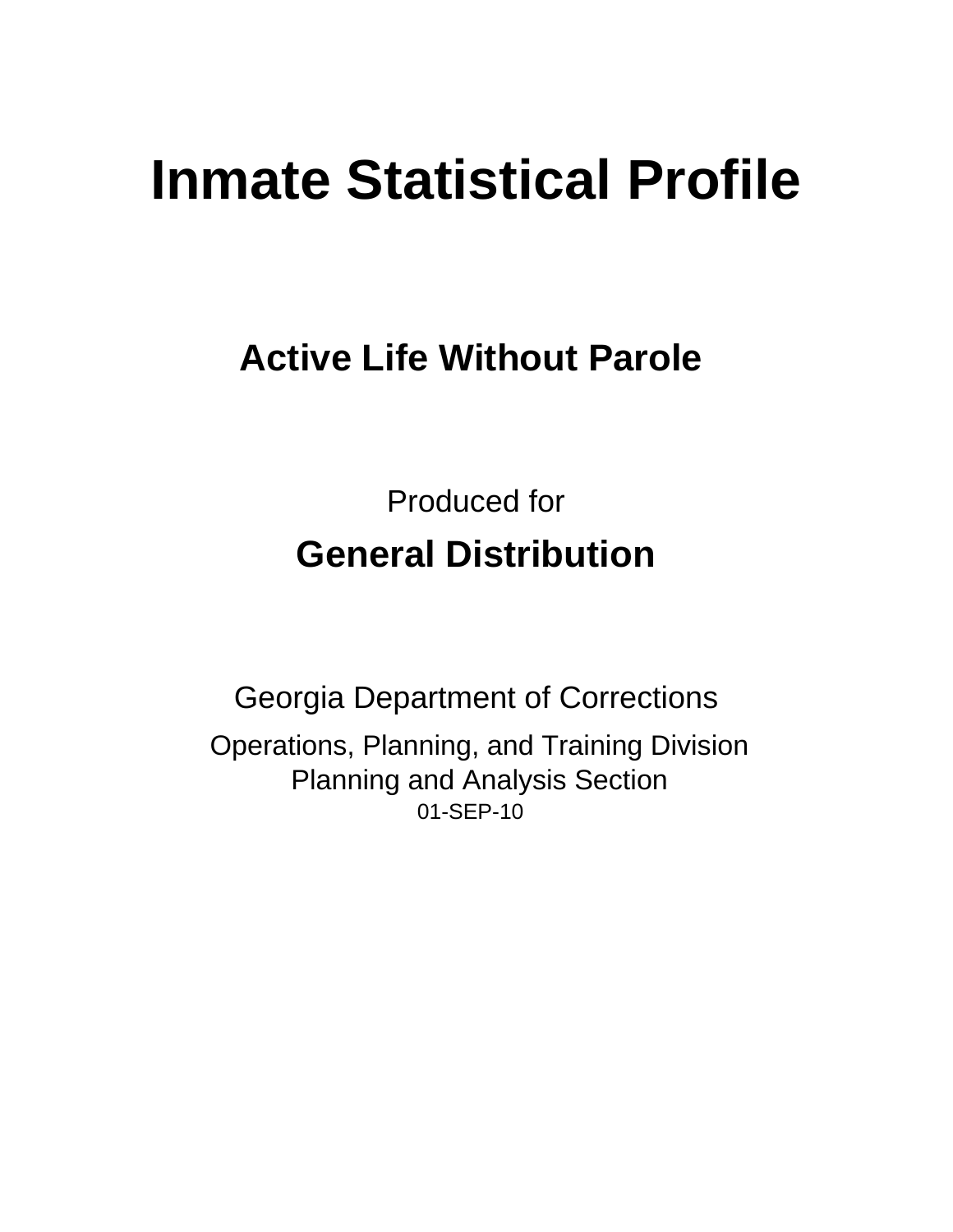## **Inmate Statistical Profile 01-SEP-10**

Contents

**Active Life Without Parole** 

Produced for General Distribution

## **Table of Contents**

|    | <b>Demographic information</b>                                       |
|----|----------------------------------------------------------------------|
|    | 5 Current age, broken out in ten year age groups                     |
|    | 6 Race group                                                         |
|    | 7 Hispanic Origin                                                    |
|    | 8 Marital status, self-reported at entry to prison                   |
|    | 9 Number of children, self-reported at entry to prison               |
|    | 10 Religious affiliation, self-reported at entry to prison           |
|    | 11 Home county - self-reported at entry to prison                    |
|    | 14 Socioeconomic class, self-reported at entry to prison             |
|    | 15 Environment to age 16, self-reported at entry to prison           |
|    | 16 Guardian status to age 16, self-reported at entry to prison       |
|    | 17 Employment status before prison, self-reported at entry to prison |
|    | 18 Age at admission                                                  |
|    | 20 Height, measured at entry to prison                               |
|    | 21 Weight, measured at entry to prison                               |
|    | 22 Military service                                                  |
|    | <b>Correctional information</b>                                      |
|    | 23 Type of admission to prison                                       |
|    | 24 Current / last security status                                    |
|    | 25 Current / last institution type                                   |
|    | 26 Institution type - transitional centers                           |
| 27 | Institution type - mental hospitals                                  |
|    | 28 Institution type - county prisons                                 |
|    | 29 Institution type - state prisons                                  |
|    | 30 Institution type - private prisons                                |
|    | 31 Institution type - prison annexes                                 |
|    | 32 Institution type - pre-release centers                            |
|    | 33 Institution type - inmate boot camp                               |
|    | 34 Number of disciplinary reports                                    |
|    | 35 Number of transfers                                               |
|    | 36 Number of escapes                                                 |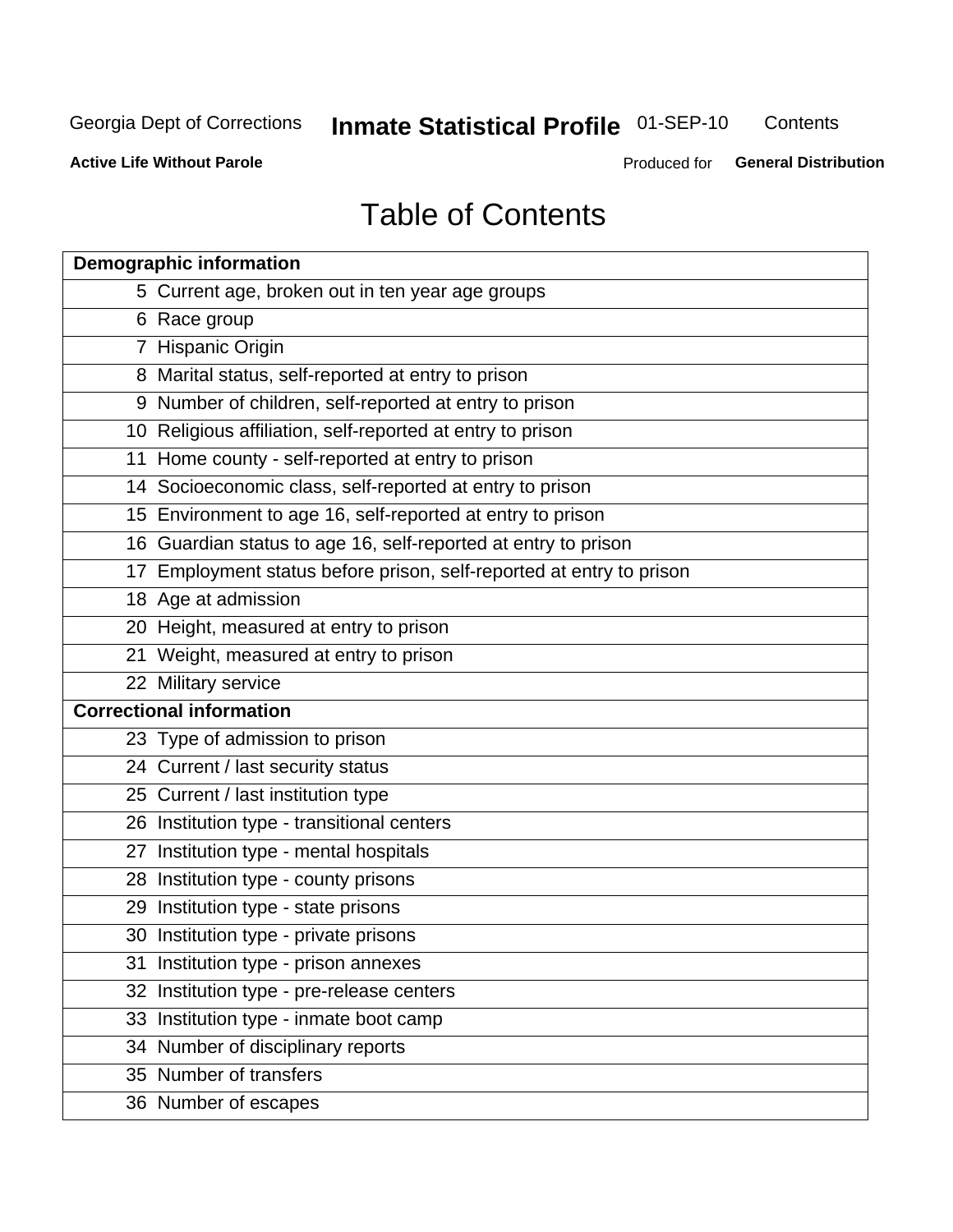## **Inmate Statistical Profile 01-SEP-10**

Contents

**Active Life Without Parole** 

Produced for General Distribution

## **Table of Contents**

| <b>Correctional information</b>                                  |  |  |  |  |  |  |
|------------------------------------------------------------------|--|--|--|--|--|--|
| 37 Time served in current (or last) institution                  |  |  |  |  |  |  |
| Educational, psychological and physical information              |  |  |  |  |  |  |
| 38 Highest grade level attained                                  |  |  |  |  |  |  |
| 39 Culture fair IQ scores                                        |  |  |  |  |  |  |
| 40 Wide Range Achievement Test (WRAT) reading score              |  |  |  |  |  |  |
| 41 Wide Range Achievement Test (WRAT) math score                 |  |  |  |  |  |  |
| 42 Wide Range Achievement Test (WRAT) spelling score             |  |  |  |  |  |  |
| 43 Scope of substance abuse - summary                            |  |  |  |  |  |  |
| 44 Scope of substance abuse - detail                             |  |  |  |  |  |  |
| 45 Current / last mental health treatment level                  |  |  |  |  |  |  |
| 46 PULHESDWIT medical scale - 'P' overall condition ('P'hysical) |  |  |  |  |  |  |
| 47 PULHESDWIT medical scale - 'U' upper body                     |  |  |  |  |  |  |
| 48 PULHESDWIT medical scale - 'L' lower body                     |  |  |  |  |  |  |
| 49 PULHESDWIT medical scale - 'H' hearing                        |  |  |  |  |  |  |
| 50 PULHESDWIT medical scale - 'E' vision                         |  |  |  |  |  |  |
| 51 PULHESDWIT medical scale -'S' psychiatric                     |  |  |  |  |  |  |
| 52 PULHESDWIT medical scale - 'D' dental                         |  |  |  |  |  |  |
| 53 PULHESDWIT medical scale - 'W' work ability                   |  |  |  |  |  |  |
| 54 PULHESDWIT medical scale - 'I' impairment                     |  |  |  |  |  |  |
| 55 PULHESDWIT medical scale - 'T' transportability               |  |  |  |  |  |  |
| 56 Criminality in family, self-reported                          |  |  |  |  |  |  |
| 57 Alcoholism in family, self-reported                           |  |  |  |  |  |  |
| 58 Drug abuse in family, self-reported                           |  |  |  |  |  |  |
| 59 Subjected to frequent beatings, self-reported                 |  |  |  |  |  |  |
| 60 Father absent during inmate's childhood                       |  |  |  |  |  |  |
| Mother absent during inmate's childhood<br>61                    |  |  |  |  |  |  |
| 62 Inmate diagnosed as manipulative                              |  |  |  |  |  |  |
| 63 Inmate diagnosed as assaultive                                |  |  |  |  |  |  |
| <b>Crimes and criminal history information</b>                   |  |  |  |  |  |  |
| 64 Number of prior Georgia incarcerations                        |  |  |  |  |  |  |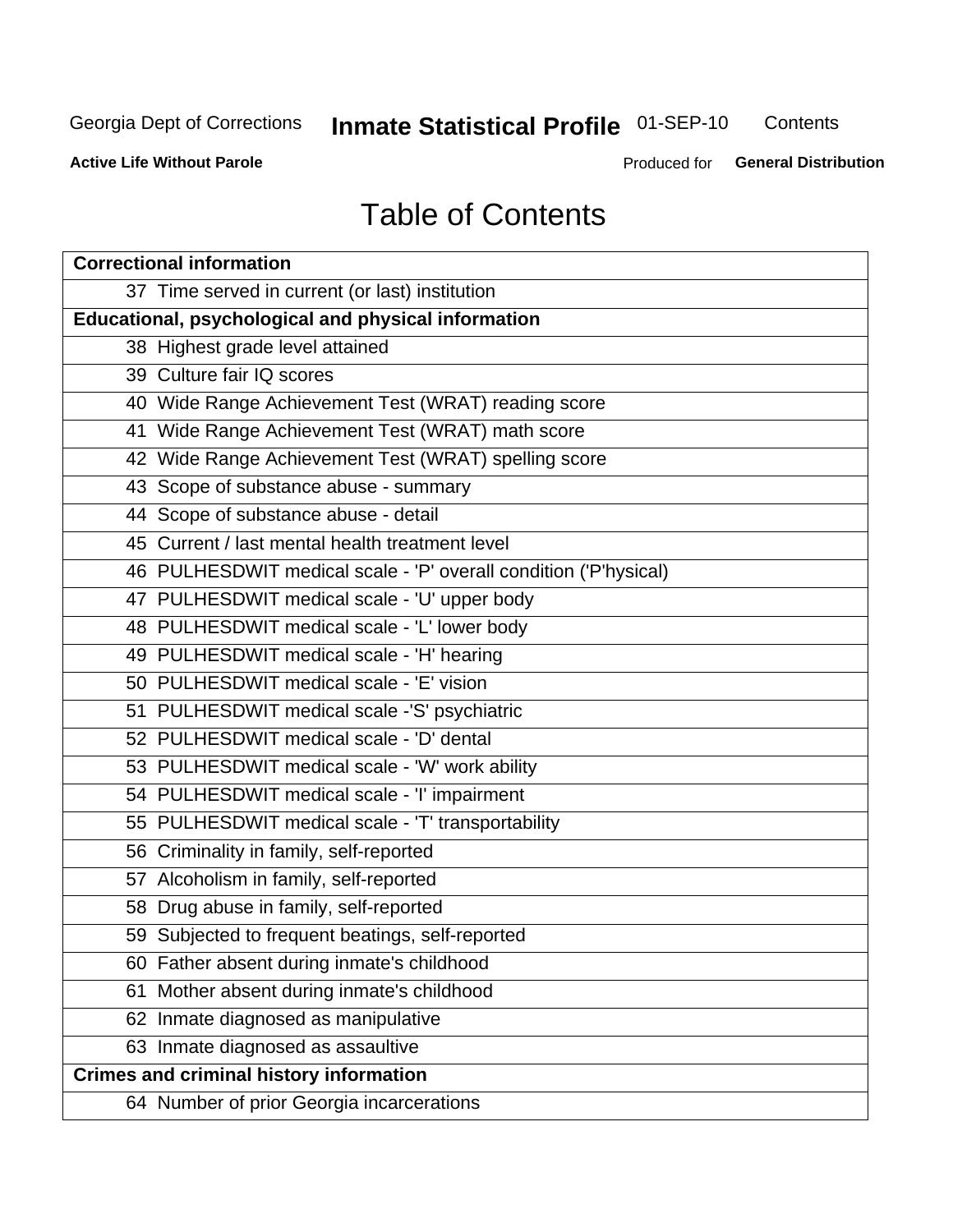## **Inmate Statistical Profile 01-SEP-10**

Contents

**Active Life Without Parole** 

Produced for General Distribution

## **Table of Contents**

| <b>Crimes and criminal history information</b>                 |
|----------------------------------------------------------------|
| 65 Prison sentence in years                                    |
| 66 Primary offense, broken out into felonies vs misdemeanors   |
| 67 Primary offense, broken out into six broad crime categories |
| 68 Primary offense, detailed offense code                      |
| 69 County of conviction of primary offense                     |
| 73 Circuit of conviction of primary offense                    |
| 75 Years served (jail + prison) in this incarceration          |
| <b>Medical information</b>                                     |
| 76 Results of most recent HIV test                             |
| 77 Results of most recent tuberculosis test                    |
| 78 Results of most recent syphilis test                        |
| 79 Results of most recent Hepatitis-C test                     |
|                                                                |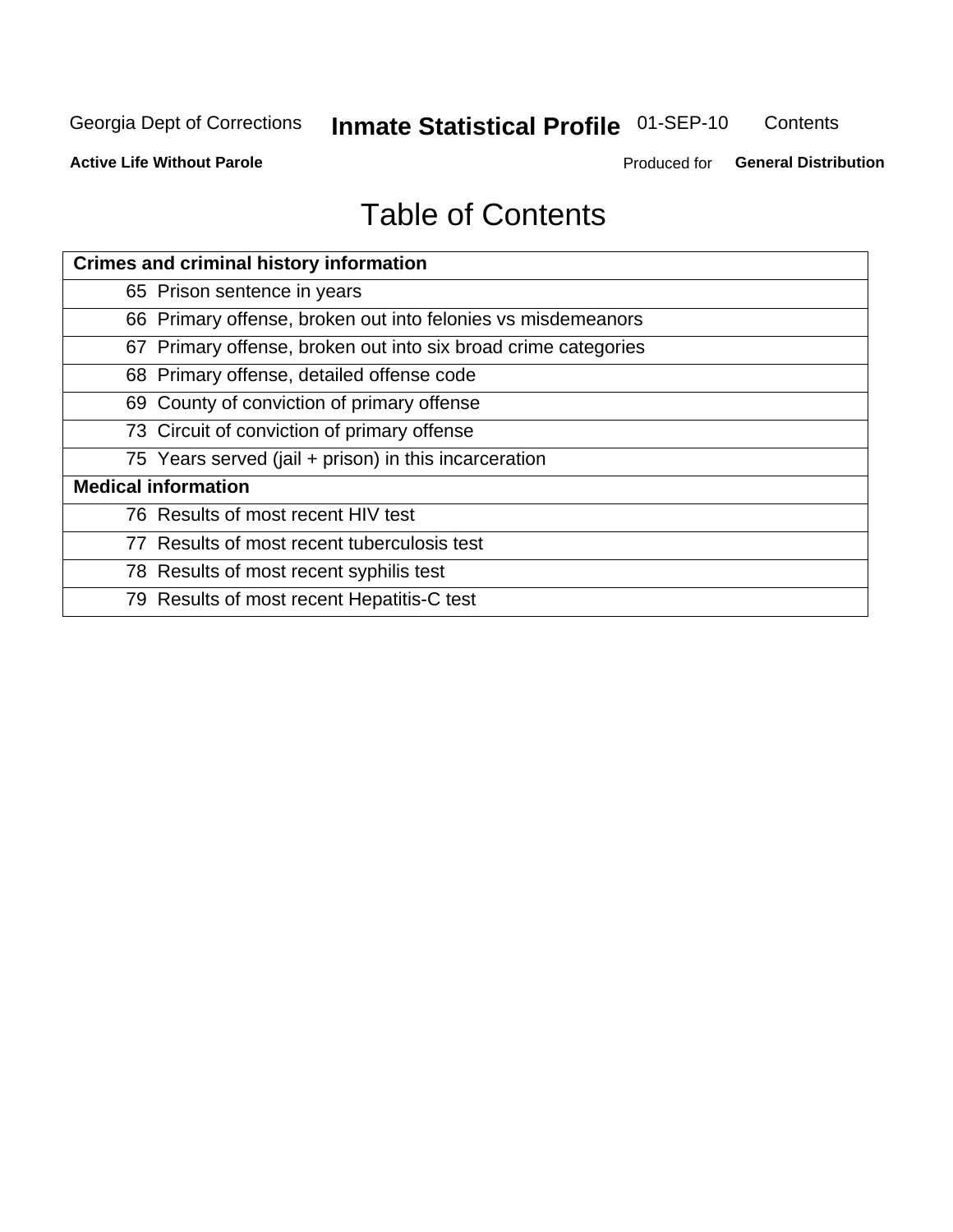#### Inmate Statistical Profile 01-SEP-10 Page 5

#### **Active Life Without Parole**

#### Produced for General Distribution

#### Current age, broken out in ten-year age groups

COL % - percent each COUNT is of its particular column

|                          |              | <b>Male</b> |         |                | <b>Female</b> |       | <b>Total</b>   |            |
|--------------------------|--------------|-------------|---------|----------------|---------------|-------|----------------|------------|
| <b>Current Age</b>       | <b>Count</b> | Col %       | Row %   | <b>Count</b>   | Col %         | Row % | <b>Total</b>   | Col %      |
| <b>Teens (1-19)</b>      | 2            | $0.34\%$    | 100.00% |                |               |       | $\overline{2}$ | 0.33%      |
| <b>Twenties (20-29)</b>  | 49           | $8.26\%$    | 94.23%  | 3 <sub>1</sub> | 25.00%        | 5.77% | 52             | 8.60%      |
| Thirties (30-39)         | 197          | $33.22\%$   | 99.49%  |                | 8.33%         | 0.51% |                | 198 32.73% |
| <b>Forties (40-49)</b>   | 191          | $32.21\%$   | 97.95%  | 4              | 33.33%        | 2.05% |                | 195 32.23% |
| <b>Fifties (50-59)</b>   | 115          | 19.39%      | 96.64%  | 4              | 33.33%        | 3.36% | 119            | 19.67%     |
| <b>Sixties (60-69)</b>   | 28           | 4.72%       | 100.00% |                |               |       | 28             | 4.63%      |
| Seventy + (70 and above) | 11           | 1.85%       | 100.00% |                |               |       | 11             | 1.82%      |
| <b>Total Reported</b>    | 593          | 100%        | 98.02%  | 12             | 100%          | 1.98% | 605            | 100.0%     |

| _____ | E00<br>უყკ | $\overline{\phantom{a}}$ | 605 |
|-------|------------|--------------------------|-----|

| Mean<br>(average)       | 42.85 | 42.5 | 42.85 |
|-------------------------|-------|------|-------|
| Median (middle)         |       |      |       |
| Mode<br>(most frequent) |       |      |       |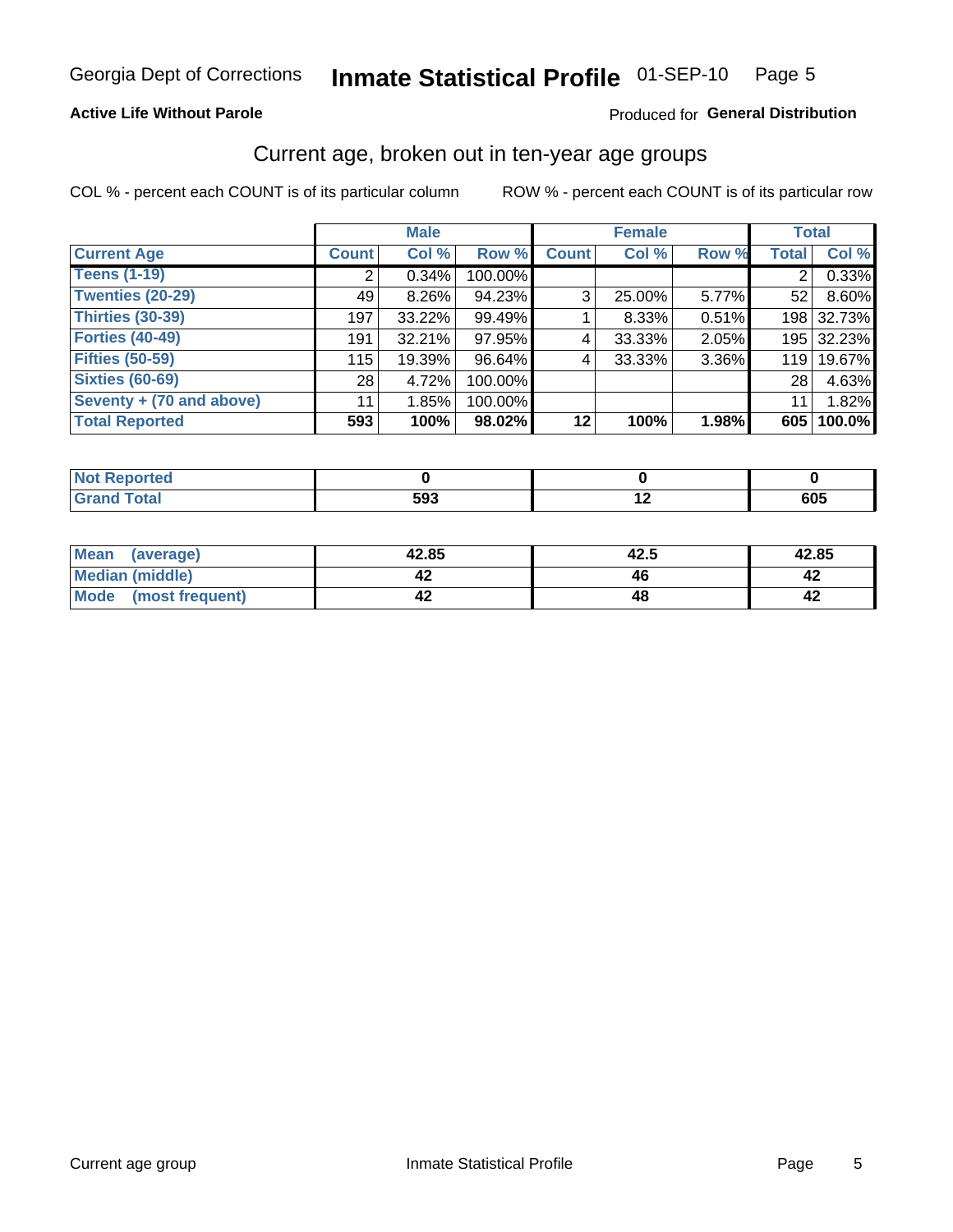#### Inmate Statistical Profile 01-SEP-10 Page 6

#### **Active Life Without Parole**

Produced for General Distribution

#### Race group

COL % - percent each COUNT is of its particular column

|                             |              | <b>Male</b> |             |         | <b>Female</b> |       |              | <b>Total</b> |
|-----------------------------|--------------|-------------|-------------|---------|---------------|-------|--------------|--------------|
| <b>Race Group</b>           | <b>Count</b> | Col %       | Row % Count |         | Col %         | Row % | <b>Total</b> | Col %        |
| <b>White</b>                | 143          | 24.11%      | 94.70%      | 8       | 66.67%        | 5.30% | 151          | 24.96%       |
| <b>Black</b>                | 438          | 73.86%      | 99.10%      | 4       | 33.33%        | .90%  | 442          | 73.06%       |
| <b>Other</b><br>5.          |              | $.17\%$     | 100.00%     |         |               |       |              | .17%         |
| <b>Hispanic</b><br>10       | 10           | 1.69%       | 100.00%     |         |               |       | 10           | 1.65%        |
| <b>Racially Mixed</b><br>11 |              | $.17\%$     | 100.00%     |         |               |       |              | .17%         |
| <b>Total Reported</b>       | 593          | 100%        | 98.02%      | $12 \,$ | 100%          | 1.98% | 605          | 100%         |

| لمنتشر بالتعبير<br>пето |              |                          |     |
|-------------------------|--------------|--------------------------|-----|
| <b>Fotal</b>            | 593<br>- - - | $\overline{\phantom{a}}$ | 605 |

| M | .<br>vv | Piasn |
|---|---------|-------|
|   |         |       |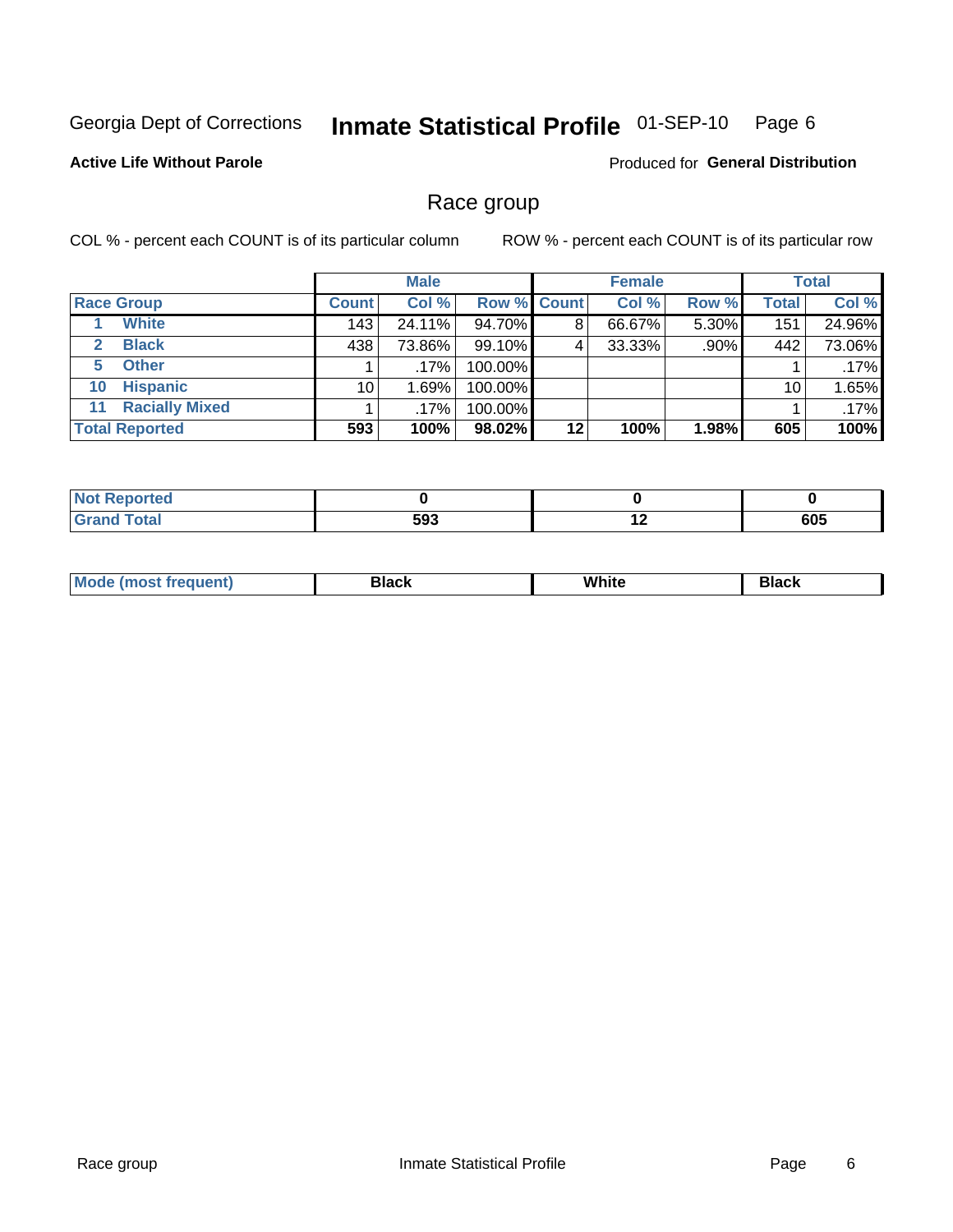#### Inmate Statistical Profile 01-SEP-10 Page 7

**Active Life Without Parole** 

Produced for General Distribution

#### **Hispanic Origin**

COL % - percent each COUNT is of its particular column

ROW % - percent each COUNT is of its particular row

|                        |                 | <b>Male</b> |                    |                 | <b>Female</b> |          |       | <b>Total</b> |
|------------------------|-----------------|-------------|--------------------|-----------------|---------------|----------|-------|--------------|
| <b>Hispanic Origin</b> | <b>Count</b>    | Col %       | <b>Row % Count</b> |                 | Col %         | Row %    | Total | Col %        |
| <b>Non Hispanic</b>    | 583             | 98.31%      | 97.98%             | 12 <sub>1</sub> | $100.00\%$    | $2.02\%$ | 595   | 98.35%       |
| <b>Hispanic</b>        | 10 <sub>1</sub> | 1.69%       | 100.00%            |                 |               |          | 10    | .65%         |
| <b>Total Reported</b>  | 593             | 100%        | 98.02%             | 12              | 100%          | 1.98%    | 605   | 100%         |

An inmate is counted as Hispanic if

(a) he self-reported as Hispanic during the diagnostic process, or

(b) his primary language is Spanish, or

(c) he claimed birth or citizenship in Spain or a Latin American country, or

(d) he had a common Spanish surname such as Lopez or Garcia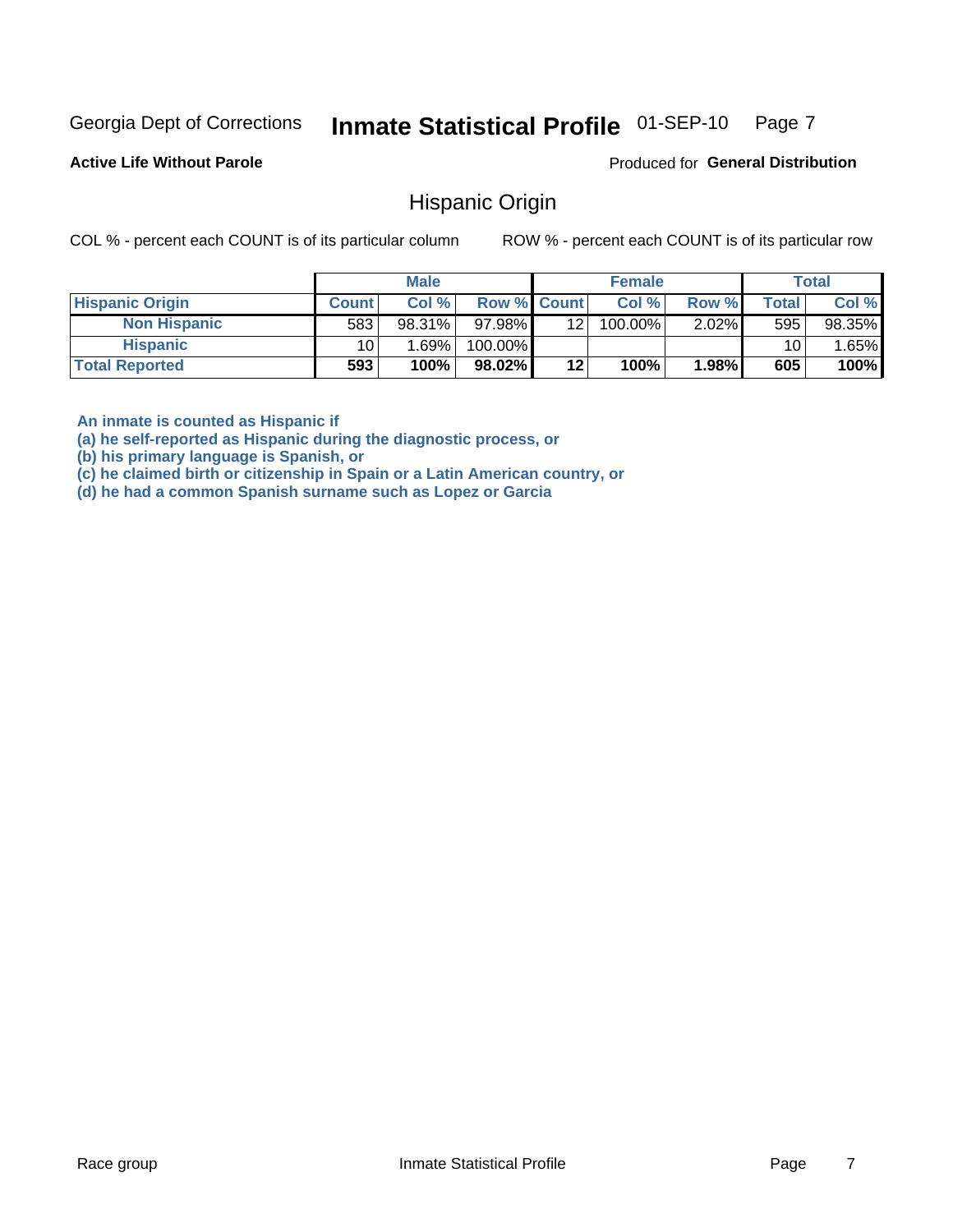#### Inmate Statistical Profile 01-SEP-10 Page 8

#### **Active Life Without Parole**

#### Produced for General Distribution

### Marital status, self-reported at entry to prison

COL % - percent each COUNT is of its particular column

|                            | <b>Male</b>     |          |         | <b>Female</b> |        |        | <b>Total</b> |        |
|----------------------------|-----------------|----------|---------|---------------|--------|--------|--------------|--------|
| <b>Marital Status</b>      | <b>Count</b>    | Col %    | Row %   | <b>Count</b>  | Col %  | Row %  | <b>Total</b> | Col %  |
| <b>Unknown</b><br>$\bf{0}$ |                 | $.17\%$  | 100.00% |               |        |        |              | .17%   |
| <b>Divorced</b><br>D       | 41              | $6.91\%$ | 97.62%  |               | 8.33%  | 2.38%  | 42           | 6.94%  |
| <b>Married</b><br>М        | 99              | 16.69%   | 98.02%  | 2             | 16.67% | 1.98%  | 101          | 16.69% |
| <b>Separated</b><br>S      | 14 <sub>1</sub> | 2.36%    | 100.00% |               |        |        | 14           | 2.31%  |
| <b>Unmarried</b><br>U      | 425             | 71.67%   | 98.84%  | 5             | 41.67% | 1.16%  | 430          | 71.07% |
| <b>Widow</b><br>W          | 13              | 2.19%    | 76.47%  | 4             | 33.33% | 23.53% | 17           | 2.81%  |
| <b>Total Reported</b>      | 593             | 100%     | 98.02%  | 12            | 100%   | 1.98%  | 605          | 100%   |

| rtea<br>NO |     |   |             |
|------------|-----|---|-------------|
| υιαι       | 593 | . | rne<br>່ານພ |

|  | M | . | Unmarried | າmarried<br>______ |
|--|---|---|-----------|--------------------|
|--|---|---|-----------|--------------------|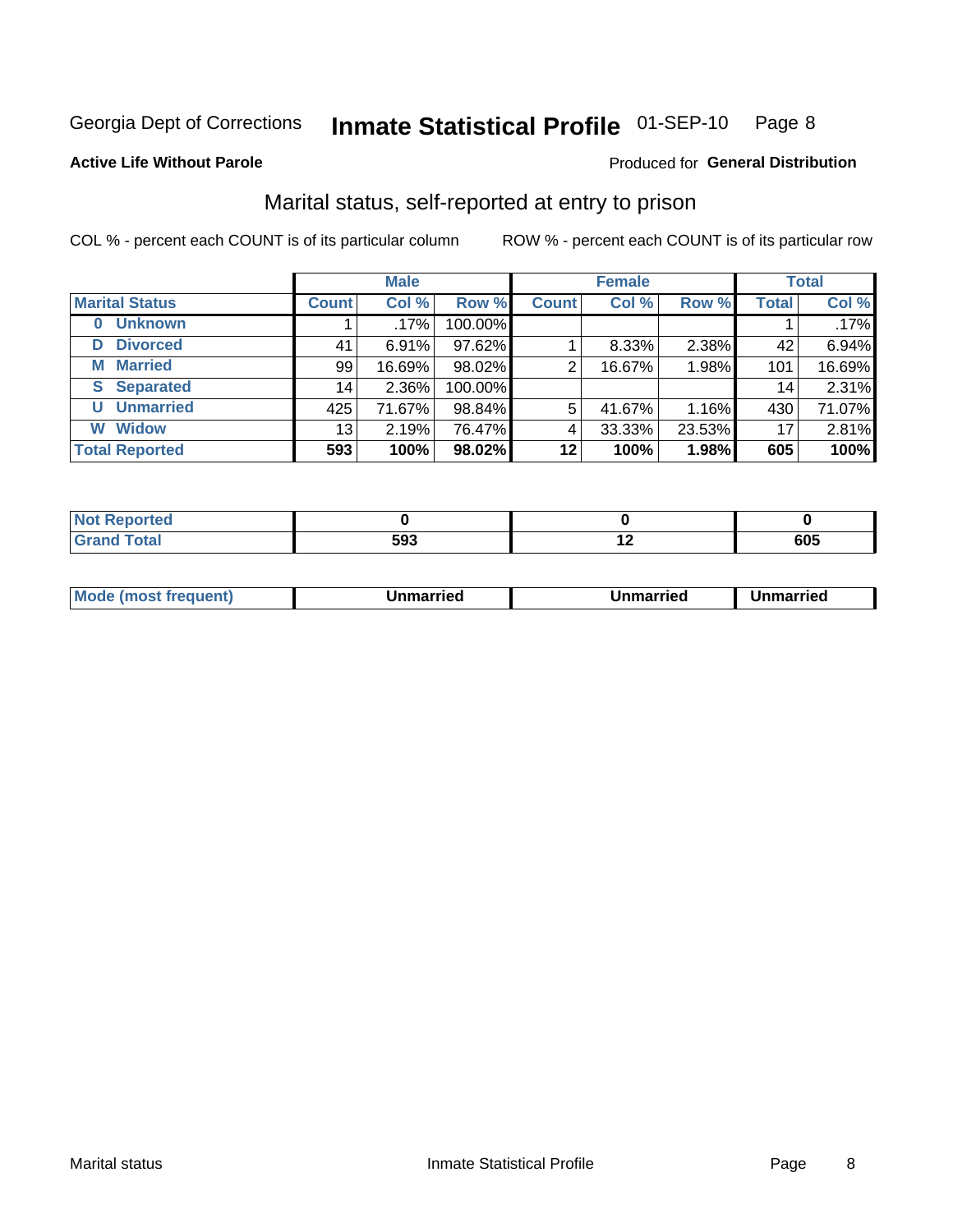#### Inmate Statistical Profile 01-SEP-10 Page 9

#### **Active Life Without Parole**

## Produced for General Distribution

### Number of children, self reported at entry to prison

COL % - percent each COUNT is of its particular column

|                           |              | <b>Male</b> |         |              | <b>Female</b> |       |              | <b>Total</b> |
|---------------------------|--------------|-------------|---------|--------------|---------------|-------|--------------|--------------|
| <b>Number of Children</b> | <b>Count</b> | Col %       | Row %   | <b>Count</b> | Col %         | Row % | <b>Total</b> | Col %        |
| $\bf{0}$                  | 214          | 36.21%      | 98.62%  | 3            | 25.00%        | 1.38% | 217          | 35.99%       |
|                           | 149          | 25.21%      | 97.39%  | 4            | 33.33%        | 2.61% |              | 153 25.37%   |
| $\overline{2}$            | 104          | 17.60%      | 97.20%  | 3            | 25.00%        | 2.80% | 107          | 17.74%       |
| 3                         | 57           | 9.64%       | 98.28%  |              | 8.33%         | 1.72% | 58           | 9.62%        |
| 4                         | 35           | 5.92%       | 97.22%  |              | 8.33%         | 2.78% | 36           | 5.97%        |
| 5                         | 18           | 3.05%       | 100.00% |              |               |       | 18           | 2.99%        |
| 6                         | 6            | 1.02%       | 100.00% |              |               |       | 6            | 1.00%        |
| 7                         |              | 0.17%       | 100.00% |              |               |       |              | 0.17%        |
| 8                         |              | 0.17%       | 100.00% |              |               |       |              | 0.17%        |
| $\boldsymbol{9}$          | 2            | 0.34%       | 100.00% |              |               |       | 2            | 0.33%        |
| 10                        |              | 0.17%       | 100.00% |              |               |       |              | 0.17%        |
| Over 10                   | 3            | 0.51%       | 100.00% |              |               |       | 3            | 0.50%        |
| <b>Total Reported</b>     | 591          | 100%        | 98.01%  | 12           | 100%          | 1.99% | 603          | 100.0%       |

| .<br>rtea         |     |     |
|-------------------|-----|-----|
| $T \cap f \cap f$ | 593 | 605 |

| <b>Mean</b><br>(average) | 1.48 | 42. ا | 1.47 |
|--------------------------|------|-------|------|
| Median (middle)          |      |       |      |
| Mode (most frequent)     |      |       |      |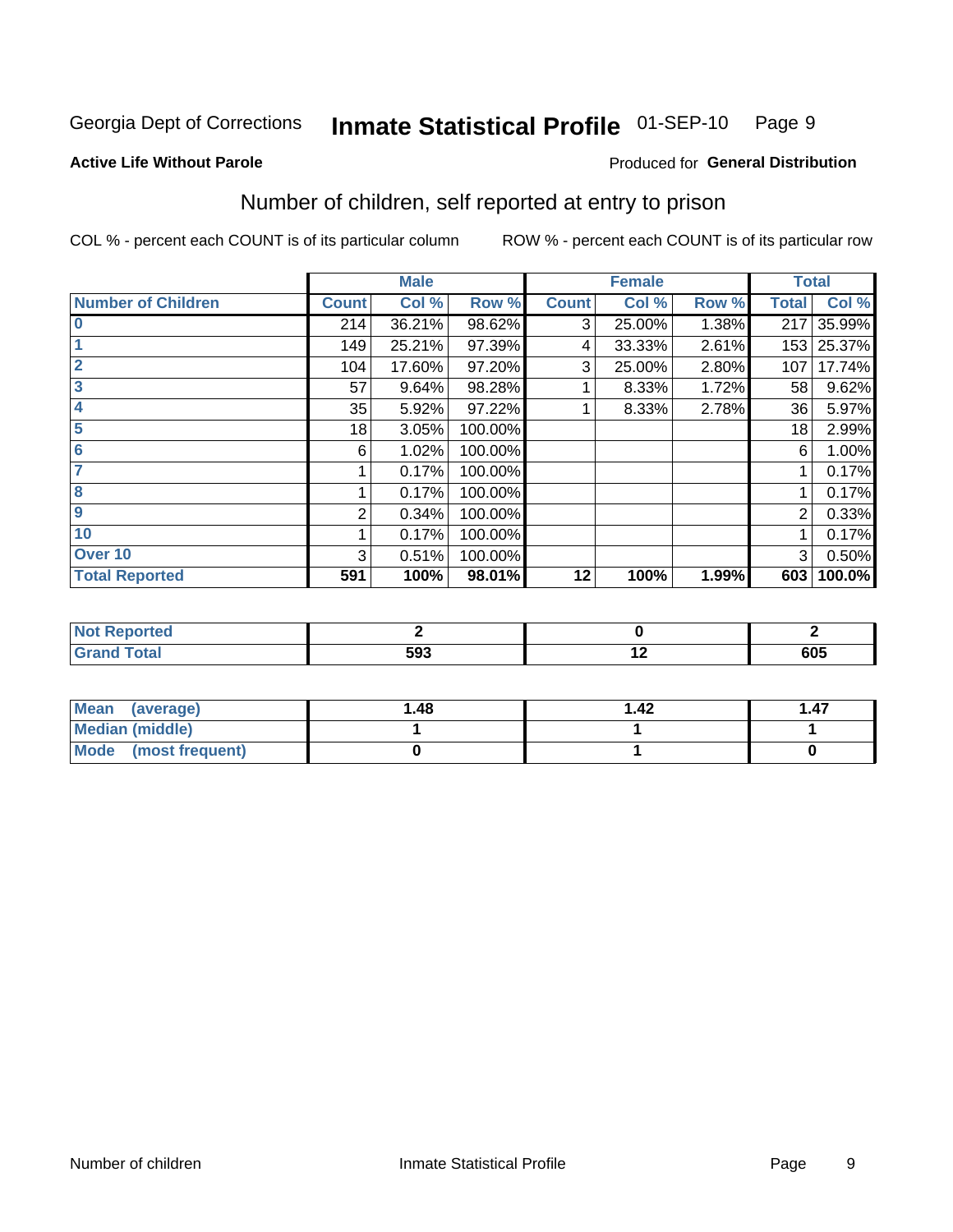#### Inmate Statistical Profile 01-SEP-10 Page 10

#### **Active Life Without Parole**

#### Produced for General Distribution

### Religious affiliation, self-reported at entry to prison

COL % - percent each COUNT is of its particular column

|              |                              | <b>Male</b>  |        |         | <b>Female</b>  |        |        | <b>Total</b> |        |
|--------------|------------------------------|--------------|--------|---------|----------------|--------|--------|--------------|--------|
|              | <b>Religious Affiliation</b> | <b>Count</b> | Col %  | Row %   | <b>Count</b>   | Col %  | Row %  | Total        | Col %  |
|              | Islam                        | 35           | 6.94%  | 97.22%  |                | 8.33%  | 2.78%  | 36           | 6.98%  |
| $\mathbf{2}$ | <b>Catholic</b>              | 19           | 3.77%  | 95.00%  |                | 8.33%  | 5.00%  | 20           | 3.88%  |
| 3            | <b>Baptist</b>               | 216          | 42.86% | 97.74%  | 5              | 41.67% | 2.26%  | 221          | 42.83% |
| 4            | <b>Methodist</b>             |              | 1.39%  | 100.00% |                |        |        |              | 1.36%  |
| 7            | <b>Chc Of God</b>            |              | .20%   | 50.00%  |                | 8.33%  | 50.00% | 2            | .39%   |
| 8            | <b>Holiness</b>              | 17           | 3.37%  | 89.47%  | $\overline{2}$ | 16.67% | 10.53% | 19           | 3.68%  |
| 9            | <b>Jewish</b>                |              | .20%   | 100.00% |                |        |        |              | .19%   |
| 10           | <b>Anglican</b>              |              | .20%   | 100.00% |                |        |        |              | .19%   |
| 12           | <b>Hindu</b>                 |              | .20%   | 100.00% |                |        |        |              | .19%   |
| 16           | <b>Seven D Ad</b>            | 4            | .79%   | 100.00% |                |        |        | 4            | .78%   |
| 17           | <b>Jehovah Wt</b>            | 9            | 1.79%  | 100.00% |                |        |        | 9            | 1.74%  |
| 18           | <b>Latr Day S</b>            |              | .20%   | 100.00% |                |        |        |              | .19%   |
| 20           | <b>Other Prot</b>            | 80           | 15.87% | 97.56%  | 2              | 16.67% | 2.44%  | 82           | 15.89% |
| 96           | <b>None</b>                  | 112          | 22.22% | 100.00% |                |        |        | 112          | 21.71% |
|              | <b>Total Reported</b>        | 504          | 100%   | 97.67%  | 12             | 100%   | 2.33%  | 516          | 100%   |

| rtea  | n n                    |                          | or        |
|-------|------------------------|--------------------------|-----------|
| .     | oσ                     |                          | ০১        |
| _____ | EO <sub>2</sub><br>ມສວ | $\overline{\phantom{a}}$ | בחב<br>טע |

| Mode (most frequent) | Baptist | <b>Baptist</b> | aptıst |
|----------------------|---------|----------------|--------|
|                      |         |                |        |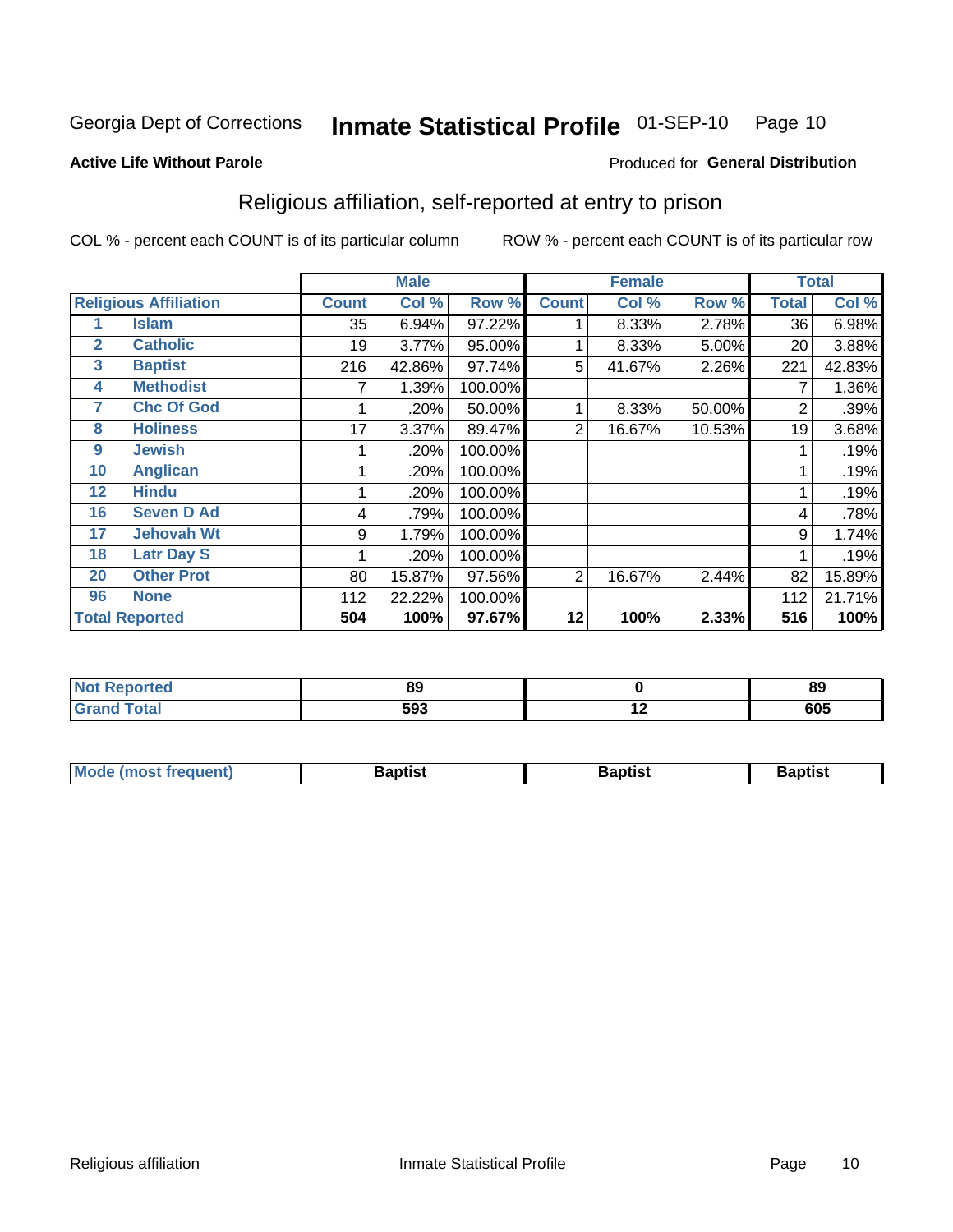#### Inmate Statistical Profile 01-SEP-10 Page 11

Produced for General Distribution

#### **Active Life Without Parole**

#### Home county, self-reported at entry to prison

COL % - percent each COUNT is of its particular column

|                         |                      |                | <b>Male</b> |         |              | <b>Female</b> |         | <b>Total</b>   |       |
|-------------------------|----------------------|----------------|-------------|---------|--------------|---------------|---------|----------------|-------|
|                         | <b>Home County</b>   | <b>Count</b>   | Col %       | Row %   | <b>Count</b> | Col %         | Row %   | <b>Total</b>   | Col % |
| $\overline{1}$          | <b>Appling</b>       | 1              | .19%        | 100.00% |              |               |         | 1              | .18%  |
| $\overline{2}$          | <b>Atkinson</b>      | 1              | .19%        | 100.00% |              |               |         | 1              | .18%  |
| 5                       | <b>Baldwin</b>       | 4              | .75%        | 100.00% |              |               |         | 4              | .73%  |
| 7                       | <b>Barrow</b>        | 4              | .75%        | 100.00% |              |               |         | 4              | .73%  |
| $\overline{\mathbf{8}}$ | <b>Bartow</b>        | 5              | .94%        | 100.00% |              |               |         | 5              | .92%  |
| 9                       | <b>Ben Hill</b>      | 4              | .75%        | 100.00% |              |               |         | 4              | .73%  |
| 10                      | <b>Berrien</b>       | 1              | .19%        | 100.00% |              |               |         | 1              | .18%  |
| 11                      | <b>Bibb</b>          | 10             | 1.87%       | 100.00% |              |               |         | 10             | 1.83% |
| $\overline{12}$         | <b>Bleckley</b>      | 3              | .56%        | 100.00% |              |               |         | 3              | .55%  |
| 14                      | <b>Brooks</b>        | 1              | .19%        | 100.00% |              |               |         | 1              | .18%  |
| 16                      | <b>Bulloch</b>       | 4              | .75%        | 80.00%  | 1            | 8.33%         | 20.00%  | 5              | .92%  |
| 17                      | <b>Burke</b>         | 5              | .94%        | 100.00% |              |               |         | 5              | .92%  |
| $\overline{18}$         | <b>Butts</b>         | $\overline{2}$ | .37%        | 100.00% |              |               |         | $\overline{2}$ | .37%  |
| 20                      | <b>Camden</b>        | 5              | .94%        | 100.00% |              |               |         | 5              | .92%  |
| $\overline{22}$         | <b>Carroll</b>       | $\overline{2}$ | .37%        | 100.00% |              |               |         | $\overline{2}$ | .37%  |
| 23                      | <b>Catoosa</b>       | 1              | .19%        | 100.00% |              |               |         | 1              | .18%  |
| $\overline{24}$         | <b>Charlton</b>      | 1              | .19%        | 100.00% |              |               |         | 1              | .18%  |
| 25                      | <b>Chatham</b>       | 28             | 5.24%       | 100.00% |              |               |         | 28             | 5.13% |
| 26                      | <b>Chattahoochee</b> | 1              | .19%        | 100.00% |              |               |         | 1              | .18%  |
| $\overline{27}$         | <b>Chattooga</b>     |                |             |         | 1            | 8.33%         | 100.00% | 1              | .18%  |
| 28                      | <b>Cherokee</b>      | $\overline{2}$ | .37%        | 100.00% |              |               |         | $\overline{2}$ | .37%  |
| 29                      | <b>Clarke</b>        | 13             | 2.43%       | 100.00% |              |               |         | 13             | 2.38% |
| $\overline{31}$         | <b>Clayton</b>       | 14             | 2.62%       | 100.00% |              |               |         | 14             | 2.56% |
| 33                      | <b>Cobb</b>          | 18             | 3.37%       | 100.00% |              |               |         | 18             | 3.30% |
| 34                      | <b>Coffee</b>        | 3              | .56%        | 100.00% |              |               |         | 3              | .55%  |
| 35                      | <b>Colquitt</b>      | 2              | .37%        | 100.00% |              |               |         | $\overline{2}$ | .37%  |
| 36                      | <b>Columbia</b>      | $\overline{3}$ | .56%        | 100.00% |              |               |         | 3              | .55%  |
| 37                      | <b>Cook</b>          | 4              | .75%        | 100.00% |              |               |         | 4              | .73%  |
| 38                      | <b>Coweta</b>        | 4              | .75%        | 100.00% |              |               |         | 4              | .73%  |
| 40                      | <b>Crisp</b>         | 3              | .56%        | 100.00% |              |               |         | 3              | .55%  |
| 42                      | <b>Dawson</b>        | 1              | .19%        | 100.00% |              |               |         | 1              | .18%  |
| 43                      | <b>Decatur</b>       | 1              | .19%        | 100.00% |              |               |         | 1              | .18%  |
| 44                      | <b>Dekalb</b>        | 41             | 7.68%       | 100.00% |              |               |         | 41             | 7.51% |
| 46                      | <b>Dooly</b>         | 1              | .19%        | 100.00% |              |               |         | 1              | .18%  |
| 47                      | <b>Dougherty</b>     | 21             | 3.93%       | 100.00% |              |               |         | 21             | 3.85% |
| 48                      | <b>Douglas</b>       | 7              | 1.31%       | 87.50%  | 1            | 8.33%         | 12.50%  | 8              | 1.47% |
| 49                      | <b>Early</b>         | 1              | .19%        | 100.00% |              |               |         | 1              | .18%  |
| 51                      | <b>Effingham</b>     | $\overline{2}$ | .37%        | 100.00% |              |               |         | $\overline{c}$ | .37%  |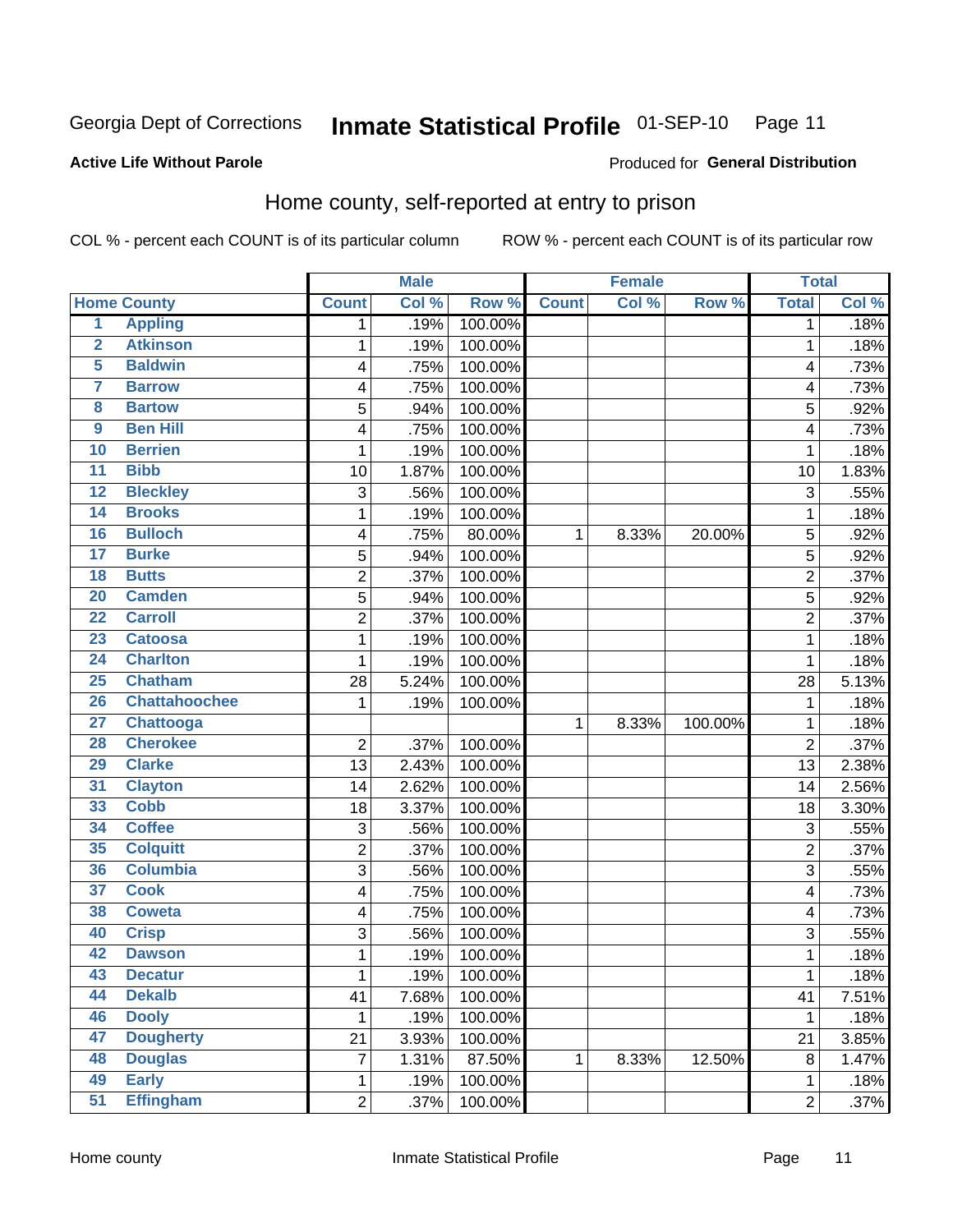#### Inmate Statistical Profile 01-SEP-10 Page 12

#### **Active Life Without Parole**

#### Produced for General Distribution

### Home county, self-reported at entry to prison

COL % - percent each COUNT is of its particular column

|                 |                    |                         | <b>Male</b> |         |              | <b>Female</b> |        | <b>Total</b>   |         |
|-----------------|--------------------|-------------------------|-------------|---------|--------------|---------------|--------|----------------|---------|
|                 | <b>Home County</b> | <b>Count</b>            | Col %       | Row %   | <b>Count</b> | Col %         | Row %  | <b>Total</b>   | Col %   |
| 52              | <b>Elbert</b>      | $\overline{3}$          | .56%        | 100.00% |              |               |        | 3              | .55%    |
| $\overline{53}$ | <b>Emanuel</b>     | $\mathbf{1}$            | .19%        | 100.00% |              |               |        | 1              | .18%    |
| 56              | <b>Fayette</b>     | 3                       | .56%        | 100.00% |              |               |        | 3              | .55%    |
| 57              | <b>Floyd</b>       | $\overline{7}$          | 1.31%       | 100.00% |              |               |        | 7              | 1.28%   |
| 58              | <b>Forsyth</b>     | $\mathbf{1}$            | .19%        | 100.00% |              |               |        | 1              | .18%    |
| 59              | <b>Franklin</b>    | $\overline{2}$          | .37%        | 100.00% |              |               |        | $\overline{2}$ | .37%    |
| 60              | <b>Fulton</b>      | 78                      | 14.61%      | 98.73%  | 1            | 8.33%         | 1.27%  | 79             | 14.47%  |
| 61              | <b>Gilmer</b>      | 1                       | .19%        | 100.00% |              |               |        | 1              | .18%    |
| 63              | <b>Glynn</b>       | 11                      | 2.06%       | 100.00% |              |               |        | 11             | 2.01%   |
| 66              | <b>Greene</b>      | $\mathbf{1}$            | .19%        | 100.00% |              |               |        | 1              | .18%    |
| 67              | <b>Gwinnett</b>    | $\boldsymbol{9}$        | 1.69%       | 100.00% |              |               |        | 9              | 1.65%   |
| 68              | <b>Habersham</b>   | $\mathbf{1}$            | .19%        | 100.00% |              |               |        | 1              | .18%    |
| 69              | <b>Hall</b>        | 8                       | 1.50%       | 88.89%  | 1            | 8.33%         | 11.11% | 9              | 1.65%   |
| 70              | <b>Hancock</b>     | $\overline{2}$          | .37%        | 100.00% |              |               |        | $\overline{2}$ | .37%    |
| $\overline{71}$ | <b>Haralson</b>    | $\overline{c}$          | .37%        | 100.00% |              |               |        | $\overline{c}$ | .37%    |
| $\overline{72}$ | <b>Harris</b>      | $\mathbf{1}$            | .19%        | 50.00%  | 1            | 8.33%         | 50.00% | $\overline{2}$ | .37%    |
| 73              | <b>Hart</b>        | 2                       | .37%        | 100.00% |              |               |        | 2              | .37%    |
| 75              | <b>Henry</b>       | $\overline{\mathbf{4}}$ | .75%        | 100.00% |              |               |        | 4              | .73%    |
| 76              | <b>Houston</b>     | 7                       | 1.31%       | 100.00% |              |               |        | 7              | 1.28%   |
| 78              | <b>Jackson</b>     | 5                       | .94%        | 100.00% |              |               |        | 5              | .92%    |
| 80              | <b>Jeff Davis</b>  | $\mathbf{1}$            | .19%        | 100.00% |              |               |        | 1              | .18%    |
| $\overline{81}$ | <b>Jefferson</b>   | $\mathbf{1}$            | .19%        | 100.00% |              |               |        | 1              | .18%    |
| 82              | <b>Jenkins</b>     | $\mathbf{1}$            | .19%        | 100.00% |              |               |        | 1              | .18%    |
| 87              | <b>Laurens</b>     | 4                       | .75%        | 100.00% |              |               |        | 4              | .73%    |
| 88              | Lee                | $\mathbf{1}$            | .19%        | 100.00% |              |               |        | 1              | .18%    |
| 89              | <b>Liberty</b>     | 6                       | 1.12%       | 100.00% |              |               |        | 6              | 1.10%   |
| 90              | <b>Lincoln</b>     | 1                       | .19%        | 100.00% |              |               |        | 1              | .18%    |
| 91              | Long               | $\mathbf{1}$            | .19%        | 100.00% |              |               |        | 1              | .18%    |
| 92              | <b>Lowndes</b>     | $\overline{\mathbf{4}}$ | .75%        | 100.00% |              |               |        | 4              | .73%    |
| 96              | <b>Marion</b>      | $\mathbf{1}$            | .19%        | 100.00% |              |               |        | 1              | .18%    |
| 97              | <b>Mcduffie</b>    | $\overline{2}$          | .37%        | 100.00% |              |               |        | $\overline{2}$ | .37%    |
| 98              | <b>Mcintosh</b>    | 2                       | .37%        | 100.00% |              |               |        | 2              | $.37\%$ |
| 100             | <b>Miller</b>      | $\mathbf 1$             | .19%        | 100.00% |              |               |        | 1              | .18%    |
| 101             | <b>Mitchell</b>    | $\mathbf 1$             | .19%        | 100.00% |              |               |        | 1              | .18%    |
| 102             | <b>Monroe</b>      | $\overline{2}$          | .37%        | 100.00% |              |               |        | 2              | .37%    |
| 104             | <b>Morgan</b>      | $\mathbf 1$             | .19%        | 100.00% |              |               |        | 1              | .18%    |
| 106             | <b>Muscogee</b>    | 16                      | 3.00%       | 100.00% |              |               |        | 16             | 2.93%   |
| 107             | <b>Newton</b>      | $\overline{2}$          | .37%        | 66.67%  | $\mathbf 1$  | 8.33%         | 33.33% | 3              | .55%    |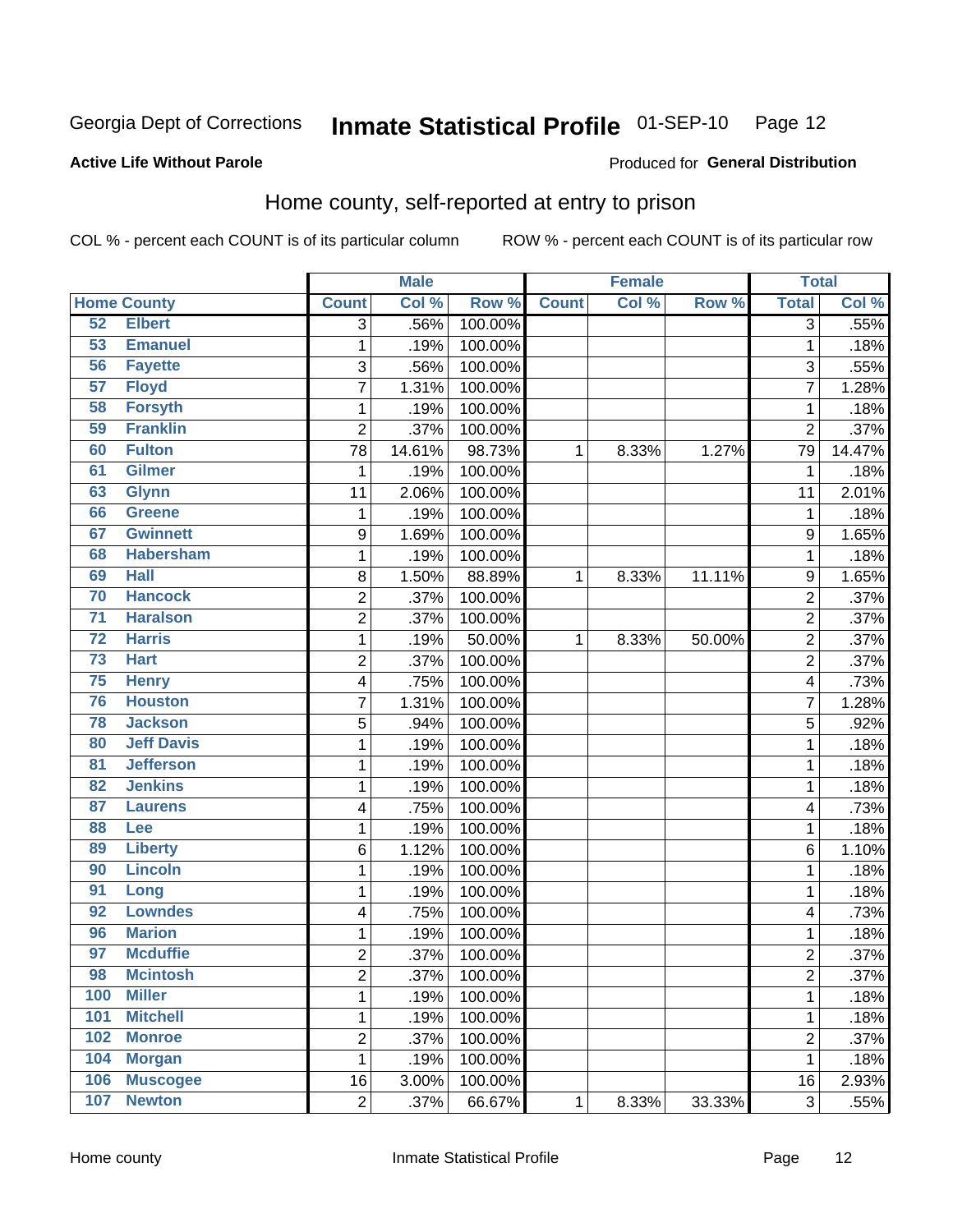#### Inmate Statistical Profile 01-SEP-10 Page 13

#### **Active Life Without Parole**

#### Produced for General Distribution

### Home county, self-reported at entry to prison

COL % - percent each COUNT is of its particular column

|                      |                   |                         | <b>Male</b> |         |                 | <b>Female</b> |        |                | <b>Total</b><br>$\overline{2}$ |  |
|----------------------|-------------------|-------------------------|-------------|---------|-----------------|---------------|--------|----------------|--------------------------------|--|
| <b>Home County</b>   |                   | <b>Count</b>            | Col %       | Row %   | <b>Count</b>    | Col %         | Row %  | <b>Total</b>   | Col %                          |  |
| 109                  | <b>Oglethorpe</b> | $\overline{2}$          | .37%        | 100.00% |                 |               |        |                | .37%                           |  |
| 110                  | <b>Paulding</b>   | 2                       | .37%        | 66.67%  | 1               | 8.33%         | 33.33% | 3              | .55%                           |  |
| 113                  | <b>Pierce</b>     | $\overline{2}$          | .37%        | 100.00% |                 |               |        | $\overline{2}$ | .37%                           |  |
| <b>Pike</b><br>114   |                   | 3                       | .56%        | 75.00%  | 1               | 8.33%         | 25.00% | 4              | .73%                           |  |
| 115<br><b>Polk</b>   |                   | $\overline{2}$          | .37%        | 100.00% |                 |               |        | $\overline{2}$ | .37%                           |  |
| 117                  | <b>Putnam</b>     | 3                       | .56%        | 100.00% |                 |               |        | 3              | .55%                           |  |
| 119                  | <b>Rabun</b>      | 1                       | .19%        | 100.00% |                 |               |        | 1              | .18%                           |  |
| 120                  | <b>Randolph</b>   | 2                       | .37%        | 100.00% |                 |               |        | $\overline{2}$ | .37%                           |  |
| 121                  | <b>Richmond</b>   | 20                      | 3.75%       | 95.24%  | 1               | 8.33%         | 4.76%  | 21             | 3.85%                          |  |
| 122                  | <b>Rockdale</b>   | 2                       | .37%        | 100.00% |                 |               |        | $\overline{2}$ | .37%                           |  |
| 125                  | <b>Seminole</b>   | 1                       | .19%        | 100.00% |                 |               |        | 1              | .18%                           |  |
| 126                  | <b>Spalding</b>   | 7                       | 1.31%       | 100.00% |                 |               |        | 7              | 1.28%                          |  |
| 127                  | <b>Stephens</b>   | $\overline{2}$          | .37%        | 100.00% |                 |               |        | $\overline{2}$ | .37%                           |  |
| 129                  | <b>Sumter</b>     | 1                       | .19%        | 100.00% |                 |               |        | 1              | .18%                           |  |
| 132                  | <b>Tattnall</b>   | 1                       | .19%        | 100.00% |                 |               |        | 1              | .18%                           |  |
| 134                  | <b>Telfair</b>    | 1                       | .19%        | 100.00% |                 |               |        | 1              | .18%                           |  |
| 136                  | <b>Thomas</b>     | 4                       | .75%        | 100.00% |                 |               |        | 4              | .73%                           |  |
| <b>Tift</b><br>137   |                   | 4                       | .75%        | 100.00% |                 |               |        | $\overline{4}$ | .73%                           |  |
| 138                  | <b>Toombs</b>     | 10                      | 1.87%       | 100.00% |                 |               |        | 10             | 1.83%                          |  |
| 142                  | <b>Turner</b>     | $\mathbf 1$             | .19%        | 100.00% |                 |               |        | 1              | .18%                           |  |
| 144                  | <b>Union</b>      | 1                       | .19%        | 100.00% |                 |               |        | 1              | .18%                           |  |
| 145                  | <b>Upson</b>      | 2                       | .37%        | 100.00% |                 |               |        | $\overline{2}$ | .37%                           |  |
| 146                  | <b>Walker</b>     | 2                       | .37%        | 66.67%  | 1               | 8.33%         | 33.33% | 3              | .55%                           |  |
| 147                  | <b>Walton</b>     | 3                       | .56%        | 100.00% |                 |               |        | 3              | .55%                           |  |
| 148<br><b>Ware</b>   |                   | 6                       | 1.12%       | 100.00% |                 |               |        | 6              | 1.10%                          |  |
| 150                  | <b>Washington</b> | 3                       | .56%        | 100.00% |                 |               |        | 3              | .55%                           |  |
| 151                  | <b>Wayne</b>      | $\overline{\mathbf{c}}$ | .37%        | 100.00% |                 |               |        | $\overline{2}$ | .37%                           |  |
| 155                  | <b>Whitfield</b>  | 3                       | .56%        | 100.00% |                 |               |        | 3              | .55%                           |  |
| 158                  | <b>Wilkinson</b>  | 1                       | .19%        | 100.00% |                 |               |        | 1              | .18%                           |  |
| 160                  | <b>Unknown</b>    | 19                      | 3.56%       | 95.00%  | $\mathbf 1$     | 8.33%         | 5.00%  | 20             | 3.66%                          |  |
| <b>Total Rported</b> |                   | 534                     | 100%        | 97.8%   | $\overline{12}$ | 100%          | 2.2%   | 546            | 100%                           |  |

| <b>Reported</b> |                  |                          | ວະ  |
|-----------------|------------------|--------------------------|-----|
| otal            | ra0<br>יי<br>ノンご | $\overline{\phantom{a}}$ | 605 |

| <b>Mode</b> | ∙ultor | <b>Walker</b> | ultor |  |
|-------------|--------|---------------|-------|--|
| $\cdots$    |        |               |       |  |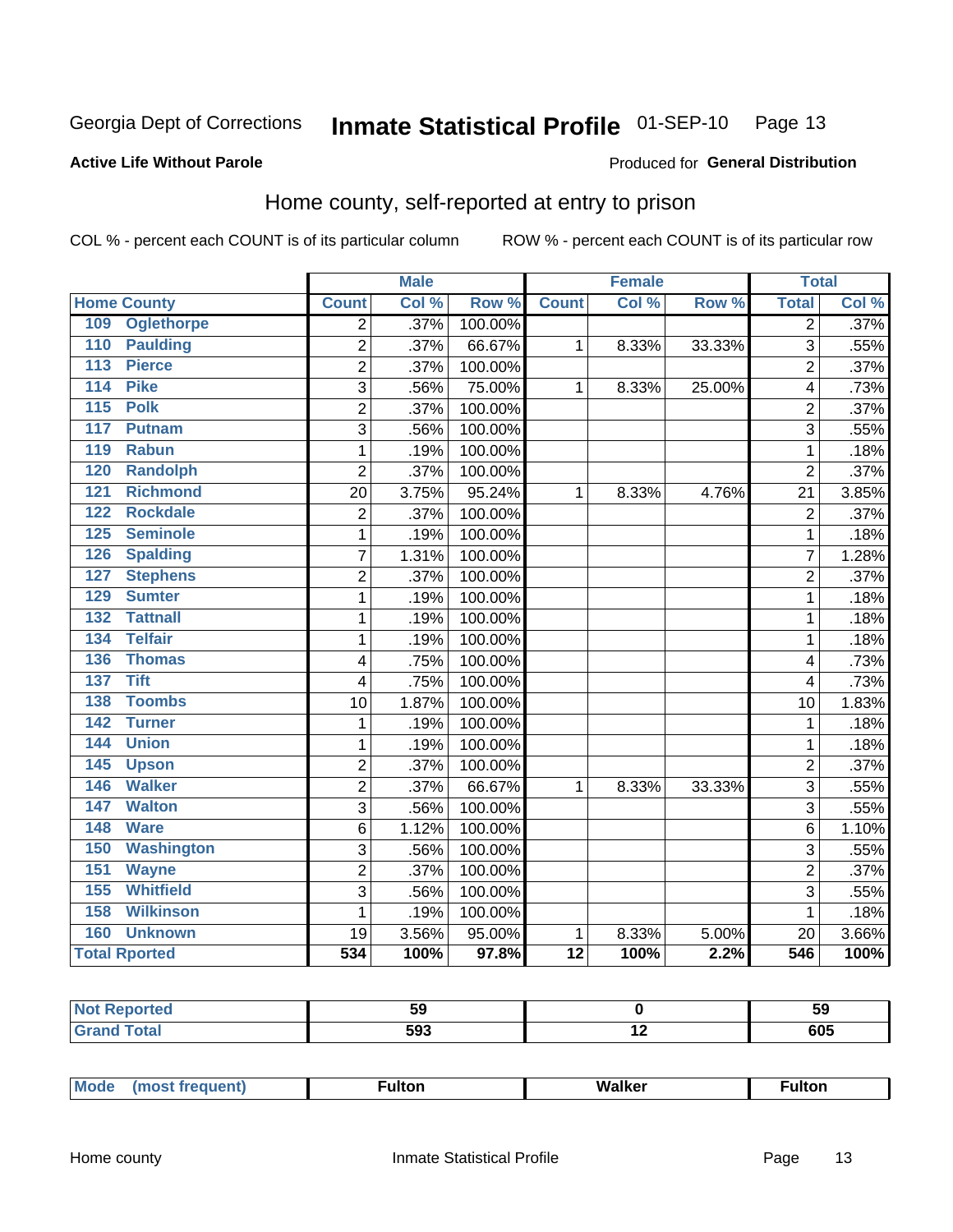## Inmate Statistical Profile 01-SEP-10 Page 14

#### **Active Life Without Parole**

#### Produced for General Distribution

### Socioeconomic class, self-reported at entry to prison

COL % - percent each COUNT is of its particular column

|                       |              | <b>Male</b> |            |              | <b>Female</b> |       |              | <b>Total</b> |
|-----------------------|--------------|-------------|------------|--------------|---------------|-------|--------------|--------------|
| Socioeconomic Class   | <b>Count</b> | Col %       | Row %      | <b>Count</b> | Col %         | Row % | <b>Total</b> | Col %        |
| <b>Welfare</b>        | 32           | 6.17%       | 100.00%    |              |               |       | 32           | 6.06%        |
| <b>Occ Employ</b>     | 23           | 4.43%       | $100.00\%$ |              |               |       | 23           | 4.36%        |
| <b>Minimum Std</b>    | 265          | 51.06%      | $99.62\%$  |              | $11.11\%$     | .38%  | 266          | 50.38%       |
| <b>Middle</b>         | 199          | 38.34%      | 96.14%     | 8            | 88.89%        | 3.86% | 207          | 39.20%       |
| <b>Total Reported</b> | 519          | 100%        | 98.3%      |              | 100%          | 1.7%  | 528          | 100%         |

|       |     | --         |
|-------|-----|------------|
| _____ | 593 | COE<br>งบว |

|  | Mo | Minin<br>Std<br>$- - - -$ | <b>Middle</b> | Min<br>Std<br>. |
|--|----|---------------------------|---------------|-----------------|
|--|----|---------------------------|---------------|-----------------|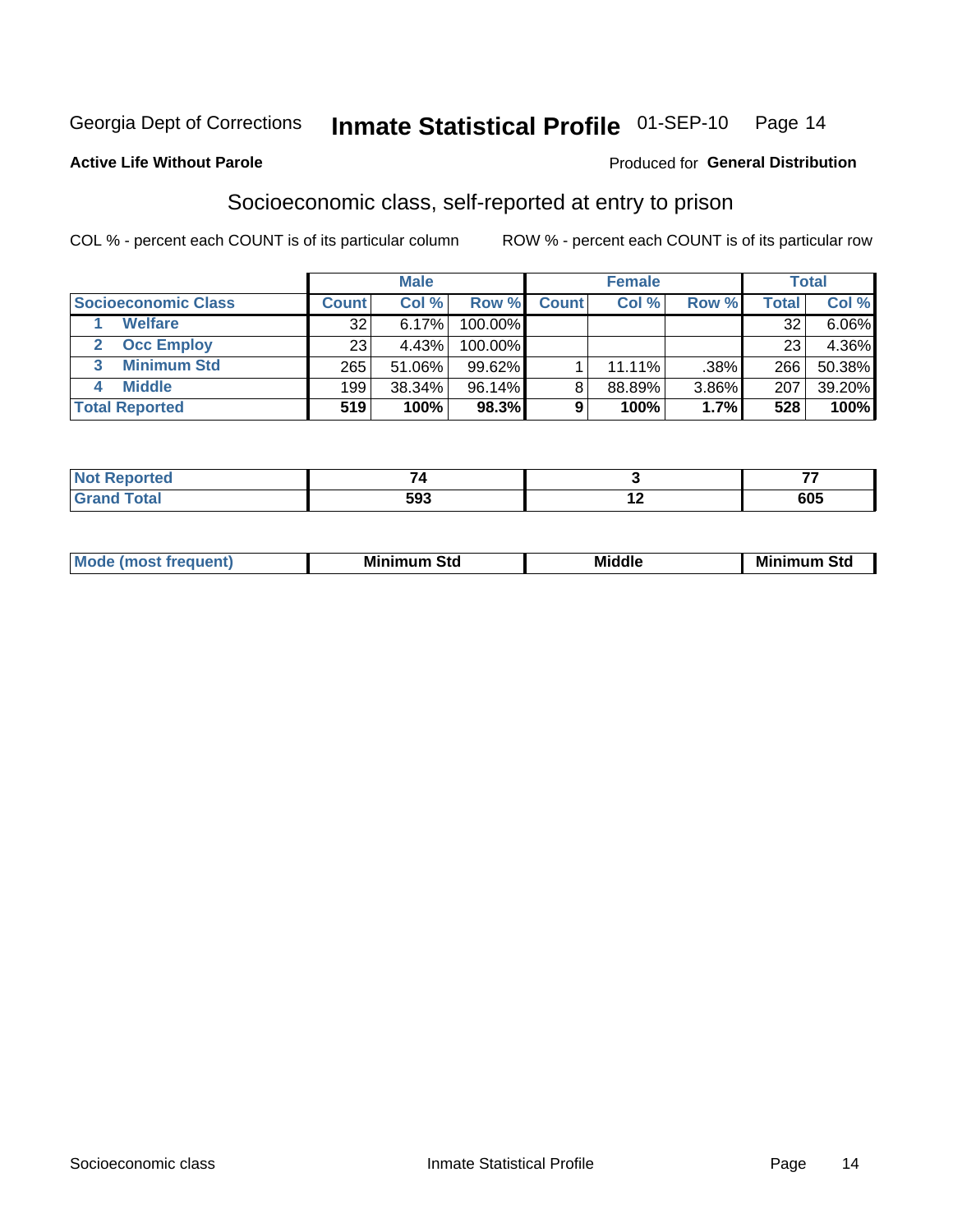## Inmate Statistical Profile 01-SEP-10 Page 15

#### **Active Life Without Parole**

#### Produced for General Distribution

### Environment to age 16, self-reported at entry to prison

COL % - percent each COUNT is of its particular column

|                                      |                 | <b>Male</b> |           |                | <b>Female</b> |        |                 | <b>Total</b> |
|--------------------------------------|-----------------|-------------|-----------|----------------|---------------|--------|-----------------|--------------|
| <b>Environment to age 16</b>         | <b>Count</b>    | Col %       | Row %     | <b>Count</b>   | Col %         | Row %  | <b>Total</b>    | Col %        |
| <b>Rural/Farm</b>                    | 10              | 1.89%       | 100.00%   |                |               |        | 10 <sub>1</sub> | 1.86%        |
| <b>Rural/Nfarm</b><br>$\overline{2}$ | 24 <sub>1</sub> | 4.54%       | 85.71%    |                | 40.00%        | 14.29% | 28              | 5.19%        |
| 3 S.M.S.A                            | 217             | 41.02%      | $99.54\%$ |                | 10.00%        | .46%   | 218             | 40.45%       |
| <b>Urban</b><br>4                    | 113             | 21.36%      | $97.41\%$ | 3 <sub>1</sub> | 30.00%        | 2.59%  | 116             | 21.52%       |
| <b>Small Town</b><br>5               | 165             | 31.19%      | 98.80%    | 2              | 20.00%        | 1.20%  | 167             | 30.98%       |
| <b>Total Reported</b>                | 529             | 100%        | 98.14%    | 10             | 100%          | 1.86%  | 539             | 100%         |

| <b>Not Reported</b> | O4. | oa      |
|---------------------|-----|---------|
| <b>Total</b>        | 593 | <br>605 |

| Mo | M<br>______ | <b>17516</b><br><b>Ifarm</b><br>. | -<br>M<br>_____ |
|----|-------------|-----------------------------------|-----------------|
|    |             |                                   |                 |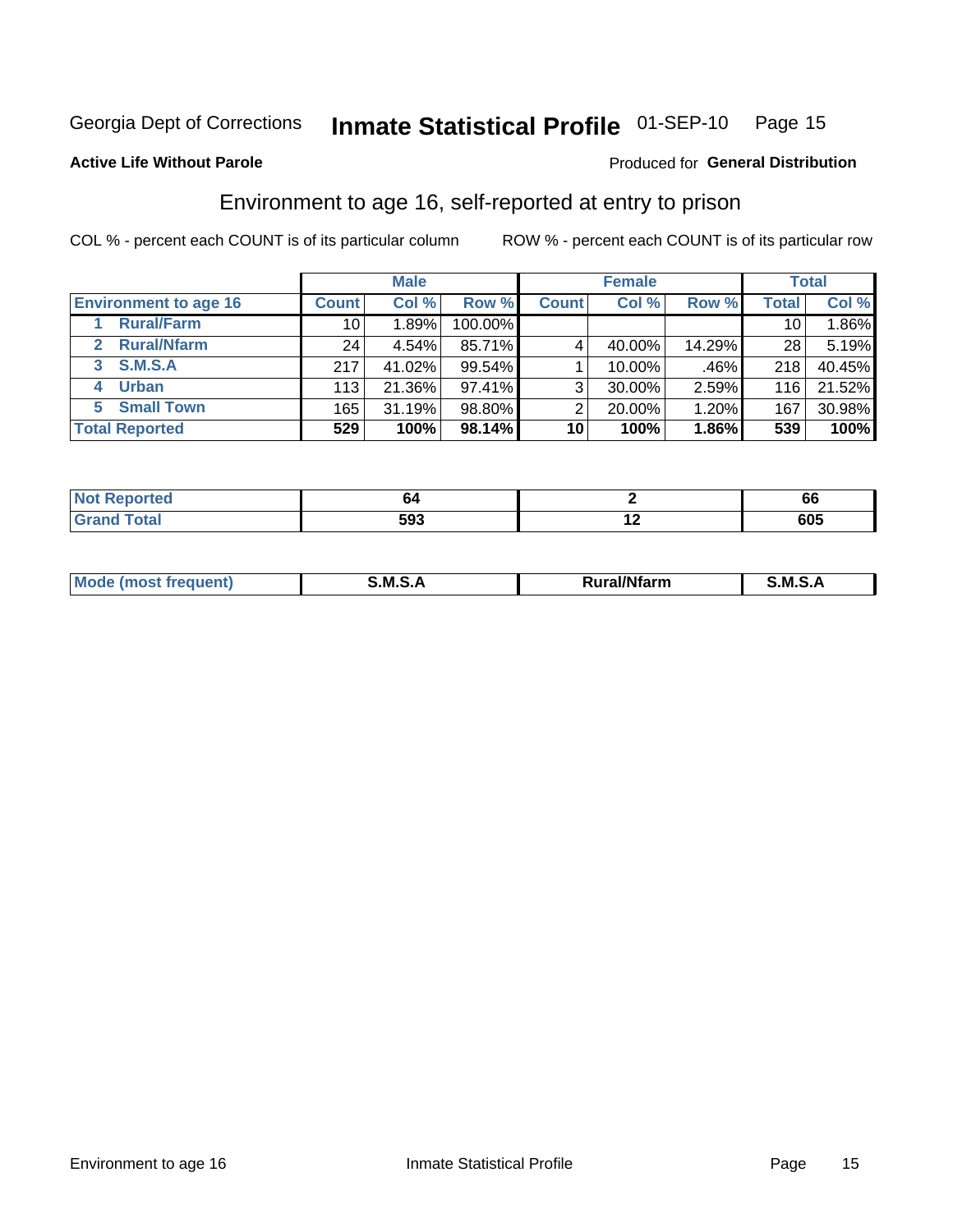## Inmate Statistical Profile 01-SEP-10 Page 16

#### **Active Life Without Parole**

#### Produced for General Distribution

### Guardian status to age 16, self-reported at entry to prison

COL % - percent each COUNT is of its particular column

|                                  |                 | <b>Male</b> |         |              | <b>Female</b> |       |              | <b>Total</b> |
|----------------------------------|-----------------|-------------|---------|--------------|---------------|-------|--------------|--------------|
| <b>Guardian Status To Age 16</b> | <b>Count</b>    | Col %       | Row %   | <b>Count</b> | Col %         | Row % | <b>Total</b> | Col %        |
| 2 Father Only                    | 10 <sup>1</sup> | 2.31%       | 100.00% |              |               |       | 10           | 2.28%        |
| <b>3 Both Parents</b>            | 184             | 42.59%      | 97.35%  | 5            | 71.43%        | 2.65% | 189          | 43.05%       |
| <b>4 Mother Only</b>             | 171             | 39.58%      | 99.42%  |              | 14.29%        | .58%  | 172          | 39.18%       |
| <b>6 Oth Female</b>              | 14 <sub>1</sub> | 3.24%       | 100.00% |              |               |       | 14           | 3.19%        |
| <b>7 Oth Male</b>                | 4               | .93%        | 100.00% |              |               |       | 4            | .91%         |
| 8 Step-Parents                   | 12              | 2.78%       | 100.00% |              |               |       | 12           | 2.73%        |
| 9 Foster Home                    | 10              | 2.31%       | 100.00% |              |               |       | 10           | 2.28%        |
| <b>10 Grand Parents</b>          | 27              | 6.25%       | 96.43%  |              | 14.29%        | 3.57% | 28           | 6.38%        |
| <b>Total Reported</b>            | 432             | 100%        | 98.41%  |              | 100%          | 1.59% | 439          | 100%         |

| Reported | $\sim$<br>161 |     | 166 |
|----------|---------------|-----|-----|
| Total    | 593           | . . | 605 |

| <b>Mode (most frequent)</b> | <b>Both Parents</b> | <b>Both Parents</b> | <b>Both Parents</b> |
|-----------------------------|---------------------|---------------------|---------------------|
|                             |                     |                     |                     |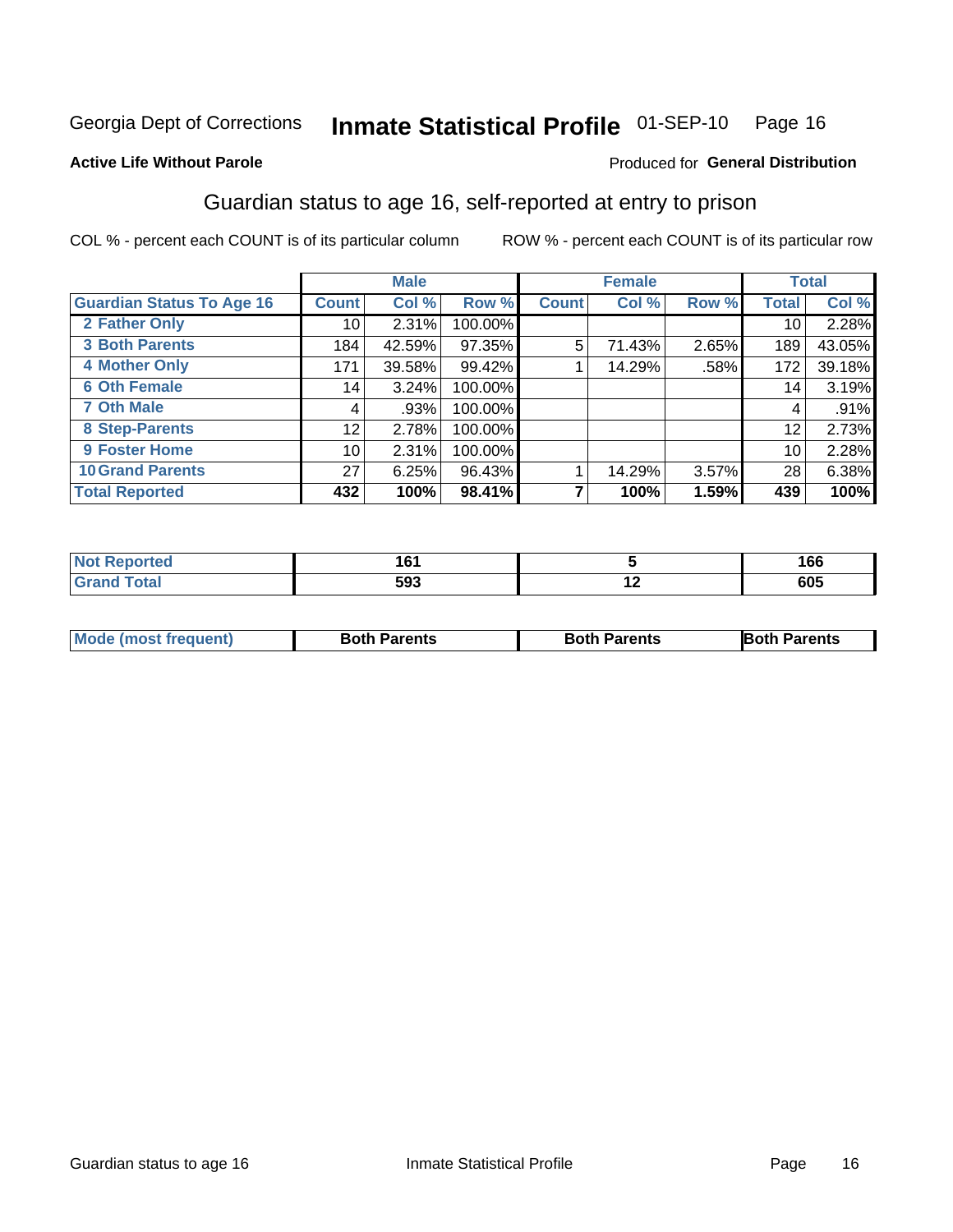#### Inmate Statistical Profile 01-SEP-10 Page 17

#### **Active Life Without Parole**

#### Produced for General Distribution

### Employment status before prison, self-reported at entry to prison

COL % - percent each COUNT is of its particular column

|                                  |         | <b>Male</b> |         |              | <b>Female</b> |       |                 | <b>Total</b> |
|----------------------------------|---------|-------------|---------|--------------|---------------|-------|-----------------|--------------|
| <b>Employment Status</b>         | Count l | Col %       | Row %   | <b>Count</b> | Col %         | Row % | Total           | Col %        |
| <b>Full Time</b>                 | 280     | 54.69%      | 98.25%  | 5            | 71.43%        | 1.75% | 285             | 54.91%       |
| <b>Part Time</b><br>$\mathbf{2}$ | 32      | 6.25%       | 100.00% |              |               |       | 32              | 6.17%        |
| Unempl $<$ 6m<br>$\mathbf{3}$    | 52      | 10.16%      | 98.11%  |              | 14.29%        | 1.89% | 53              | 10.21%       |
| Unempl > 6m<br>4                 | 86      | 16.80%      | 98.85%  |              | 14.29%        | 1.15% | 87              | 16.76%       |
| <b>Never Workd</b><br>5          | 36      | 7.03%       | 100.00% |              |               |       | 36 <sub>1</sub> | 6.94%        |
| <b>Student</b><br>6              | 4       | .78%        | 100.00% |              |               |       | 4               | .77%         |
| <b>Incapable</b>                 | 22      | 4.30%       | 100.00% |              |               |       | 22              | 4.24%        |
| <b>Total Reported</b>            | 512     | 100%        | 98.65%  |              | 100%          | 1.35% | 519             | 100%         |

| NO<br>тео. | $\sim$ |     | 86  |
|------------|--------|-----|-----|
|            | 593    | . . | 605 |

| M | the contract of the contract of the contract of the contract of the contract of the contract of the contract of | ---<br>mє<br> |
|---|-----------------------------------------------------------------------------------------------------------------|---------------|
|   |                                                                                                                 |               |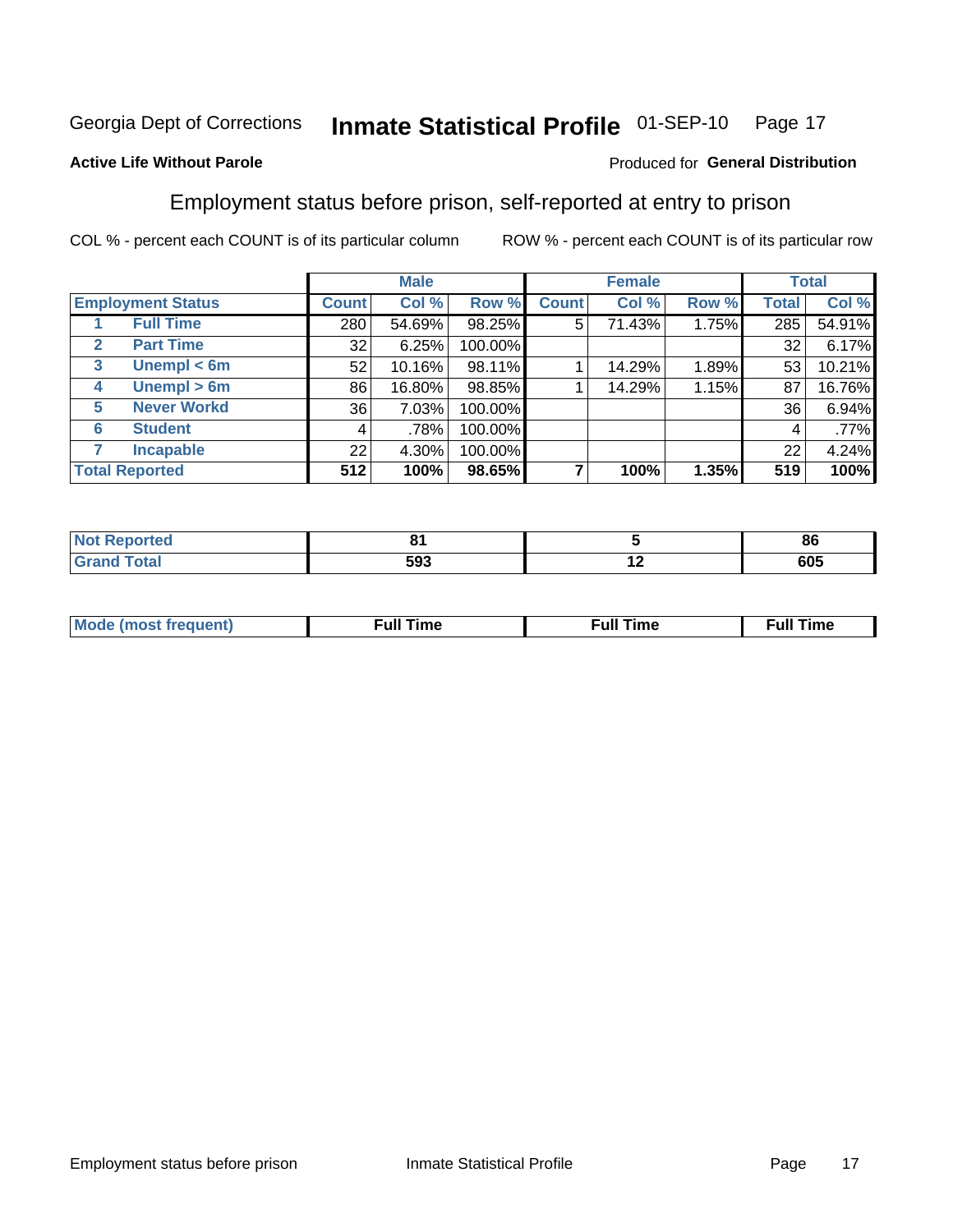## Inmate Statistical Profile 01-SEP-10 Page 18

#### **Active Life Without Parole**

Produced for General Distribution

#### Age at admission

COL % - percent each COUNT is of its particular column

|                         |                         | <b>Male</b> |         |                | <b>Female</b> |         |                | <b>Total</b> |
|-------------------------|-------------------------|-------------|---------|----------------|---------------|---------|----------------|--------------|
| <b>Age At Admission</b> | <b>Count</b>            | Col %       | Row %   | <b>Count</b>   | Col %         | Row %   | <b>Total</b>   | Col %        |
| 15                      | 1                       | 0.17%       | 100.00% |                |               |         | 1              | 0.17%        |
| 16                      | 1                       | 0.17%       | 100.00% |                |               |         | 1              | 0.17%        |
| $\overline{17}$         | $\overline{\mathbf{c}}$ | 0.34%       | 100.00% |                |               |         | $\overline{2}$ | 0.33%        |
| 18                      | 4                       | 0.67%       | 100.00% |                |               |         | 4              | 0.66%        |
| 19                      | 12                      | 2.02%       | 100.00% |                |               |         | 12             | 1.98%        |
| $\overline{20}$         | 8                       | 1.35%       | 88.89%  | 1              | 8.33%         | 11.11%  | 9              | 1.49%        |
| $\overline{21}$         | 18                      | 3.04%       | 100.00% |                |               |         | 18             | 2.98%        |
| 22                      | 26                      | 4.38%       | 100.00% |                |               |         | 26             | 4.30%        |
| 23                      | 17                      | 2.87%       | 94.44%  | 1              | 8.33%         | 5.56%   | 18             | 2.98%        |
| 24                      | 19                      | 3.20%       | 100.00% |                |               |         | 19             | 3.14%        |
| $\overline{25}$         | 19                      | 3.20%       | 95.00%  | 1              | 8.33%         | 5.00%   | 20             | 3.31%        |
| 26                      | 23                      | 3.88%       | 100.00% |                |               |         | 23             | 3.80%        |
| $\overline{27}$         | 21                      | 3.54%       | 95.45%  | 1              | 8.33%         | 4.55%   | 22             | 3.64%        |
| 28                      | 21                      | 3.54%       | 100.00% |                |               |         | 21             | 3.47%        |
| 29                      | 25                      | 4.22%       | 100.00% |                |               |         | 25             | 4.13%        |
| 30                      | 18                      | 3.04%       | 100.00% |                |               |         | 18             | 2.98%        |
| $\overline{31}$         | 22                      | 3.71%       | 100.00% |                |               |         | 22             | 3.64%        |
| 32                      | 22                      | 3.71%       | 95.65%  | 1              | 8.33%         | 4.35%   | 23             | 3.80%        |
| 33                      | 16                      | 2.70%       | 100.00% |                |               |         | 16             | 2.64%        |
| 34                      | 13                      | 2.19%       | 100.00% |                |               |         | 13             | 2.15%        |
| 35                      | 18                      | 3.04%       | 94.74%  | 1              | 8.33%         | 5.26%   | 19             | 3.14%        |
| 36                      | 32                      | 5.40%       | 100.00% |                |               |         | 32             | 5.29%        |
| $\overline{37}$         | 21                      | 3.54%       | 100.00% |                |               |         | 21             | 3.47%        |
| 38                      | 18                      | 3.04%       | 100.00% |                |               |         | 18             | 2.98%        |
| 39                      | 17                      | 2.87%       | 100.00% |                |               |         | 17             | 2.81%        |
| 40                      | 14                      | 2.36%       | 100.00% |                |               |         | 14             | 2.31%        |
| 41                      | 23                      | 3.88%       | 100.00% |                |               |         | 23             | 3.80%        |
| 42                      | 19                      | 3.20%       | 100.00% |                |               |         | 19             | 3.14%        |
| 43                      | 14                      | 2.36%       | 100.00% |                |               |         | 14             | 2.31%        |
| 44                      | 9                       | 1.52%       | 90.00%  | 1              | 8.33%         | 10.00%  | 10             | 1.65%        |
| 45                      | 13                      | 2.19%       | 100.00% |                |               |         | 13             | 2.15%        |
| 46                      | 13                      | 2.19%       | 86.67%  | $\overline{c}$ | 16.67%        | 13.33%  | 15             | 2.48%        |
| 47                      | 10                      | 1.69%       | 90.91%  | 1              | 8.33%         | 9.09%   | 11             | 1.82%        |
| 48                      | 10                      | 1.69%       | 90.91%  | 1              | 8.33%         | 9.09%   | 11             | 1.82%        |
| 49                      | 10                      | 1.69%       | 100.00% |                |               |         | 10             | 1.65%        |
| 50                      | 4                       | 0.67%       | 100.00% |                |               |         | 4              | 0.66%        |
| $\overline{51}$         | 4                       | 0.67%       | 100.00% |                |               |         | 4              | 0.66%        |
| 52                      | 7                       | 1.18%       | 100.00% |                |               |         | 7              | 1.16%        |
| 53                      |                         |             |         | 1              | 8.33%         | 100.00% | 1              | 0.17%        |
| 54                      | $\sqrt{2}$              | 0.34%       | 100.00% |                |               |         | 2              | 0.33%        |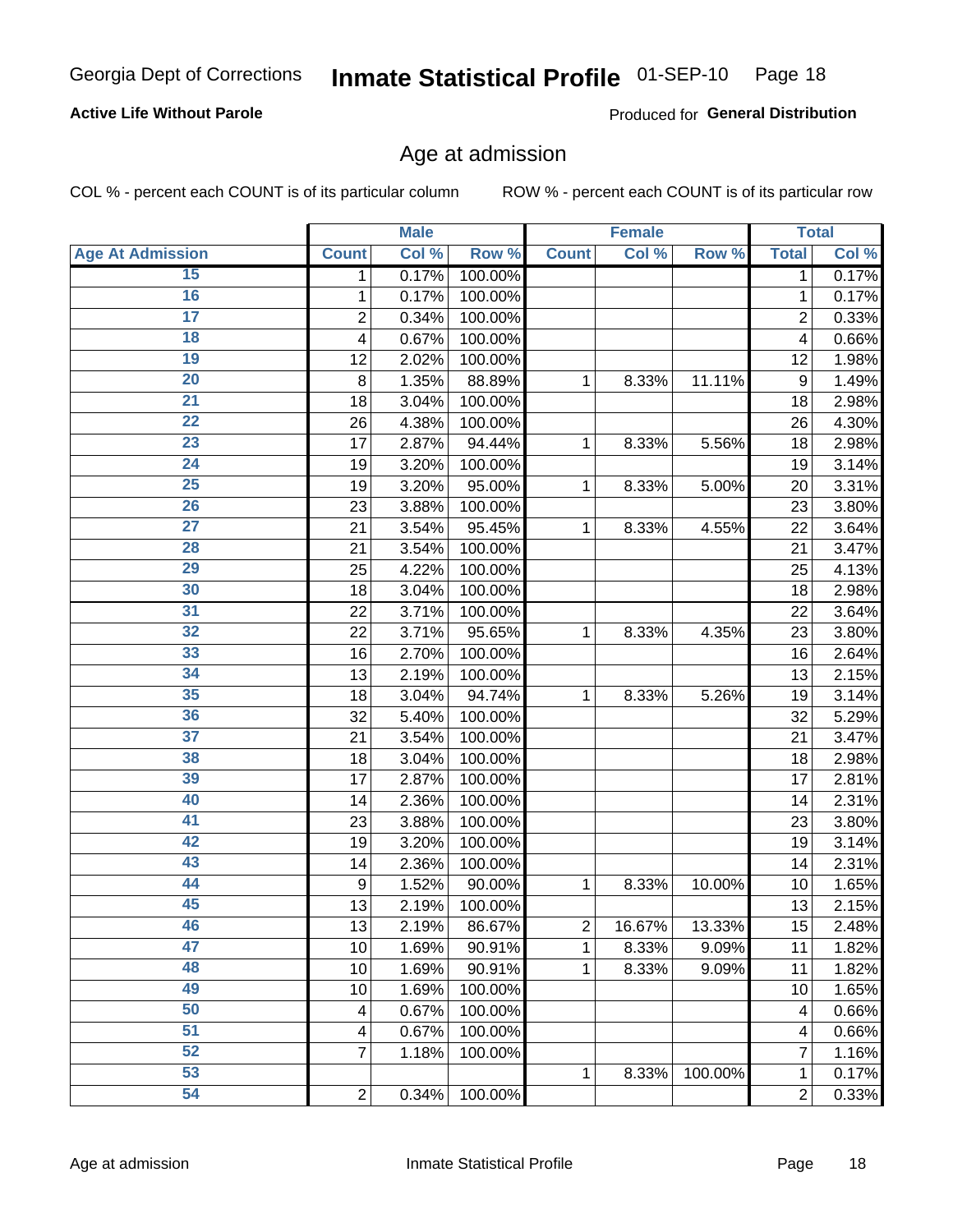## Inmate Statistical Profile 01-SEP-10 Page 19

#### **Active Life Without Parole**

Produced for General Distribution

#### Age at admission

COL % - percent each COUNT is of its particular column

|                         |                | <b>Male</b> |         |              | <b>Female</b> |       |                | <b>Total</b>        |
|-------------------------|----------------|-------------|---------|--------------|---------------|-------|----------------|---------------------|
| <b>Age At Admission</b> | <b>Count</b>   | Col %       | Row %   | <b>Count</b> | Col%          | Row % | <b>Total</b>   | Col %               |
| 55                      | $\overline{2}$ | 0.34%       | 100.00% |              |               |       | 2              | $\overline{0.33\%}$ |
| 56                      | 4              | 0.67%       | 100.00% |              |               |       | 4              | 0.66%               |
| 57                      | 6              | 1.01%       | 100.00% |              |               |       | 6              | 0.99%               |
| 58                      | 2              | 0.34%       | 100.00% |              |               |       | 2              | 0.33%               |
| 60                      | 2              | 0.34%       | 100.00% |              |               |       | 2              | 0.33%               |
| 62                      | 2              | 0.34%       | 100.00% |              |               |       | $\overline{2}$ | 0.33%               |
| 63                      |                | 0.17%       | 100.00% |              |               |       |                | 0.17%               |
| 64                      | 3              | 0.51%       | 100.00% |              |               |       | 3              | 0.50%               |
| 65                      |                | 0.17%       | 100.00% |              |               |       |                | 0.17%               |
| 66                      |                | 0.17%       | 100.00% |              |               |       |                | 0.17%               |
| 67                      |                | 0.17%       | 100.00% |              |               |       |                | 0.17%               |
| 69                      |                | 0.17%       | 100.00% |              |               |       |                | 0.17%               |
| 71                      |                | 0.17%       | 100.00% |              |               |       |                | 0.17%               |
| <b>Total Reported</b>   | 593            | 100%        | 98.02%  | 12           | 100%          | 1.98% | 605            | 100%                |

| <b>Reported</b><br>N          |     |     |     |
|-------------------------------|-----|-----|-----|
| <b>c</b> otal<br><b>Grand</b> | 593 | . . | 605 |

| <b>Mean</b><br>(average) | 34.58 | 37.17 | 34.63 |
|--------------------------|-------|-------|-------|
| <b>Median (middle)</b>   |       | 39.5  | 34    |
| Mode<br>(most frequent)  | 36    | 46    | 36    |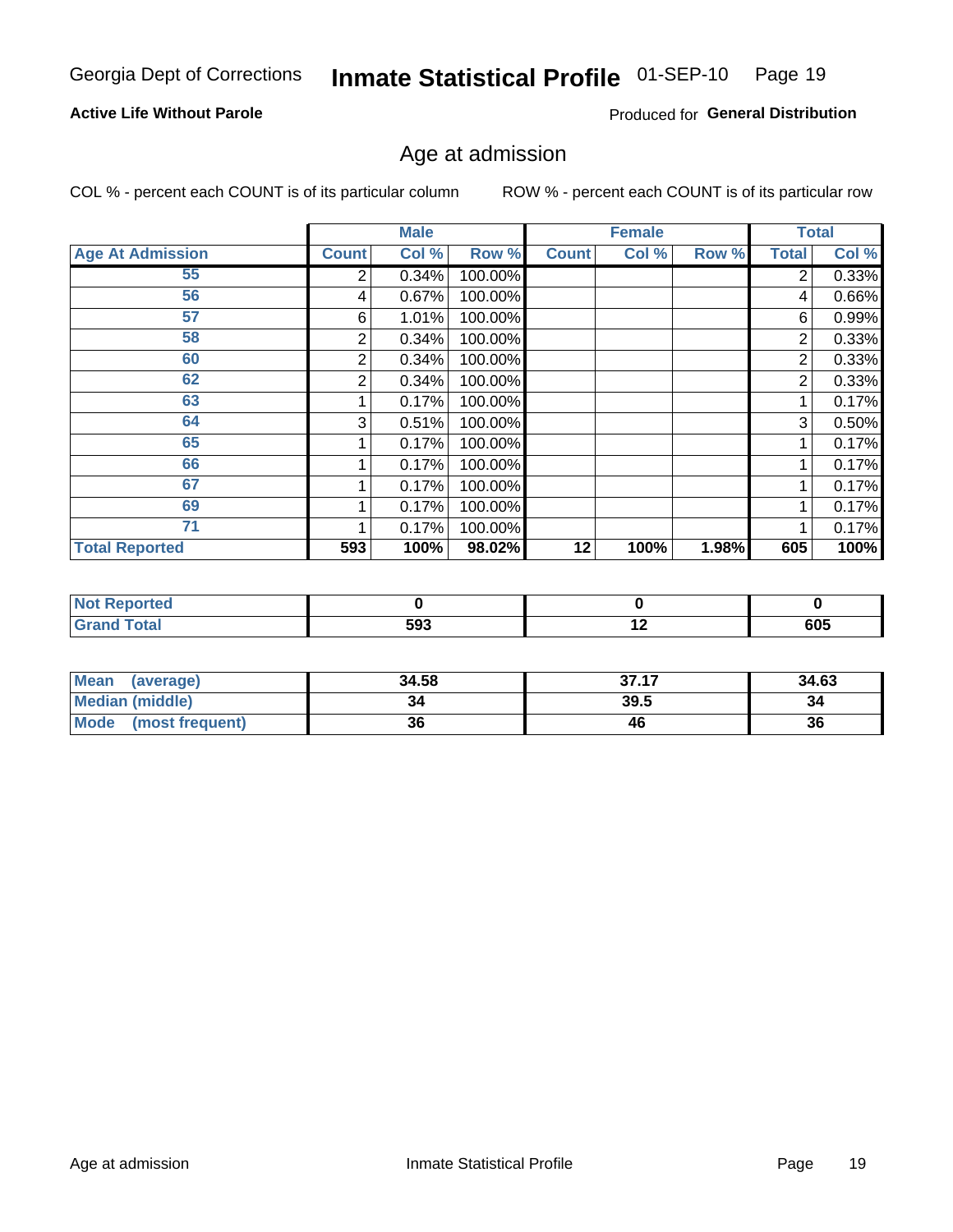#### Inmate Statistical Profile 01-SEP-10 Page 20

#### **Active Life Without Parole**

#### Produced for General Distribution

#### Height, measured at entry to prison

COL % - percent each COUNT is of its particular column

|                       |              | <b>Male</b> |          |              | <b>Female</b> |       |                | Total     |
|-----------------------|--------------|-------------|----------|--------------|---------------|-------|----------------|-----------|
| <b>Height</b>         | <b>Count</b> | Col %       | Row %    | <b>Count</b> | Col %         | Row % | <b>Total</b> I | Col %     |
| 5'10''                | 85           | 51.52%      | 100.00%  |              |               |       |                | 85 51.52% |
| 5'11''                | 80           | 48.48%      | 100.00%  |              |               |       |                | 80 48.48% |
| <b>Total Reported</b> | 165          | 100%        | 100.00%) |              |               | 0.00% | 165            | 100%      |

| <b>Not</b><br>rted           | 1 7 Q<br>440<br>$\sim$ | 440 |
|------------------------------|------------------------|-----|
| <b>Total</b><br><b>Grand</b> | 593                    | 605 |

| <b>Mean</b><br>(average)       | 5'10'' | ,,,         | 5'10" |
|--------------------------------|--------|-------------|-------|
| <b>Median (middle)</b>         | 5'10"  |             | 5'10" |
| <b>Mode</b><br>(most frequent) | 5'10"  | <b>Null</b> | 5'10" |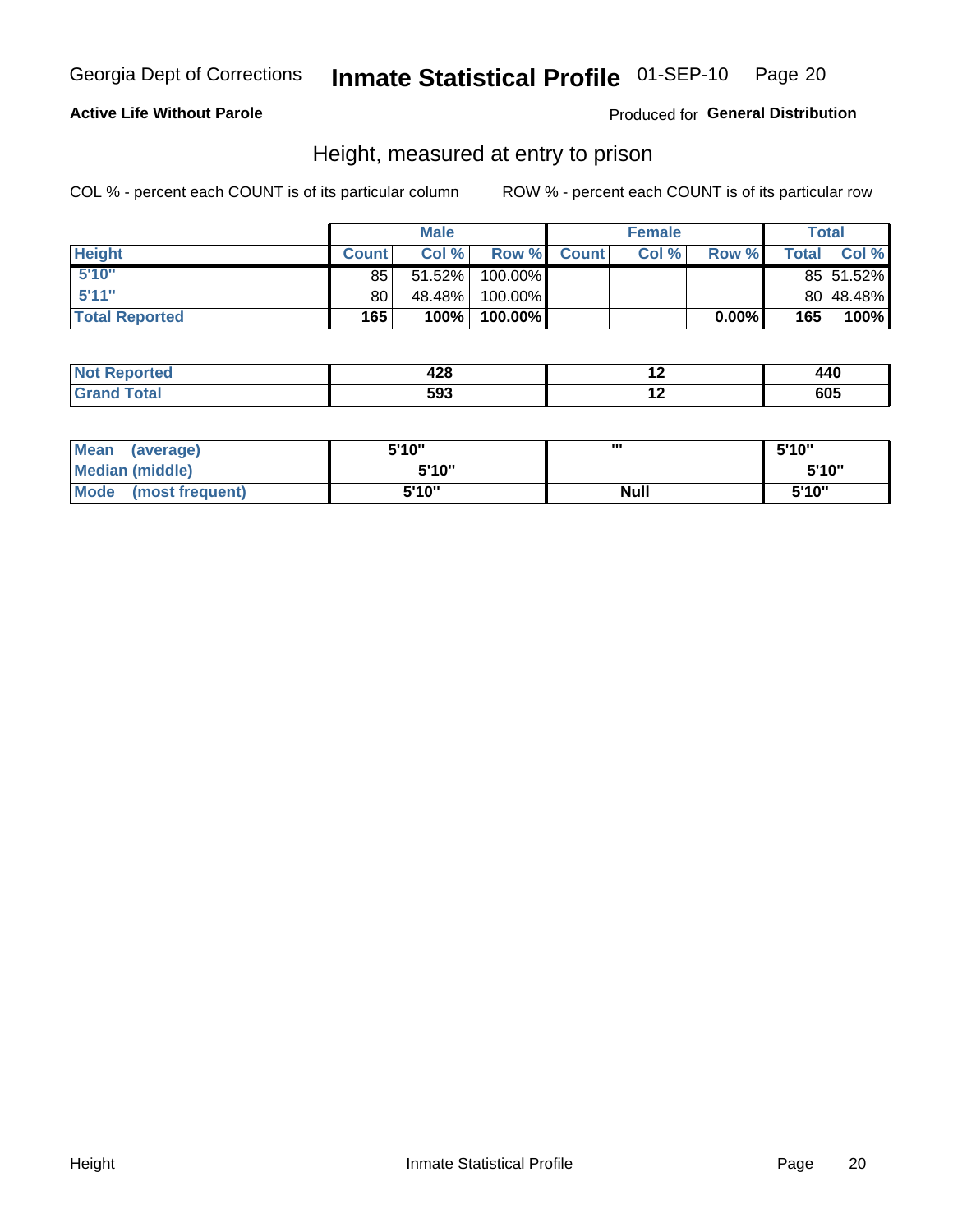#### Inmate Statistical Profile 01-SEP-10 Page 21

#### **Active Life Without Parole**

#### Produced for General Distribution

### Weight, measured at entry to prison

COL % - percent each COUNT is of its particular column

|                       |                | <b>Male</b> |         |                | <b>Female</b> |         | <b>Total</b>   |        |
|-----------------------|----------------|-------------|---------|----------------|---------------|---------|----------------|--------|
| <b>Weight</b>         | <b>Count</b>   | Col %       | Row %   | <b>Count</b>   | Col %         | Row %   | <b>Total</b>   | Col %  |
| 110 - 119 pounds      |                |             |         | 2              | 16.67%        | 100.00% | $\overline{2}$ | 0.33%  |
| 120 - 129 pounds      | 1              | 0.17%       | 33.33%  | $\overline{2}$ | 16.67%        | 66.67%  | 3              | 0.50%  |
| 130 - 139 pounds      | 13             | 2.19%       | 92.86%  | 1              | 8.33%         | 7.14%   | 14             | 2.31%  |
| 140 - 149 pounds      | 35             | 5.90%       | 100.00% |                |               |         | 35             | 5.79%  |
| 150 - 159 pounds      | 53             | 8.94%       | 96.36%  | $\overline{2}$ | 16.67%        | 3.64%   | 55             | 9.09%  |
| 160 - 169 pounds      | 78             | 13.15%      | 100.00% |                |               |         | 78             | 12.89% |
| 170 - 179 pounds      | 92             | 15.51%      | 100.00% |                |               |         | 92             | 15.21% |
| 180 - 189 pounds      | 75             | 12.65%      | 97.40%  | $\overline{2}$ | 16.67%        | 2.60%   | 77             | 12.73% |
| 190 - 199 pounds      | 47             | 7.93%       | 100.00% |                |               |         | 47             | 7.77%  |
| 200 - 209 pounds      | 50             | 8.43%       | 98.04%  | 1              | 8.33%         | 1.96%   | 51             | 8.43%  |
| 210 - 219 pounds      | 37             | 6.24%       | 97.37%  | 1              | 8.33%         | 2.63%   | 38             | 6.28%  |
| 220 - 229 pounds      | 40             | 6.75%       | 100.00% |                |               |         | 40             | 6.61%  |
| 230 - 239 pounds      | 20             | 3.37%       | 100.00% |                |               |         | 20             | 3.31%  |
| 240 - 249 pounds      | 20             | 3.37%       | 100.00% |                |               |         | 20             | 3.31%  |
| 250 - 259 pounds      | 8              | 1.35%       | 100.00% |                |               |         | 8              | 1.32%  |
| 260 - 269 pounds      | $\overline{7}$ | 1.18%       | 87.50%  | 1              | 8.33%         | 12.50%  | 8              | 1.32%  |
| 270 - 279 pounds      | 5              | 0.84%       | 100.00% |                |               |         | 5              | 0.83%  |
| 280 - 289 pounds      | 4              | 0.67%       | 100.00% |                |               |         | 4              | 0.66%  |
| 290 - 299 pounds      | $\overline{2}$ | 0.34%       | 100.00% |                |               |         | $\overline{2}$ | 0.33%  |
| 320 - 329 pounds      | 4              | 0.67%       | 100.00% |                |               |         | 4              | 0.66%  |
| 330 - 339 pounds      | 1              | 0.17%       | 100.00% |                |               |         | 1              | 0.17%  |
| 400 pounds and over   | 1              | 0.17%       | 100.00% |                |               |         | 1              | 0.17%  |
| <b>Total Reported</b> | 593            | 100%        | 98.02%  | 12             | 100%          | 1.98%   | 605            | 100.0% |

| ported      |     |     |     |
|-------------|-----|-----|-----|
| <b>otal</b> | 593 | . . | 605 |

| Mean<br>(average)              | 189 | 160 | 188 |
|--------------------------------|-----|-----|-----|
| <b>Median (middle)</b>         | 180 | 150 | 180 |
| <b>Mode</b><br>(most frequent) | 170 | 120 | 170 |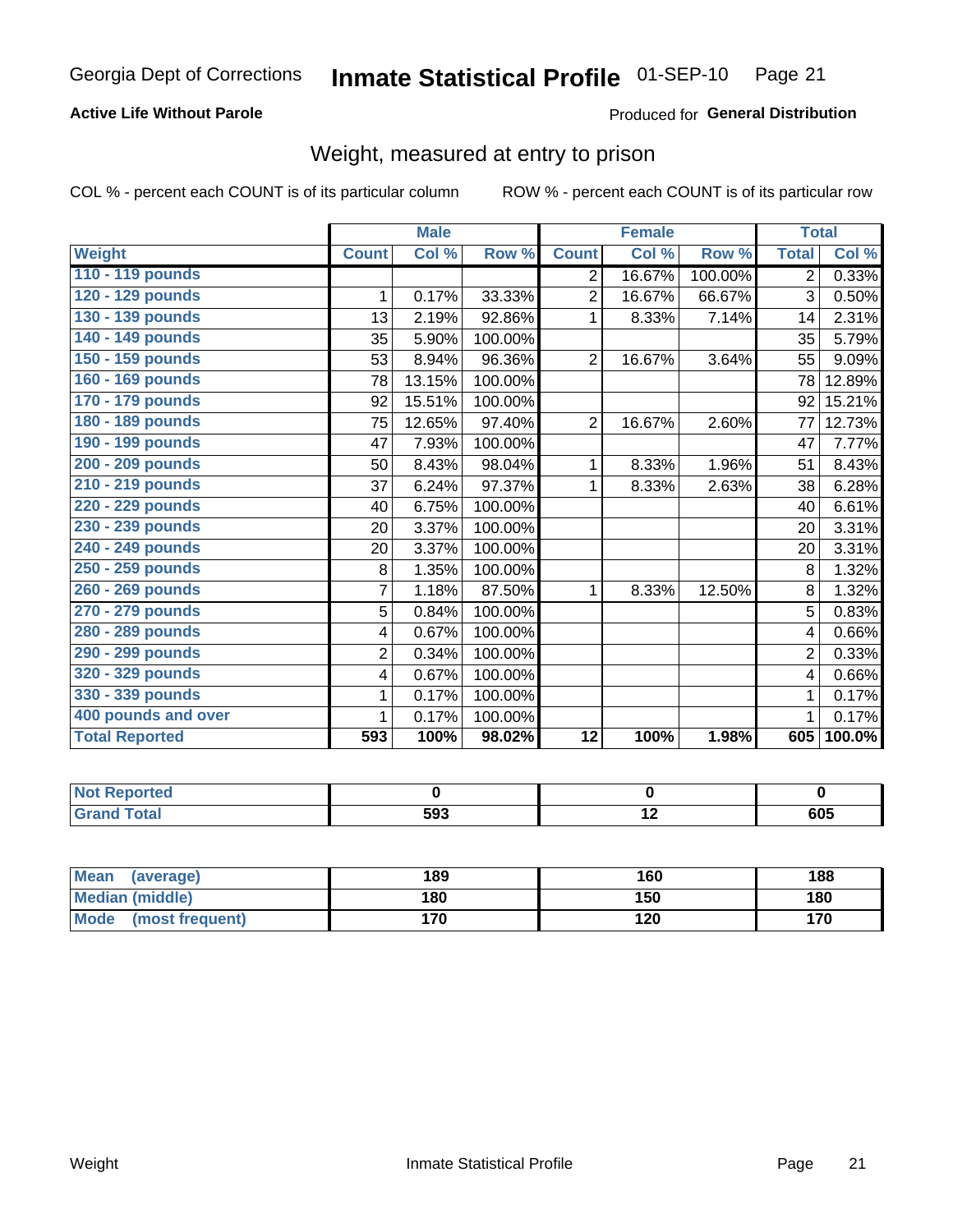#### Inmate Statistical Profile 01-SEP-10 Page 22

#### **Active Life Without Parole**

Produced for General Distribution

### Military service

COL % - percent each COUNT is of its particular column

|                             |              | <b>Male</b> |             |    | <b>Female</b> |       |              | <b>Total</b> |
|-----------------------------|--------------|-------------|-------------|----|---------------|-------|--------------|--------------|
| <b>Military service</b>     | <b>Count</b> | Col %       | Row % Count |    | Col %         | Row % | <b>Total</b> | Col %        |
| <b>Air Force</b>            | 39           | 9.35%       | 100.00%     |    |               |       | 39           | 9.09%        |
| $\mathbf{2}$<br><b>Army</b> | 6            | $1.44\%$    | 100.00%     |    |               |       | 6            | 1.40%        |
| <b>Navy</b><br>3            | 3            | $.72\%$     | 100.00%     |    |               |       | 3            | $.70\%$      |
| <b>Marines</b><br>4         |              | .24%        | 100.00%     |    |               |       |              | .23%         |
| <b>Coast Guard</b><br>5.    | 5            | $1.20\%$    | 100.00%     |    |               |       | 5            | 1.17%        |
| <b>None</b><br>96           | 363          | 87.05%      | 96.80%      | 12 | 100.00%       | 3.20% | 375          | 87.41%       |
| <b>Total Reported</b>       | 417          | 100%        | 97.20%      | 12 | 100%          | 2.80% | 429          | 100%         |

| <b>orted</b><br>N      | 17C<br>$\sim$ |     | $\rightarrow$ |
|------------------------|---------------|-----|---------------|
| <b>c</b> otal<br>Grand | 593           | . . | 605           |

|  |  | <b>Mode</b><br>uent)<br>most tren | Force<br>Aır | <b>Null</b> | orce |
|--|--|-----------------------------------|--------------|-------------|------|
|--|--|-----------------------------------|--------------|-------------|------|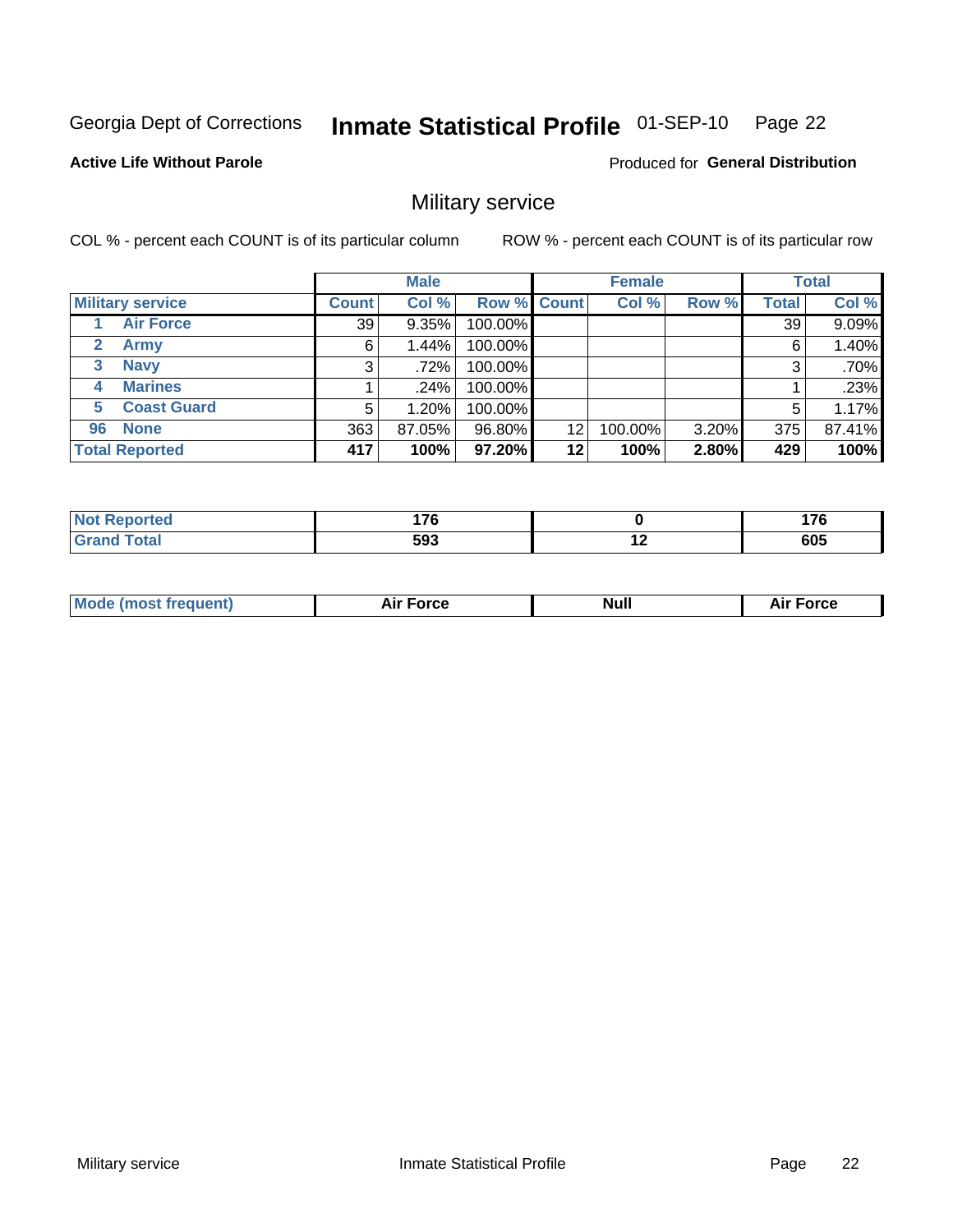#### Inmate Statistical Profile 01-SEP-10 Page 23

**Active Life Without Parole** 

Produced for General Distribution

#### Type of admission to prison

COL % - percent each COUNT is of its particular column

|                             |              | <b>Male</b> |                    |         | <b>Female</b> |          |       | Total  |
|-----------------------------|--------------|-------------|--------------------|---------|---------------|----------|-------|--------|
| <b>Type of Admission</b>    | <b>Count</b> | Col %       | <b>Row % Count</b> |         | Col %         | Row %    | Total | Col %  |
| <b>Committed From Court</b> | 582          | $98.15\%$   | 97.98%             | 12      | $100.00\%$    | $2.02\%$ | 594   | 98.18% |
| Life W/O Parole             |              | $1.85\%$    | 100.00%            |         |               |          | 11    | 1.82%  |
| <b>Total Reported</b>       | 593          | 100%        | 98.02%             | $12 \,$ | 100%          | 1.98%    | 605   | 100%   |

| <b>Not Reported</b>     |           |     |
|-------------------------|-----------|-----|
| <b>Total</b><br><b></b> | 503<br>JJ | 605 |

| <b>Mode (most frequent)</b> | Court Cmmt | <b>Court Cmmt</b> | Court Cmml |
|-----------------------------|------------|-------------------|------------|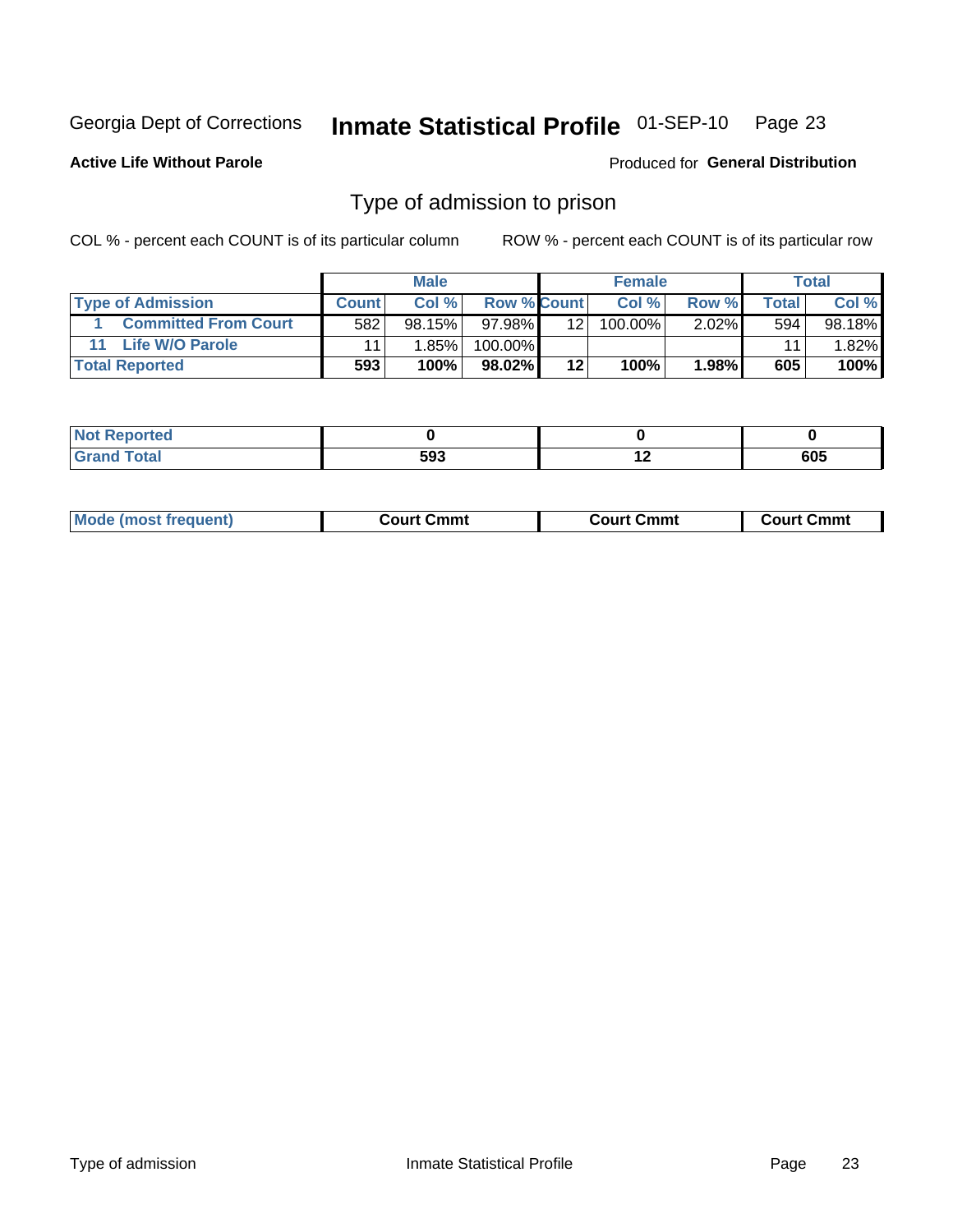## Inmate Statistical Profile 01-SEP-10 Page 24

**Active Life Without Parole** 

Produced for General Distribution

#### Current / last security status

COL % - percent each COUNT is of its particular column

|                        |              | <b>Male</b> |                    |    | <b>Female</b> |       |       | <b>Total</b> |
|------------------------|--------------|-------------|--------------------|----|---------------|-------|-------|--------------|
| <b>Security Status</b> | <b>Count</b> | Col%        | <b>Row % Count</b> |    | Col%          | Row % | Total | Col %        |
| 3 Minimum              |              | $.17\%$     | 100.00%            |    | .00%          |       |       | $.17\%$      |
| 4 Medium               |              | 1.87%       | $100.00\%$         |    | $.00\%$       |       | 11    | 1.83%        |
| 5 Close                | 576          | 97.79%      | 97.96%             | 12 | 100.00%       | 2.04% | 588   | 97.84%       |
| <b>6 Maximum</b>       |              | .17% '      | 100.00%            |    | .00%          |       |       | $.17\%$      |
| <b>Total Reported</b>  | 589          | 100%        | 98%                | 12 | 100%          | 2%    | 601   | 100%         |

| <b>Still being diagnosed</b> |     |     |
|------------------------------|-----|-----|
| <b>Not Reported</b>          |     |     |
| <b>Grand Total</b>           | 593 | 605 |

| Mode<br>Close<br>: (most frequent)<br>oseت<br>Close<br>- - - -<br>- - - -<br>- - - - |
|--------------------------------------------------------------------------------------|
|--------------------------------------------------------------------------------------|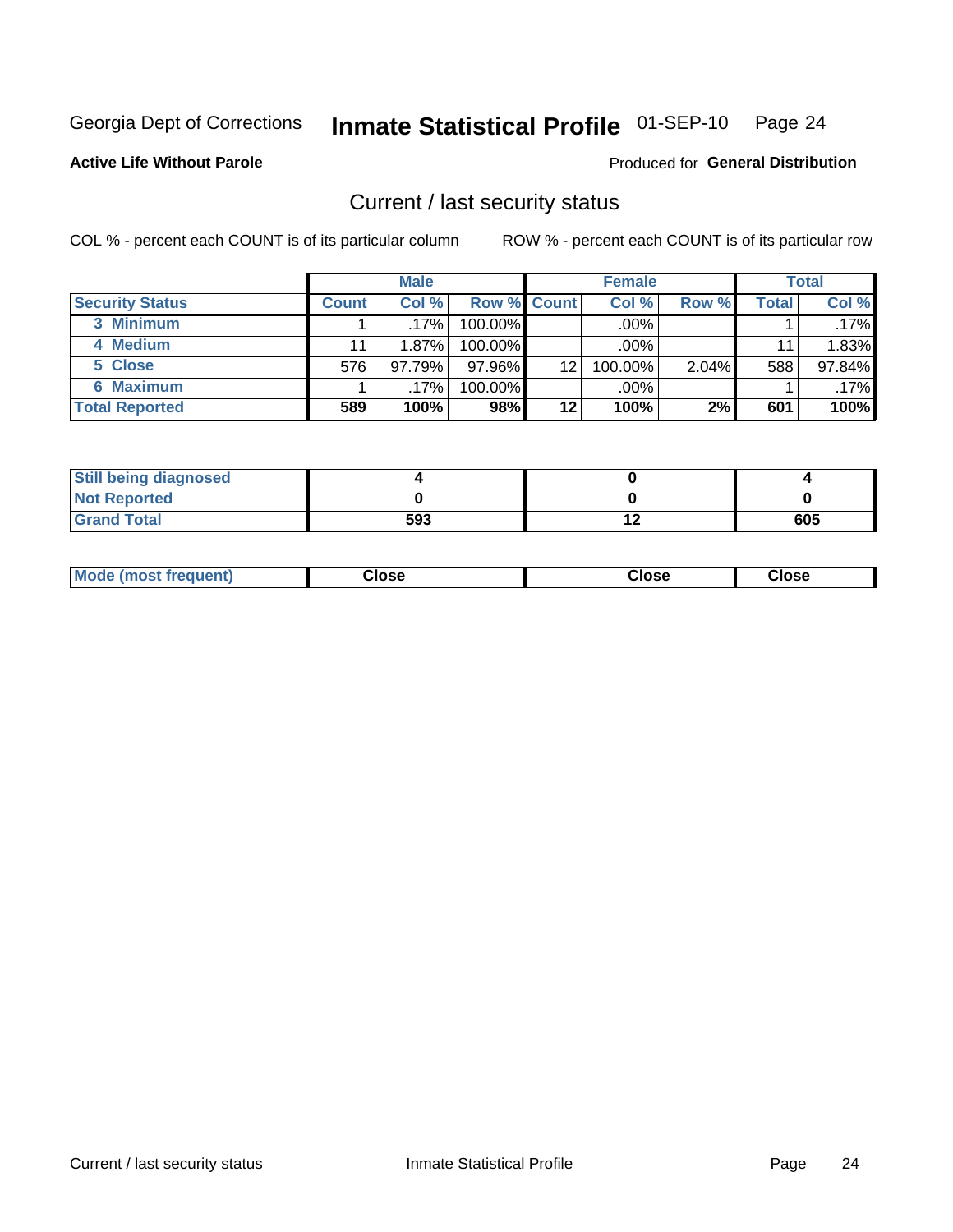## Inmate Statistical Profile 01-SEP-10 Page 25

**Active Life Without Parole** 

Produced for General Distribution

### Current / last type of institution

COL % - percent each COUNT is of its particular column

|                            |              | <b>Male</b> |                    | <b>Female</b> |          |       | <b>Total</b> |
|----------------------------|--------------|-------------|--------------------|---------------|----------|-------|--------------|
| <b>Type of Institution</b> | <b>Count</b> | Col %       | <b>Row % Count</b> | Col %         | Row %    | Total | Col %        |
| <b>State Prison</b>        | 591          | 99.83%      | 98.17%             | $100.00\%$    | $1.83\%$ | 602   | 99.83%       |
| <b>Private Prison</b>      |              | 17%         | 100.00%            |               |          |       | .17%         |
| <b>Total Reported</b>      | 592          | 100%        | $98.18\%$          | 100%          | 1.82%    | 603   | 100%         |

| τeα                         |     |               |            |
|-----------------------------|-----|---------------|------------|
| $\sim$ $\sim$ $\sim$ $\sim$ | 593 | . .<br>$\sim$ | CNE<br>ັດດ |

| <b>Mode (most frequent)</b> | <b>State Prison</b> | <b>State Prison</b> | <b>State Prison</b> |
|-----------------------------|---------------------|---------------------|---------------------|
|                             |                     |                     |                     |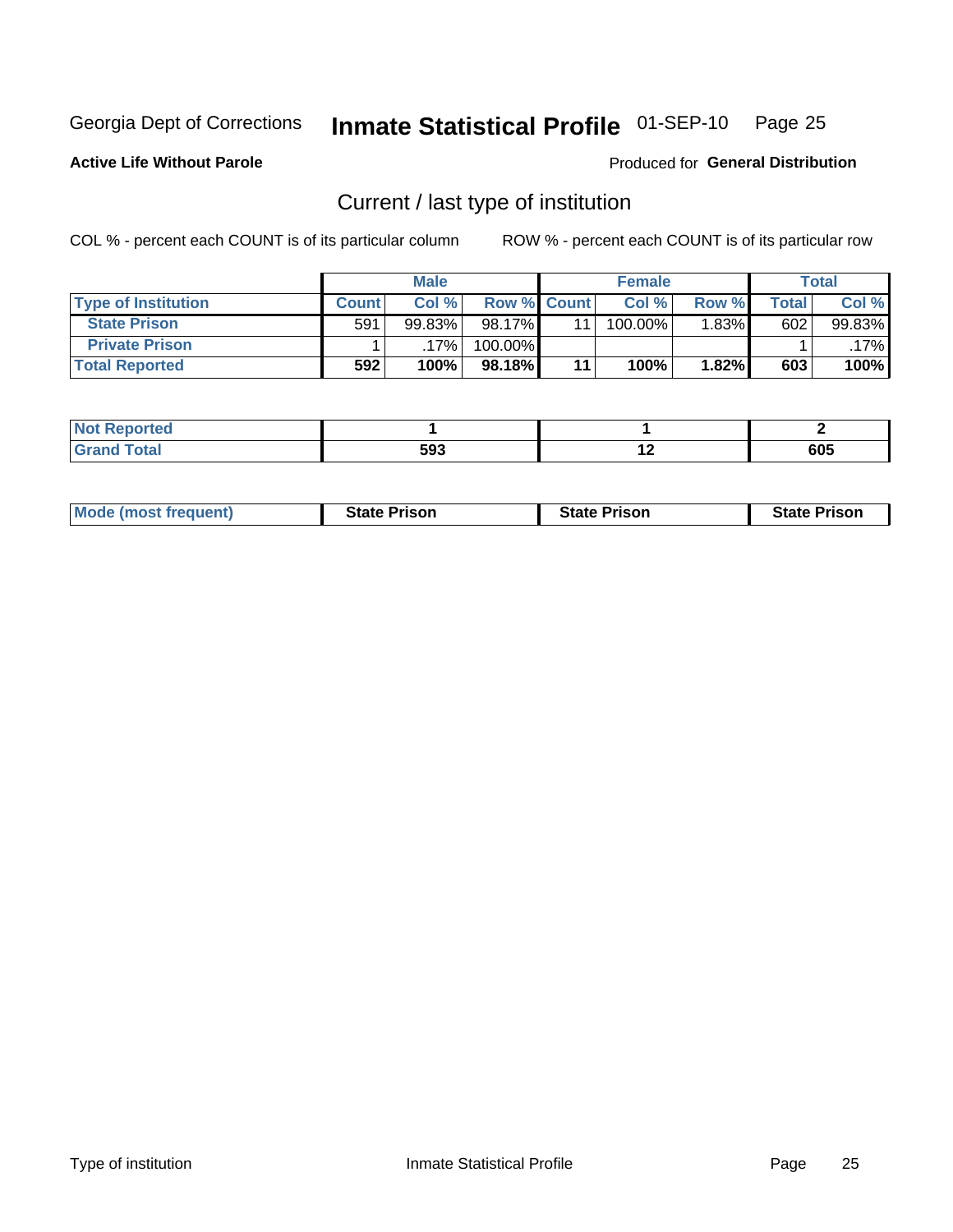## Inmate Statistical Profile 01-SEP-10 Page 26

**Active Life Without Parole** 

#### Produced for General Distribution

### Institution type - transitional centers

COL % - percent each COUNT is of its particular column

|                                                | Male  |                    | <b>Female</b> |                   | Total |
|------------------------------------------------|-------|--------------------|---------------|-------------------|-------|
| <b>Institution Type - Trans. Centers Count</b> | Col % | <b>Row % Count</b> |               | Col % Row % Total | Col % |
| <b>Total Reported</b>                          |       |                    |               |                   |       |

| <b>Reported</b><br><b>NOT</b><br>$\sim$            |  |  |
|----------------------------------------------------|--|--|
| $f$ $f \circ f \circ f$<br>$C = 1$<br><b>TULAI</b> |  |  |

| Mode (most frequent) | <b>Null</b> | <b>Null</b> | <b>Null</b> |
|----------------------|-------------|-------------|-------------|
|                      |             |             |             |
|                      |             |             |             |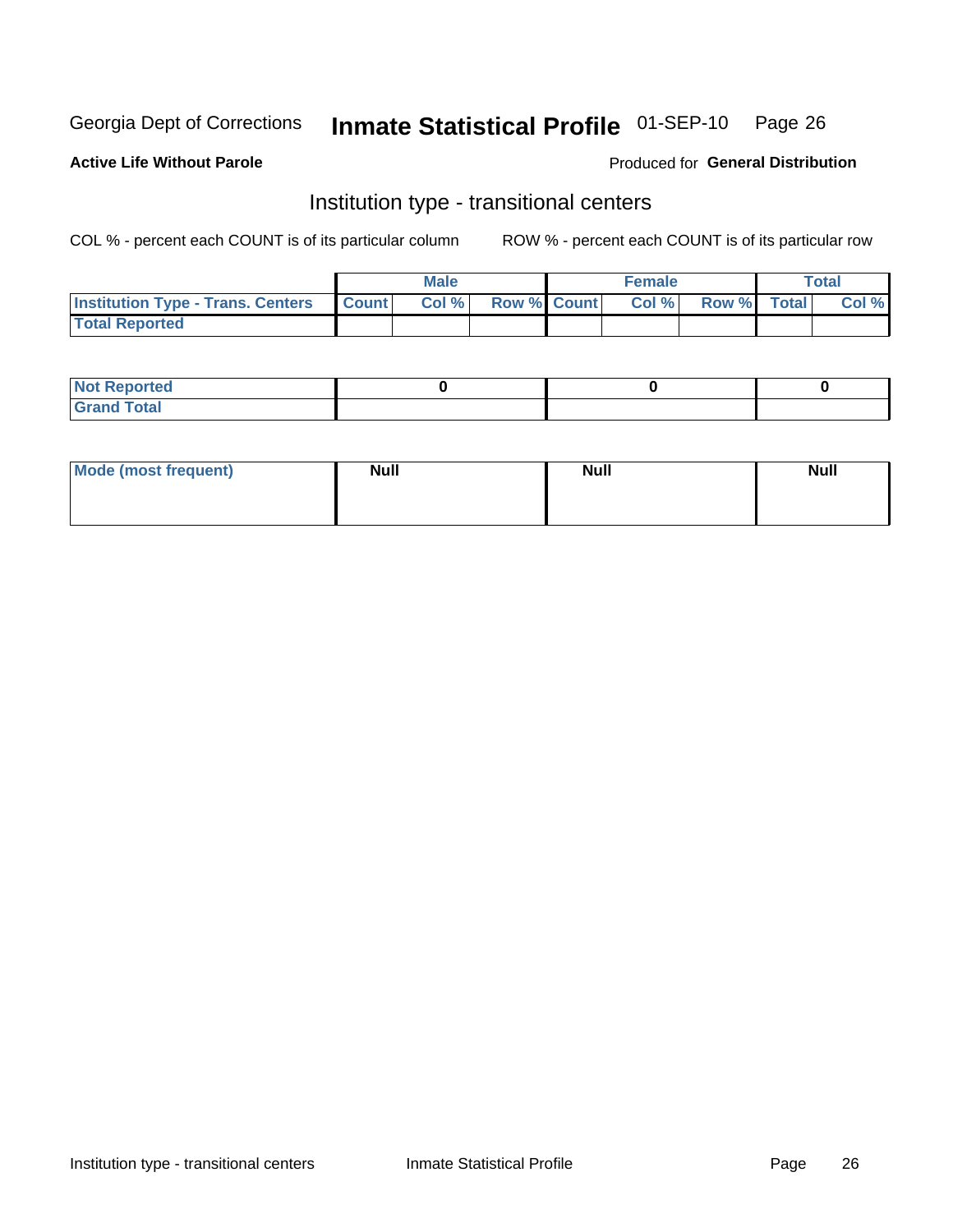#### Inmate Statistical Profile 01-SEP-10 Page 27

#### **Active Life Without Parole**

#### Produced for General Distribution

### Institution type - mental hospitals

COL % - percent each COUNT is of its particular column

|                                                  | Male  |                    | <b>Female</b> |                   | <b>Total</b> |
|--------------------------------------------------|-------|--------------------|---------------|-------------------|--------------|
| <b>Institution Type - Mental Hospitals Count</b> | Col % | <b>Row % Count</b> |               | Col % Row % Total | Col %        |
| <b>Total Reported</b>                            |       |                    |               |                   |              |

| <b>Not Reported</b>                     |  |  |
|-----------------------------------------|--|--|
| <b>otal</b><br>C <sub>r</sub><br>______ |  |  |

| Mode.<br>frequent) | <b>Nul</b><br>_____ | <b>Null</b> | <b>Null</b> |
|--------------------|---------------------|-------------|-------------|
|                    |                     |             |             |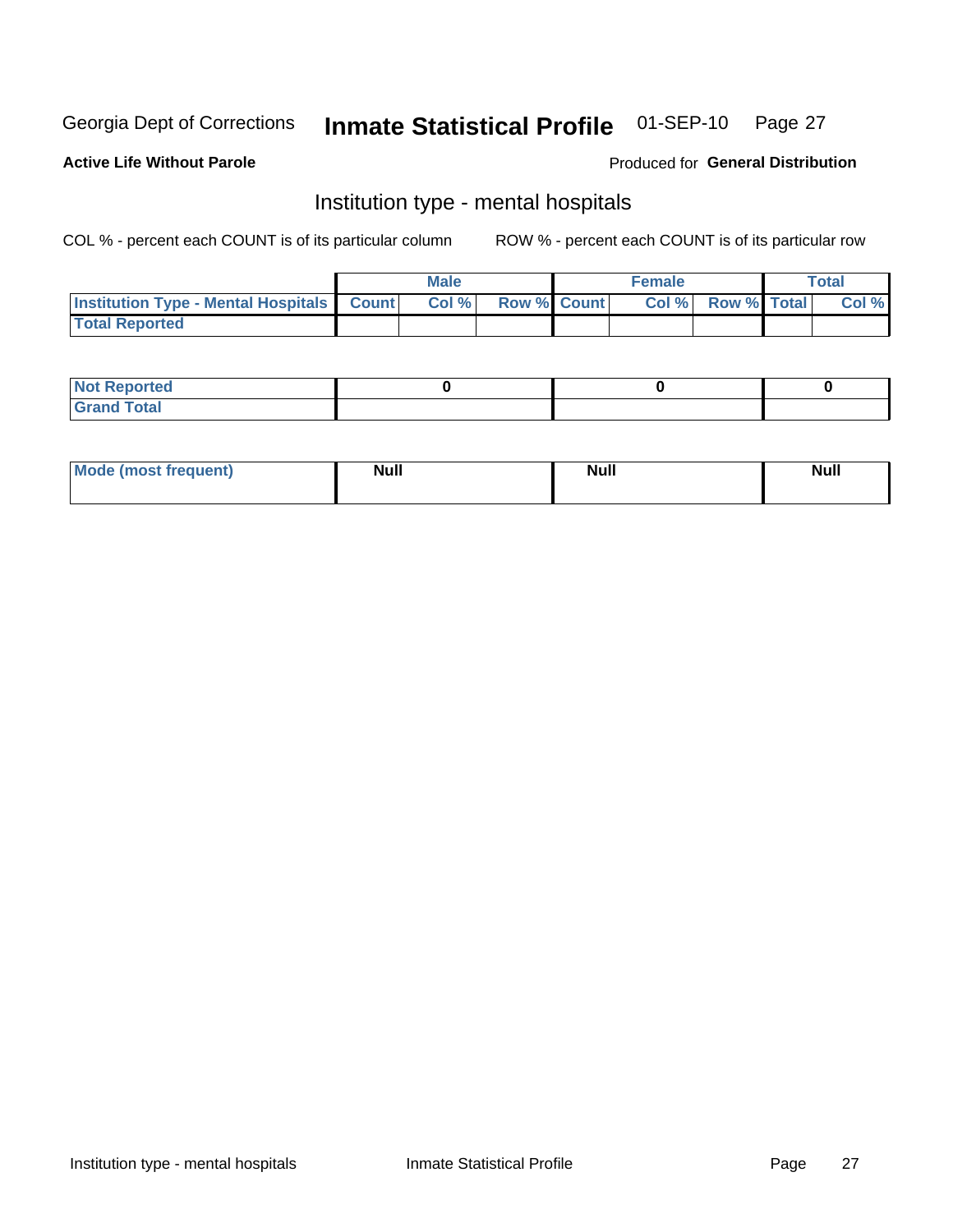## Inmate Statistical Profile 01-SEP-10 Page 28

**Active Life Without Parole** 

Produced for General Distribution

#### Institution type - county prisons

COL % - percent each COUNT is of its particular column

|                                                    | <b>Male</b> |  | <b>Female</b>            |             | <b>Total</b> |
|----------------------------------------------------|-------------|--|--------------------------|-------------|--------------|
| <b>Institution Type - County Prisons   Count  </b> | Col %       |  | <b>Row % Count Col %</b> | Row % Total | Col %        |
| <b>Total Reported</b>                              |             |  |                          |             |              |

| <b>Not Reported</b>         |  |  |
|-----------------------------|--|--|
| <b>Total</b><br>-<br>______ |  |  |

| <b>Mode</b>      | <b>Null</b> | <b>Null</b> | <b>Null</b> |  |
|------------------|-------------|-------------|-------------|--|
| (most freauent). |             |             |             |  |
|                  |             |             |             |  |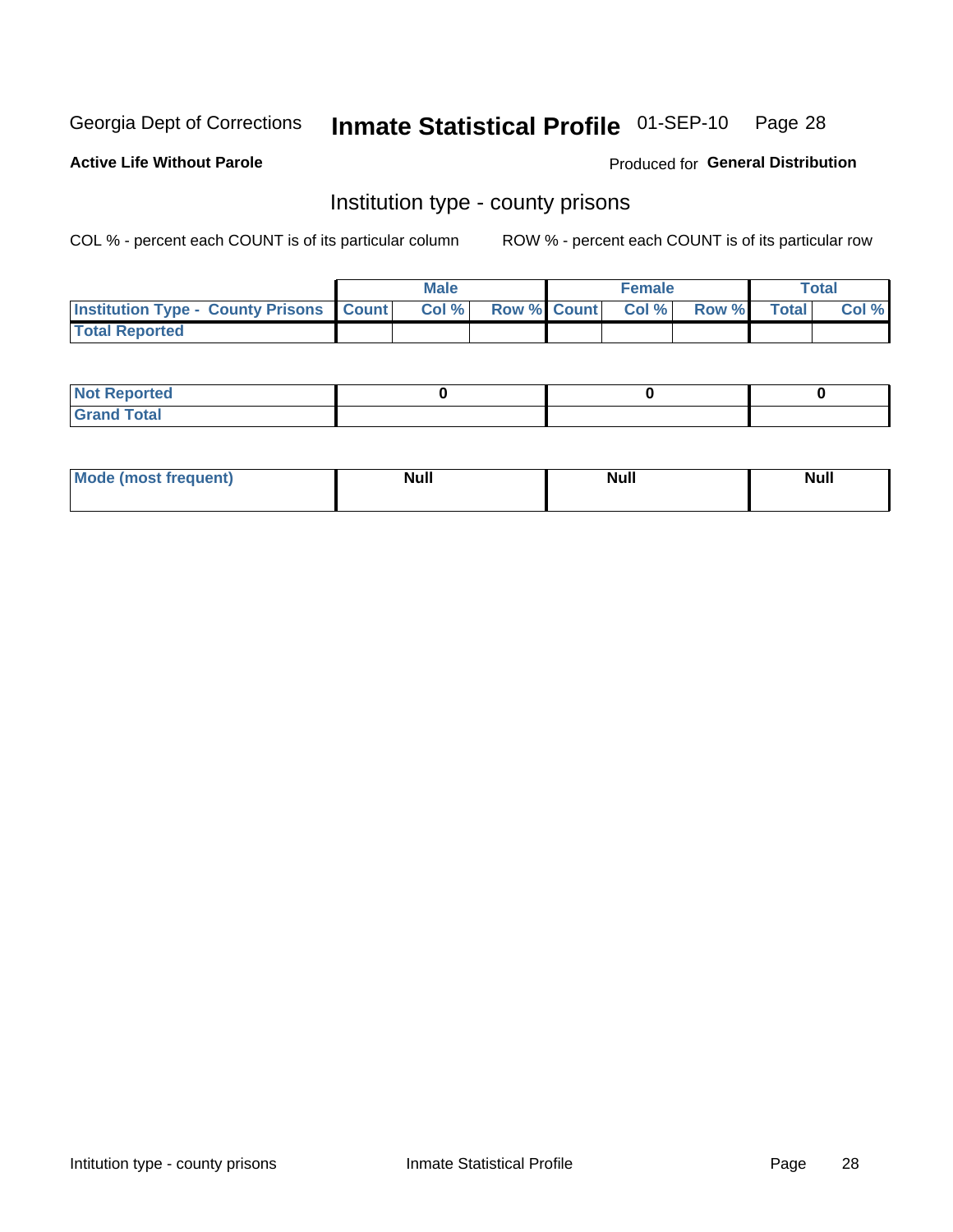## Inmate Statistical Profile 01-SEP-10 Page 29

#### **Active Life Without Parole**

#### Produced for General Distribution

### Institution type - state prisons

COL % - percent each COUNT is of its particular column

|                                                   |              | <b>Male</b> |         |              | <b>Female</b> |         | <b>Total</b> |        |
|---------------------------------------------------|--------------|-------------|---------|--------------|---------------|---------|--------------|--------|
| <b>Institution Type - State Prisons</b>           | <b>Count</b> | Col %       | Row %   | <b>Count</b> | Col %         | Row %   | Total        | Col %  |
| <b>Augusta State Med.</b><br>532<br><b>Prison</b> | 34           | 5.75%       | 100.00% |              |               |         | 34           | 5.65%  |
| <b>Baldwin State Prison</b><br>553                | 27           | 4.57%       | 100.00% |              |               |         | 27           | 4.49%  |
| <b>Ga Diag &amp; Class Pris</b><br>521            | 22           | 3.72%       | 100.00% |              |               |         | 22           | 3.65%  |
| <b>Ga State Prison</b><br>517                     | 9            | 1.52%       | 100.00% |              |               |         | 9            | 1.50%  |
| <b>Hancock State Prison</b><br>541                | 58           | 9.81%       | 100.00% |              |               |         | 58           | 9.63%  |
| <b>Hays State Prison</b><br>540                   | 76           | 12.86%      | 100.00% |              |               |         | 76           | 12.62% |
| <b>Macon State Prison</b><br>549                  | 86           | 14.55%      | 100.00% |              |               |         | 86           | 14.29% |
| <b>Men'S State Prison</b><br>519                  | 2            | .34%        | 100.00% |              |               |         | 2            | .33%   |
| <b>Metro State Prison (W)</b><br>554              |              |             |         | 9            | 81.82%        | 100.00% | 9            | 1.50%  |
| <b>Phillips State Prison</b><br>505               | 15           | 2.54%       | 100.00% |              |               |         | 15           | 2.49%  |
| <b>Pulaski State Prison (W)</b><br>557            |              |             |         | 2            | 18.18%        | 100.00% | 2            | .33%   |
| <b>Smith State Prison</b><br>550                  | 68           | 11.51%      | 100.00% |              |               |         | 68           | 11.30% |
| <b>Telfair State Prison</b><br>542                | 81           | 13.71%      | 100.00% |              |               |         | 81           | 13.46% |
| <b>Valdosta State Prison</b><br>537               | 55           | 9.31%       | 100.00% |              |               |         | 55           | 9.14%  |
| <b>Ware State Prison</b><br>501                   | 58           | 9.81%       | 100.00% |              |               |         | 58           | 9.63%  |
| <b>Total Reported</b>                             | 591          | 100%        | 98.17%  | 11           | 100%          | 1.83%   | 602          | 100%   |

| Reported<br>.         |     |     |
|-----------------------|-----|-----|
| <b>Total</b><br>_____ | 591 | 602 |

| Mode (most frequent) | <b>1549 Macon State Prison</b> | 554 Metro State Prison (W) | 549 Macon State<br>Prison |
|----------------------|--------------------------------|----------------------------|---------------------------|
|----------------------|--------------------------------|----------------------------|---------------------------|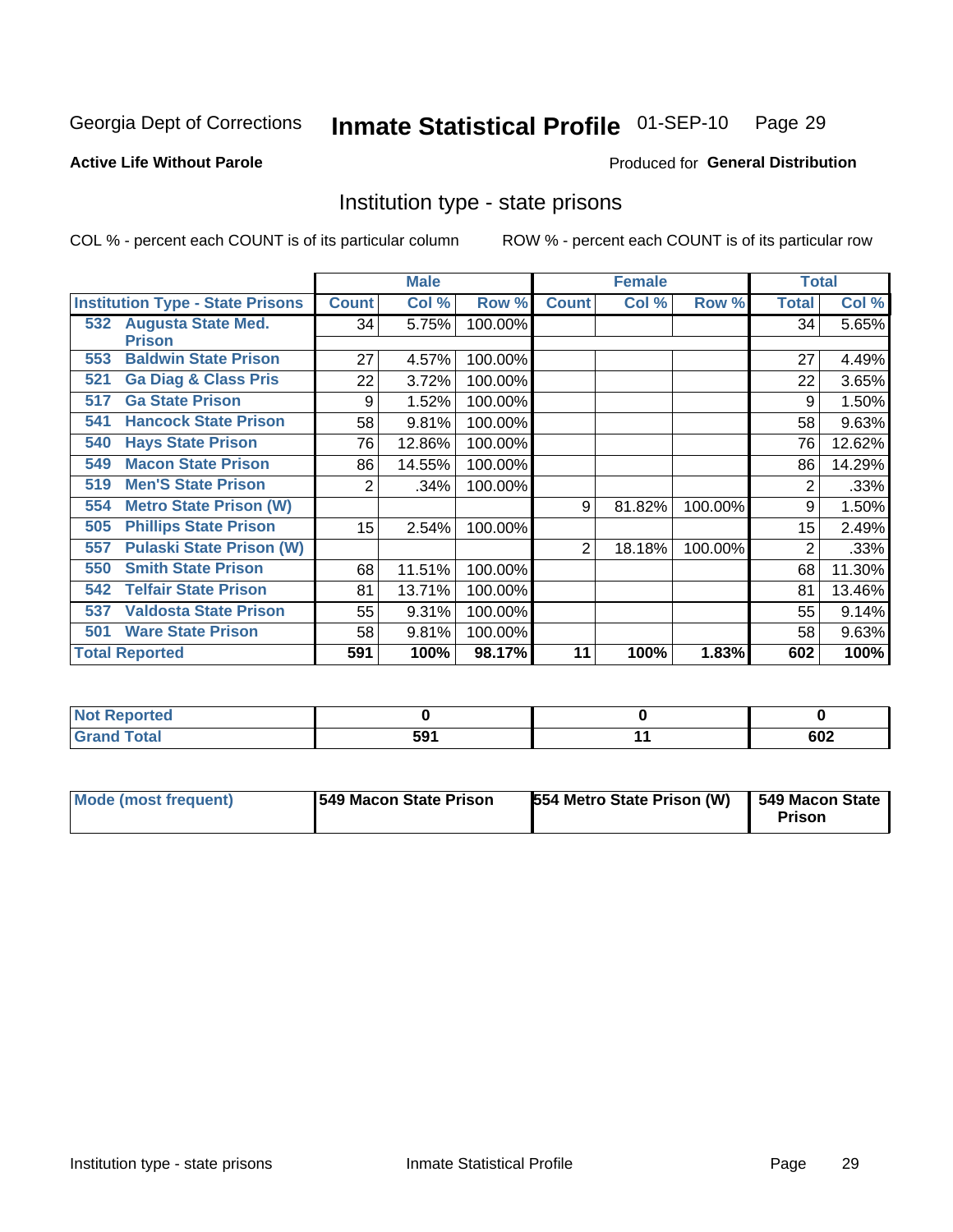## Inmate Statistical Profile 01-SEP-10 Page 30

**Active Life Without Parole** 

Produced for General Distribution

### Institution type - private prisons

COL % - percent each COUNT is of its particular column

|                                           |              | Male       |                    | <b>Female</b> |       |              | Total   |
|-------------------------------------------|--------------|------------|--------------------|---------------|-------|--------------|---------|
| <b>Institution Type - Private Prisons</b> | <b>Count</b> | Col%       | <b>Row % Count</b> | Col%          | Row % | <b>Total</b> | Col %   |
| 569<br><b>Coffee Corr Facility</b>        |              | $100.00\%$ | 100.00%            |               |       |              | 100.00% |
| <b>Total Reported</b>                     |              | $100\%$ .  | 100%               |               | %     |              | 100%    |

| Not Reported |  |  |
|--------------|--|--|
|              |  |  |

| Mode (most frequent) | 569 Coffee Corr Facility | <b>Null</b> | 569 Coffee Corr<br><b>Facility</b> |
|----------------------|--------------------------|-------------|------------------------------------|
|----------------------|--------------------------|-------------|------------------------------------|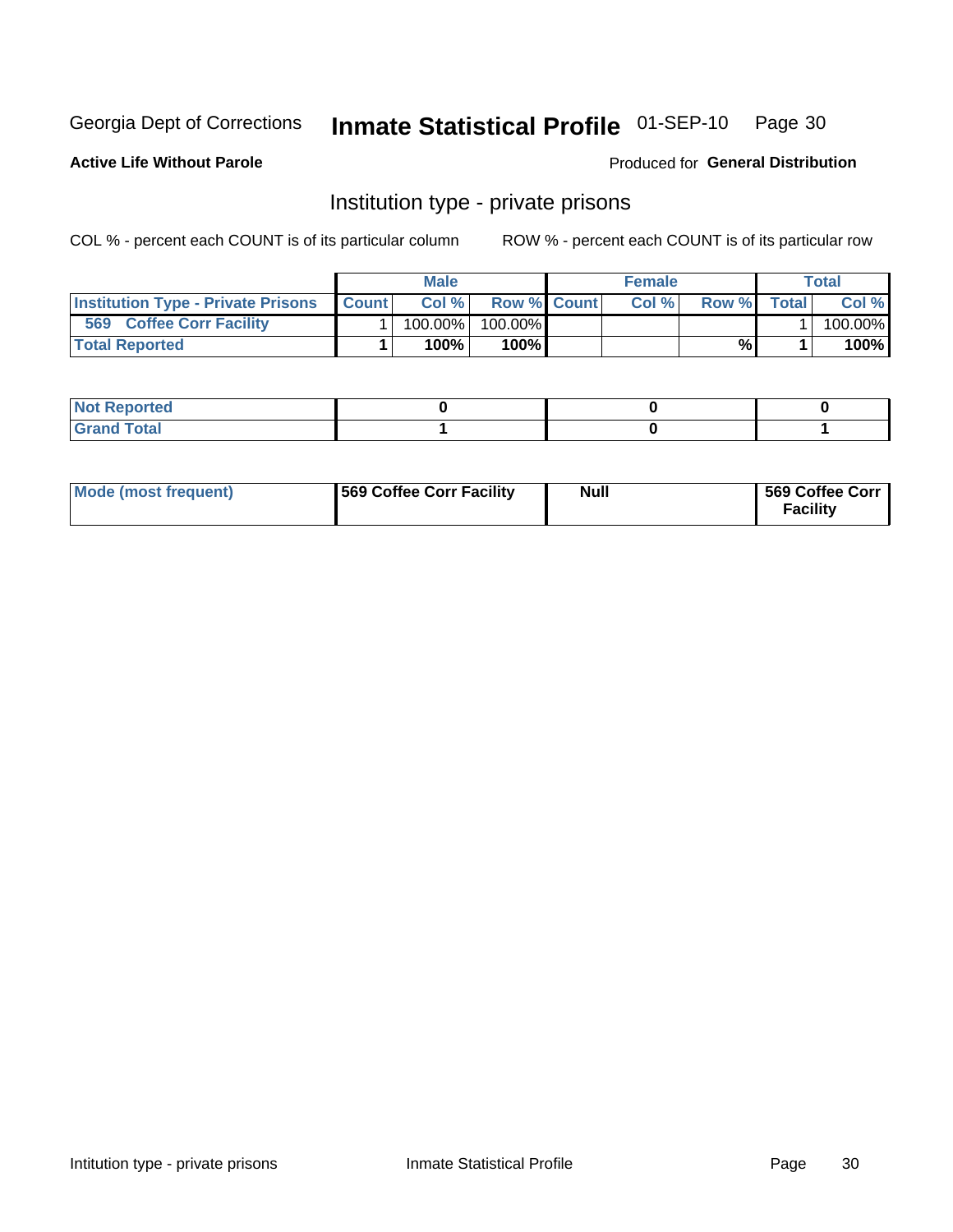## Inmate Statistical Profile 01-SEP-10 Page 31

**Active Life Without Parole** 

Produced for General Distribution

## Institution type - prison annexes

COL % - percent each COUNT is of its particular column

|                                                   | <b>Male</b> |              |       | <b>Female</b> |                    | <b>Total</b> |
|---------------------------------------------------|-------------|--------------|-------|---------------|--------------------|--------------|
| <b>Institution Type - Prison Annexe   Count  </b> | Col %       | <b>Row %</b> | Count | Col %         | <b>Row %</b> Total | Col %        |
| <b>Total Reported</b>                             |             |              |       |               |                    |              |

| <b>Reported</b><br>I NOT                      |  |  |
|-----------------------------------------------|--|--|
| <b>Total</b><br>Carar<br>$\sim$ . When $\sim$ |  |  |

| $^{\circ}$ Mo<br>frequent)<br>⊥(most | <b>Null</b> | Noll<br><b>vull</b> | <b>Null</b> |
|--------------------------------------|-------------|---------------------|-------------|
|                                      |             |                     |             |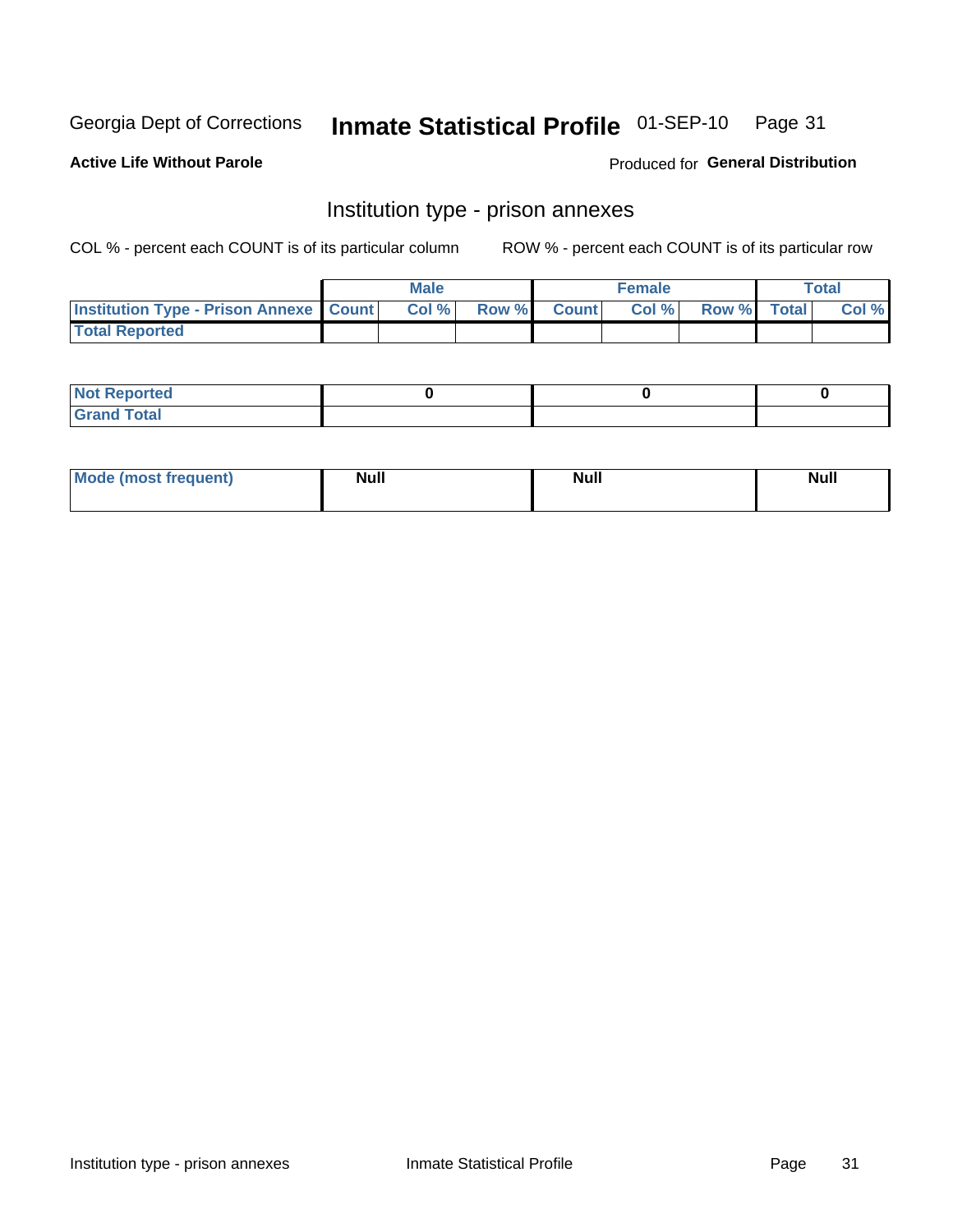## Inmate Statistical Profile 01-SEP-10 Page 32

**Active Life Without Parole** 

Produced for General Distribution

### Institution type - pre-release centers

COL % - percent each COUNT is of its particular column

|                                                   | <b>Male</b> |             | <b>Female</b> |             | <b>Total</b> |
|---------------------------------------------------|-------------|-------------|---------------|-------------|--------------|
| <b>Institution Type - Prison Annexe   Count  </b> | Col%        | Row % Count | Col %         | Row % Total | Col %        |
| <b>Total Reported</b>                             |             |             |               |             |              |

| <b>Reported</b><br>I NOT |  |  |
|--------------------------|--|--|
| <b>Total</b><br>$C$ ren  |  |  |

| $^{\circ}$ Mo<br>frequent)<br>⊥(most | <b>Null</b> | Noll<br><b>vull</b> | <b>Null</b> |
|--------------------------------------|-------------|---------------------|-------------|
|                                      |             |                     |             |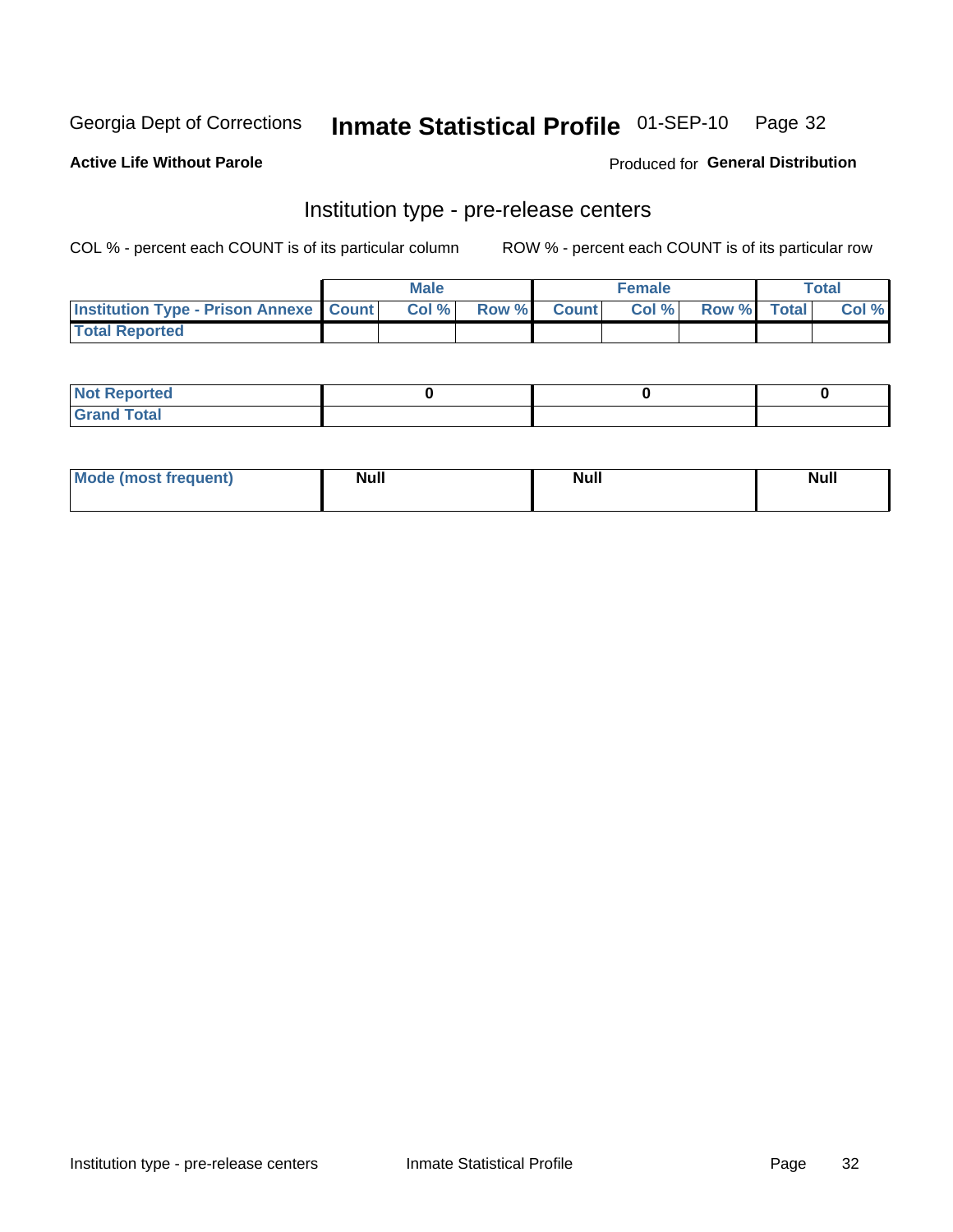## Inmate Statistical Profile 01-SEP-10 Page 33

#### **Active Life Without Parole**

#### Produced for General Distribution

### Institution type - inmate boot camp

COL % - percent each COUNT is of its particular column

|                                      |                  | <b>Male</b> |              |              | <b>Female</b> |             | <b>Total</b> |
|--------------------------------------|------------------|-------------|--------------|--------------|---------------|-------------|--------------|
| <b>Institution Type - Boot Camps</b> | <b>I</b> Count I | Col %       | <b>Row %</b> | <b>Count</b> | Col %         | Row % Total | Col %        |
| <b>Total Rported</b>                 |                  |             |              |              |               |             |              |

| <b>Not Reported</b>            |  |  |
|--------------------------------|--|--|
| <b>Total</b><br>C <sub>r</sub> |  |  |

| <b>I Mode (most frequent)</b> | <b>Null</b> | <b>Null</b> | <b>Null</b> |
|-------------------------------|-------------|-------------|-------------|
|                               |             |             |             |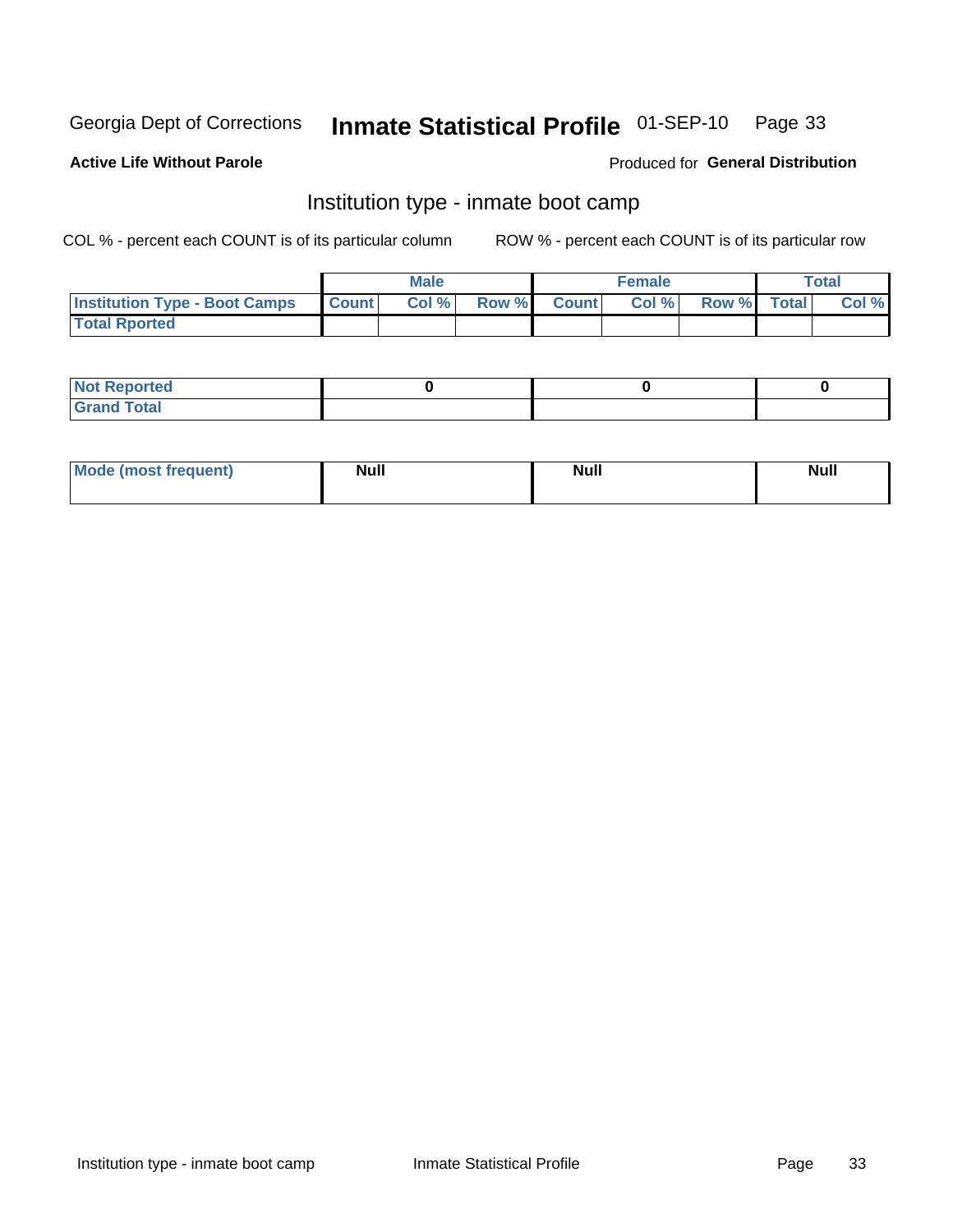## Inmate Statistical Profile 01-SEP-10 Page 34

**Active Life Without Parole** 

**Produced for General Distribution** 

#### Number of disciplinary reports

COL % - percent each COUNT is of its particular column

|                                       |              | <b>Male</b> |                    |    | <b>Female</b> |          |              | <b>Total</b> |
|---------------------------------------|--------------|-------------|--------------------|----|---------------|----------|--------------|--------------|
| <b>Number of Disciplinary Reports</b> | <b>Count</b> | Col %       | <b>Row % Count</b> |    | Col %         | Row %    | <b>Total</b> | Col %        |
|                                       | 160          | 26.98%      | 96.39%             | 6  | 50.00%        | $3.61\%$ | 166          | 27.44%       |
|                                       | 54           | 9.11%       | 100.00%            |    |               |          | 54           | 8.93%        |
|                                       | 51           | 8.60%       | 96.23%             | 2  | 16.67%        | 3.77%    | 53           | 8.76%        |
| 3                                     | 35           | 5.90%       | 97.22%             |    | 8.33%         | 2.78%    | 36           | 5.95%        |
|                                       | 33           | 5.56%       | 100.00%            |    |               |          | 33           | 5.45%        |
| 5                                     | 29           | 4.89%       | 100.00%            |    |               |          | 29           | 4.79%        |
| <b>More Than 5</b>                    | 231          | 38.95%      | 98.72%             | 3  | 25.00%        | 1.28%    | 234          | 38.68%       |
| <b>Total Reported</b>                 | 593          | 100%        | 98.02%             | 12 | 100%          | 1.98%    | 605          | 100%         |

| N<br>тес |     |                          |            |
|----------|-----|--------------------------|------------|
| Total    | 593 | $\overline{\phantom{0}}$ | ---<br>งบว |

| Mean (average)       | 8.45 | 5.83 | 8.4 |
|----------------------|------|------|-----|
| Median (middle)      |      |      |     |
| Mode (most frequent) |      |      |     |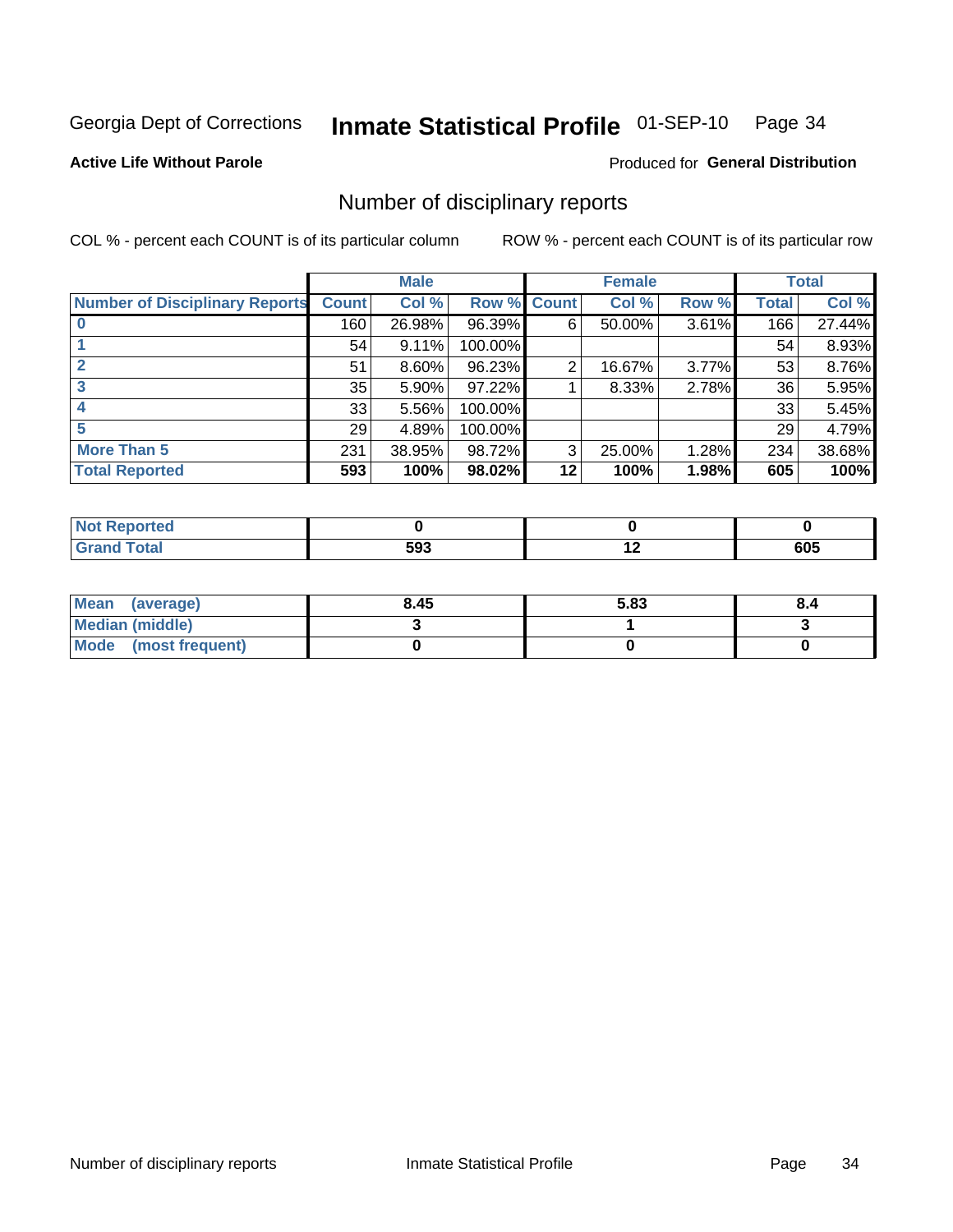## Inmate Statistical Profile 01-SEP-10 Page 35

**Active Life Without Parole** 

**Produced for General Distribution** 

### Number of transfers

COL % - percent each COUNT is of its particular column

|                            |         | <b>Male</b> |         |              | <b>Female</b> |        |              | <b>Total</b> |
|----------------------------|---------|-------------|---------|--------------|---------------|--------|--------------|--------------|
| <b>Number of Transfers</b> | Count l | Col %       | Row %   | <b>Count</b> | Col %         | Row %  | <b>Total</b> | Col %        |
|                            | 5       | 0.84%       | 55.56%  | 4            | 33.33%        | 44.44% | 9            | 1.49%        |
|                            | 85      | 14.33%      | 97.70%  | 2            | 16.67%        | 2.30%  | 87           | 14.38%       |
|                            | 131     | 22.09%      | 98.50%  | 2            | 16.67%        | 1.50%  | 133          | 21.98%       |
| 3                          | 117     | 19.73%      | 96.69%  | 4            | 33.33%        | 3.31%  | 121          | 20.00%       |
|                            | 70      | 11.80%      | 100.00% |              |               |        | 70           | 11.57%       |
| 5                          | 40      | 6.75%       | 100.00% |              |               |        | 40           | 6.61%        |
| <b>More Than 5</b>         | 145     | 24.45%      | 100.00% |              |               |        | 145          | 23.97%       |
| <b>Total Reported</b>      | 593     | 100%        | 98.02%  | 12           | 100%          | 1.98%  | 605          | 100%         |

| Reported<br>NOT F |     |     |
|-------------------|-----|-----|
| <b>Total</b>      | 593 | 605 |

| Mean (average)       | 4.08 | . . | 4.03 |
|----------------------|------|-----|------|
| Median (middle)      |      |     |      |
| Mode (most frequent) |      |     |      |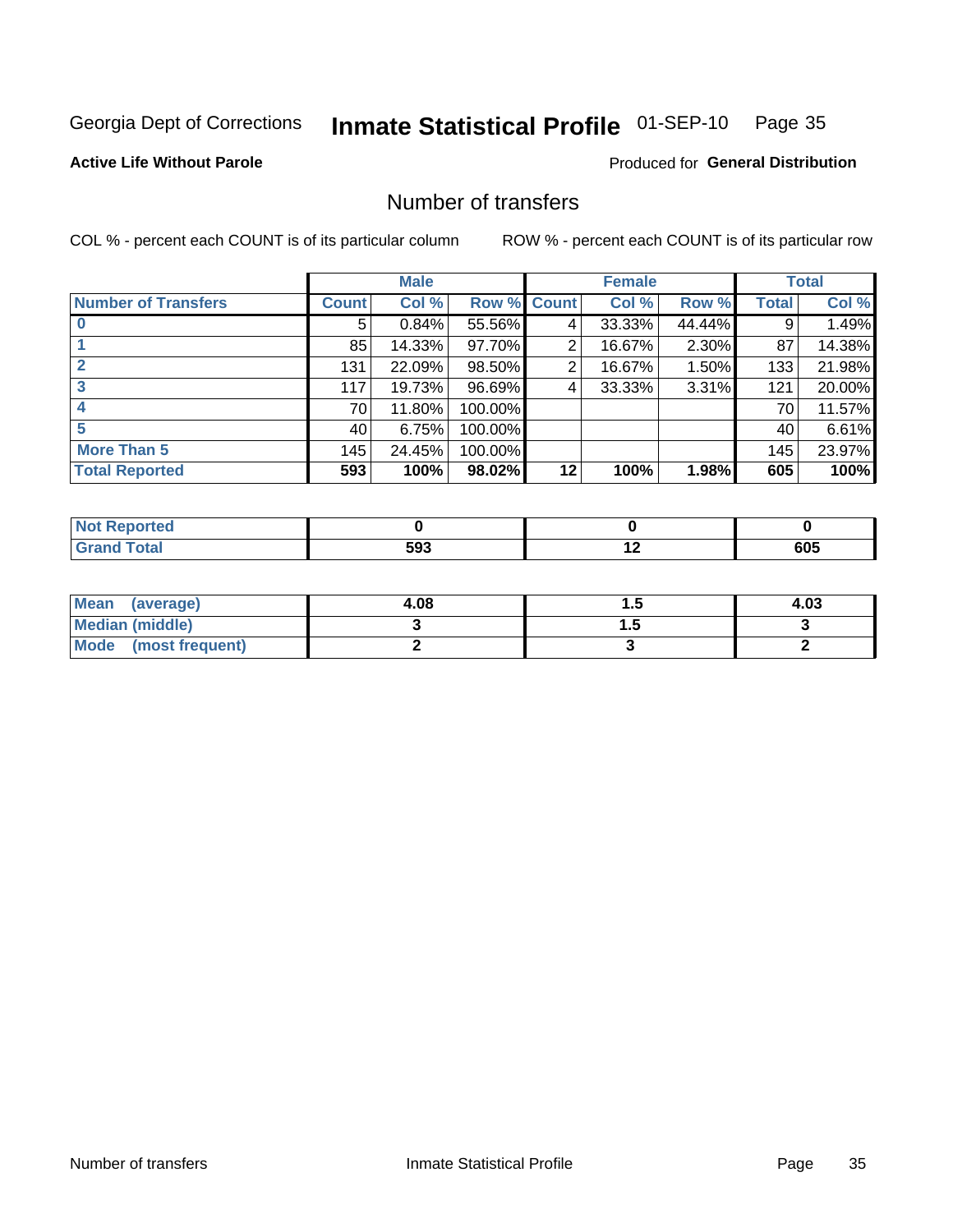## Inmate Statistical Profile 01-SEP-10 Page 36

**Active Life Without Parole** 

**Produced for General Distribution** 

### Number of escapes

COL % - percent each COUNT is of its particular column

|                          |         | <b>Male</b> |                    |    | <b>Female</b> |        |       | <b>Total</b> |
|--------------------------|---------|-------------|--------------------|----|---------------|--------|-------|--------------|
| <b>Number of Escapes</b> | Count l | Col %       | <b>Row % Count</b> |    | Col %         | Row %  | Total | Col %        |
|                          | 591     | 99.66%      | $98.01\%$          | 12 | 100.00%       | 1.99%∎ | 603   | 99.67%       |
|                          |         | 0.17%       | $100.00\%$         |    |               |        |       | 0.17%        |
|                          |         | 0.17%       | 100.00%            |    |               |        |       | 0.17%        |
| <b>Total Reported</b>    | 593     | 100%        | 98.02%             | 12 | 100%          | 1.98%  | 605   | 100.0%       |

| <b>Not Reported</b>   |     |     |     |
|-----------------------|-----|-----|-----|
| <b>Total</b><br>Grand | 593 | . . | 605 |

| Mean (average)       |  |  |
|----------------------|--|--|
| Median (middle)      |  |  |
| Mode (most frequent) |  |  |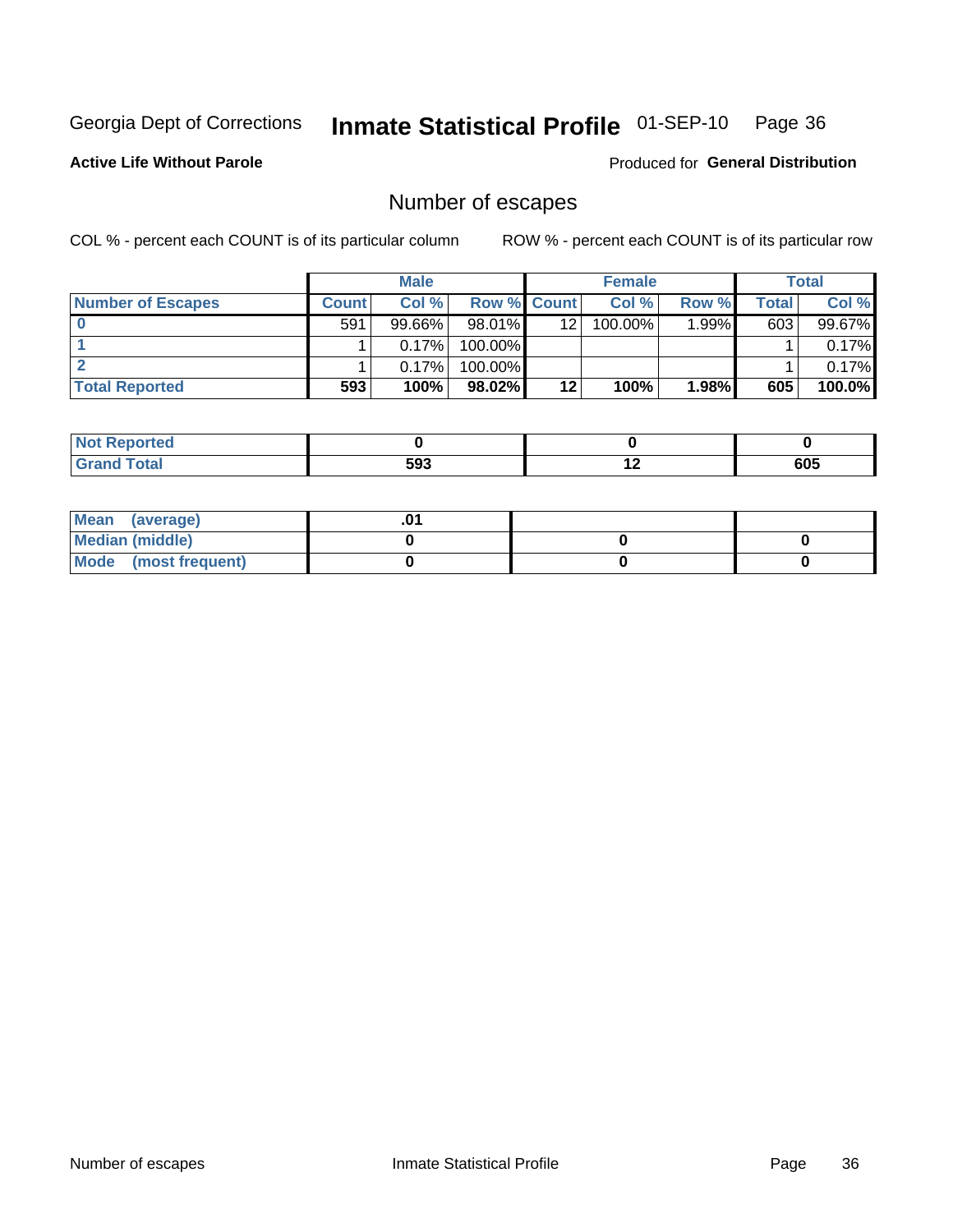### **Active Life Without Parole**

### Produced for General Distribution

# Time served in current (or last) institution

COL % - percent each COUNT is of its particular column

|                            | <b>Male</b>  |        | <b>Female</b> |                |        | <b>Total</b> |              |        |
|----------------------------|--------------|--------|---------------|----------------|--------|--------------|--------------|--------|
| <b>Time In Institution</b> | <b>Count</b> | Col %  | Row %         | <b>Count</b>   | Col %  | Row %        | <b>Total</b> | Col %  |
| 0 to 3 months              | 62           | 10.46% | 100.00%       |                |        |              | 62           | 10.25% |
| <b>3.01 to 6 months</b>    | 50           | 8.43%  | 96.15%        | $\overline{2}$ | 16.67% | 3.85%        | 52           | 8.60%  |
| 6.01 to 9 months           | 29           | 4.89%  | 96.67%        | 1              | 8.33%  | 3.33%        | 30           | 4.96%  |
| 9.01 to 12 months          | 36           | 6.07%  | 100.00%       |                |        |              | 36           | 5.95%  |
| 12.01 to 18 months         | 80           | 13.49% | 100.00%       |                |        |              | 80           | 13.22% |
| <b>18.01 to 24 months</b>  | 59           | 9.95%  | 100.00%       |                |        |              | 59           | 9.75%  |
| 2.01 to 3 years            | 78           | 13.15% | 91.76%        | $\overline{7}$ | 58.33% | 8.24%        | 85           | 14.05% |
| 3.01 to 4 years            | 41           | 6.91%  | 100.00%       |                |        |              | 41           | 6.78%  |
| 4.01 to 5 years            | 40           | 6.75%  | 100.00%       |                |        |              | 40           | 6.61%  |
| 5.01 to 6 years            | 33           | 5.56%  | 94.29%        | $\overline{2}$ | 16.67% | 5.71%        | 35           | 5.79%  |
| 6.01 to 7 years            | 17           | 2.87%  | 100.00%       |                |        |              | 17           | 2.81%  |
| 7.01 to 8 years            | 21           | 3.54%  | 100.00%       |                |        |              | 21           | 3.47%  |
| 8.01 to 9 years            | 19           | 3.20%  | 100.00%       |                |        |              | 19           | 3.14%  |
| 9.01 to 10 years           | 12           | 2.02%  | 100.00%       |                |        |              | 12           | 1.98%  |
| Over 10 years              | 16           | 2.70%  | 100.00%       |                |        |              | 16           | 2.64%  |
| <b>Total Reported</b>      | 593          | 100%   | $98.02\%$     | 12             | 100%   | 1.98%        | 605          | 100%   |

| Reported<br><b>Not</b> |     |     |     |
|------------------------|-----|-----|-----|
| <i>i</i> otal          | 593 | . . | 605 |

| <b>Mean</b><br>(average) | 35 months | 28 months | 34 months |
|--------------------------|-----------|-----------|-----------|
| Median (middle)          | 22 months | 26 months | 22 months |
| Mode (most frequent)     | 29 months | 1 months  | l months  |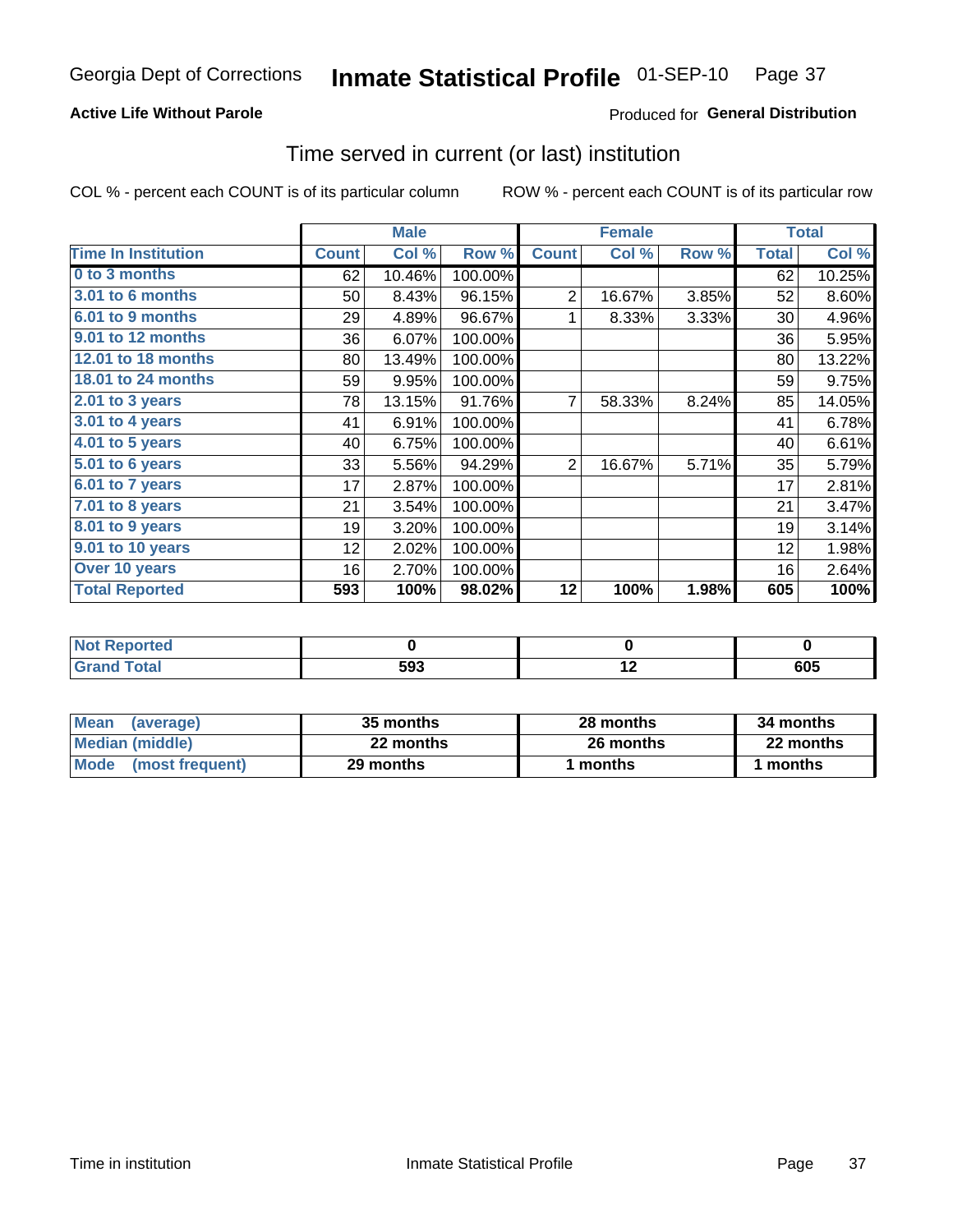#### Inmate Statistical Profile 01-SEP-10 Page 38

#### **Active Life Without Parole**

#### Produced for General Distribution

# Highest grade level attained

COL % - percent each COUNT is of its particular column

|                              |                | <b>Male</b> |         |                 | <b>Female</b> |        |                | <b>Total</b> |
|------------------------------|----------------|-------------|---------|-----------------|---------------|--------|----------------|--------------|
| <b>Grade Level</b>           | <b>Count</b>   | Col %       | Row %   | <b>Count</b>    | Col %         | Row %  | <b>Total</b>   | Col %        |
| No school at all             | 1              | 0.17%       | 100.00% |                 |               |        | 1              | 0.17%        |
| <b>Grade 1</b>               |                | 0.17%       | 100.00% |                 |               |        | 1              | 0.17%        |
| <b>Grade 2</b>               | 1              | 0.17%       | 100.00% |                 |               |        | 1              | 0.17%        |
| <b>Grade 4</b>               | 4              | 0.69%       | 100.00% |                 |               |        | 4              | 0.67%        |
| Grade 5                      | 4              | 0.69%       | 100.00% |                 |               |        | 4              | 0.67%        |
| Grade 6                      | 9              | 1.55%       | 100.00% |                 |               |        | 9              | 1.52%        |
| <b>Grade 7</b>               | 22             | 3.78%       | 100.00% |                 |               |        | 22             | 3.70%        |
| <b>Grade 8</b>               | 49             | 8.42%       | 98.00%  | 1               | 8.33%         | 2.00%  | 50             | 8.42%        |
| <b>Grade 9</b>               | 76             | 13.06%      | 98.70%  | 1               | 8.33%         | 1.30%  | 77             | 12.96%       |
| Grade 10                     | 109            | 18.73%      | 98.20%  | $\overline{c}$  | 16.67%        | 1.80%  | 111            | 18.69%       |
| Grade 11                     | 83             | 14.26%      | 97.65%  | 2               | 16.67%        | 2.35%  | 85             | 14.31%       |
| <b>Grade 12 or GED</b>       | 123            | 21.13%      | 97.62%  | 3               | 25.00%        | 2.38%  | 126            | 21.21%       |
| <b>Some tech school</b>      | 6              | 1.03%       | 85.71%  |                 | 8.33%         | 14.29% | 7              | 1.18%        |
| <b>Completed tech school</b> | 10             | 1.72%       | 100.00% |                 |               |        | 10             | 1.68%        |
| College, 1 year              | 22             | 3.78%       | 100.00% |                 |               |        | 22             | 3.70%        |
| College, 2 year              | 31             | 5.33%       | 93.94%  | 2               | 16.67%        | 6.06%  | 33             | 5.56%        |
| College, 3 year              | 13             | 2.23%       | 100.00% |                 |               |        | 13             | 2.19%        |
| <b>Bachelor's degree</b>     | 11             | 1.89%       | 100.00% |                 |               |        | 11             | 1.85%        |
| <b>Master's degree</b>       | 4              | 0.69%       | 100.00% |                 |               |        | 4              | 0.67%        |
| Ph.D. degree                 |                | 0.17%       | 100.00% |                 |               |        | 1              | 0.17%        |
| Law degree                   | $\overline{2}$ | 0.34%       | 100.00% |                 |               |        | $\overline{2}$ | 0.34%        |
| <b>Total Reported</b>        | 582            | 100%        | 97.98%  | $\overline{12}$ | 100%          | 2.02%  | 594            | 100%         |

| .<br><b>Reported</b> |     | $\sim$ $\sim$ |
|----------------------|-----|---------------|
| otal                 | 593 | 605           |

| Mean<br>(average)    | 10.73           | 11.33           | 10.74             |
|----------------------|-----------------|-----------------|-------------------|
| Median (middle)      | Grade 11        | Other           | Grade 11          |
| Mode (most frequent) | Grade 12 or GED | Grade 12 or GED | I Grade 12 or GED |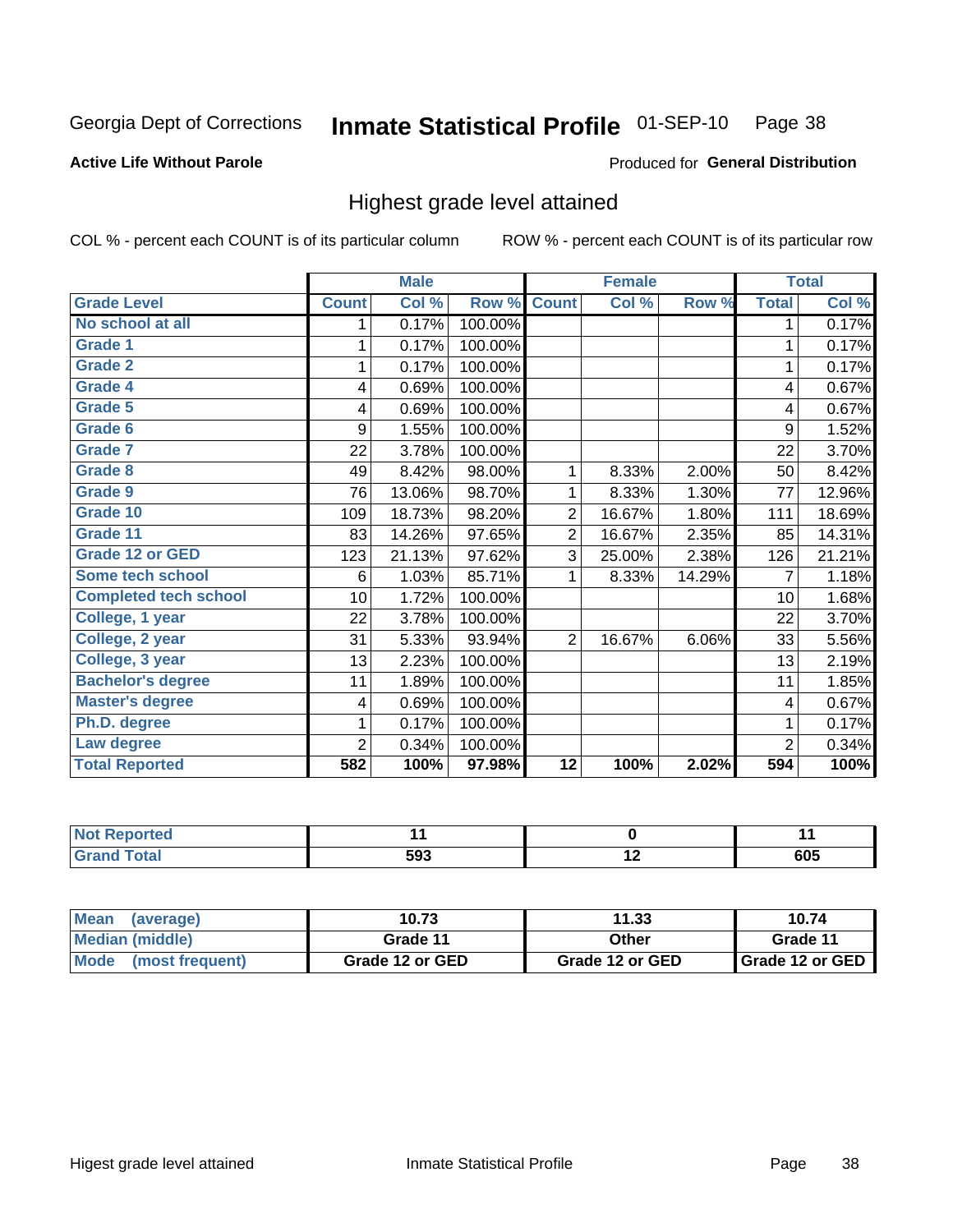#### Inmate Statistical Profile 01-SEP-10 Page 39

**Active Life Without Parole** 

**Produced for General Distribution** 

# Culture fair IQ scores

COL % - percent each COUNT is of its particular column

|                       |                 | <b>Male</b> |         |                | <b>Female</b> |         |              | <b>Total</b> |
|-----------------------|-----------------|-------------|---------|----------------|---------------|---------|--------------|--------------|
| <b>IQ Scores</b>      | <b>Count</b>    | Col %       |         | Row % Count    | Col %         | Row %   | <b>Total</b> | Col %        |
| $60 - 69$             | 25 <sub>1</sub> | 4.69%       | 100.00% |                |               |         | 25           | 4.60%        |
| $70 - 79$             | 40              | 7.50%       | 100.00% |                |               |         | 40           | 7.35%        |
| $80 - 89$             | 88              | 16.51%      | 96.70%  | 3              | 27.27%        | 3.30%   | 91           | 16.73%       |
| $90 - 99$             | 97              | 18.20%      | 97.98%  | 2              | 18.18%        | 2.02%   | 99           | 18.20%       |
| $100 - 109$           | 146             | 27.39%      | 98.65%  | 2              | 18.18%        | 1.35%   | 148          | 27.21%       |
| $110 - 119$           | 114             | 21.39%      | 98.28%  | $\overline{2}$ | 18.18%        | 1.72%   | 116          | 21.32%       |
| $120 - 129$           | 23              | 4.32%       | 95.83%  |                | 9.09%         | 4.17%   | 24           | 4.41%        |
| $130 - 139$           |                 |             |         |                | 9.09%         | 100.00% |              | 0.18%        |
| <b>Total Reported</b> | 533             | 100%        | 97.98%  | 11             | 100%          | 2.02%   | 544          | 100%         |

| <b>Not Reported</b>  | 55  | 55  |
|----------------------|-----|-----|
| Not Valid (under 60) |     |     |
| <b>Grand Total</b>   | 593 | 605 |

| Mean<br>(average)       | 98  | 105 | 98  |
|-------------------------|-----|-----|-----|
| <b>Median (middle)</b>  | 101 | 102 | 101 |
| Mode<br>(most frequent) | 110 | 96  | 110 |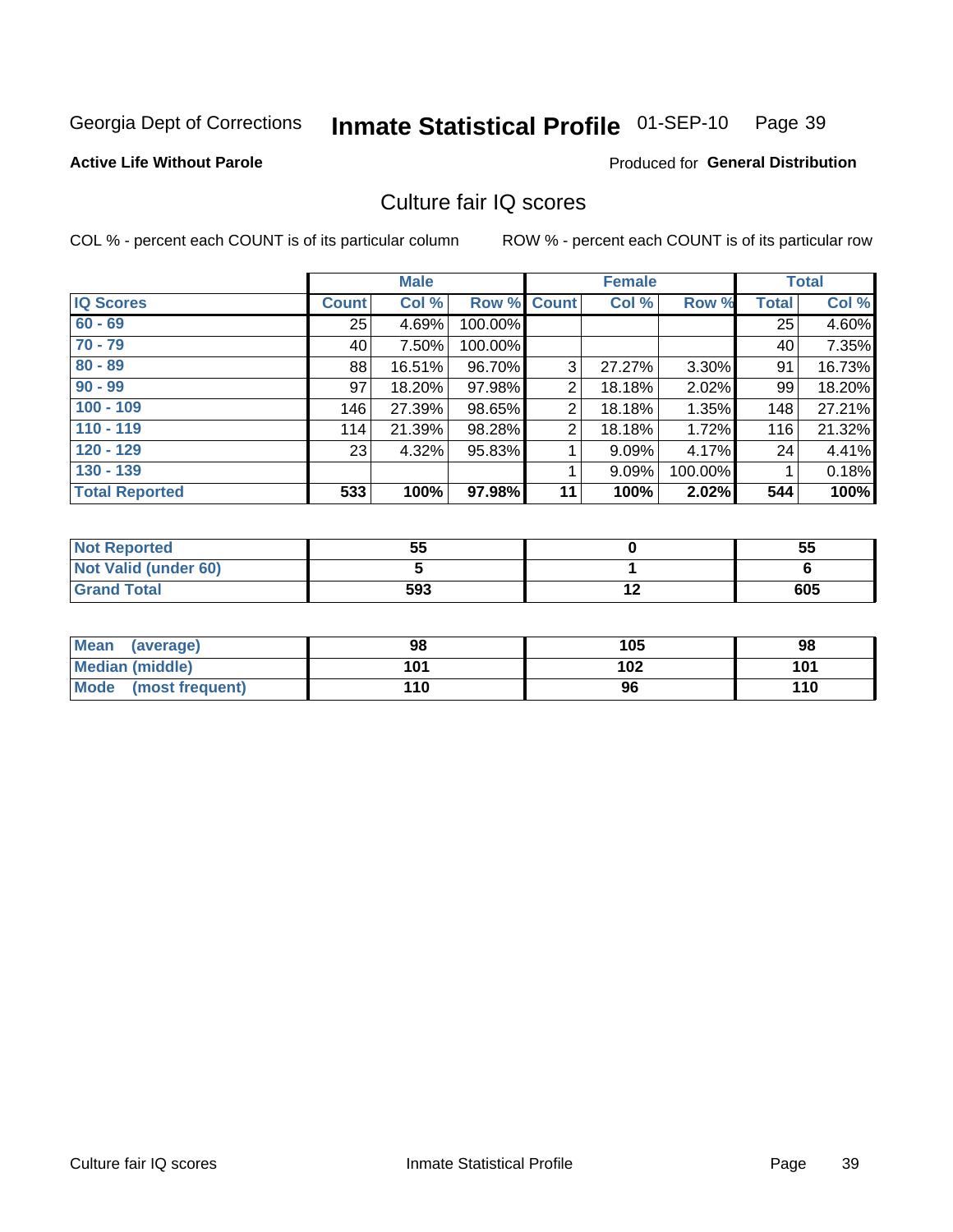#### Inmate Statistical Profile 01-SEP-10 Page 40

#### **Active Life Without Parole**

### Produced for General Distribution

# Wide Range Achievement Test (WRAT) reading score

COL % - percent each COUNT is of its particular column

|                                              |              | <b>Male</b> |         |                | <b>Female</b> |       |              | <b>Total</b> |
|----------------------------------------------|--------------|-------------|---------|----------------|---------------|-------|--------------|--------------|
| <b>WRAT Reading Score</b>                    | <b>Count</b> | Col %       | Row %   | <b>Count</b>   | Col %         | Row % | <b>Total</b> | Col %        |
| 0.1 to 0.9                                   | 16           | 2.95%       | 100.00% |                |               |       | 16           | 2.88%        |
| 1.0 to 1.9                                   | 17           | 3.13%       | 100.00% |                |               |       | 17           | 3.06%        |
| 2.0 to 2.9                                   | 28           | 5.16%       | 96.55%  | 1              | 8.33%         | 3.45% | 29           | 5.23%        |
| 3.0 to 3.9                                   | 32           | 5.89%       | 100.00% |                |               |       | 32           | 5.77%        |
| 4.0 to 4.9                                   | 44           | 8.10%       | 97.78%  | 1              | 8.33%         | 2.22% | 45           | 8.11%        |
| 5.0 to 5.9                                   | 48           | 8.84%       | 97.96%  | 1              | 8.33%         | 2.04% | 49           | 8.83%        |
| 6.0 to 6.9                                   | 47           | 8.66%       | 100.00% |                |               |       | 47           | 8.47%        |
| 7.0 to 7.9                                   | 20           | 3.68%       | 100.00% |                |               |       | 20           | 3.60%        |
| 8.0 to 8.9                                   | 38           | 7.00%       | 100.00% |                |               |       | 38           | 6.85%        |
| 9.0 to 9.9                                   | 43           | 7.92%       | 97.73%  | 1              | 8.33%         | 2.27% | 44           | 7.93%        |
| 10.0 to 10.9                                 | 14           | 2.58%       | 93.33%  | 1              | 8.33%         | 6.67% | 15           | 2.70%        |
| 11.0 to $11.9$                               | 32           | 5.89%       | 96.97%  | 1              | 8.33%         | 3.03% | 33           | 5.95%        |
| 12.0 to 12.9                                 | 109          | 20.07%      | 98.20%  | $\overline{2}$ | 16.67%        | 1.80% | 111          | 20.00%       |
| 13                                           | 55           | 10.13%      | 93.22%  | 4              | 33.33%        | 6.78% | 59           | 10.63%       |
| <b>Total Reported</b>                        | 543          | 100%        | 97.84%  | 12             | 100%          | 2.16% | 555          | 100.0%       |
|                                              |              |             |         |                |               |       |              |              |
| <b>START AND START AND START AND INCOME.</b> |              | --          |         |                | $\sim$        |       |              | $-$          |

| 1. <b>.</b><br><b>Reported</b> | 50  | ວບ  |
|--------------------------------|-----|-----|
| <b>otal</b>                    | 593 | 605 |

| <b>Mean</b><br>(average) | 8.24 | 10.11 | 8.28 |
|--------------------------|------|-------|------|
| <b>Median (middle)</b>   | ช.อ  | 11.85 | 8.5  |
| Mode<br>(most frequent)  |      |       | ויי  |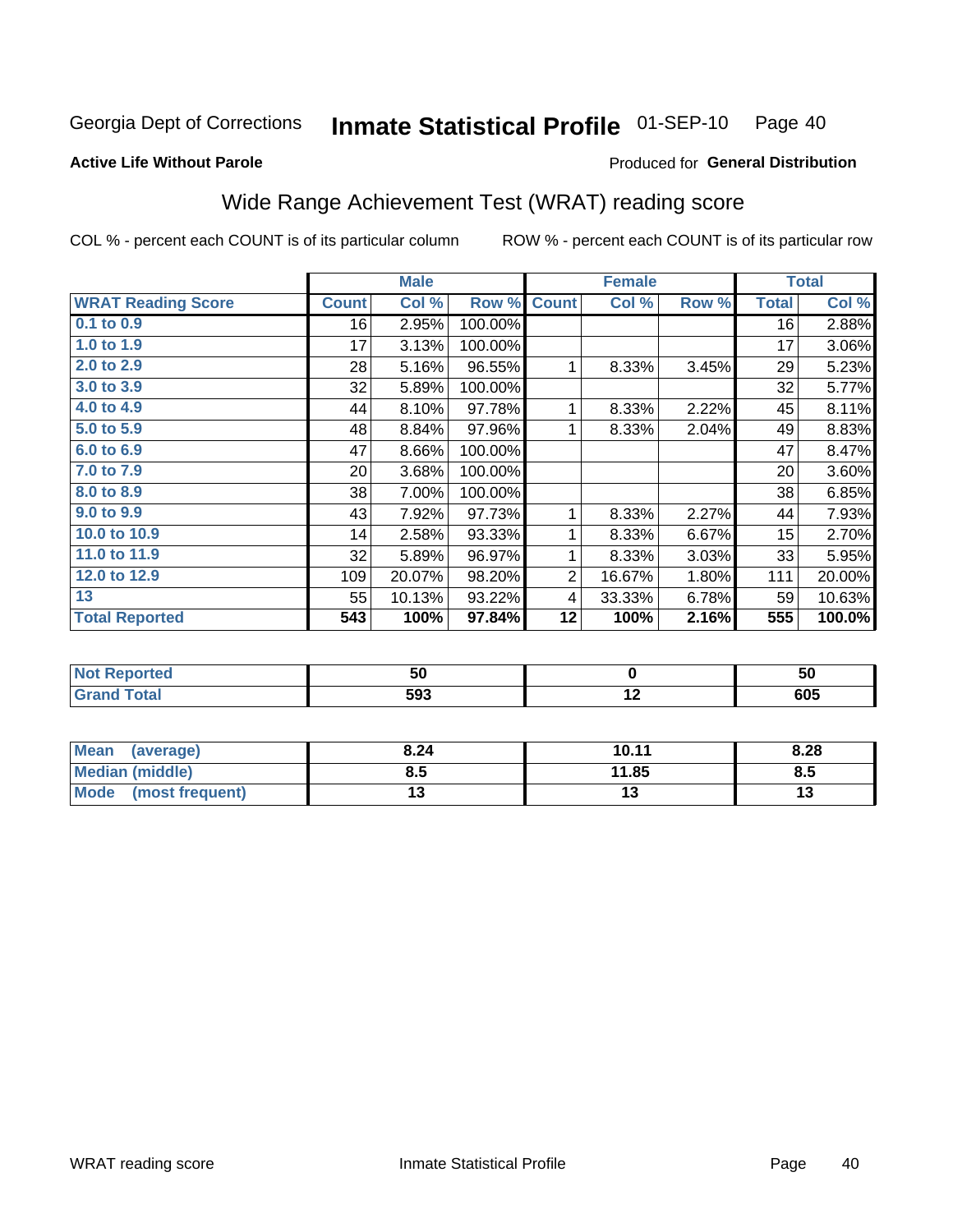#### Inmate Statistical Profile 01-SEP-10 Page 41

**Active Life Without Parole** 

### Produced for General Distribution

# Wide Range Achievement Test (WRAT) math score

COL % - percent each COUNT is of its particular column

|                              |              | <b>Male</b> |         |                | <b>Female</b> |        |                | <b>Total</b> |
|------------------------------|--------------|-------------|---------|----------------|---------------|--------|----------------|--------------|
| <b>WRAT Mathematic Score</b> | <b>Count</b> | Col %       | Row %   | <b>Count</b>   | Col %         | Row %  | <b>Total</b>   | Col %        |
| 0.1 to 0.9                   | 2            | 0.37%       | 100.00% |                |               |        | $\overline{2}$ | 0.36%        |
| 1.0 to $1.9$                 | 4            | 0.74%       | 100.00% |                |               |        | 4              | 0.72%        |
| 2.0 to 2.9                   | 19           | 3.50%       | 100.00% |                |               |        | 19             | 3.42%        |
| 3.0 to 3.9                   | 37           | 6.81%       | 100.00% |                |               |        | 37             | 6.67%        |
| 4.0 to 4.9                   | 60           | 11.05%      | 95.24%  | 3              | 25.00%        | 4.76%  | 63             | 11.35%       |
| 5.0 to 5.9                   | 70           | 12.89%      | 100.00% |                |               |        | 70             | 12.61%       |
| 6.0 to 6.9                   | 110          | 20.26%      | 99.10%  | 1              | 8.33%         | 0.90%  | 111            | 20.00%       |
| 7.0 to 7.9                   | 68           | 12.52%      | 98.55%  | 1              | 8.33%         | 1.45%  | 69             | 12.43%       |
| 8.0 to 8.9                   | 38           | 7.00%       | 95.00%  | $\overline{2}$ | 16.67%        | 5.00%  | 40             | 7.21%        |
| 9.0 to 9.9                   | 52           | 9.58%       | 96.30%  | 2              | 16.67%        | 3.70%  | 54             | 9.73%        |
| 10.0 to 10.9                 | 26           | 4.79%       | 96.30%  | 1              | 8.33%         | 3.70%  | 27             | 4.86%        |
| 11.0 to 11.9                 | 15           | 2.76%       | 100.00% |                |               |        | 15             | 2.70%        |
| 12.0 to 12.9                 | 33           | 6.08%       | 97.06%  | 1              | 8.33%         | 2.94%  | 34             | 6.13%        |
| 13                           | 9            | 1.66%       | 90.00%  | 1              | 8.33%         | 10.00% | 10             | 1.80%        |
| <b>Total Reported</b>        | 543          | 100%        | 97.84%  | 12             | 100%          | 2.16%  | 555            | 100%         |
|                              |              |             |         |                |               |        |                |              |
| <b>Not Reported</b>          |              | 50          |         |                | $\pmb{0}$     |        |                | 50           |
| <b>Grand Total</b>           |              | 593         |         |                | 12            |        |                | 605          |

| Mean<br>(average)              | 712<br>נו. | 8.37 | 7.16 |
|--------------------------------|------------|------|------|
| Median (middle)                | 6.9        | 8.45 | 6.9  |
| <b>Mode</b><br>(most frequent) | 6.9        | 7. a | 6.9  |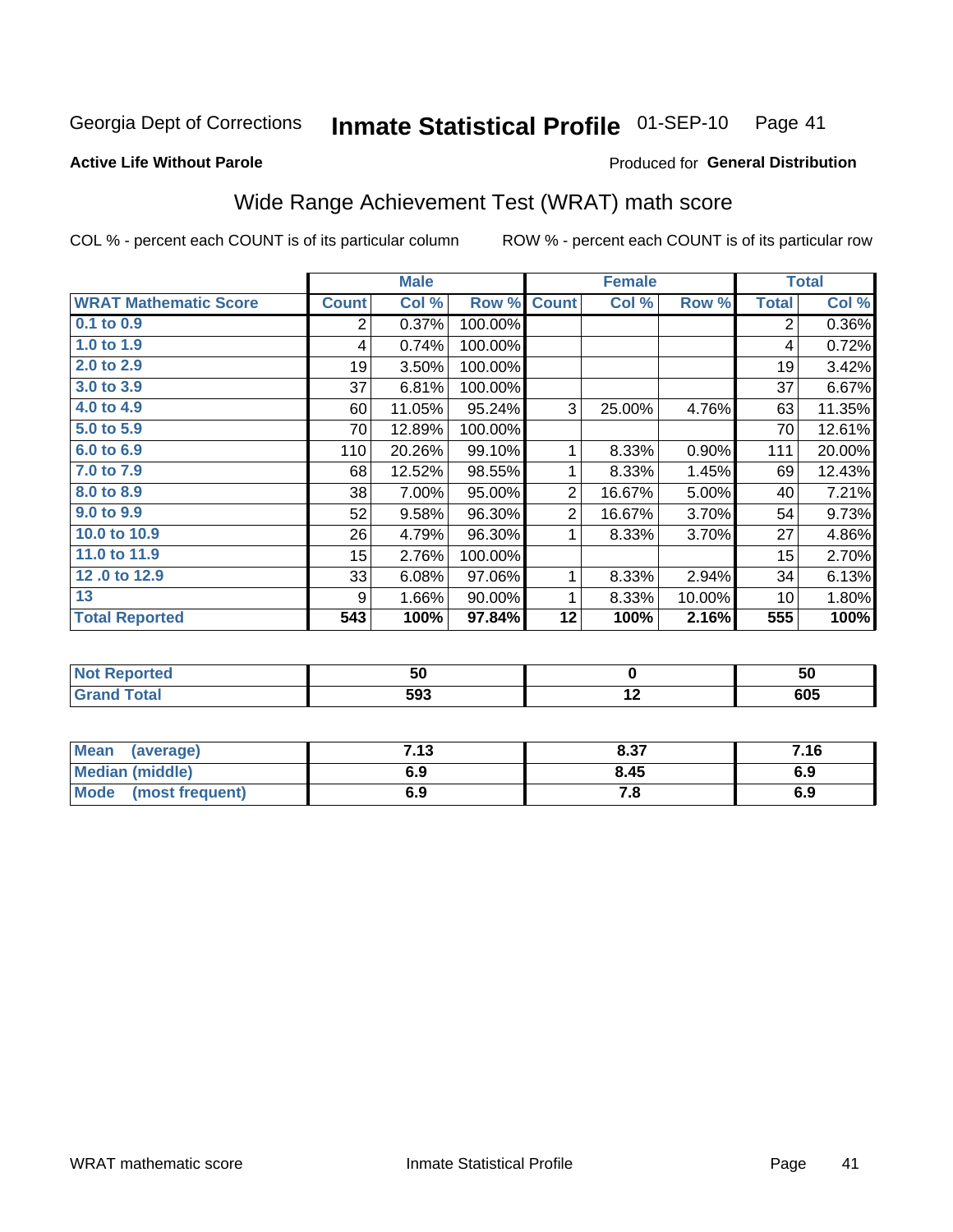#### Inmate Statistical Profile 01-SEP-10 Page 42

#### **Active Life Without Parole**

#### Produced for General Distribution

# Wide Range Achievement Test (WRAT) spelling score

COL % - percent each COUNT is of its particular column

ROW % - percent each COUNT is of its particular row

 $10.75$ 

 $\overline{12.3}$ 

|                            |              | <b>Male</b> |         |                 | <b>Female</b>   |       |              | <b>Total</b> |
|----------------------------|--------------|-------------|---------|-----------------|-----------------|-------|--------------|--------------|
| <b>WRAT Spelling Score</b> | <b>Count</b> | Col %       | Row %   | <b>Count</b>    | Col %           | Row % | <b>Total</b> | Col %        |
| $0.1$ to $0.9$             | 9            | 1.66%       | 100.00% |                 |                 |       | 9            | 1.62%        |
| 1.0 to 1.9                 | 26           | 4.80%       | 100.00% |                 |                 |       | 26           | 4.69%        |
| 2.0 to 2.9                 | 40           | 7.38%       | 100.00% |                 |                 |       | 40           | 7.22%        |
| 3.0 to 3.9                 | 32           | 5.90%       | 96.97%  | 1               | 8.33%           | 3.03% | 33           | 5.96%        |
| 4.0 to 4.9                 | 46           | 8.49%       | 97.87%  | 1               | 8.33%           | 2.13% | 47           | 8.48%        |
| 5.0 to 5.9                 | 54           | 9.96%       | 100.00% |                 |                 |       | 54           | 9.75%        |
| 6.0 to 6.9                 | 59           | 10.89%      | 98.33%  | 1               | 8.33%           | 1.67% | 60           | 10.83%       |
| 7.0 to 7.9                 | 41           | 7.56%       | 100.00% |                 |                 |       | 41           | 7.40%        |
| 8.0 to 8.9                 | 40           | 7.38%       | 95.24%  | $\overline{2}$  | 16.67%          | 4.76% | 42           | 7.58%        |
| 9.0 to 9.9                 | 38           | 7.01%       | 100.00% |                 |                 |       | 38           | 6.86%        |
| 10.0 to 10.9               | 34           | 6.27%       | 97.14%  | 1               | 8.33%           | 2.86% | 35           | 6.32%        |
| 11.0 to 11.9               | 35           | 6.46%       | 94.59%  | $\overline{2}$  | 16.67%          | 5.41% | 37           | 6.68%        |
| 12.0 to 12.9               | 61           | 11.25%      | 95.31%  | 3               | 25.00%          | 4.69% | 64           | 11.55%       |
| 13                         | 27           | 4.98%       | 96.43%  | 1               | 8.33%           | 3.57% | 28           | 5.05%        |
| <b>Total Reported</b>      | 542          | 100%        | 97.83%  | $\overline{12}$ | 100%            | 2.17% | 554          | 100%         |
|                            |              |             |         |                 |                 |       |              |              |
| <b>Not Reported</b>        |              | 51          |         |                 | $\mathbf 0$     |       |              | 51           |
| <b>Grand Total</b>         |              | 593         |         |                 | $\overline{12}$ |       |              | 605          |
|                            |              |             |         |                 |                 |       |              |              |
| <b>Mean</b><br>(average)   |              | 7.42        |         |                 | 9.63            |       |              | 7.47         |

 $7.5$ 

 $\overline{8.5}$ 

**Median (middle)** 

(most frequent)

**Mode** 

 $7.5$ 

 $8.5$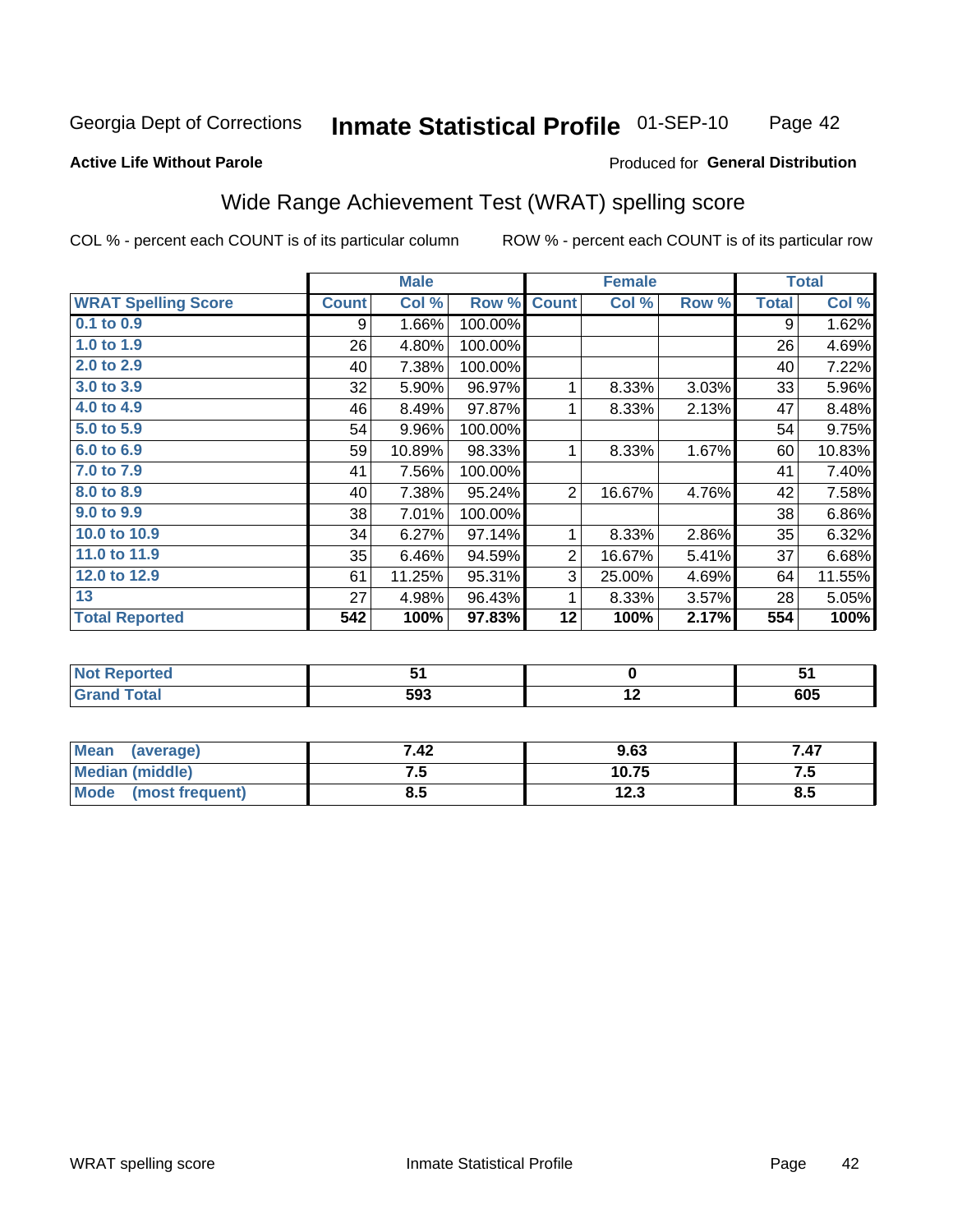### **Active Life Without Parole**

#### Produced for General Distribution

### Scope of substance abuse - summary

COL % - percent each COUNT is of its particular column

|                        |              | <b>Male</b> |         |              | <b>Female</b> |       |              | <b>Total</b> |
|------------------------|--------------|-------------|---------|--------------|---------------|-------|--------------|--------------|
| <b>Substance Abuse</b> | <b>Count</b> | Col %       | Row %   | <b>Count</b> | Col %         | Row % | <b>Total</b> | Col %        |
| <b>None</b>            | 236          | 39.80%      | 97.52%  |              | $50.00\%$     | 2.48% | 242          | 40.00%       |
| <b>Drugs only</b>      | 207          | $34.91\%$   | 98.57%  |              | 25.00%        | 1.43% | 210          | 34.71%       |
| <b>Alcohol only</b>    | 33           | $5.56\%$    | 100.00% |              |               |       | 33           | 5.45%        |
| Drugs and alcohol      | 117          | 19.73%      | 97.50%  |              | $25.00\%$     | 2.50% | 120          | 19.83%       |
| <b>Total Reported</b>  | 593          | 100%        | 98.02%  | 12           | 100%          | 1.98% | 605          | 100%         |

| <b>Not Reported</b> |     |     |
|---------------------|-----|-----|
| <b>Grand Total</b>  | 593 | 605 |

| <b>Mod</b><br>'one<br>None<br><b>None</b> |
|-------------------------------------------|
|-------------------------------------------|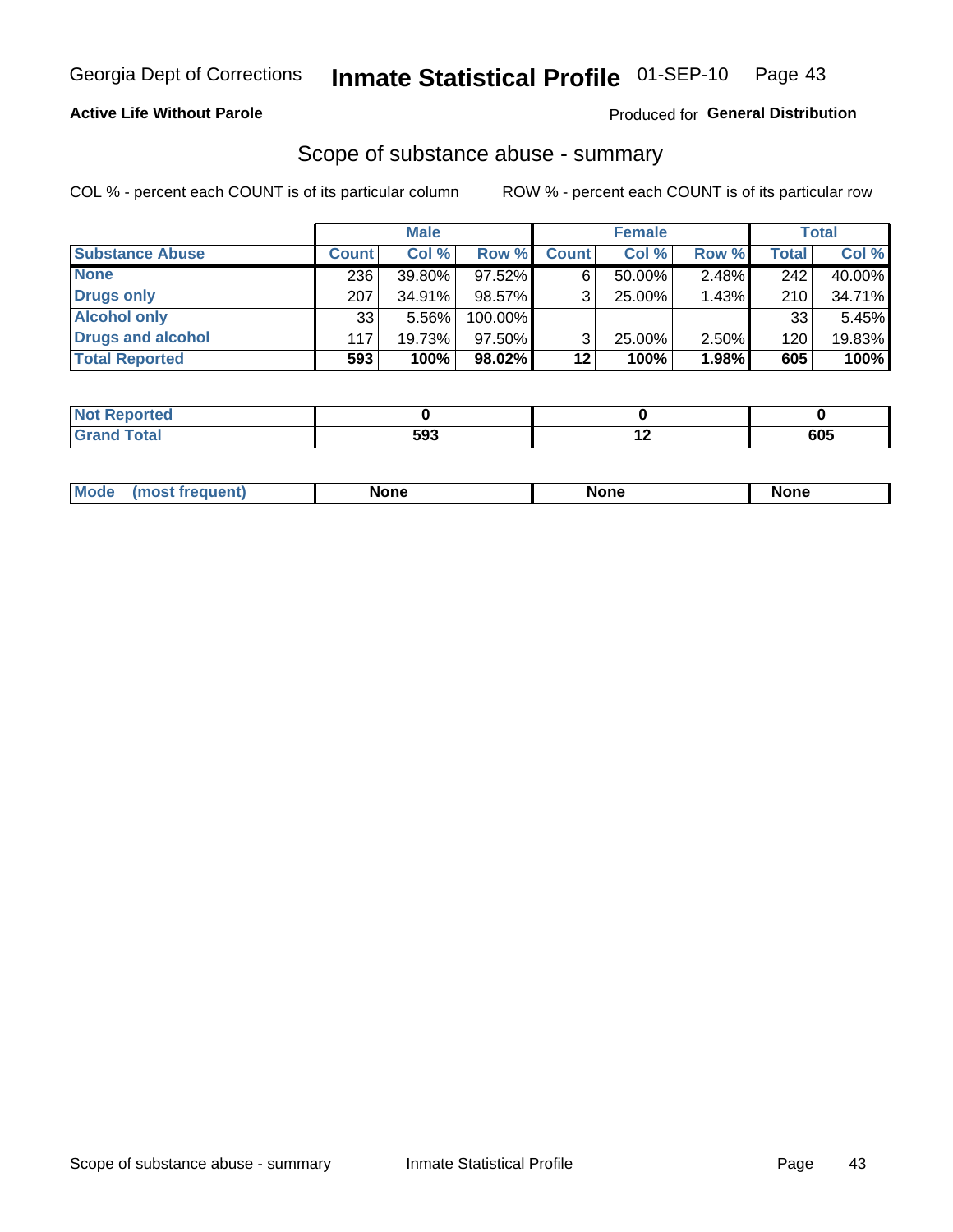### **Active Life Without Parole**

### Produced for General Distribution

## Scope of substance abuse - detail

COL % - percent each COUNT is of its particular column

|                                      |                | <b>Male</b> |         |              | <b>Female</b> |        |                | <b>Total</b> |
|--------------------------------------|----------------|-------------|---------|--------------|---------------|--------|----------------|--------------|
| <b>Substance Abuse</b>               | <b>Count</b>   | Col %       | Row %   | <b>Count</b> | Col %         | Row %  | <b>Total</b>   | Col %        |
| No drug or alcohol problems          | 236            | 39.80%      | 97.52%  | 6            | 50.00%        | 2.48%  | 242            | 40.00%       |
| Drug addiction but no alcohol        | 3              | 0.51%       | 100.00% |              |               |        | 3              | 0.50%        |
| <b>Drug addiction and alcohol</b>    | 3              | 0.51%       | 100.00% |              |               |        | 3              | 0.50%        |
| abuse                                |                |             |         |              |               |        |                |              |
| <b>Drug addiction and alcoholism</b> | $\overline{2}$ | 0.34%       | 100.00% |              |               |        | $\overline{2}$ | 0.33%        |
| No drug problem but alcohol          | 27             | 4.55%       | 100.00% |              |               |        | 27             | 4.46%        |
| abuse                                |                |             |         |              |               |        |                |              |
| No drug problem but alcoholism       | 6              | 1.01%       | 100.00% |              |               |        | 6              | 0.99%        |
| Drug experiment but no alcohol       | 120            | 20.24%      | 99.17%  |              | 8.33%         | 0.83%  | 121            | 20.00%       |
| <b>Drug experiment &amp; alcohol</b> | 13             | 2.19%       | 100.00% |              |               |        | 13             | 2.15%        |
| abuse                                |                |             |         |              |               |        |                |              |
| Drug experiment & alcoholism         | 10             | 1.69%       | 100.00% |              |               |        | 10             | 1.65%        |
| Drug abuse but no alcohol            | 84             | 14.17%      | 97.67%  | 2            | 16.67%        | 2.33%  | 86             | 14.21%       |
| Drug abuse and alcohol abuse         | 74             | 12.48%      | 98.67%  |              | 8.33%         | 1.33%  | 75             | 12.40%       |
| <b>Drug abuse and alcoholism</b>     | 15             | 2.53%       | 88.24%  | 2            | 16.67%        | 11.76% | 17             | 2.81%        |
| <b>Total Reported</b>                | 593            | 100%        | 98.02%  | 12           | 100%          | 1.98%  | 605            | 100%         |

| <b>Reported</b><br>NOT |     |     |
|------------------------|-----|-----|
| <b>otal</b>            | 593 | 605 |

| Mode (most frequent) | No drug or alcohol problems No drug or alcohol problems No drug or alcohol |          |
|----------------------|----------------------------------------------------------------------------|----------|
|                      |                                                                            | problems |
|                      |                                                                            |          |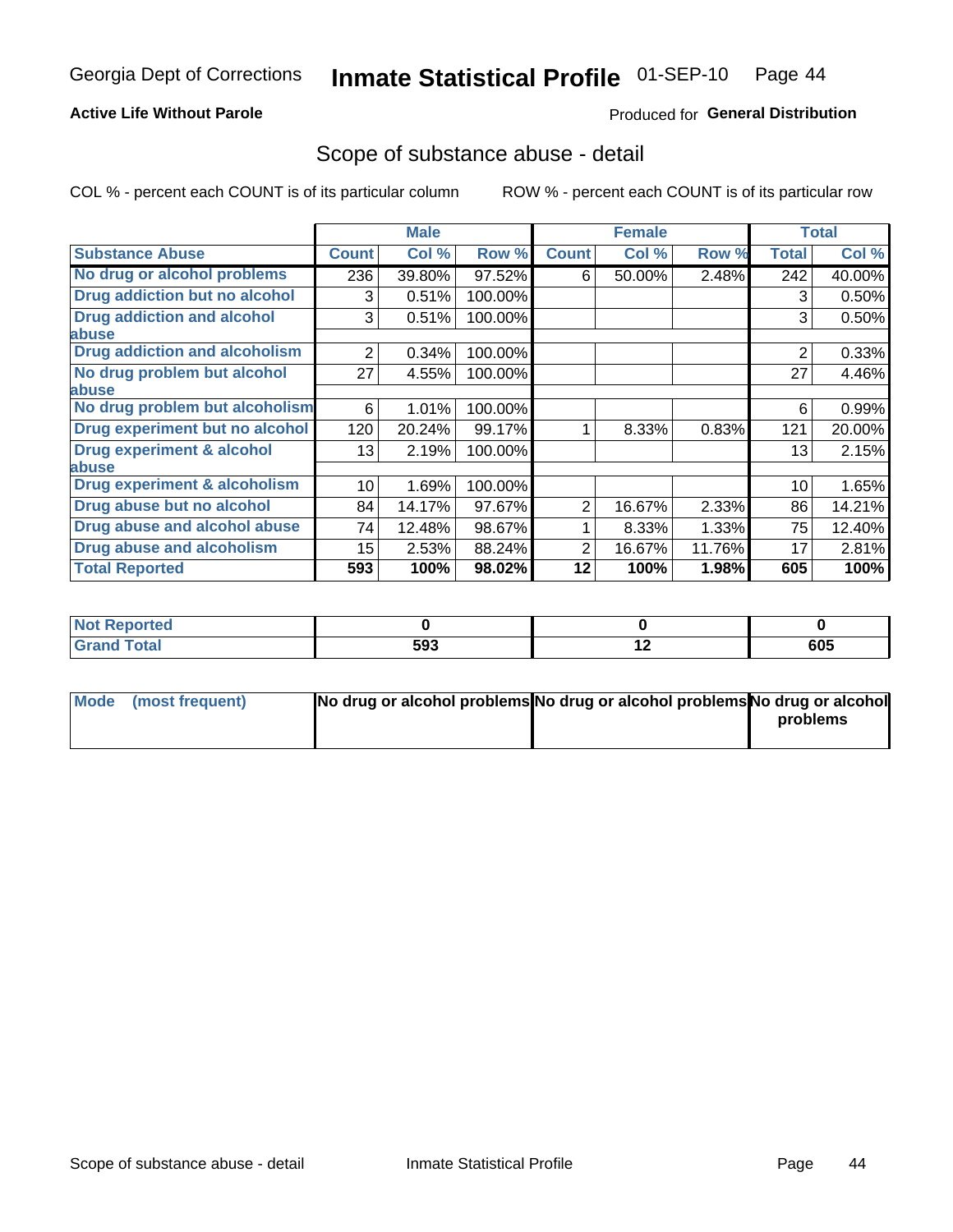# Inmate Statistical Profile 01-SEP-10 Page 45

#### **Active Life Without Parole**

#### **Produced for General Distribution**

# Current / last mental health treatment level

COL % - percent each COUNT is of its particular column

|                                    |              | <b>Male</b> |         |              | <b>Female</b> |       |              | <b>Total</b> |
|------------------------------------|--------------|-------------|---------|--------------|---------------|-------|--------------|--------------|
| <b>Mental Health Treatment Lev</b> | <b>Count</b> | Col %       | Row %   | <b>Count</b> | Col%          | Row % | <b>Total</b> | Col %        |
| 1 No problem at current time       | 63           | 27.75%      | 98.44%  |              | 11.11%        | 1.56% | 64           | 27.12%       |
| 2 Receiving outpatient             | 129          | 56.83%      | 94.16%  | 8            | 88.89%        | 5.84% | 137          | 58.05%       |
| <b>Treatment</b>                   |              |             |         |              |               |       |              |              |
| 3 Inpatient, moderate              | 30           | 13.22%      | 100.00% |              |               |       | 30           | 12.71%       |
| <b>Treatment</b>                   |              |             |         |              |               |       |              |              |
| 4 Inpatient, intensive             | 5            | 2.20%       | 100.00% |              |               |       | 5            | 2.12%        |
| <b>Treatment</b>                   |              |             |         |              |               |       |              |              |
| <b>Total Evaluated</b>             | 227          | 100%        | 96.19%  | 9            | 100%          | 3.81% | 236          | 100%         |

| Never had MH evaluation | 366 | 369 |
|-------------------------|-----|-----|
| Total                   | 593 | 605 |

| <b>Median (middle)</b>         | <b>Receiving outpatient</b><br>treatment |                                          | <b>Receiving</b><br>outpatient<br>treatment |  |
|--------------------------------|------------------------------------------|------------------------------------------|---------------------------------------------|--|
| <b>Mode</b><br>(most frequent) | <b>Receiving outpatient</b><br>treatment | <b>Receiving outpatient</b><br>treatment | <b>Receiving</b><br>outpatient<br>treatment |  |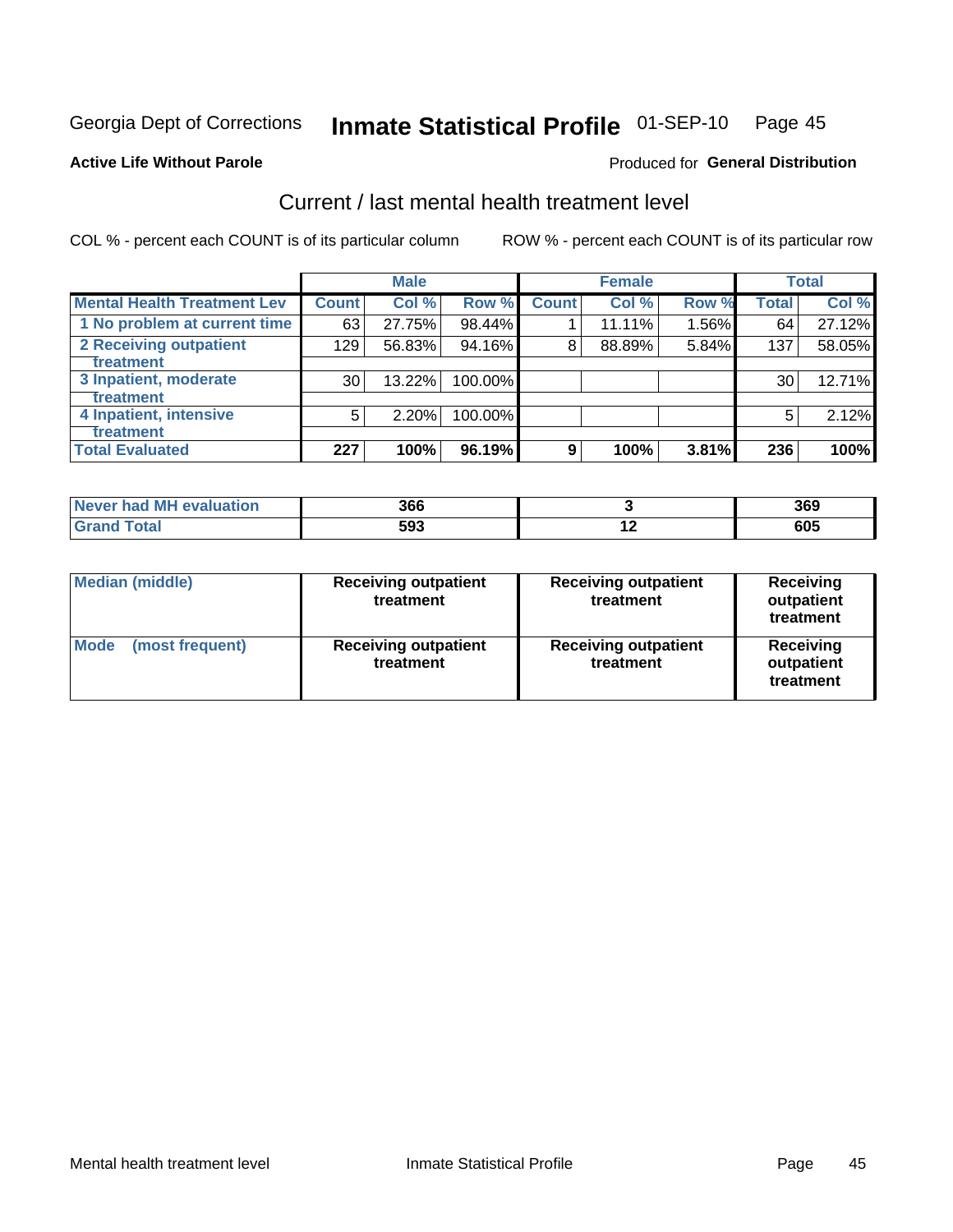#### Inmate Statistical Profile 01-SEP-10 Page 46

### **Active Life Without Parole**

### Produced for General Distribution

# PULHESDWIT medical scale - 'P' overall condition ('P'hysical)

COL % - percent each COUNT is of its particular column

|                                  |                 | <b>Male</b> |                    |         | <b>Female</b> |       |                 | <b>Total</b> |
|----------------------------------|-----------------|-------------|--------------------|---------|---------------|-------|-----------------|--------------|
| 'P' Overall Condition            | Count l         | Col %       | <b>Row % Count</b> |         | Col %         | Row % | <b>Total</b>    | Col %        |
| 1 No medical illness             | 399             | 69.88%      | 98.76%             | 5       | 41.67%        | 1.24% | 404             | 69.30%       |
| 2 Well-controlled chronic        | 140             | 24.52%      | 95.24%             |         | 58.33%        | 4.76% | 147             | 25.21%       |
| <b>illness</b>                   |                 |             |                    |         |               |       |                 |              |
| 3 Poorly-controlled chronic      | 30 <sub>1</sub> | 5.25%       | 100.00%            |         |               |       | 30 <sub>1</sub> | 5.15%        |
| <b>illness</b>                   |                 |             |                    |         |               |       |                 |              |
| 4 Significant problems requiring | ົ               | 0.35%       | 100.00%            |         |               |       | 2               | 0.34%        |
| special housing                  |                 |             |                    |         |               |       |                 |              |
| <b>Total Reported</b>            | 571             | 100%        | $97.94\%$          | $12 \,$ | 100%          | 2.06% | 583             | 100%         |

| 7 A C | $\overline{\phantom{a}}$<br>-- |                          | $\mathbf{A}$<br>-- |
|-------|--------------------------------|--------------------------|--------------------|
| 1 VW. | 593                            | $\overline{\phantom{0}}$ | 605                |

| Mode | (most frequent) | No medical illness | 2 Well-controlled chronic<br>illness | 1 No medical<br>illness |
|------|-----------------|--------------------|--------------------------------------|-------------------------|
|------|-----------------|--------------------|--------------------------------------|-------------------------|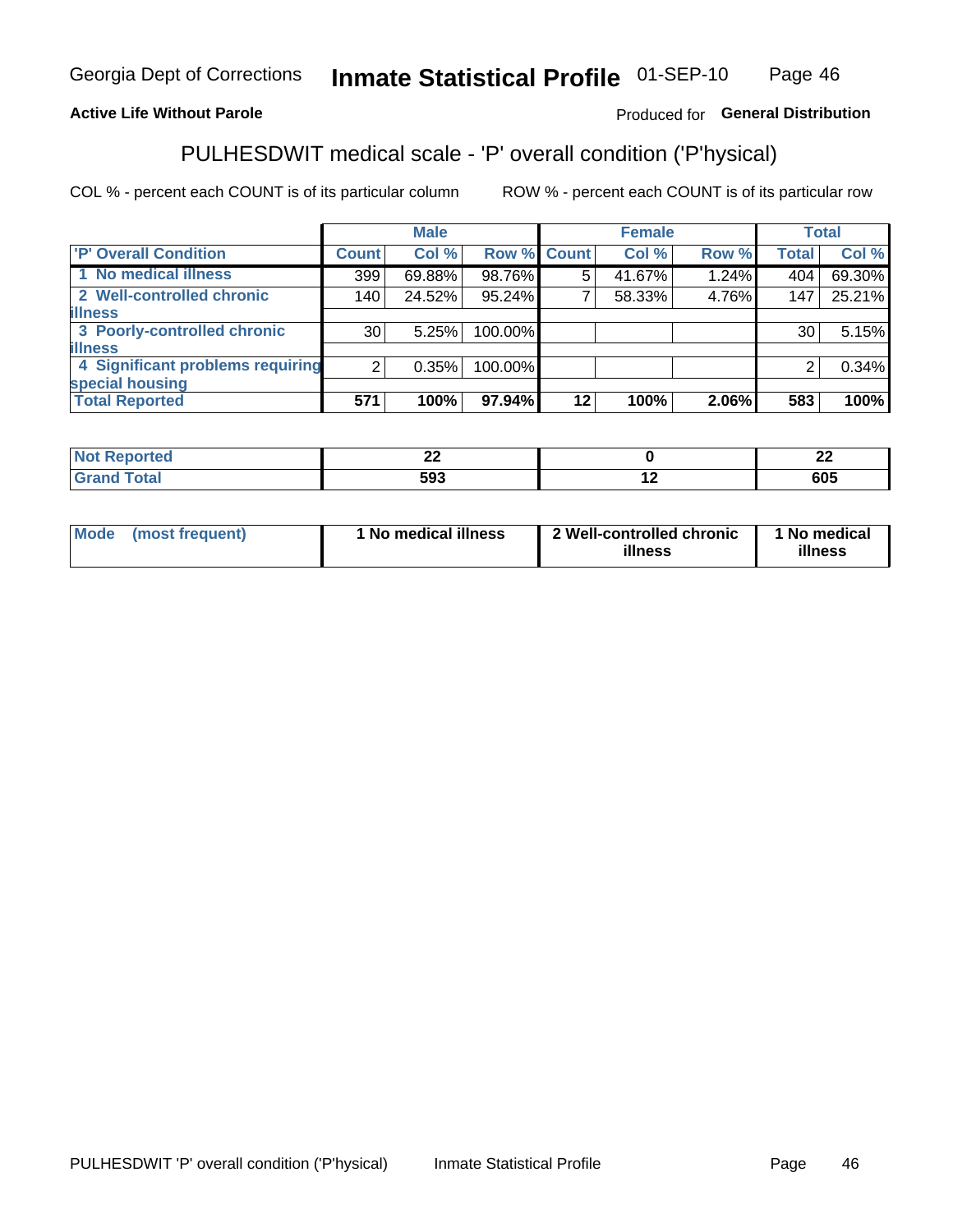#### **Active Life Without Parole**

### Produced for General Distribution

# PULHESDWIT medical scale - 'U' upper body

COL % - percent each COUNT is of its particular column

|                              |                | <b>Male</b> |         |              | <b>Female</b> |       |              | <b>Total</b> |
|------------------------------|----------------|-------------|---------|--------------|---------------|-------|--------------|--------------|
| <b>'U' Upper Body</b>        | <b>Count</b>   | Col %       | Row %   | <b>Count</b> | Col %         | Row % | <b>Total</b> | Col %        |
| 1 Upper bones, joints,       | 542            | 94.92%      | 98.19%  | 10           | 83.33%        | 1.81% | 552          | 94.68%       |
| muscles all OK               |                |             |         |              |               |       |              |              |
| 2 One or both arms minimally | 24             | 4.20%       | 92.31%  | 2            | 16.67%        | 7.69% | 26           | 4.46%        |
| <b>limited</b>               |                |             |         |              |               |       |              |              |
| 3 One or both arms           | 3              | 0.53%       | 100.00% |              |               |       | 3            | 0.51%        |
| <b>moderately limited</b>    |                |             |         |              |               |       |              |              |
| 4 One arm disabled,          | $\overline{2}$ | 0.35%       | 100.00% |              |               |       | 2            | 0.34%        |
| paralyzed, or amputated      |                |             |         |              |               |       |              |              |
| <b>Total Reported</b>        | 571            | 100%        | 97.94%  | $12 \,$      | 100%          | 2.06% | 583          | 100%         |

| <b>prted</b> | -   |     | $\overline{\phantom{a}}$ |
|--------------|-----|-----|--------------------------|
| NOT          | --  |     | --                       |
| $\cdots$     |     |     |                          |
| <b>Total</b> | 593 | . . | 605                      |

| Mode | (most frequent) | 1 Upper bones, joints,<br>muscles all OK | 1 Upper bones, joints,<br>muscles all OK | 1 Upper bones,<br>ljoints, muscles all<br>OK |
|------|-----------------|------------------------------------------|------------------------------------------|----------------------------------------------|
|------|-----------------|------------------------------------------|------------------------------------------|----------------------------------------------|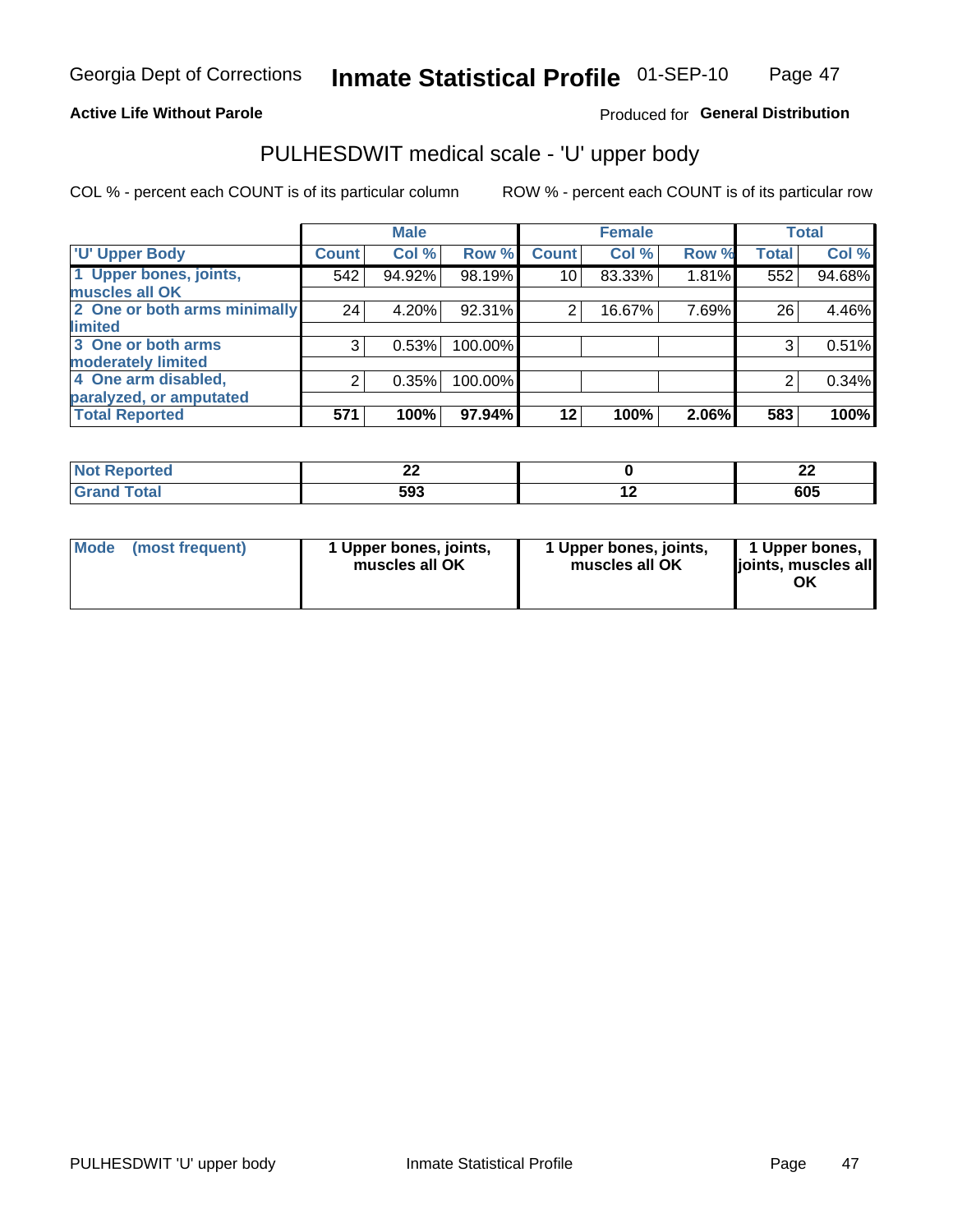#### **Active Life Without Parole**

### Produced for General Distribution

# PULHESDWIT medical scale - 'L' lower body

COL % - percent each COUNT is of its particular column

|                                |              | <b>Male</b> |         |              | <b>Female</b> |       |              | <b>Total</b> |
|--------------------------------|--------------|-------------|---------|--------------|---------------|-------|--------------|--------------|
| 'L' Lower Body                 | <b>Count</b> | Col %       | Row %   | <b>Count</b> | Col %         | Row % | <b>Total</b> | Col %        |
| 1 Lower bones, joints,         | 485          | 84.94%      | 97.98%  | 10           | 83.33%        | 2.02% | 495          | 84.91%       |
| muscles all OK                 |              |             |         |              |               |       |              |              |
| 2 One or both legs minimally   | 74           | 12.96%      | 97.37%  | 2            | 16.67%        | 2.63% | 76           | 13.04%       |
| limited                        |              |             |         |              |               |       |              |              |
| 3 One or both legs             | 11           | 1.93%       | 100.00% |              |               |       | 11           | 1.89%        |
| moderately limited             |              |             |         |              |               |       |              |              |
| 4 One leg disabled, paralyzed, |              | 0.18%       | 100.00% |              |               |       |              | 0.17%        |
| or amputated                   |              |             |         |              |               |       |              |              |
| <b>Total Reported</b>          | 571          | 100%        | 97.94%  | $12 \,$      | 100%          | 2.06% | 583          | 100.0%       |

| <b>prted</b> | -   |     | $\overline{\phantom{a}}$ |
|--------------|-----|-----|--------------------------|
| NOT          | --  |     | --                       |
| $\cdots$     |     |     |                          |
| <b>Total</b> | 593 | . . | 605                      |

|  | Mode (most frequent) | 1 Lower bones, joints,<br>muscles all OK | 1 Lower bones, joints,<br>muscles all OK | 1 Lower bones,<br>ljoints, muscles all<br>ΟK |
|--|----------------------|------------------------------------------|------------------------------------------|----------------------------------------------|
|--|----------------------|------------------------------------------|------------------------------------------|----------------------------------------------|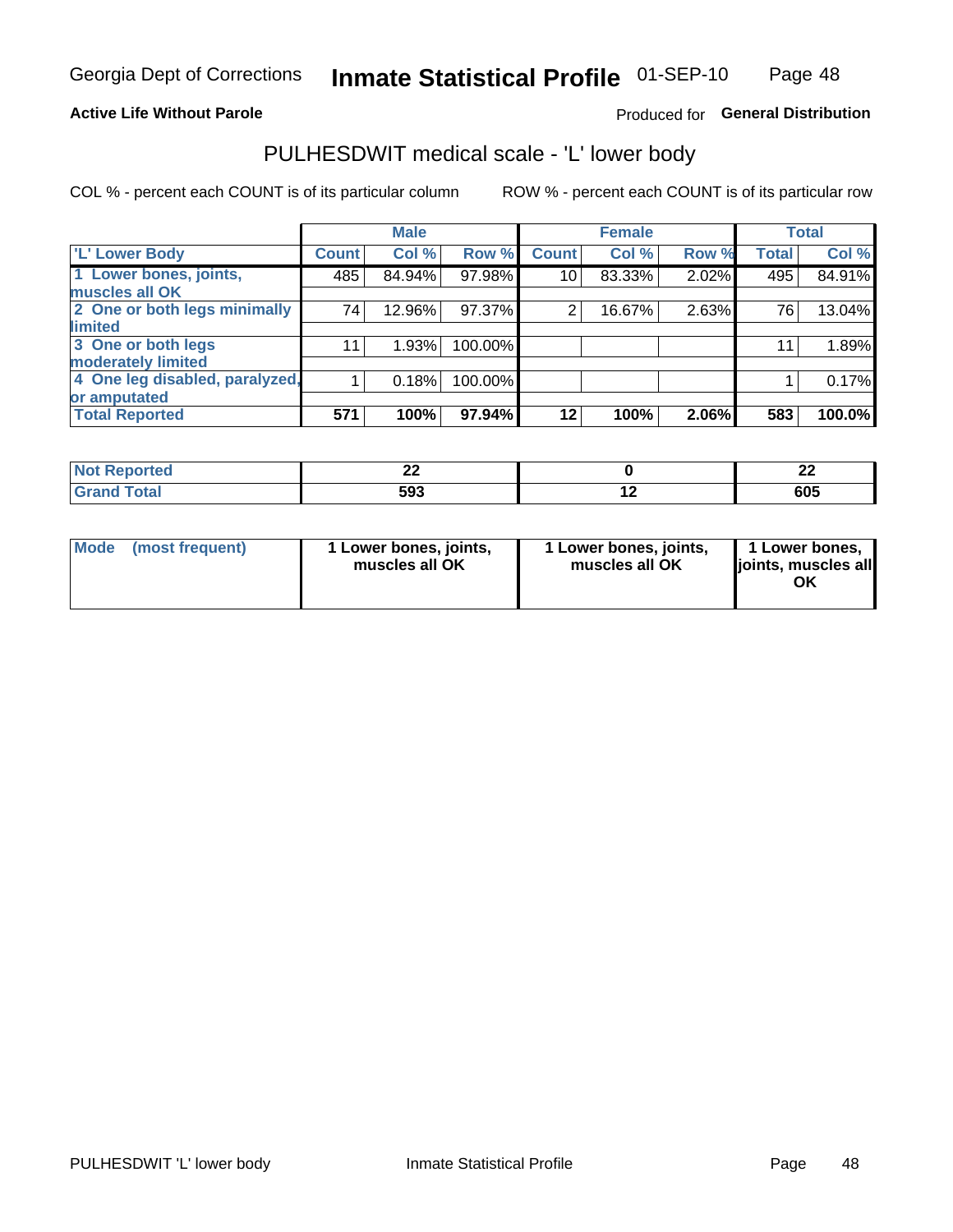#### **Active Life Without Parole**

Produced for General Distribution

# PULHESDWIT medical scale - 'H' hearing

COL % - percent each COUNT is of its particular column

|                                |              | <b>Male</b> |                    |                 | <b>Female</b> |          | Total        |        |
|--------------------------------|--------------|-------------|--------------------|-----------------|---------------|----------|--------------|--------|
| <b>H' Hearing</b>              | <b>Count</b> | Col %       | <b>Row % Count</b> |                 | Col%          | Row %    | <b>Total</b> | Col %  |
| 1 Normal hearing both ears     | 558          | $97.89\%$   | 97.89%             | 12 <sup>2</sup> | 100.00%       | $2.11\%$ | 570          | 97.94% |
| 2 Some loss in one ear with    | 11           | 1.93%       | 100.00%            |                 |               |          | 11           | 1.89%  |
| other OK, or mild loss in both |              |             |                    |                 |               |          |              |        |
| 4 Severe loss in both ears     |              | 0.18%       | 100.00%            |                 |               |          |              | 0.17%  |
| <b>Total Reported</b>          | 570          | 100%        | 97.94%             | 12              | 100%          | $2.06\%$ | 582          | 100%   |

| тео    | - -<br>Δv        | - -<br>ZJ |
|--------|------------------|-----------|
| $\sim$ | EN0<br>∼.<br>JJJ | 605       |

| Mode (most frequent) | 1 Normal hearing both ears 11 Normal hearing both ears 1 Normal hearing |           |
|----------------------|-------------------------------------------------------------------------|-----------|
|                      |                                                                         | both ears |
|                      |                                                                         |           |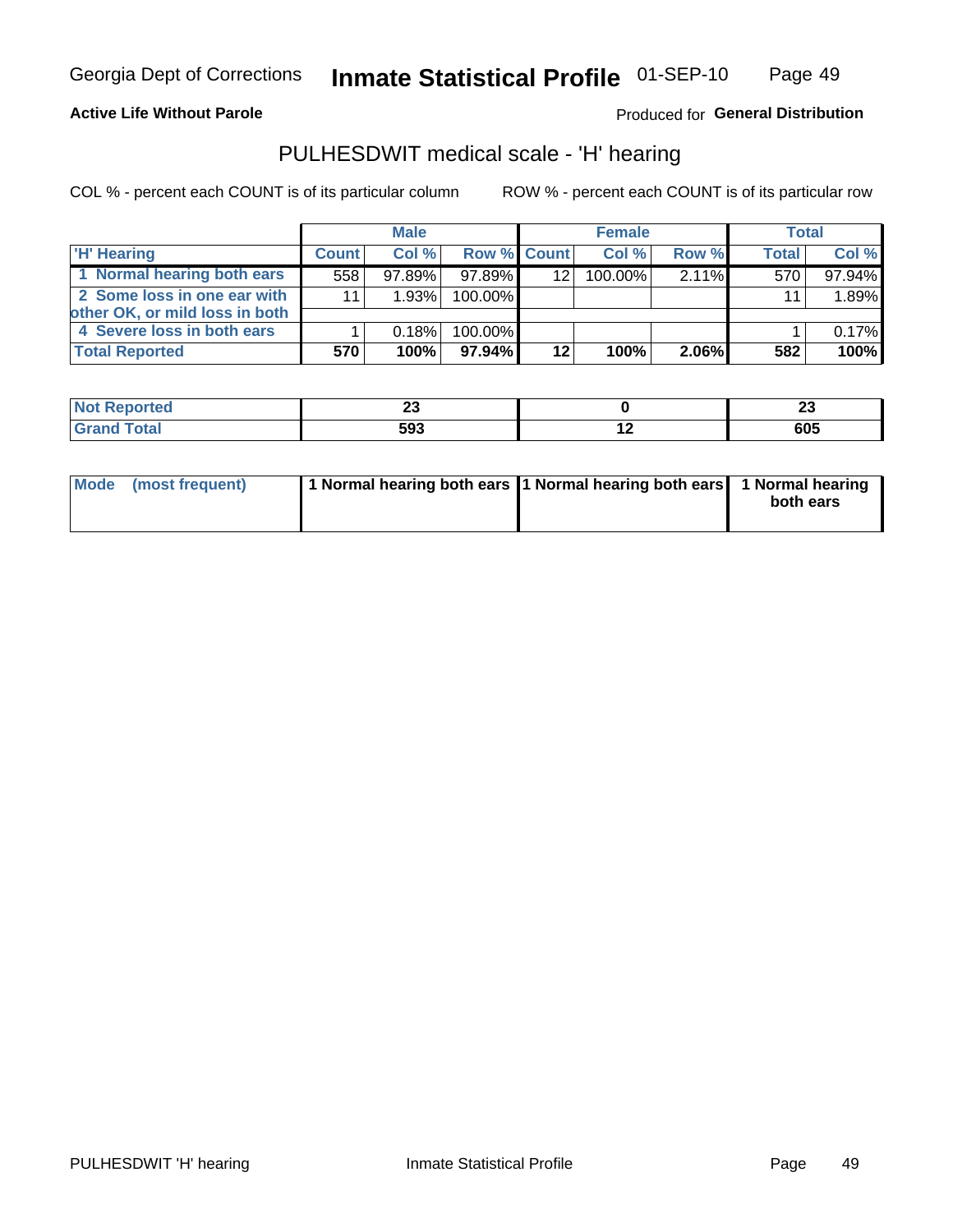#### **Active Life Without Parole**

### Produced for General Distribution

# PULHESDWIT medical scale - 'E' vision

COL % - percent each COUNT is of its particular column

|                                |              | <b>Male</b> |             |    | <b>Female</b> |       |              | <b>Total</b> |
|--------------------------------|--------------|-------------|-------------|----|---------------|-------|--------------|--------------|
| <b>E' Vision</b>               | <b>Count</b> | Col %       | Row % Count |    | Col %         | Row % | <b>Total</b> | Col %        |
| 1 Correctable to 20/40 in both | 439          | 82.36%      | 98.43%      |    | 58.33%        | 1.57% | 446          | 81.83%       |
| eyes                           |              |             |             |    |               |       |              |              |
| 2 Correctable to 20/70 in one  | 82           | 15.38%      | 94.25%      | 5  | 41.67%        | 5.75% | 87           | 15.96%       |
| eye, may be blind in other     |              |             |             |    |               |       |              |              |
| 3 Correctable to 20/200 in one | 11           | $2.06\%$    | 100.00%     |    |               |       | 11           | 2.02%        |
| eye, may be blind in other     |              |             |             |    |               |       |              |              |
| 4 One eye not correctable to   |              | 0.19%       | 100.00%     |    |               |       |              | 0.18%        |
| 20/200, other may be blind     |              |             |             |    |               |       |              |              |
| <b>Total Reported</b>          | 533          | 100%        | 97.80%      | 12 | 100%          | 2.20% | 545          | 100%         |

| orted<br><b>NOT REDO</b><br>$\cdots$ | 60  |     | c'<br>oι |
|--------------------------------------|-----|-----|----------|
| Total                                | 593 | . . | 605      |

| Mode (most frequent) | <sup>1</sup> Correctable to 20/40 in both 1 Correctable to 20/40 in 1 Correctable to<br>eves | both eyes | 20/40 in both eyes |
|----------------------|----------------------------------------------------------------------------------------------|-----------|--------------------|
|                      |                                                                                              |           |                    |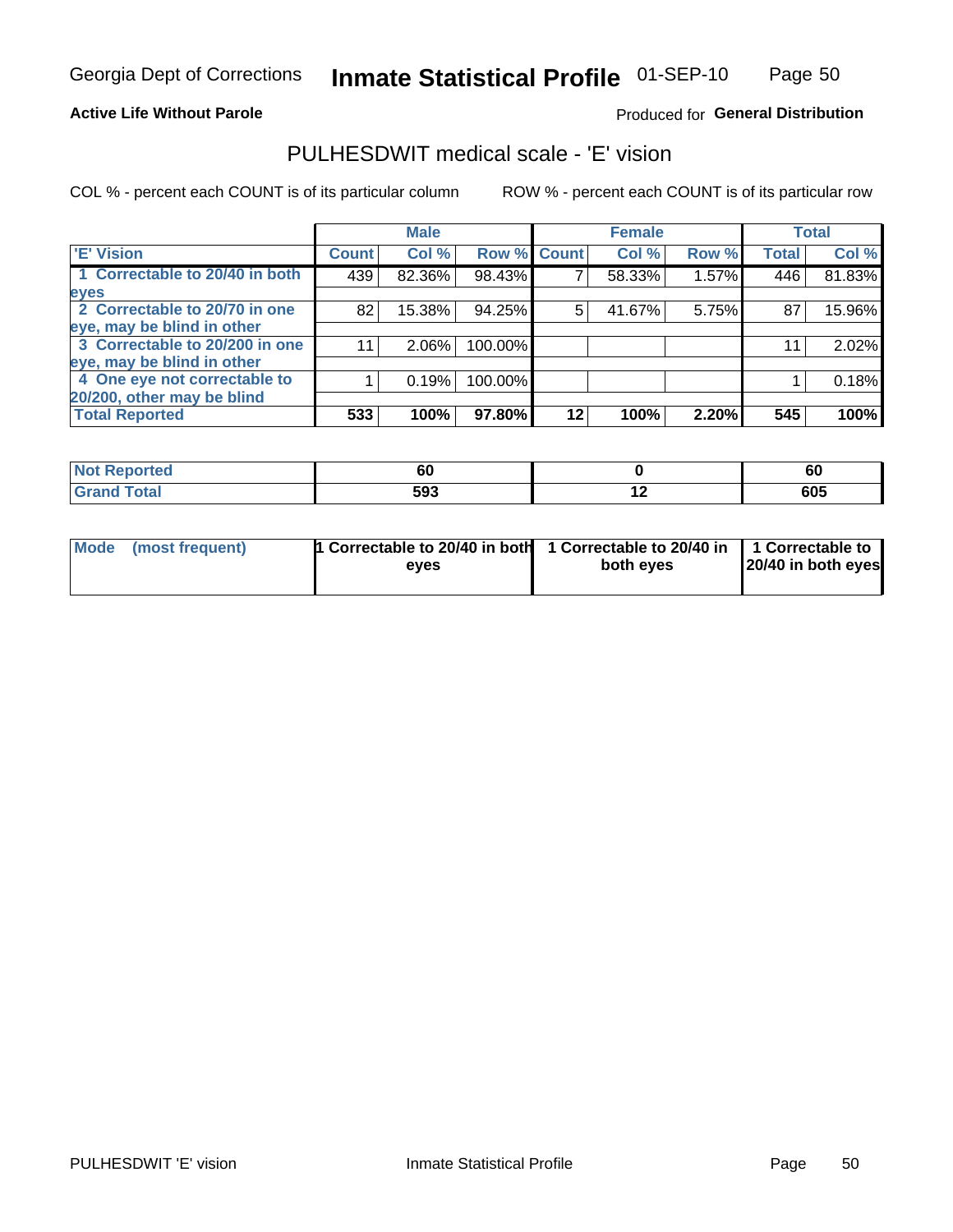#### **Active Life Without Parole**

### Produced for General Distribution

# PULHESDWIT medical scale - 'S' pSychiatric

COL % - percent each COUNT is of its particular column

|                                        |              | <b>Male</b> |             |    | <b>Female</b> |       |              | <b>Total</b> |
|----------------------------------------|--------------|-------------|-------------|----|---------------|-------|--------------|--------------|
| 'S' pSychiatric                        | <b>Count</b> | Col %       | Row % Count |    | Col %         | Row % | <b>Total</b> | Col %        |
| 1 No impairment or disorders           | 451          | 83.52%      | 98.90%      | 5  | 50.00%        | 1.10% | 456          | 82.91%       |
| 2 Stable, or in remission, or          | 61           | 11.30%      | 92.42%      | 5  | 50.00%        | 7.58% | 66           | 12.00%       |
| mild impairment or retardation         |              |             |             |    |               |       |              |              |
| 3 Requires moderate inpatient          | 25           | 4.63%       | 100.00%     |    |               |       | 25           | 4.55%        |
| <b>treatment</b>                       |              |             |             |    |               |       |              |              |
| 4 Requires intensive inpatient         | 2            | 0.37%       | 100.00%     |    |               |       | 2            | 0.36%        |
| <b>treatment</b>                       |              |             |             |    |               |       |              |              |
| <b>5 Requires Crisis Stabilization</b> |              | 0.19%       | 100.00%     |    |               |       |              | 0.18%        |
| Unit (CSU) inpatient care              |              |             |             |    |               |       |              |              |
| <b>Total Reported</b>                  | 540          | 100%        | 98.18%      | 10 | 100%          | 1.82% | 550          | 100%         |

| <b>Not Reported</b> | - -<br>JJ |     | JJ  |
|---------------------|-----------|-----|-----|
| <b>Total</b>        | 593       | . . | 605 |

| Mode<br>1 No impairment or disorders<br>(most frequent) | 1 No impairment or<br>disorders | 1 No impairment or<br>disorders |
|---------------------------------------------------------|---------------------------------|---------------------------------|
|---------------------------------------------------------|---------------------------------|---------------------------------|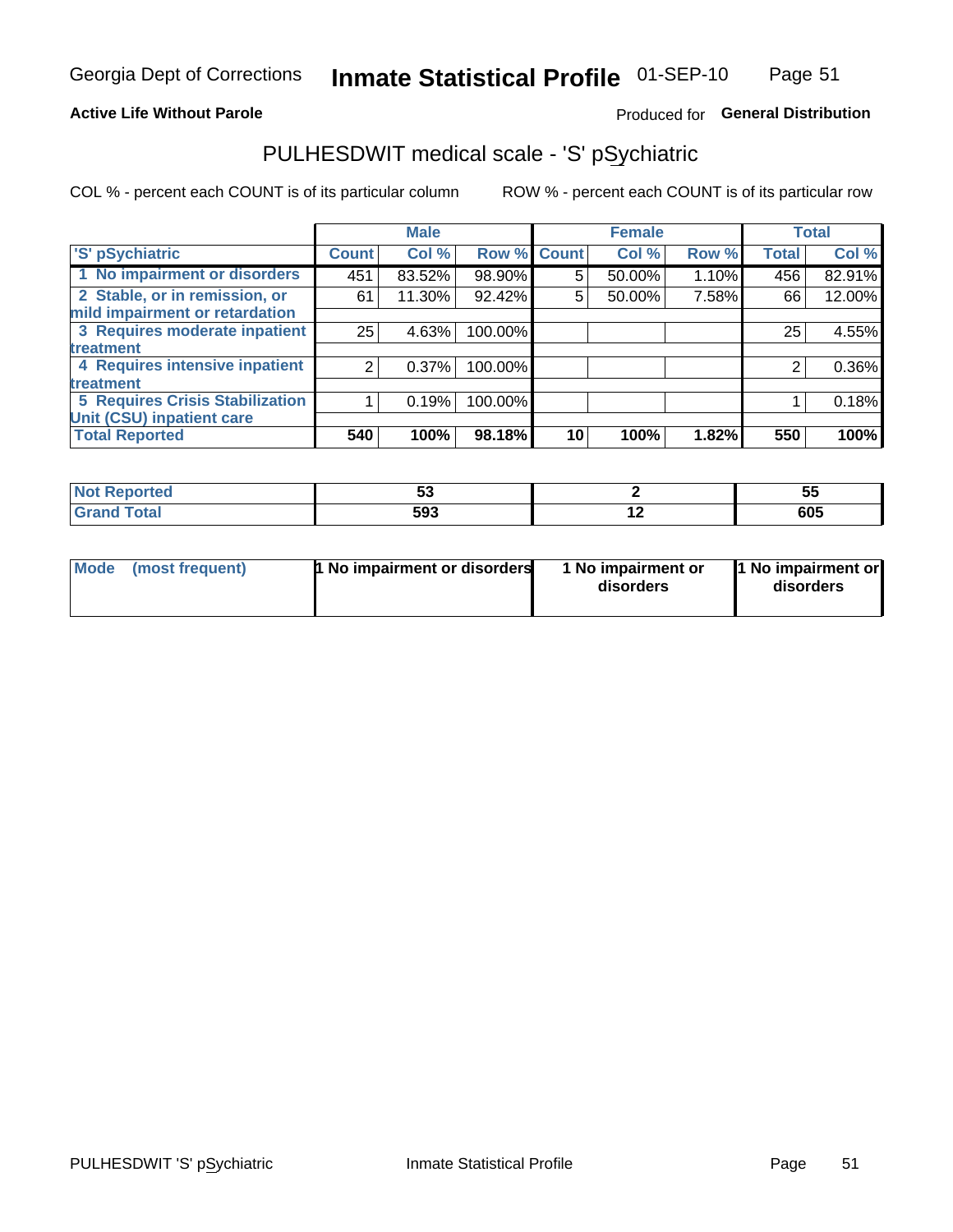#### **Active Life Without Parole**

### Produced for General Distribution

# PULHESDWIT medical scale - 'D' dental

COL % - percent each COUNT is of its particular column

|                                 |              | <b>Male</b> |             |    | <b>Female</b> |       |              | <b>Total</b> |
|---------------------------------|--------------|-------------|-------------|----|---------------|-------|--------------|--------------|
| 'D' Dental                      | <b>Count</b> | Col %       | Row % Count |    | Col %         | Row % | <b>Total</b> | Col %        |
| 1 Minimal routine dental health | 370          | 69.68%      | 97.88%      | 8  | 80.00%        | 2.12% | 378          | 69.87%       |
| <b>needs</b>                    |              |             |             |    |               |       |              |              |
| 2 Moderate cavities and/or gum  | 129          | 24.29%      | 98.47%      | 2  | 20.00%        | 1.53% | 131          | 24.21%       |
| disease                         |              |             |             |    |               |       |              |              |
| 3 Extensive gum disease         | 31           | 5.84%       | 100.00%     |    |               |       | 31           | 5.73%        |
| and/or widespread decay         |              |             |             |    |               |       |              |              |
| 4 Urgent need for dental        |              | 0.19%       | 100.00%     |    |               |       |              | 0.18%        |
| <b>services</b>                 |              |             |             |    |               |       |              |              |
| <b>Total Reported</b>           | 531          | 100%        | 98.15%      | 10 | 100%          | 1.85% | 541          | 100%         |

| المناسب المسار<br>rtea | VZ. |                          | O4  |
|------------------------|-----|--------------------------|-----|
| $f \sim f \sim f$      | 593 | $\overline{\phantom{0}}$ | 605 |

| <b>Mode</b> | (most frequent) | Minimal routine dental<br>health needs | 1 Minimal routine dental 11 Minimal routine<br>health needs | dental health<br>needs |
|-------------|-----------------|----------------------------------------|-------------------------------------------------------------|------------------------|
|-------------|-----------------|----------------------------------------|-------------------------------------------------------------|------------------------|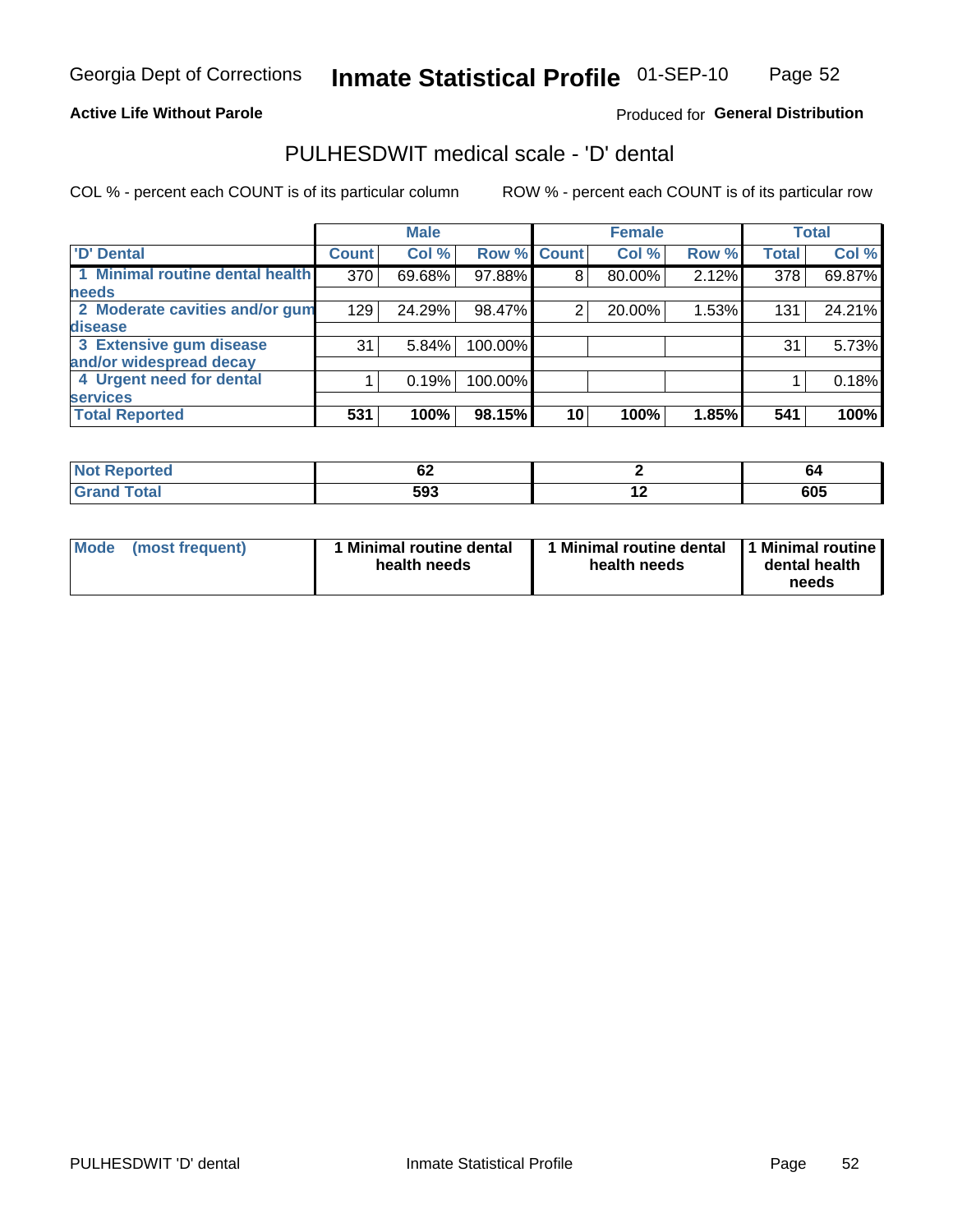#### **Active Life Without Parole**

### Produced for General Distribution

# PULHESDWIT medical scale - 'W' work ability

COL % - percent each COUNT is of its particular column

|                                 |              | <b>Male</b> |         |             | <b>Female</b> |       |                 | <b>Total</b> |
|---------------------------------|--------------|-------------|---------|-------------|---------------|-------|-----------------|--------------|
| <b>W' work ability</b>          | <b>Count</b> | Col %       |         | Row % Count | Col %         | Row % | <b>Total</b>    | Col %        |
| 1 Unrestricted work or activity | 433          | 75.96%      | 97.96%  | 9           | 75.00%        | 2.04% | 442             | 75.95%       |
| 2 Minor restrictions on type of | 114          | 20.00%      | 97.44%  | 3           | 25.00%        | 2.56% | 117             | 20.10%       |
| <b>work</b>                     |              |             |         |             |               |       |                 |              |
| 3 Moderate restrictions on type | 13           | 2.28%       | 100.00% |             |               |       | 13 <sub>1</sub> | 2.23%        |
| of work                         |              |             |         |             |               |       |                 |              |
| 4 Major restrictions on type of | 9            | 1.58%       | 100.00% |             |               |       | 9               | 1.55%        |
| <b>work</b>                     |              |             |         |             |               |       |                 |              |
| 5 Cannot work under any         |              | 0.18%       | 100.00% |             |               |       |                 | 0.17%        |
| <b>circumstances</b>            |              |             |         |             |               |       |                 |              |
| <b>Total Reported</b>           | 570          | 100%        | 97.94%  | 12          | 100%          | 2.06% | 582             | 100%         |

| <b>Not Reported</b>                  | $\sim$<br>-- |     | n.<br>-- |
|--------------------------------------|--------------|-----|----------|
| <b>Total</b><br><b>Crop</b><br>Grand | 593          | . . | 605      |

| <b>Mode</b> | (most frequent) | 1 Unrestricted work or<br>activity | 1 Unrestricted work or<br>activity | 1 Unrestricted<br>work or activity |
|-------------|-----------------|------------------------------------|------------------------------------|------------------------------------|
|-------------|-----------------|------------------------------------|------------------------------------|------------------------------------|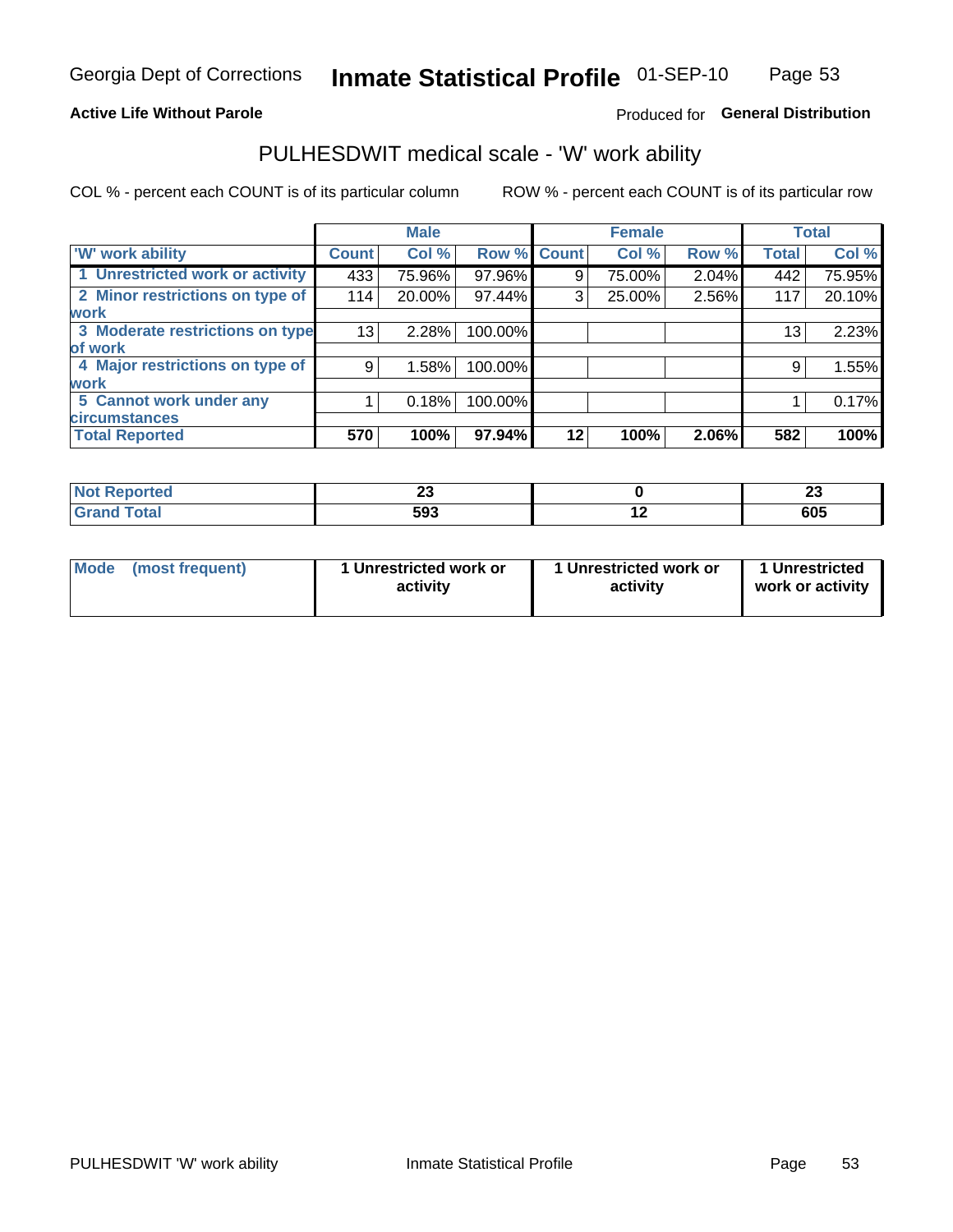#### **Active Life Without Parole**

### Produced for General Distribution

# PULHESDWIT medical scale - 'I' impairment

COL % - percent each COUNT is of its particular column ROW % - percent each COUNT is of its particular row

|                           |                    | <b>Male</b> |             |    | <b>Female</b> |       |              | <b>Total</b> |
|---------------------------|--------------------|-------------|-------------|----|---------------|-------|--------------|--------------|
| <b>T' Impairment</b>      | Count <sup>1</sup> | Col %       | Row % Count |    | Col %         | Row % | <b>Total</b> | Col %        |
| 1 No impairments or       | 560                | 98.07%      | 97.90%      | 12 | 100.00%       | 2.10% | 572          | 98.11%       |
| <b>disabilities</b>       |                    |             |             |    |               |       |              |              |
| 2 Wheelchair-bound but    | 9                  | 1.58%       | 100.00%     |    |               |       | 9            | 1.54%        |
| otherwise OK              |                    |             |             |    |               |       |              |              |
| 4 Needs moderate Assisted |                    | 0.18%       | 100.00%     |    |               |       |              | 0.17%        |
| Living (level II)         |                    |             |             |    |               |       |              |              |
| 5 Needs maximal Assisted  |                    | 0.18%       | 100.00%     |    |               |       |              | 0.17%        |
| Living (level III)        |                    |             |             |    |               |       |              |              |
| <b>Total Reported</b>     | 571                | 100%        | 97.94%      | 12 | 100%          | 2.06% | 583          | 100%         |

| <b>eported</b> | ^^<br> |     | ^^<br>-- |
|----------------|--------|-----|----------|
| <b>Total</b>   | 593    | . . | 605      |

| Mode | (most frequent) | 1 No impairments or<br>disabilities | 1 No impairments or<br>disabilities | 1 No impairments  <br>or disabilities |
|------|-----------------|-------------------------------------|-------------------------------------|---------------------------------------|
|------|-----------------|-------------------------------------|-------------------------------------|---------------------------------------|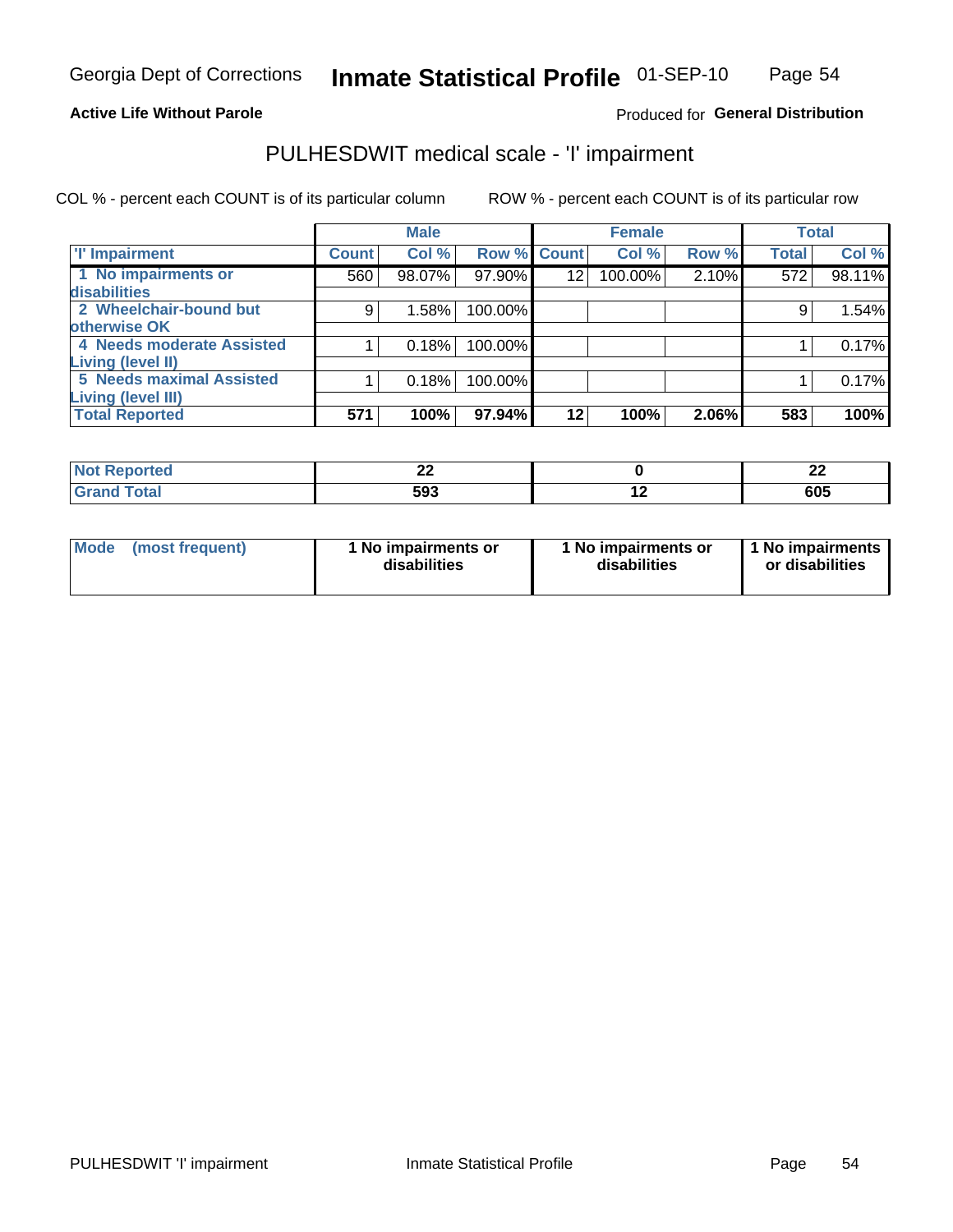#### **Active Life Without Parole**

#### Produced fo General Distribution

# PULHESDWIT medical scale - 'T' transportability

COL % - percent each COUNT is of its particular column

|                              |              | <b>Male</b> |             |                 | <b>Female</b> |       |              | <b>Total</b> |
|------------------------------|--------------|-------------|-------------|-----------------|---------------|-------|--------------|--------------|
| <b>T' Transportability</b>   | <b>Count</b> | Col %       | Row % Count |                 | Col %         | Row % | <b>Total</b> | Col %        |
| 1 Can be transported in any  | 569          | 98.96%      | 97.93%      | 12 <sup>°</sup> | 100.00%       | 2.07% | 581          | 98.98%       |
| ordinary approved vehicle    |              |             |             |                 |               |       |              |              |
| 2 Wheelchair-bound, not      | 4            | 0.70%       | 100.00%     |                 |               |       |              | 0.68%        |
| needing special vehicle      |              |             |             |                 |               |       |              |              |
| 3 Wheelchair-bound, requires |              | 0.17%       | 100.00%     |                 |               |       |              | 0.17%        |
| special vehicle              |              |             |             |                 |               |       |              |              |
| 5 Requires ambulance         |              | 0.17%       | 100.00%     |                 |               |       |              | 0.17%        |
| transport                    |              |             |             |                 |               |       |              |              |
| <b>Total Reported</b>        | 575          | 100%        | 97.96%      | $12 \,$         | 100%          | 2.04% | 587          | 100%         |

| NI.<br>ported | יי  |     | ı u |
|---------------|-----|-----|-----|
|               | 593 | . . | 605 |

| <b>Mode</b> | (most frequent) | 1 Can be transported in any 1 Can be transported in any | ordinary approved vehicle   ordinary approved vehicle   transported in any | 1 Can be<br>  ordinary approved  <br>vehicle |
|-------------|-----------------|---------------------------------------------------------|----------------------------------------------------------------------------|----------------------------------------------|
|-------------|-----------------|---------------------------------------------------------|----------------------------------------------------------------------------|----------------------------------------------|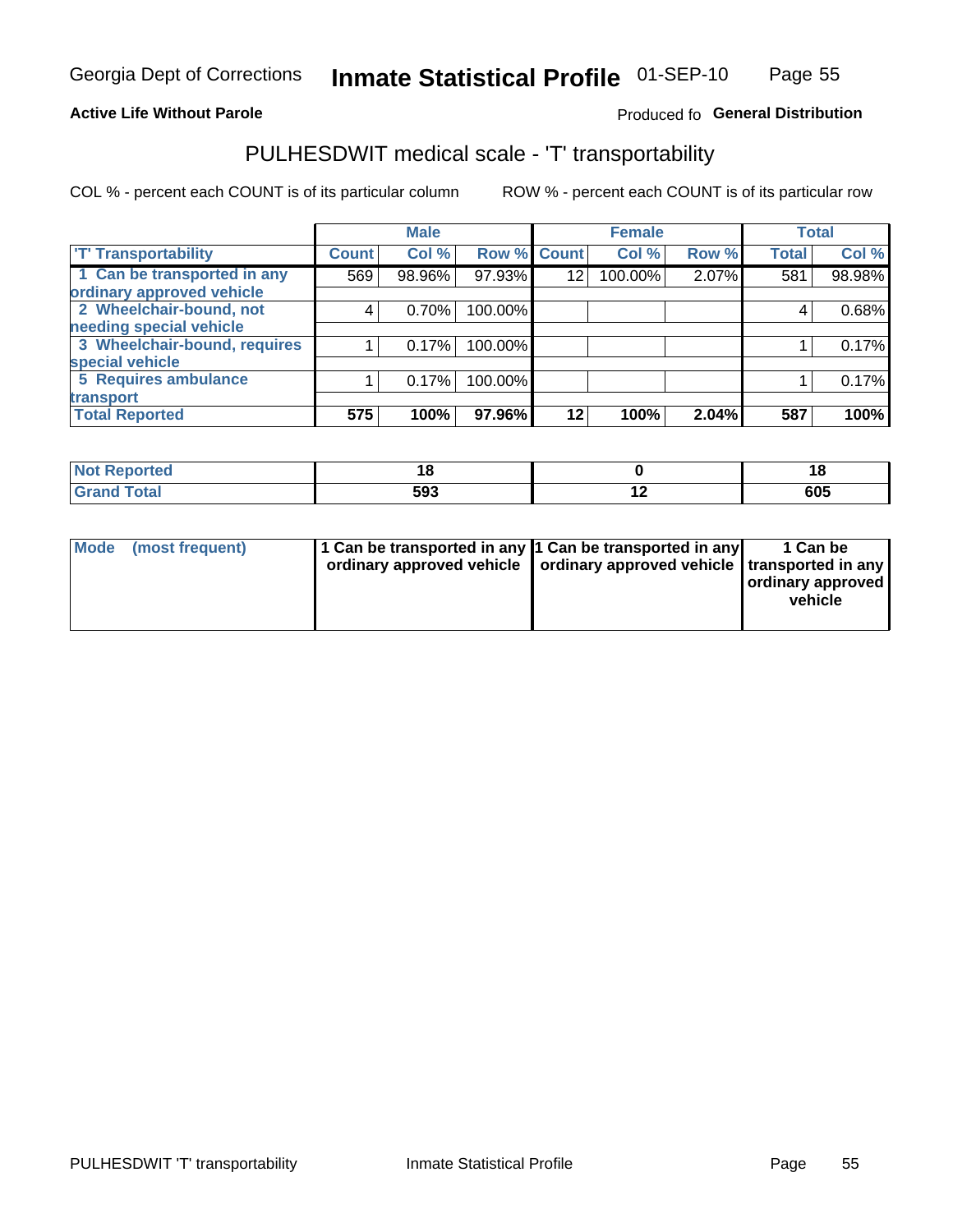### **Active Life Without Parole**

### Produced for General Distribution

# Criminality in family, self-reported

COL % - percent each COUNT is of its particular column

|                              |              | <b>Male</b> |           |                 | <b>Female</b> |          |       | Total  |
|------------------------------|--------------|-------------|-----------|-----------------|---------------|----------|-------|--------|
| <b>Criminality In Family</b> | <b>Count</b> | Col%        | Row %     | <b>Count</b>    | Col%          | Row %    | Total | Col %  |
| Yes, criminality in family   | 158          | 28.94%      | 96.93%    | 5               | 50.00%        | $3.07\%$ | 163   | 29.32% |
| No criminality in family     | 388          | 71.06%      | 98.73%    | 5               | $50.00\%$     | 1.27%    | 393   | 70.68% |
| <b>Total Reported</b>        | 546          | 100%        | $98.20\%$ | 10 <sup>1</sup> | 100%          | $1.80\%$ | 556   | 100%   |

| ≺eported<br><b>NOT</b> |     |     | 49         |
|------------------------|-----|-----|------------|
| <b>otal</b>            | 593 | . . | COE<br>ັບບ |

|  | Mode (most frequent) | No criminality in family | Yes, criminality in family | No criminality in<br>family |
|--|----------------------|--------------------------|----------------------------|-----------------------------|
|--|----------------------|--------------------------|----------------------------|-----------------------------|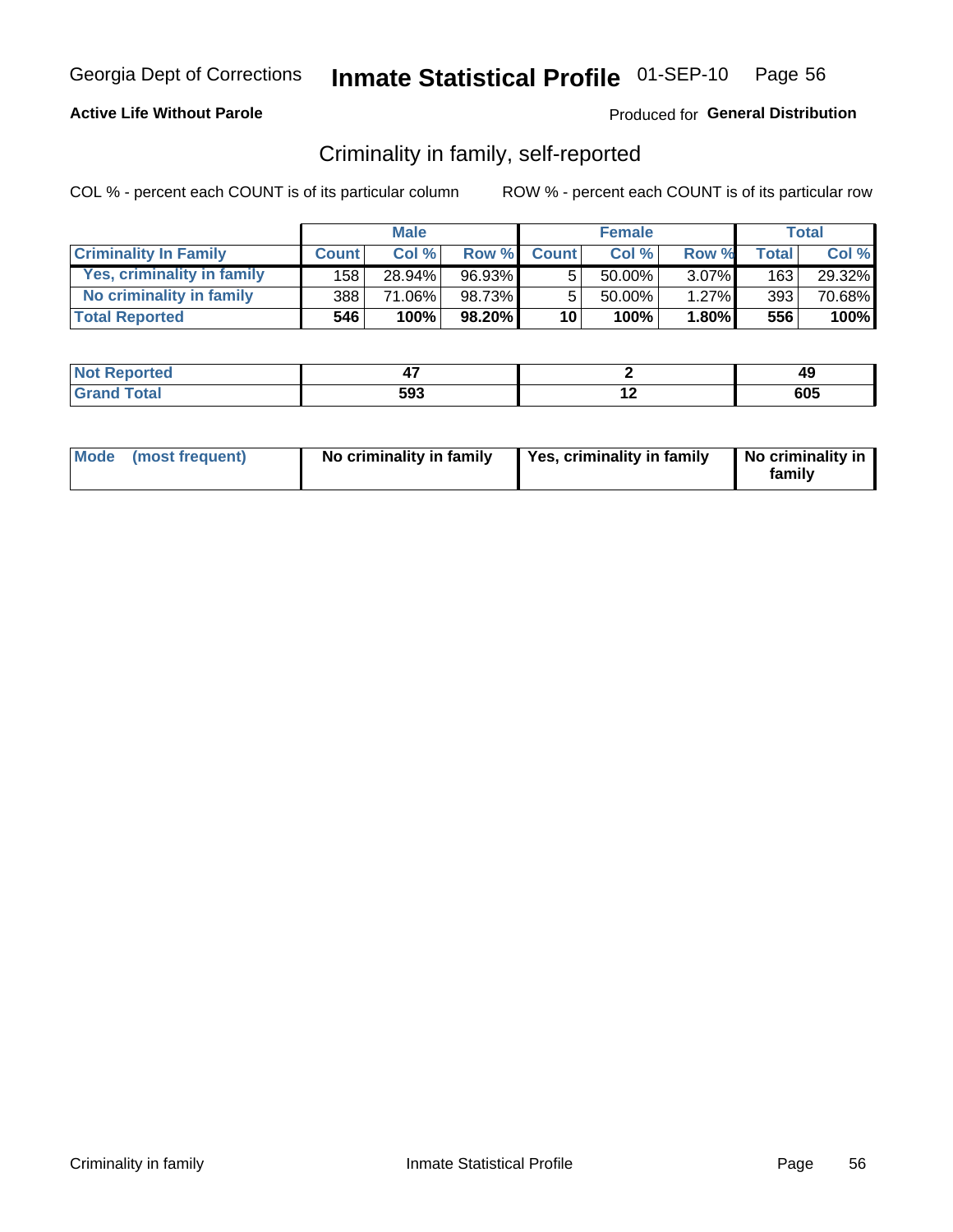### **Active Life Without Parole**

### Produced for General Distribution

# Alcoholism in family, self-reported

COL % - percent each COUNT is of its particular column

|                             |              | <b>Male</b> |           |                 | <b>Female</b> |          |              | Total   |
|-----------------------------|--------------|-------------|-----------|-----------------|---------------|----------|--------------|---------|
| <b>Alcoholism In Family</b> | <b>Count</b> | Col%        | Row %     | <b>Count</b>    | Col%          | Row %    | <b>Total</b> | Col %   |
| Yes, alcoholism in family   | 107          | 19.60%      | $97.27\%$ | 3 <sub>1</sub>  | $30.00\%$     | 2.73%    | 110          | 19.78%  |
| No alcoholism in family     | 439          | $80.40\%$   | 98.43%    |                 | 70.00%        | 1.57%    | 446          | 80.22%  |
| <b>Total Reported</b>       | 546          | 100%        | $98.20\%$ | 10 <sub>1</sub> | 100%          | $1.80\%$ | 556          | $100\%$ |

| ≺eported<br>' NOT |     |     | 45         |
|-------------------|-----|-----|------------|
| <b>otal</b>       | 593 | . . | COF<br>งบว |

|  | Mode (most frequent) | No alcoholism in family | No alcoholism in family | No alcoholism in<br>family |
|--|----------------------|-------------------------|-------------------------|----------------------------|
|--|----------------------|-------------------------|-------------------------|----------------------------|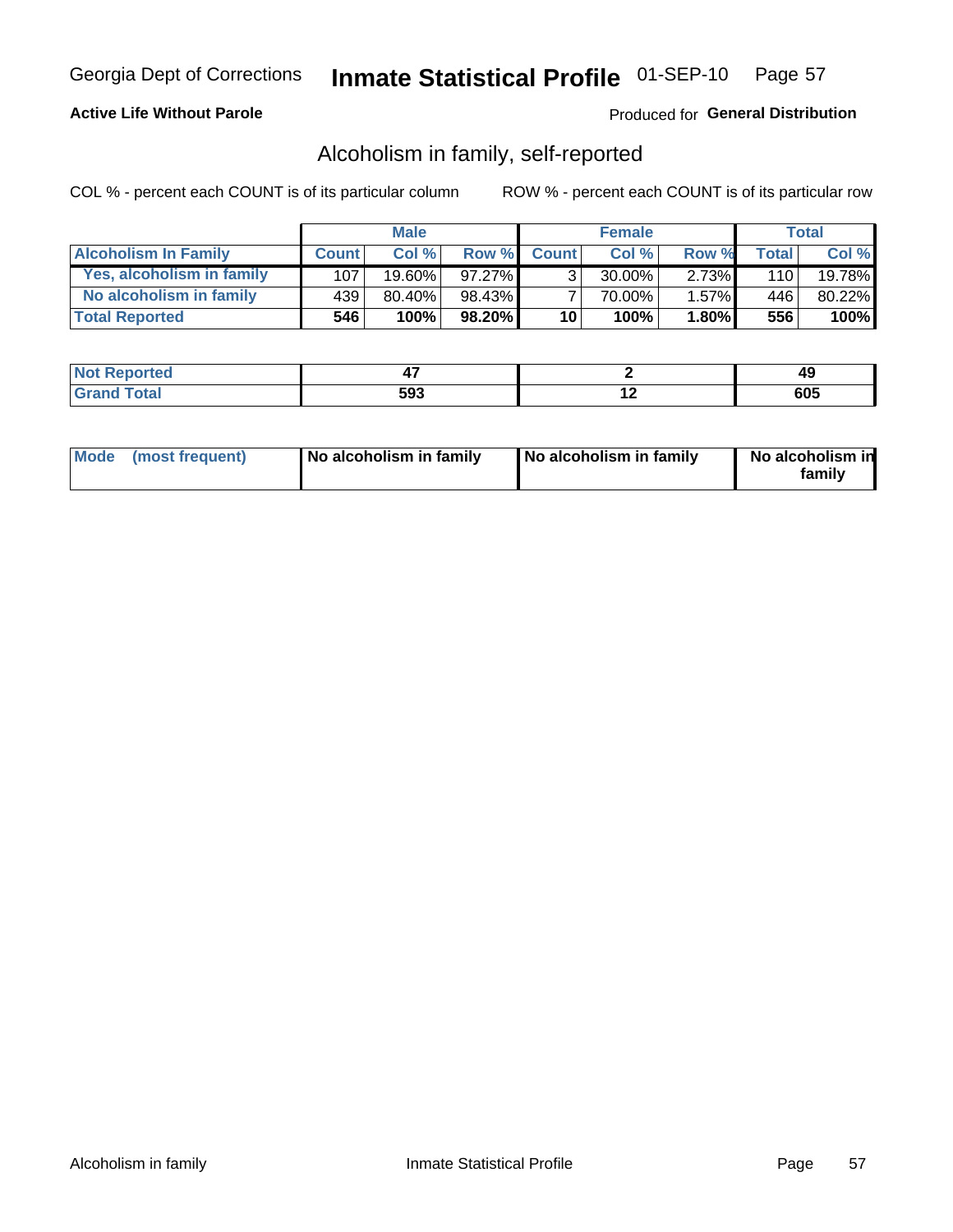### **Active Life Without Parole**

Produced for General Distribution

# Drug abuse in family, self-reported

COL % - percent each COUNT is of its particular column

|                           |              | <b>Male</b> |           |                 | <b>Female</b> |          |       | Total  |
|---------------------------|--------------|-------------|-----------|-----------------|---------------|----------|-------|--------|
| Drug Abuse In Family      | <b>Count</b> | Col %       | Row %     | <b>Count</b>    | Col%          | Row %    | Total | Col %  |
| Yes, drug abuse in family | 62           | $11.36\%$   | 95.38%    | 3 <sub>1</sub>  | $30.00\%$     | $4.62\%$ | 65    | 11.69% |
| No drug abuse in family   | 484          | 88.64%      | 98.57%    | 7               | 70.00%        | $1.43\%$ | 491   | 88.31% |
| <b>Total Reported</b>     | 546          | 100%        | $98.20\%$ | 10 <sup>1</sup> | 100%          | $1.80\%$ | 556   | 100%   |

| <b>Not Reported</b> |     |     | 49  |
|---------------------|-----|-----|-----|
| "otal<br>l Gran     | 593 | . . | 605 |

|  | Mode (most frequent) | No drug abuse in family | No drug abuse in family | No drug abuse in<br>family |
|--|----------------------|-------------------------|-------------------------|----------------------------|
|--|----------------------|-------------------------|-------------------------|----------------------------|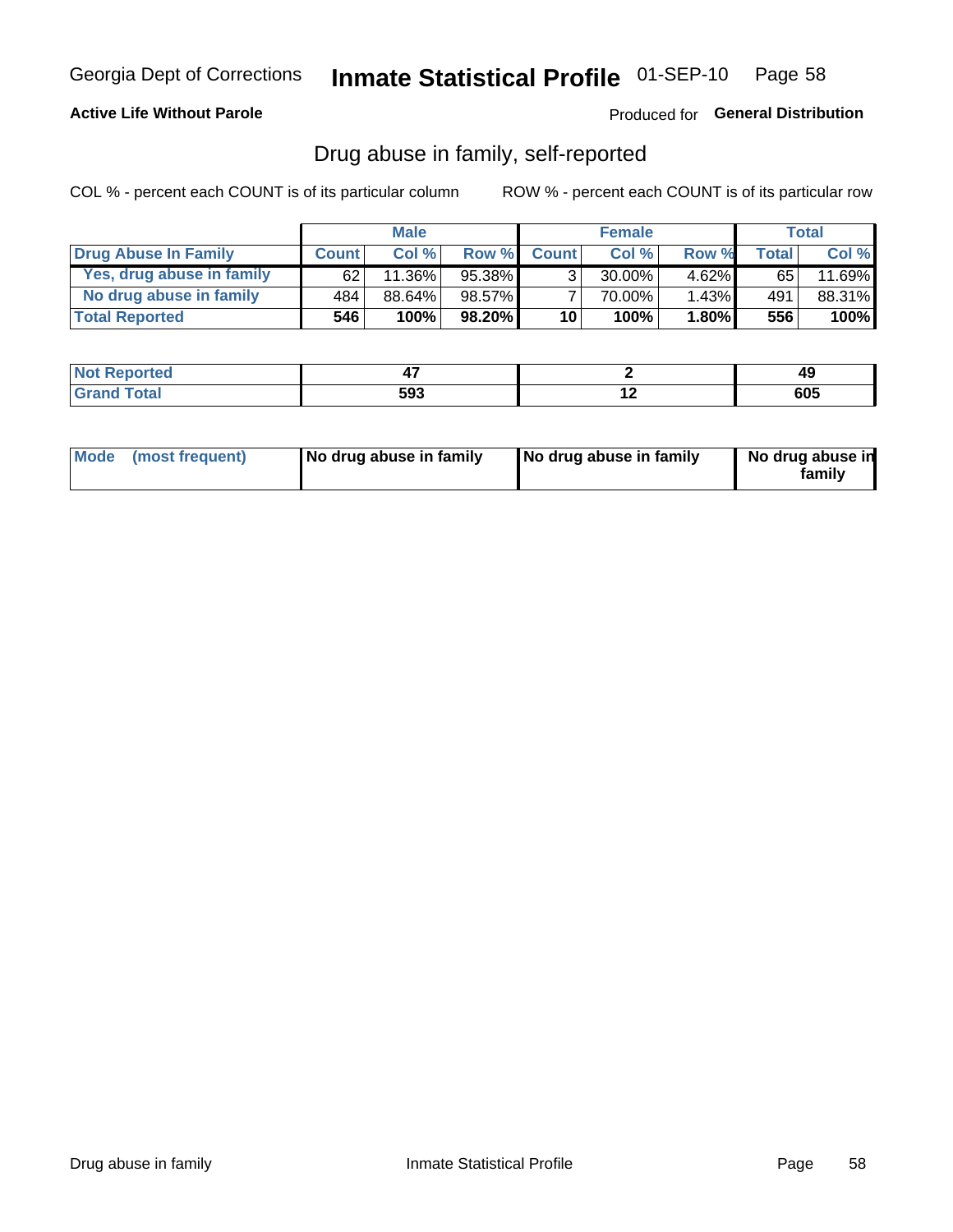### **Active Life Without Parole**

### Produced for General Distribution

# Subjected to frequent beatings, self-reported

COL % - percent each COUNT is of its particular column

|                                   |              | <b>Male</b> |           |              | <b>Female</b> |       |       | Total  |
|-----------------------------------|--------------|-------------|-----------|--------------|---------------|-------|-------|--------|
| <b>Frequent beatings</b>          | <b>Count</b> | Col %       | Row %     | <b>Count</b> | Col %         | Row % | Total | Col %  |
| <b>Yes, subjected to frequent</b> | 33           | 6.04%       | 97.06%    |              | 10.00%        | 2.94% | 34    | 6.12%  |
| <b>beatings</b>                   |              |             |           |              |               |       |       |        |
| Not subjected to frequent         | 513          | 93.96%      | 98.28%    | 9            | 90.00%        | 1.72% | 522   | 93.88% |
| <b>beatings</b>                   |              |             |           |              |               |       |       |        |
| <b>Total Reported</b>             | 546          | 100%        | $98.20\%$ | 10           | 100%          | 1.80% | 556   | 100%   |

| <b>Not Reported</b> |     |     | 49  |
|---------------------|-----|-----|-----|
| <b>Grand Total</b>  | 593 | . . | 605 |

| Mode (most frequent) | Not subjected to frequent<br>beatings | Not subjected to frequent<br>beatings | Not subjected to<br><b>frequent beatings</b> |
|----------------------|---------------------------------------|---------------------------------------|----------------------------------------------|
|                      |                                       |                                       |                                              |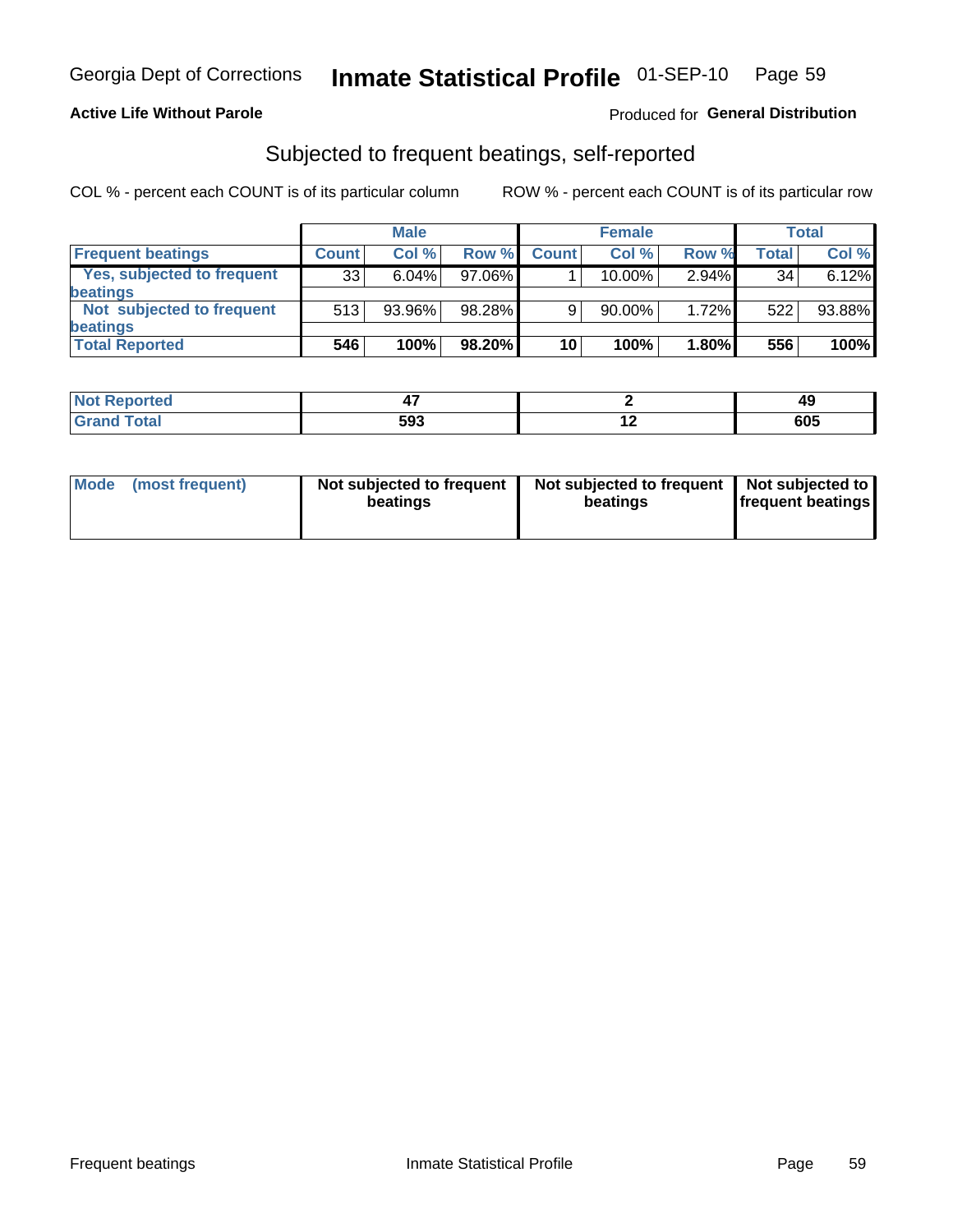### **Active Life Without Parole**

### Produced for General Distribution

# Father absent during inmate's childhood

COL % - percent each COUNT is of its particular column

|                           |              | <b>Male</b> |         |                 | <b>Female</b> |          |       | Total  |
|---------------------------|--------------|-------------|---------|-----------------|---------------|----------|-------|--------|
| <b>Father Absent</b>      | <b>Count</b> | Col%        | Row %   | <b>Count</b>    | Col %         | Row %    | Total | Col %  |
| Yes, father was absent    | 269          | 49.27%      | 98.53%I | 4               | 40.00%        | $1.47\%$ | 273   | 49.10% |
| No, father was not absent | 277          | 50.73%      | 97.88%  | 6               | 60.00%        | 2.12%    | 283   | 50.90% |
| <b>Total Reported</b>     | 546          | 100%        | 98.20%  | 10 <sup>1</sup> | 100%          | $1.80\%$ | 556   | 100%   |

| ≺eported<br><b>NOT</b> |     |     | 49         |
|------------------------|-----|-----|------------|
| <b>otal</b>            | 593 | . . | COE<br>ັບບ |

|  | Mode (most frequent) | No, father was not absent No, father was not absent |  | No, father was not<br>absent |
|--|----------------------|-----------------------------------------------------|--|------------------------------|
|--|----------------------|-----------------------------------------------------|--|------------------------------|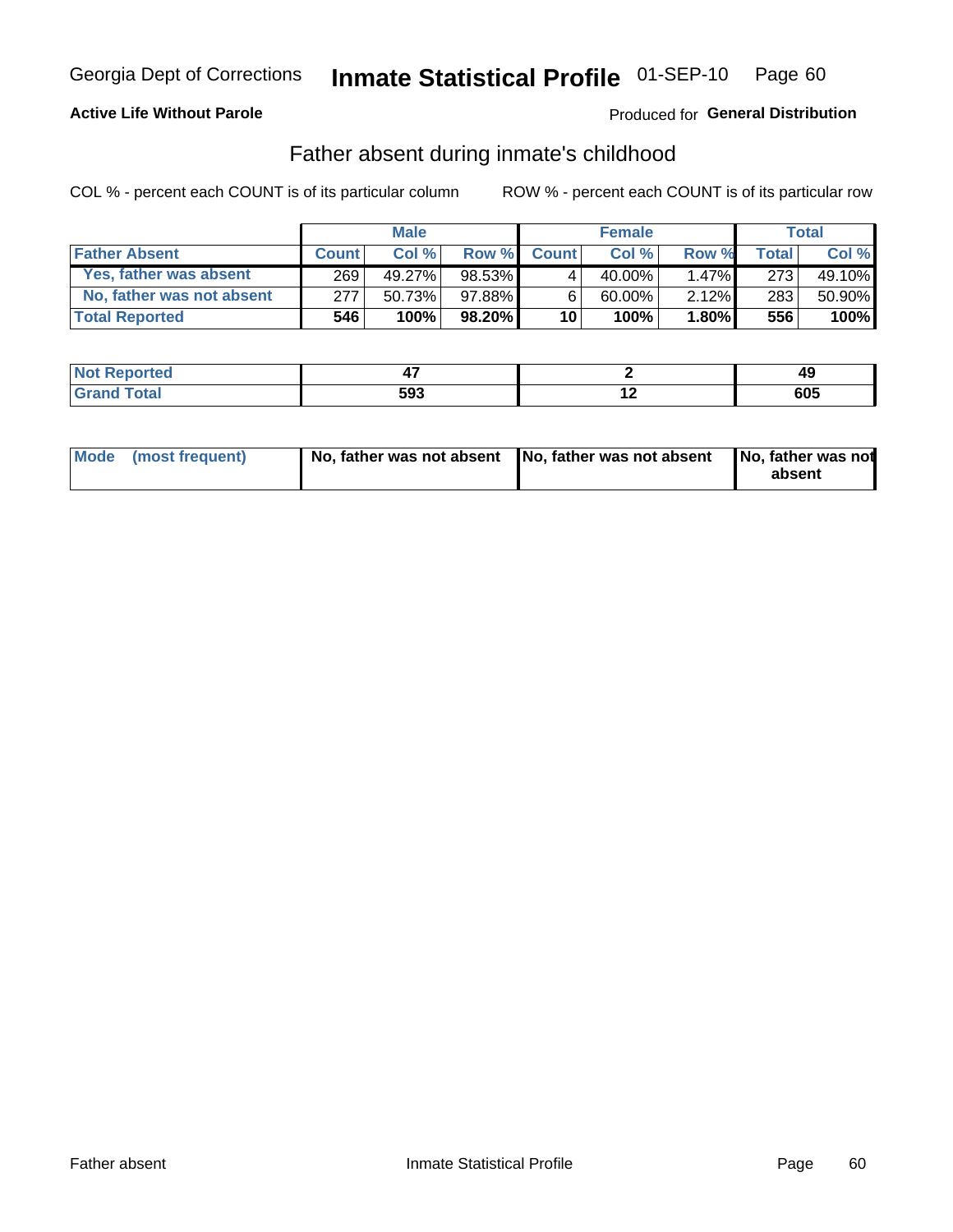### **Active Life Without Parole**

### Produced for General Distribution

# Mother absent during inmate's childhood

COL % - percent each COUNT is of its particular column

|                           |                 | <b>Male</b> |           |              | <b>Female</b> |          |         | <b>Total</b> |
|---------------------------|-----------------|-------------|-----------|--------------|---------------|----------|---------|--------------|
| <b>Mother Absent</b>      | <b>Count</b>    | Col%        | Row %     | <b>Count</b> | Col %         | Row %    | Total ⊧ | Col %        |
| Yes, mother was absent    | 79 <sub>1</sub> | 14.47%      | $97.53\%$ | ◠            | $20.00\%$     | $2.47\%$ | 81      | 14.57%       |
| No, mother was not absent | 467             | 85.53%      | 98.32%    | 8            | $80.00\%$     | 1.68%    | 475     | 85.43%       |
| <b>Total Reported</b>     | 546             | 100%        | $98.20\%$ | 10           | 100%          | $1.80\%$ | 556     | 100%         |

| <b>rted</b><br><b>NOT</b> |     | - 6 |
|---------------------------|-----|-----|
| $\sim$                    | EN9 | 00F |
| $\sim$                    | าง. | งบว |

| Mode (most frequent) | No, mother was not absent   No, mother was not absent   No, mother was | not absent |
|----------------------|------------------------------------------------------------------------|------------|
|                      |                                                                        |            |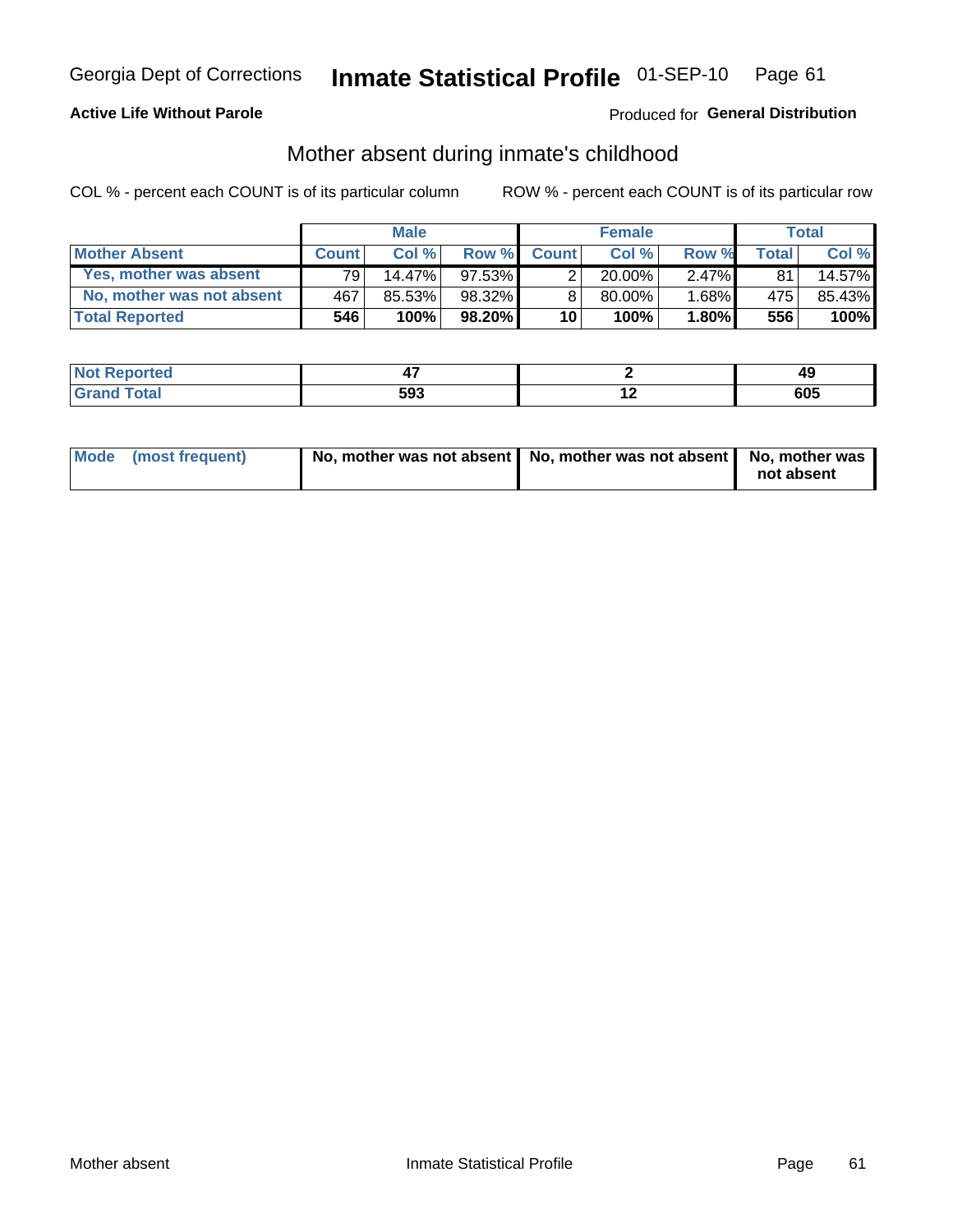### **Active Life Without Parole**

### Produced for General Distribution

# Inmate diagnosed as manipulative

COL % - percent each COUNT is of its particular column

|                          |              | <b>Male</b> |           |                | <b>Female</b> |       |              | Total  |
|--------------------------|--------------|-------------|-----------|----------------|---------------|-------|--------------|--------|
| <b>Manipulative</b>      | <b>Count</b> | Col %       | Row %     | <b>Count</b>   | Col %         | Row % | <b>Total</b> | Col %  |
| <b>Yes, manipulative</b> | 130 l        | 23.99%      | 98.48%    | $\overline{2}$ | $20.00\%$     | 1.52% | 132          | 23.91% |
| No, not manipulative     | 412          | 76.01%      | 98.10%    | 8              | 80.00%        | 1.90% | 420          | 76.09% |
| <b>Total Reported</b>    | 542          | 100%        | $98.19\%$ | 10             | 100%          | 1.81% | 552          | 100%   |

| <b>Not Reported</b>     |     |     | JJ  |
|-------------------------|-----|-----|-----|
| <b>c</b> otal<br>l Gran | 593 | . . | 605 |

|  | Mode (most frequent) | No, not manipulative | No, not manipulative | No. not<br><b>I</b> manipulative |
|--|----------------------|----------------------|----------------------|----------------------------------|
|--|----------------------|----------------------|----------------------|----------------------------------|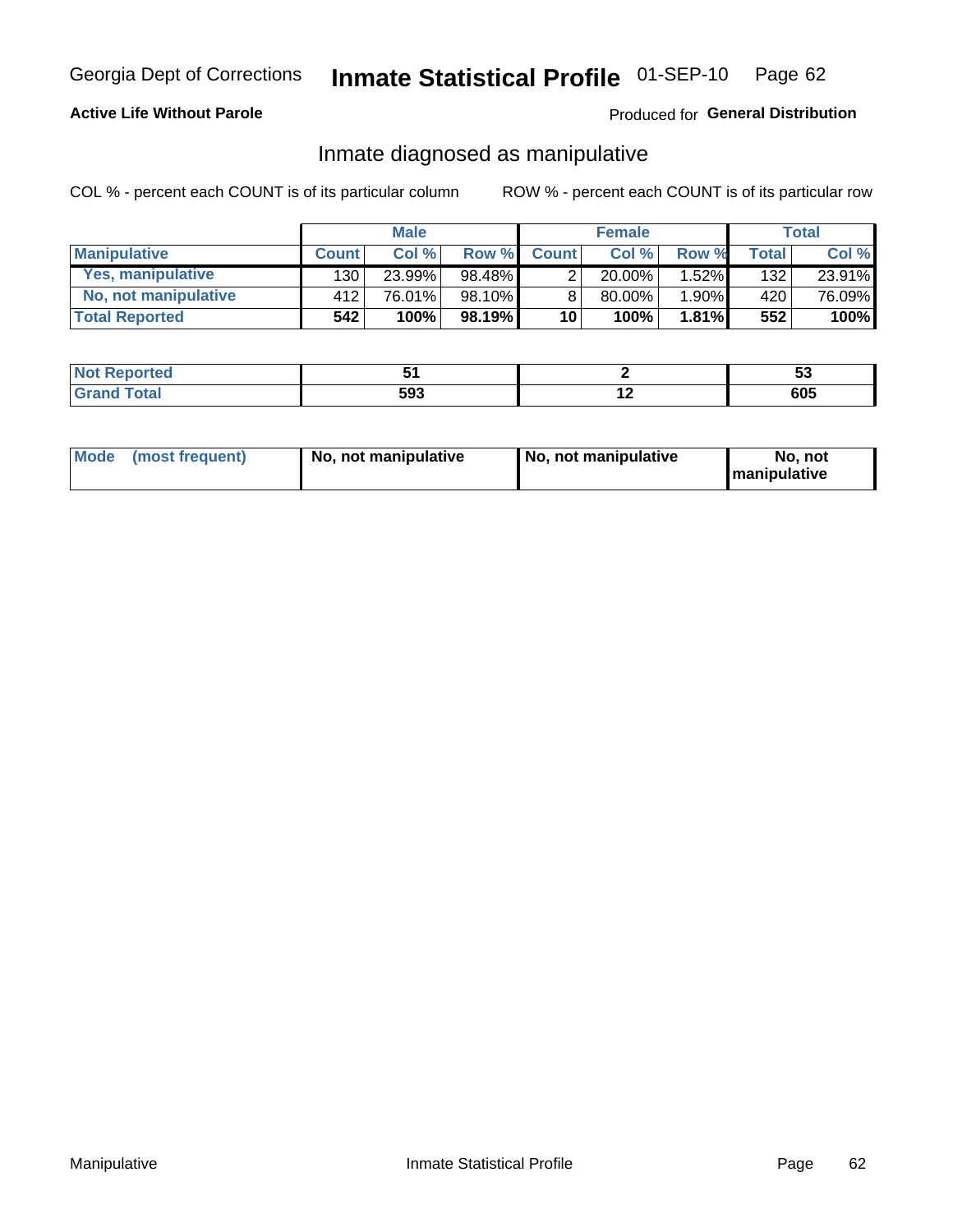# Inmate Statistical Profile 01-SEP-10 Page 63

### **Active Life Without Parole**

#### Produced for General Distribution

# Inmate diagnosed as assaultive

COL % - percent each COUNT is of its particular column

|                       |              | <b>Male</b> |         |              | <b>Female</b> |          |       | Total  |
|-----------------------|--------------|-------------|---------|--------------|---------------|----------|-------|--------|
| <b>Assaultive</b>     | <b>Count</b> | Col%        | Row %   | <b>Count</b> | Col %         | Row %    | Total | Col %  |
| Yes, assaultive       | 431          | 79.52%      | 97.73%  | 10           | 100.00%       | $2.27\%$ | 441   | 79.89% |
| No, not assaultive    | 111          | 20.48%      | 100.00% |              |               |          | 111   | 20.11% |
| <b>Total Reported</b> | 542          | 100%        | 98.19%  | 10           | 100%          | 1.81%    | 552   | 100%   |

| <b>Reported</b><br><b>NO</b> t<br>. |     |     | w   |
|-------------------------------------|-----|-----|-----|
| <b>c</b> otal                       | 593 | . . | 605 |

| <b>Mode</b><br>(most frequent) | <b>Yes, assaultive</b> | Yes, assaultive | <b>Yes, assaultive</b> |
|--------------------------------|------------------------|-----------------|------------------------|
|--------------------------------|------------------------|-----------------|------------------------|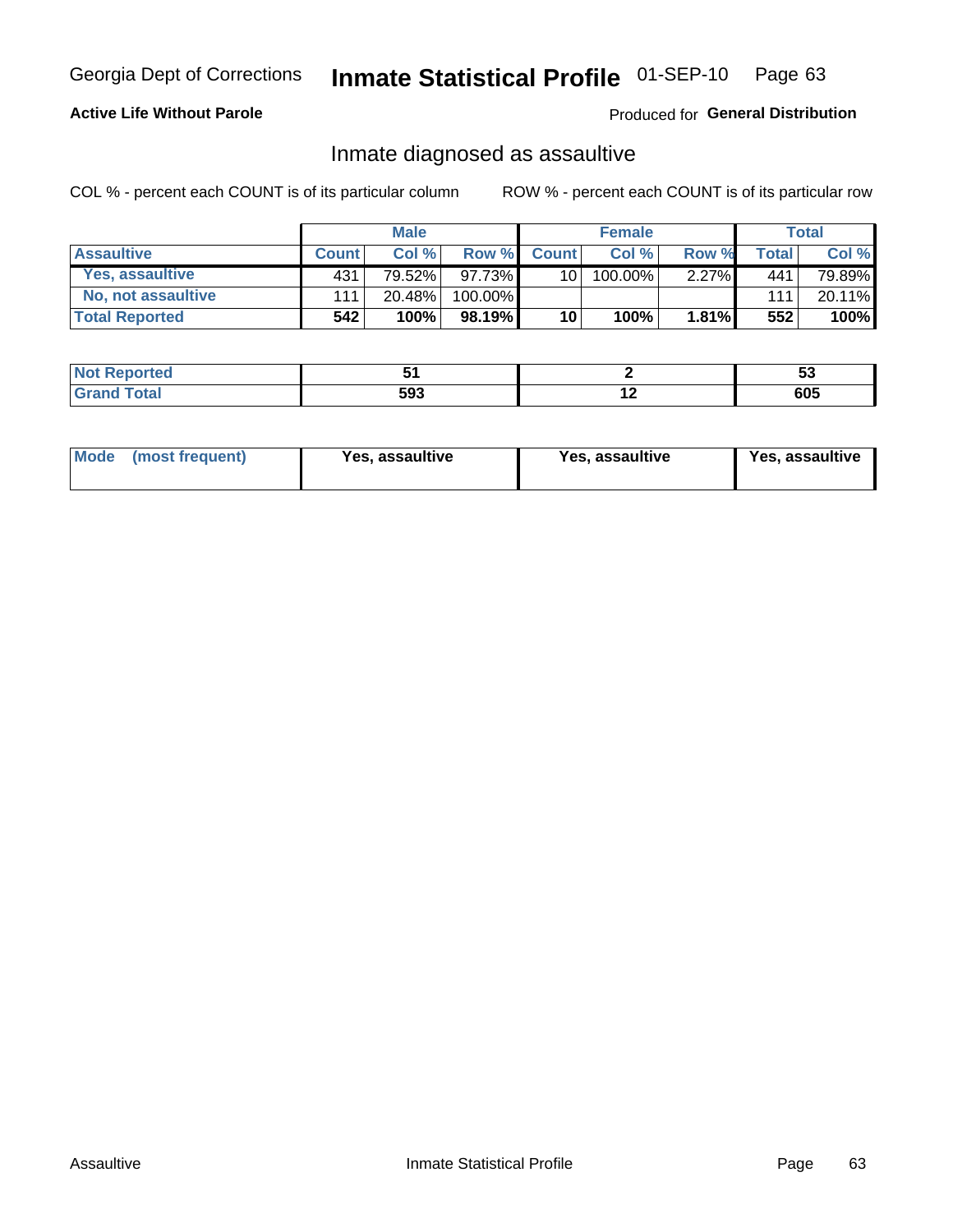#### Inmate Statistical Profile 01-SEP-10 Page 64

#### **Active Life Without Parole**

#### **Produced for General Distribution**

# Number of prior Georgia incarcerations

COL % - percent each COUNT is of its particular column

|                                       |                 | <b>Male</b> |                    |    | <b>Female</b> |       |       | <b>Total</b> |
|---------------------------------------|-----------------|-------------|--------------------|----|---------------|-------|-------|--------------|
| <b>Num of Prior GA Incarcerations</b> | <b>Count</b>    | Col %       | <b>Row % Count</b> |    | Col %         | Row % | Total | Col %        |
|                                       | 279             | 47.05%      | 96.21%             |    | 91.67%        | 3.79% | 290   | 47.93%       |
|                                       | 123             | 20.74%      | 100.00%            |    |               |       | 123   | 20.33%       |
|                                       | 73              | 12.31%      | 100.00%            |    |               |       | 73    | 12.07%       |
|                                       | 56              | 9.44%       | 98.25%             |    | 8.33%         | 1.75% | 57    | 9.42%        |
|                                       | 29              | 4.89%       | 100.00%            |    |               |       | 29    | 4.79%        |
| 5                                     | 17              | 2.87%       | 100.00%            |    |               |       | 17    | 2.81%        |
| <b>More Than 5</b>                    | 16 <sub>1</sub> | 2.70%       | 100.00%            |    |               |       | 16    | 2.64%        |
| <b>Total Reported</b>                 | 593             | 100%        | 98.02%             | 12 | 100%          | 1.98% | 605   | 100%         |

| Reported<br>: NOT |     |     |
|-------------------|-----|-----|
| <b>Total</b>      | 593 | 605 |

| Mean (average)       | 26.، | ن 2. | 1.24 |
|----------------------|------|------|------|
| Median (middle)      |      |      |      |
| Mode (most frequent) |      |      |      |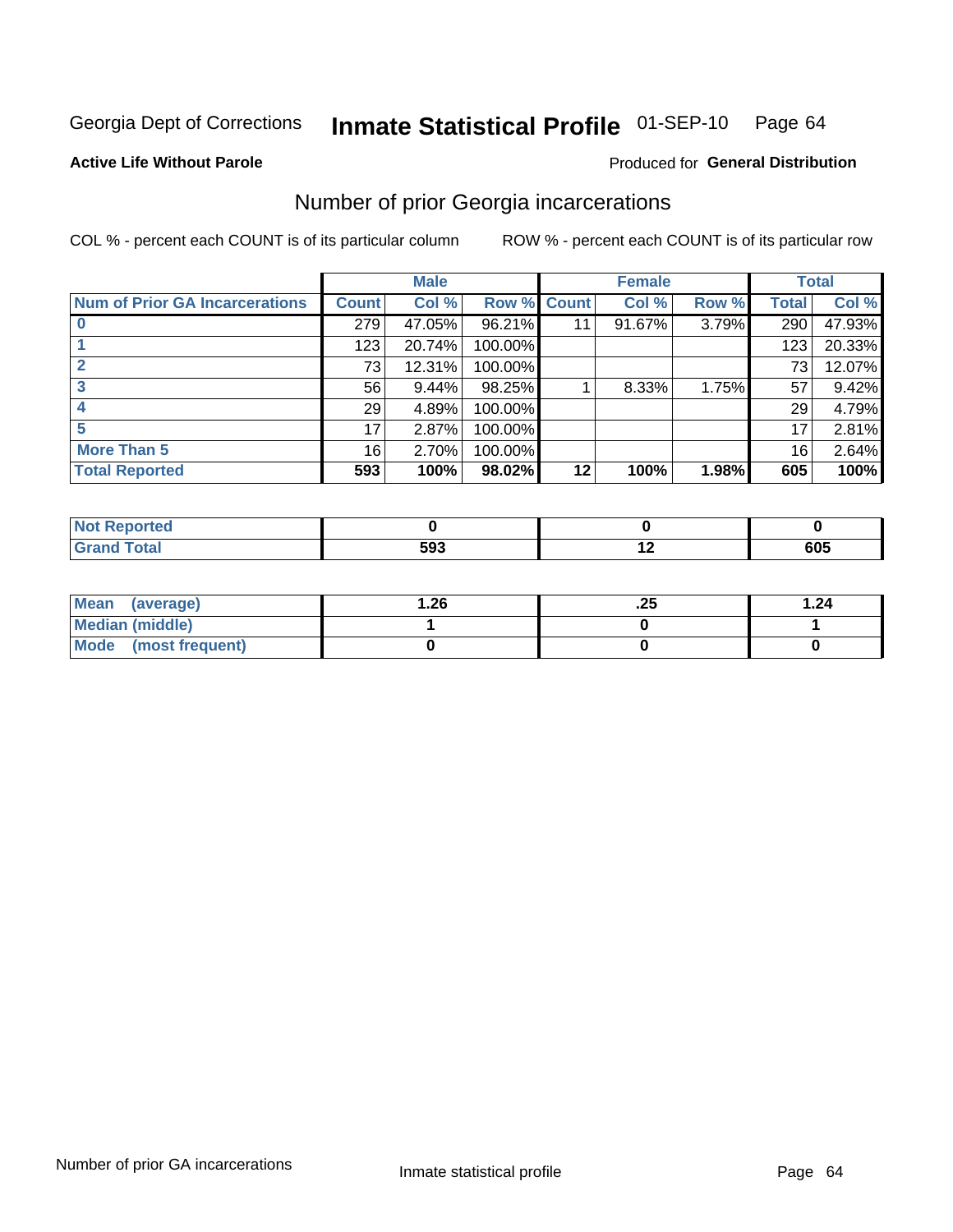#### Inmate Statistical Profile 01-SEP-10 Page 65

**Active Life Without Parole** 

**Produced for General Distribution** 

### Prison sentence in years

COL % - percent each COUNT is of its particular column

ROW % - percent each COUNT is of its particular row

|                                 |       | <b>Male</b> |                    |         | <b>Female</b> |          |       | $\tau$ otal |
|---------------------------------|-------|-------------|--------------------|---------|---------------|----------|-------|-------------|
| <b>Prison Sentence In Years</b> | Count | Col %       | <b>Row % Count</b> |         | Col%          | Row %    | Total | Col %       |
| <b>Life Without Parole</b>      | 593   | $100.00\%$  | 98.02%             |         | $100.00\%$    | $1.98\%$ | 605   | 100.00%     |
| <b>Total Reported</b>           | 593   | 100%        | 98.02%             | $12 \,$ | 100%          | 1.98%    | 605   | 100%        |

| <b>Not Reported</b><br>$\sim$ |     |     |
|-------------------------------|-----|-----|
| <b>Total</b>                  | 593 | 605 |

#### **Determinate (numeric) sentences only**

| <b>Mean</b><br><i>(average)</i> |  |
|---------------------------------|--|
|---------------------------------|--|

All sentences (including determinate), with life, life without parole, and death sentences figured at 45 years

| l Mea<br>апе<br>. | -⊷ |  |
|-------------------|----|--|
|                   |    |  |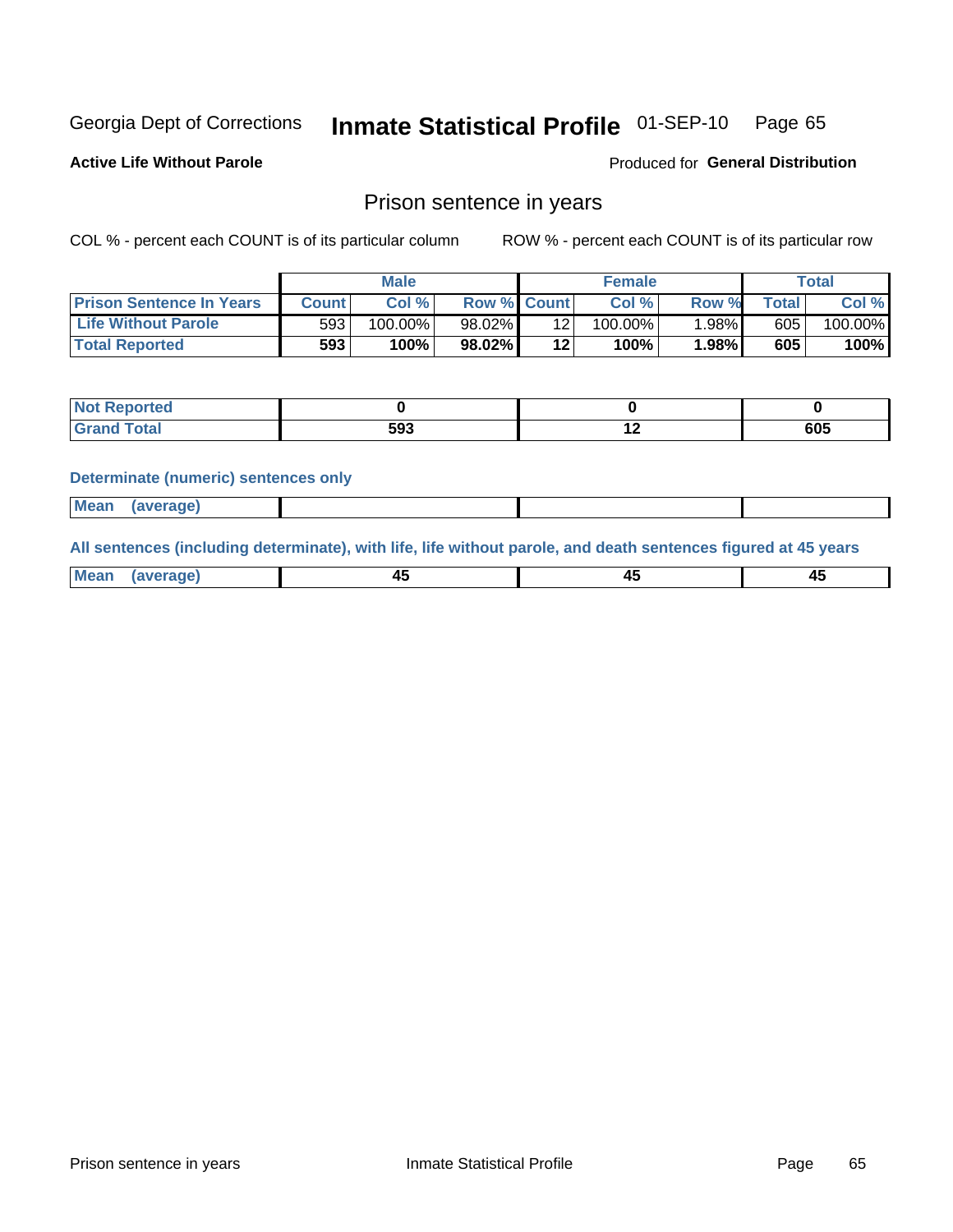#### Inmate Statistical Profile 01-SEP-10 Georgia Dept of Corrections Page 66

#### **Active Life Without Parole**

#### **Produced for General Distribution**

# Primary offense, broken out into felonies vs misdemeanors

COL % - percent each COUNT is of its particular column

|                                  |                  | <b>Male</b> |                    |                 | <b>Female</b> |       |              | Total   |
|----------------------------------|------------------|-------------|--------------------|-----------------|---------------|-------|--------------|---------|
| <b>Felonies and Misdemeanors</b> | <b>Count</b>     | Col%        | <b>Row % Count</b> |                 | Col%          | Row % | <b>Total</b> | Col %   |
| <b>Felonies</b>                  | 593 <sub>1</sub> | $100.00\%$  | 98.02%             | 12 <sub>1</sub> | $100.00\%$    | 1.98% | 605          | 100.00% |
| <b>Total Reported</b>            | 593              | 100%        | 98.02%             | 12'             | $100\%$       | .98%  | 605          | 100%    |

| <b>Not Reported</b>         |            |     |     |
|-----------------------------|------------|-----|-----|
| <b>Total</b><br>Gran<br>uuu | -^^<br>ມສວ | 593 | 605 |

| <b>Mode</b><br>frequent)<br>nies<br>≧ (most tr.<br>. | onies<br>. | lonies<br>ею<br>____ |
|------------------------------------------------------|------------|----------------------|
|------------------------------------------------------|------------|----------------------|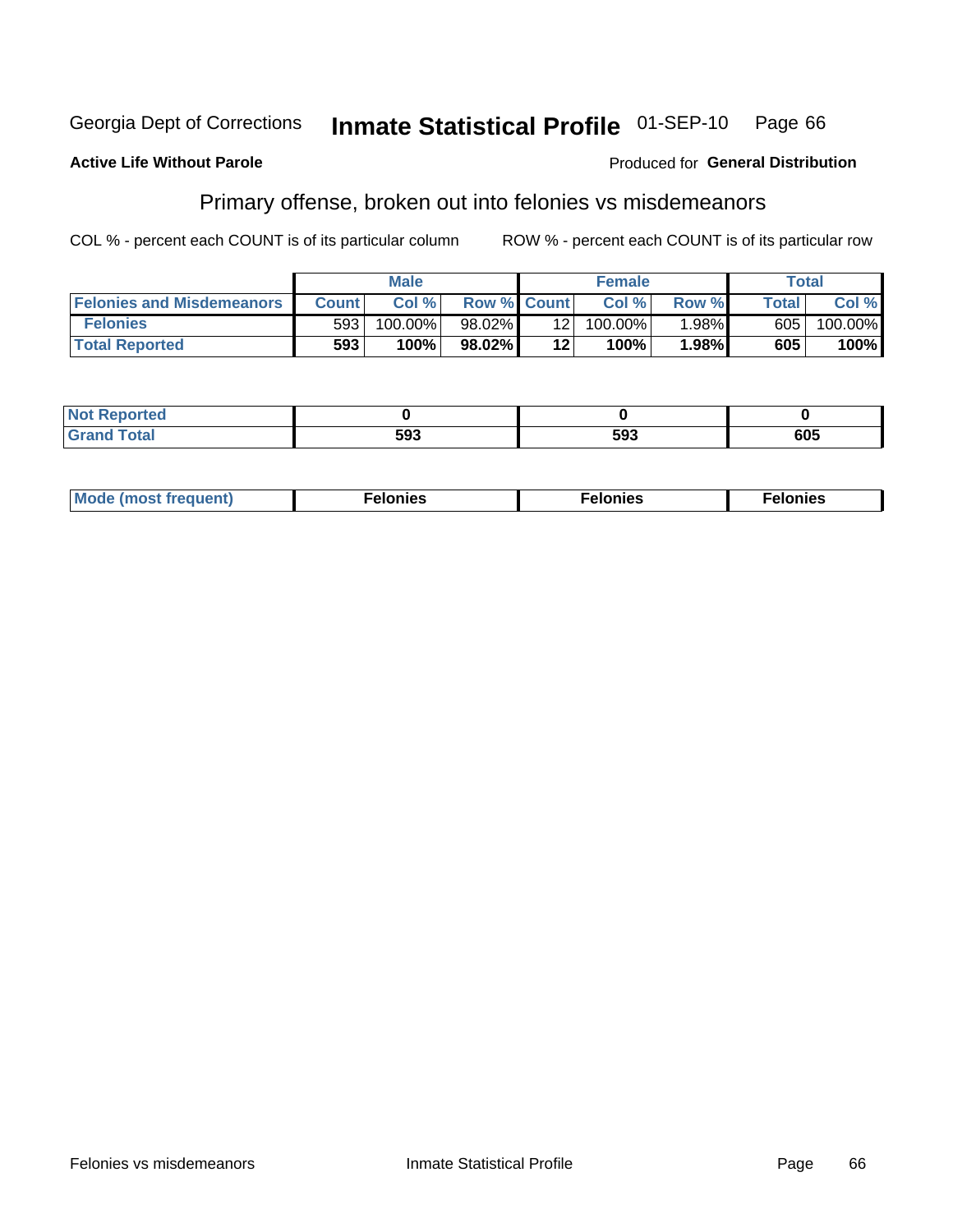#### Inmate Statistical Profile 01-SEP-10 Page 67

#### **Active Life Without Parole**

#### Produced for General Distribution

# Primary offense, broken out into six broad crime categories

COL % - percent each COUNT is of its particular column

|                         | <b>Male</b>  |         |                    | <b>Female</b> |         |       | <b>Total</b> |         |
|-------------------------|--------------|---------|--------------------|---------------|---------|-------|--------------|---------|
| <b>Crime Categories</b> | <b>Count</b> | Col %   | <b>Row % Count</b> |               | Col %   | Row % | <b>Total</b> | Col %   |
| <b>Violent</b>          | 486          | 81.96%  | 97.59%             | 12            | 100.00% | 2.41% | 498          | 82.31%  |
| <b>Sex Crime</b>        | 89           | 15.01%  | 100.00%            |               | .00%    |       | 89           | 14.71%  |
| 3<br><b>Property</b>    | 2            | .34%    | 100.00%            |               | .00%    |       |              | $.33\%$ |
| <b>Drug</b><br>4        | $15\,$       | 2.53%   | 100.00%            |               | .00%    |       | 15           | 2.48%   |
| <b>Other</b><br>6       |              | $.17\%$ | 100.00%            |               | .00%    |       |              | .17%    |
| <b>Total Reported</b>   | 593          | 100%    | 98.02%             | 12            | 100%    | 1.98% | 605          | 100%    |

| <b>Not Reported</b> |     |     |     |
|---------------------|-----|-----|-----|
| <b>Total</b>        | 593 | . . | 605 |

| М | ,,, | - -- -<br>וחו | m |
|---|-----|---------------|---|
|   |     |               |   |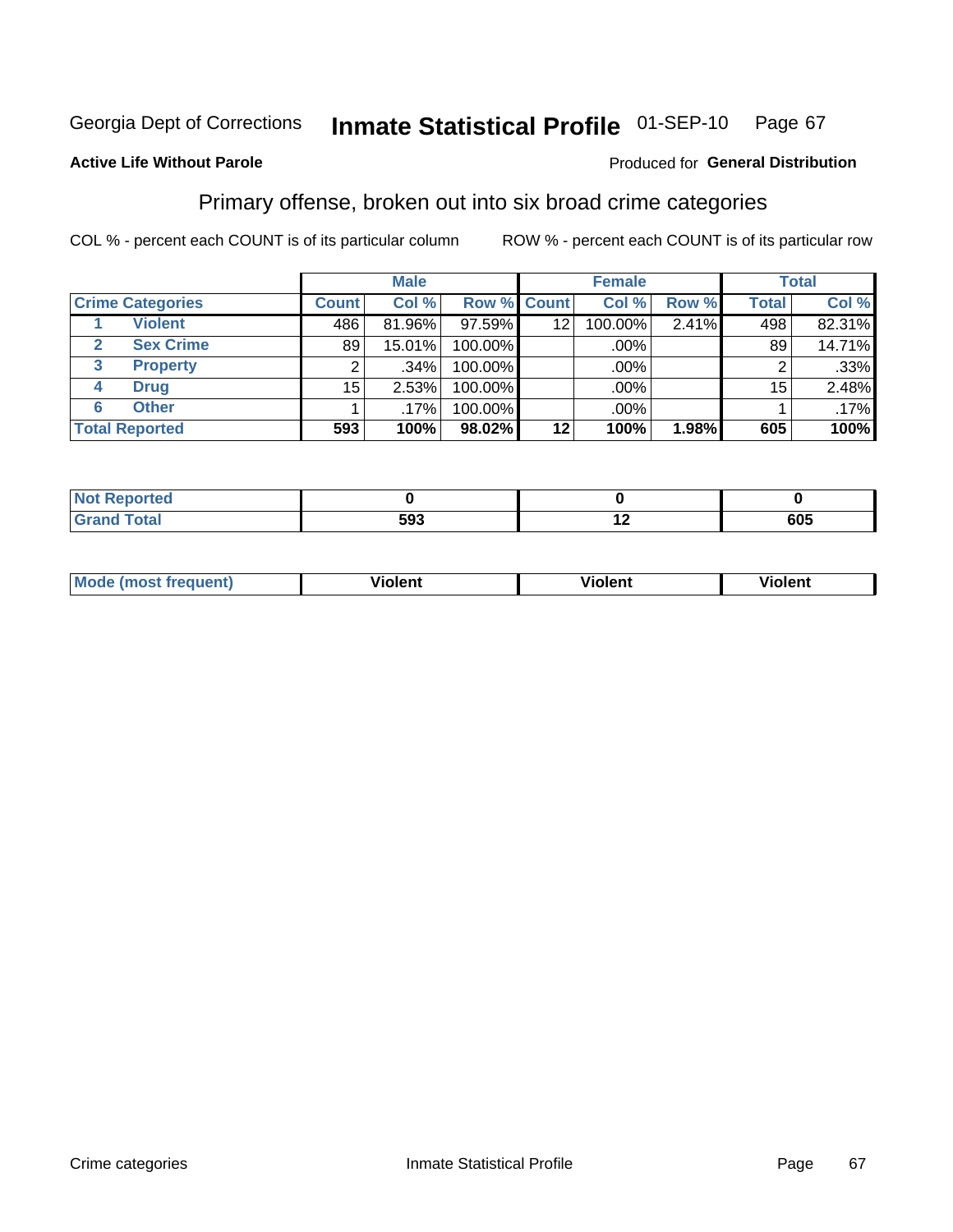# Inmate Statistical Profile 01-SEP-10 Page 68

#### **Active Life Without Parole**

#### **Produced for General Distribution**

# Primary offense, detailed offense code

COL % - percent each COUNT is of its particular column

|                      |                                                 |                | <b>Male</b> |         |                 | <b>Female</b> |       |                  | <b>Total</b> |
|----------------------|-------------------------------------------------|----------------|-------------|---------|-----------------|---------------|-------|------------------|--------------|
|                      | <b>Primary Offense</b>                          | <b>Count</b>   | Col %       | Row %   | <b>Count</b>    | Col %         | Row % | <b>Total</b>     | Col %        |
| 1101                 | <b>Murder</b>                                   | 330            | 55.65%      | 96.77%  | 11              | 91.67%        | 3.23% | $\overline{341}$ | 56.36%       |
| 1311                 | <b>Kidnapping</b>                               | 64             | 10.79%      | 100.00% |                 |               |       | 64               | 10.58%       |
| 1601                 | <b>Burglary</b>                                 | 2              | .34%        | 100.00% |                 |               |       | $\overline{2}$   | .33%         |
| 1902                 | <b>Armed Robbery</b>                            | 89             | 15.01%      | 98.89%  | $\mathbf{1}$    | 8.33%         | 1.11% | 90               | 14.88%       |
| 1911                 | <b>Hijacking Motor Vehicle</b>                  |                | .17%        | 100.00% |                 |               |       | 1                | .17%         |
| 2001                 | <b>Rape</b>                                     | 62             | 10.46%      | 100.00% |                 |               |       | 62               | 10.25%       |
| 2003                 | <b>Aggrav Sodomy</b>                            | 6              | 1.01%       | 100.00% |                 |               |       | 6                | .99%         |
| 2009                 | <b>Aggrav Sexual Battery</b>                    | 5              | .84%        | 100.00% |                 |               |       | 5                | .83%         |
| 2019                 | <b>Child Molestation</b>                        | 3              | .51%        | 100.00% |                 |               |       | 3                | .50%         |
| 2021                 | <b>Aggrav Child Molestation</b>                 | 13             | 2.19%       | 100.00% |                 |               |       | 13               | 2.15%        |
| 2910                 | <b>Poss Of Firearm Dur</b>                      | $\overline{2}$ | .34%        | 100.00% |                 |               |       | $\overline{2}$   | .33%         |
|                      | <b>Crime</b>                                    |                |             |         |                 |               |       |                  |              |
| 2912                 | <b>Poss Of Certain</b>                          | 1              | .17%        | 100.00% |                 |               |       | 1                | .17%         |
| 4012                 | <b>Weapons</b><br><b>Viol Ga Cntrl Sbst Act</b> |                |             |         |                 |               |       |                  |              |
|                      |                                                 |                | .17%        | 100.00% |                 |               |       | 1                | .17%         |
| 4018                 | <b>S/D Cont Sub School</b>                      | 1              | .17%        | 100.00% |                 |               |       | 1                | .17%         |
| 4021                 | <b>S/D Cocaine</b>                              | 4              | .67%        | 100.00% |                 |               |       | 4                | .66%         |
| 4022                 | <b>Poss Of Cocaine</b>                          | 3              | .51%        | 100.00% |                 |               |       | 3                | .50%         |
| 4050                 | <b>Poss W Int Dist Cocaine</b>                  |                | .17%        | 100.00% |                 |               |       | 1                | .17%         |
| 4101                 | <b>Traf Cocaine Less 200</b>                    | 1              | .17%        | 100.00% |                 |               |       | 1                | .17%         |
|                      | Gm                                              |                |             |         |                 |               |       |                  |              |
| 4103                 | <b>Traf Cocaine 401+ Gm</b>                     | $\overline{2}$ | .34%        | 100.00% |                 |               |       | $\overline{2}$   | .33%         |
| 4134                 | <b>Att/Consprcy Commt</b>                       | 1              | .17%        | 100.00% |                 |               |       | $\mathbf{1}$     | .17%         |
|                      | C/S/Of                                          |                |             |         |                 |               |       |                  |              |
| 4140                 | <b>Traf Methamph 28-199</b>                     | 1              | .17%        | 100.00% |                 |               |       | 1                | .17%         |
|                      | Gm                                              |                |             |         |                 |               |       |                  |              |
| <b>Total Rported</b> |                                                 | 593            | 100%        | 98.02%  | $\overline{12}$ | 100%          | 1.98% | 605              | 100%         |

| oorted<br>'N ( |     |     |     |
|----------------|-----|-----|-----|
| <b>otal</b>    | 593 | . . | 605 |

| <b>Mode (most frequent)</b> | 1101 Murder | 1101 Murder | 1101 Murder |
|-----------------------------|-------------|-------------|-------------|
|                             |             |             |             |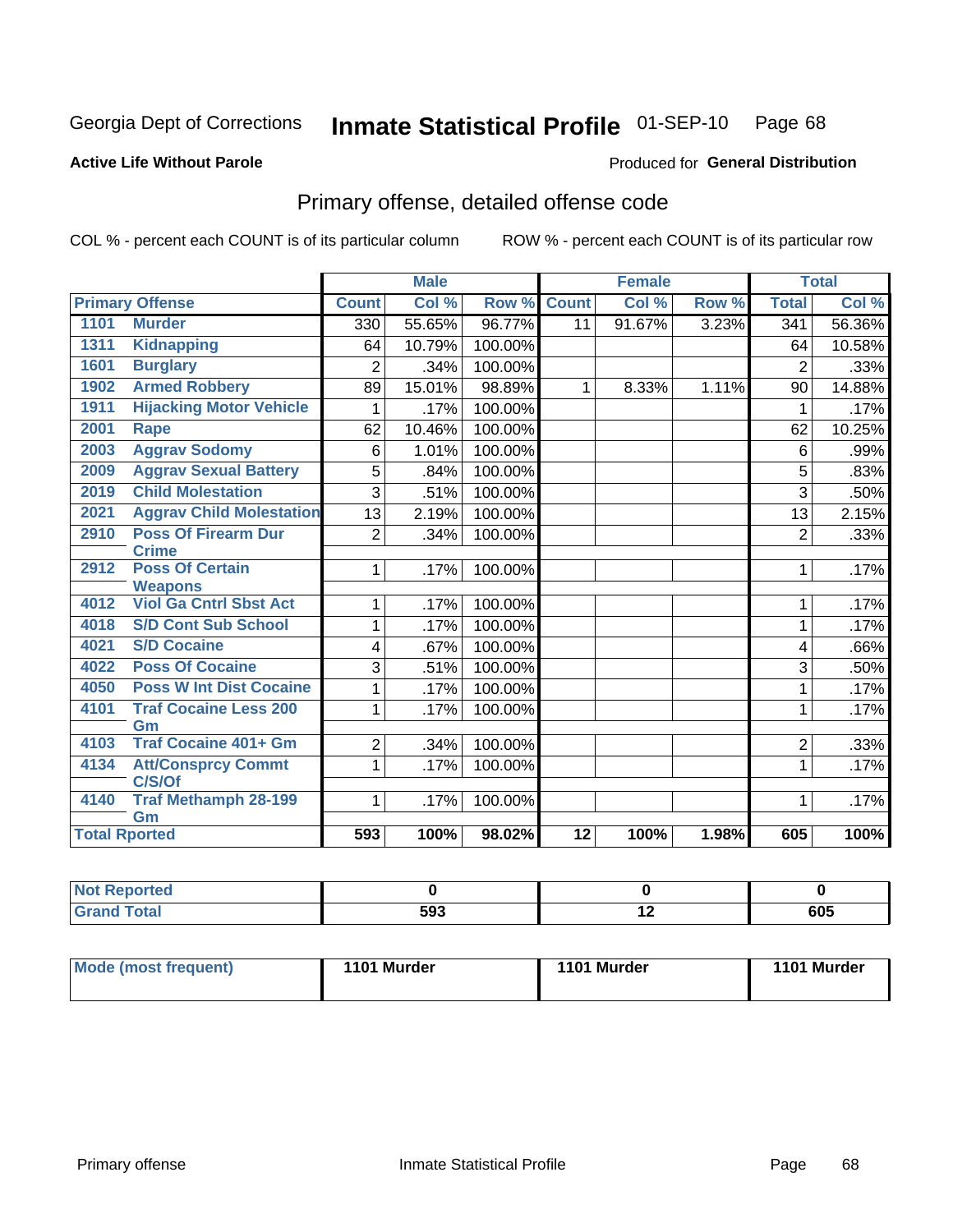# Inmate Statistical Profile 01-SEP-10 Page 69

#### **Active Life Without Parole**

#### **Produced for General Distribution**

# County of conviction of primary offense

COL % - percent each COUNT is of its particular column

|                         |                             |                         | <b>Male</b> |         | <b>Female</b>  |        |        | <b>Total</b>   |       |
|-------------------------|-----------------------------|-------------------------|-------------|---------|----------------|--------|--------|----------------|-------|
|                         | <b>County of Conviction</b> | <b>Count</b>            | Col %       | Row %   | <b>Count</b>   | Col %  | Row %  | <b>Total</b>   | Col % |
| 1                       | <b>Appling</b>              | 1                       | .17%        | 100.00% |                |        |        | 1              | .17%  |
| $\overline{2}$          | <b>Atkinson</b>             | $\overline{2}$          | .34%        | 100.00% |                |        |        | $\overline{2}$ | .33%  |
| $\overline{\mathbf{3}}$ | <b>Bacon</b>                | $\mathbf 1$             | .17%        | 100.00% |                |        |        | 1              | .17%  |
| 5                       | <b>Baldwin</b>              | 6                       | 1.01%       | 100.00% |                |        |        | 6              | .99%  |
| 6                       | <b>Banks</b>                | 1                       | .17%        | 100.00% |                |        |        | 1              | .17%  |
| $\overline{\mathbf{7}}$ | <b>Barrow</b>               | 3                       | .51%        | 100.00% |                |        |        | 3              | .50%  |
| $\overline{\mathbf{8}}$ | <b>Bartow</b>               | 3                       | .51%        | 100.00% |                |        |        | $\overline{3}$ | .50%  |
| $\overline{9}$          | <b>Ben Hill</b>             | 4                       | .67%        | 100.00% |                |        |        | 4              | .66%  |
| 10                      | <b>Berrien</b>              | 1                       | .17%        | 100.00% |                |        |        | 1              | .17%  |
| $\overline{11}$         | <b>Bibb</b>                 | 17                      | 2.87%       | 100.00% |                |        |        | 17             | 2.81% |
| $\overline{12}$         | <b>Bleckley</b>             | 1                       | .17%        | 100.00% |                |        |        | $\mathbf 1$    | .17%  |
| 13                      | <b>Brantley</b>             | 1                       | .17%        | 100.00% |                |        |        | 1              | .17%  |
| 14                      | <b>Brooks</b>               | 1                       | .17%        | 100.00% |                |        |        | 1              | .17%  |
| 16                      | <b>Bulloch</b>              | 3                       | .51%        | 75.00%  | 1              | 8.33%  | 25.00% | 4              | .66%  |
| $\overline{17}$         | <b>Burke</b>                | 5                       | .84%        | 100.00% |                |        |        | 5              | .83%  |
| $\overline{18}$         | <b>Butts</b>                | 4                       | .67%        | 100.00% |                |        |        | 4              | .66%  |
| $\overline{20}$         | <b>Camden</b>               | 3                       | .51%        | 100.00% |                |        |        | 3              | .50%  |
| $\overline{22}$         | <b>Carroll</b>              | $\overline{c}$          | .34%        | 100.00% |                |        |        | $\overline{c}$ | .33%  |
| 23                      | <b>Catoosa</b>              | $\overline{c}$          | .34%        | 100.00% |                |        |        | $\overline{2}$ | .33%  |
| $\overline{24}$         | <b>Charlton</b>             | 1                       | .17%        | 100.00% |                |        |        | $\mathbf{1}$   | .17%  |
| $\overline{25}$         | <b>Chatham</b>              | 25                      | 4.22%       | 100.00% |                |        |        | 25             | 4.13% |
| $\overline{27}$         | Chattooga                   | 1                       | .17%        | 50.00%  | 1              | 8.33%  | 50.00% | $\overline{c}$ | .33%  |
| 28                      | <b>Cherokee</b>             | 3                       | .51%        | 100.00% |                |        |        | $\overline{3}$ | .50%  |
| 29                      | <b>Clarke</b>               | 12                      | 2.02%       | 100.00% |                |        |        | 12             | 1.98% |
| $\overline{31}$         | <b>Clayton</b>              | 21                      | 3.54%       | 100.00% |                |        |        | 21             | 3.47% |
| 33                      | <b>Cobb</b>                 | 19                      | 3.20%       | 90.48%  | $\overline{2}$ | 16.67% | 9.52%  | 21             | 3.47% |
| 34                      | <b>Coffee</b>               | 4                       | .67%        | 100.00% |                |        |        | 4              | .66%  |
| 35                      | <b>Colquitt</b>             | 5                       | .84%        | 100.00% |                |        |        | 5              | .83%  |
| 36                      | <b>Columbia</b>             | 5                       | .84%        | 100.00% |                |        |        | 5              | .83%  |
| $\overline{37}$         | <b>Cook</b>                 | 3                       | .51%        | 100.00% |                |        |        | 3              | .50%  |
| 38                      | <b>Coweta</b>               | 4                       | .67%        | 100.00% |                |        |        | 4              | .66%  |
| 40                      | <b>Crisp</b>                | $\overline{\mathbf{c}}$ | .34%        | 100.00% |                |        |        | 2              | .33%  |
| 41                      | <b>Dade</b>                 | 1                       | .17%        | 100.00% |                |        |        | $\mathbf{1}$   | .17%  |
| 42                      | <b>Dawson</b>               | $\mathbf{1}$            | .17%        | 100.00% |                |        |        | 1              | .17%  |
| 43                      | <b>Decatur</b>              | $\overline{2}$          | .34%        | 100.00% |                |        |        | $\overline{2}$ | .33%  |
| 44                      | <b>Dekalb</b>               | 45                      | 7.59%       | 97.83%  | 1              | 8.33%  | 2.17%  | 46             | 7.60% |
| 45                      | <b>Dodge</b>                | $\mathbf{1}$            | .17%        | 100.00% |                |        |        | $\mathbf{1}$   | .17%  |
| 46                      | <b>Dooly</b>                | $\overline{2}$          | .34%        | 100.00% |                |        |        | $\overline{2}$ | .33%  |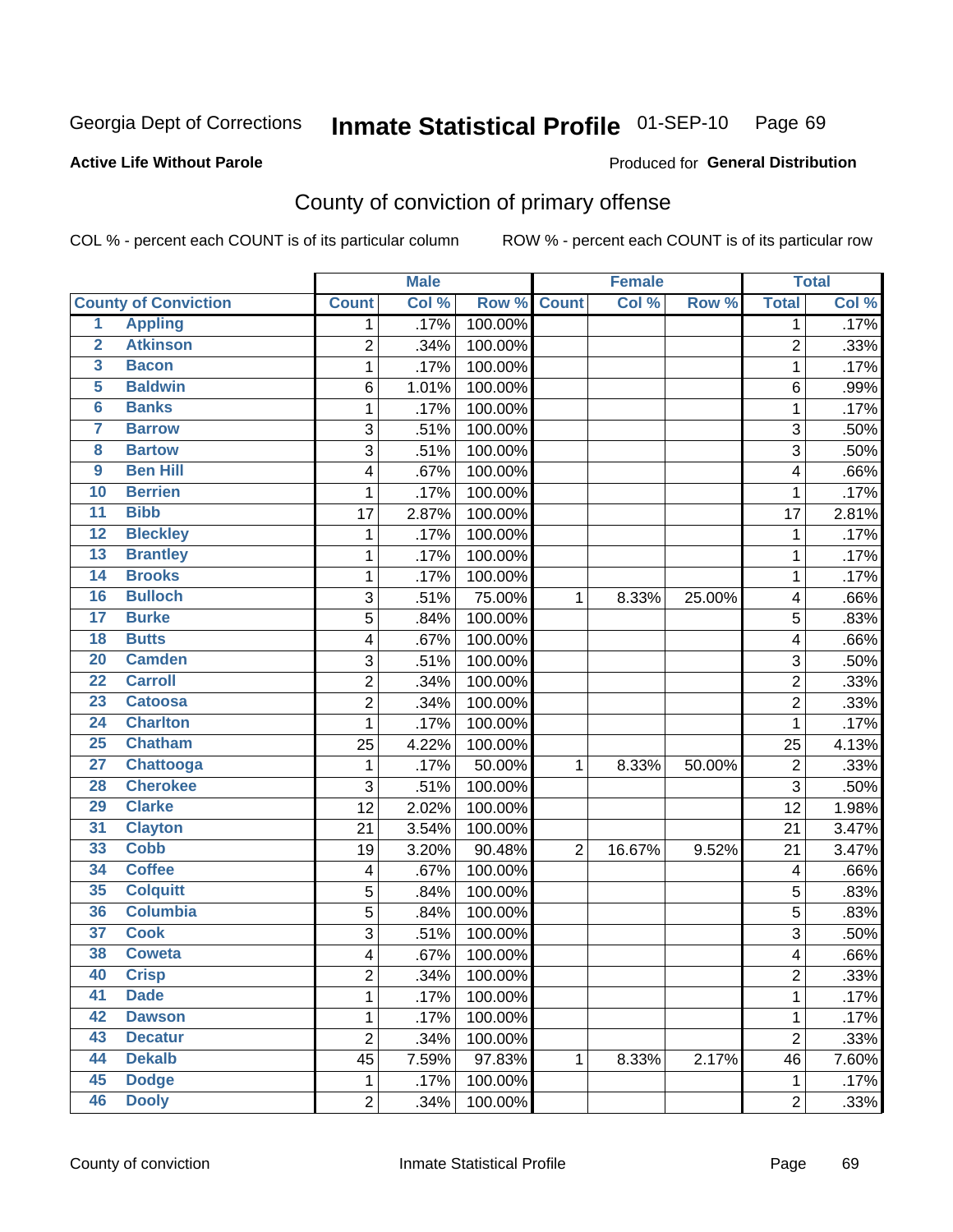# Inmate Statistical Profile 01-SEP-10 Page 70

#### **Active Life Without Parole**

#### Produced for General Distribution

# County of conviction of primary offense

COL % - percent each COUNT is of its particular column

|                 |                             |                         | <b>Male</b> |             |   | <b>Female</b> |        |                 | <b>Total</b> |
|-----------------|-----------------------------|-------------------------|-------------|-------------|---|---------------|--------|-----------------|--------------|
|                 | <b>County of Conviction</b> | <b>Count</b>            | Col %       | Row % Count |   | Col%          | Row %  | <b>Total</b>    | Col %        |
| 47              | <b>Dougherty</b>            | $\overline{22}$         | 3.71%       | 100.00%     |   |               |        | $\overline{22}$ | 3.64%        |
| 48              | <b>Douglas</b>              | 18                      | 3.04%       | 94.74%      | 1 | 8.33%         | 5.26%  | 19              | 3.14%        |
| 49              | <b>Early</b>                | 1                       | .17%        | 100.00%     |   |               |        | 1               | .17%         |
| 51              | <b>Effingham</b>            | 3                       | .51%        | 100.00%     |   |               |        | 3               | .50%         |
| 52              | <b>Elbert</b>               | $\overline{c}$          | .34%        | 100.00%     |   |               |        | $\overline{2}$  | .33%         |
| 53              | <b>Emanuel</b>              | $\overline{2}$          | .34%        | 100.00%     |   |               |        | $\overline{2}$  | .33%         |
| 56              | <b>Fayette</b>              | $\overline{3}$          | .51%        | 100.00%     |   |               |        | $\overline{3}$  | .50%         |
| 57              | <b>Floyd</b>                | $\boldsymbol{9}$        | 1.52%       | 100.00%     |   |               |        | 9               | 1.49%        |
| 58              | <b>Forsyth</b>              | 1                       | .17%        | 100.00%     |   |               |        | 1               | .17%         |
| 59              | <b>Franklin</b>             | $\overline{2}$          | .34%        | 100.00%     |   |               |        | $\overline{2}$  | .33%         |
| 60              | <b>Fulton</b>               | 70                      | 11.80%      | 100.00%     |   |               |        | 70              | 11.57%       |
| 61              | <b>Gilmer</b>               | 1                       | .17%        | 100.00%     |   |               |        | 1               | .17%         |
| 63              | <b>Glynn</b>                | 16                      | 2.70%       | 100.00%     |   |               |        | 16              | 2.64%        |
| 66              | <b>Greene</b>               | 1                       | .17%        | 100.00%     |   |               |        | 1               | .17%         |
| 67              | <b>Gwinnett</b>             | $\boldsymbol{9}$        | 1.52%       | 90.00%      | 1 | 8.33%         | 10.00% | 10              | 1.65%        |
| 68              | <b>Habersham</b>            | 3                       | .51%        | 100.00%     |   |               |        | 3               | .50%         |
| 69              | <b>Hall</b>                 | 11                      | 1.85%       | 100.00%     |   |               |        | 11              | 1.82%        |
| $\overline{71}$ | <b>Haralson</b>             | $\overline{c}$          | .34%        | 100.00%     |   |               |        | $\overline{2}$  | .33%         |
| $\overline{72}$ | <b>Harris</b>               | 1                       | .17%        | 100.00%     |   |               |        | $\mathbf 1$     | .17%         |
| 73              | <b>Hart</b>                 | $\overline{\mathbf{4}}$ | .67%        | 100.00%     |   |               |        | 4               | .66%         |
| $\overline{75}$ | <b>Henry</b>                | 10                      | 1.69%       | 100.00%     |   |               |        | 10              | 1.65%        |
| 76              | <b>Houston</b>              | 8                       | 1.35%       | 100.00%     |   |               |        | 8               | 1.32%        |
| $\overline{77}$ | <b>Irwin</b>                | 1                       | .17%        | 100.00%     |   |               |        | 1               | .17%         |
| 78              | <b>Jackson</b>              | 10                      | 1.69%       | 100.00%     |   |               |        | 10              | 1.65%        |
| 79              | <b>Jasper</b>               | 1                       | .17%        | 100.00%     |   |               |        | 1               | .17%         |
| 80              | <b>Jeff Davis</b>           | 1                       | .17%        | 100.00%     |   |               |        | 1               | .17%         |
| 81              | <b>Jefferson</b>            | 1                       | .17%        | 100.00%     |   |               |        | $\mathbf 1$     | .17%         |
| 82              | <b>Jenkins</b>              | 1                       | .17%        | 100.00%     |   |               |        | 1               | .17%         |
| 84              | <b>Jones</b>                | 1                       | .17%        | 100.00%     |   |               |        | 1               | .17%         |
| 87              | <b>Laurens</b>              | 3                       | .51%        | 100.00%     |   |               |        | 3               | .50%         |
| 88              | Lee                         | $\overline{2}$          | .34%        | 100.00%     |   |               |        | $\overline{c}$  | .33%         |
| 89              | <b>Liberty</b>              | 5                       | .84%        | 100.00%     |   |               |        | 5               | .83%         |
| 91              | Long                        | $\overline{3}$          | .51%        | 100.00%     |   |               |        | $\overline{3}$  | .50%         |
| 92              | <b>Lowndes</b>              | 4                       | .67%        | 100.00%     |   |               |        | 4               | .66%         |
| 95              | <b>Madison</b>              | 1                       | .17%        | 100.00%     |   |               |        | 1               | .17%         |
| 96              | <b>Marion</b>               | 1                       | .17%        | 100.00%     |   |               |        | 1               | .17%         |
| 97              | <b>Mcduffie</b>             | 1                       | .17%        | 100.00%     |   |               |        | 1               | .17%         |
| 98              | <b>Mcintosh</b>             | 1                       | .17%        | 100.00%     |   |               |        | 1               | .17%         |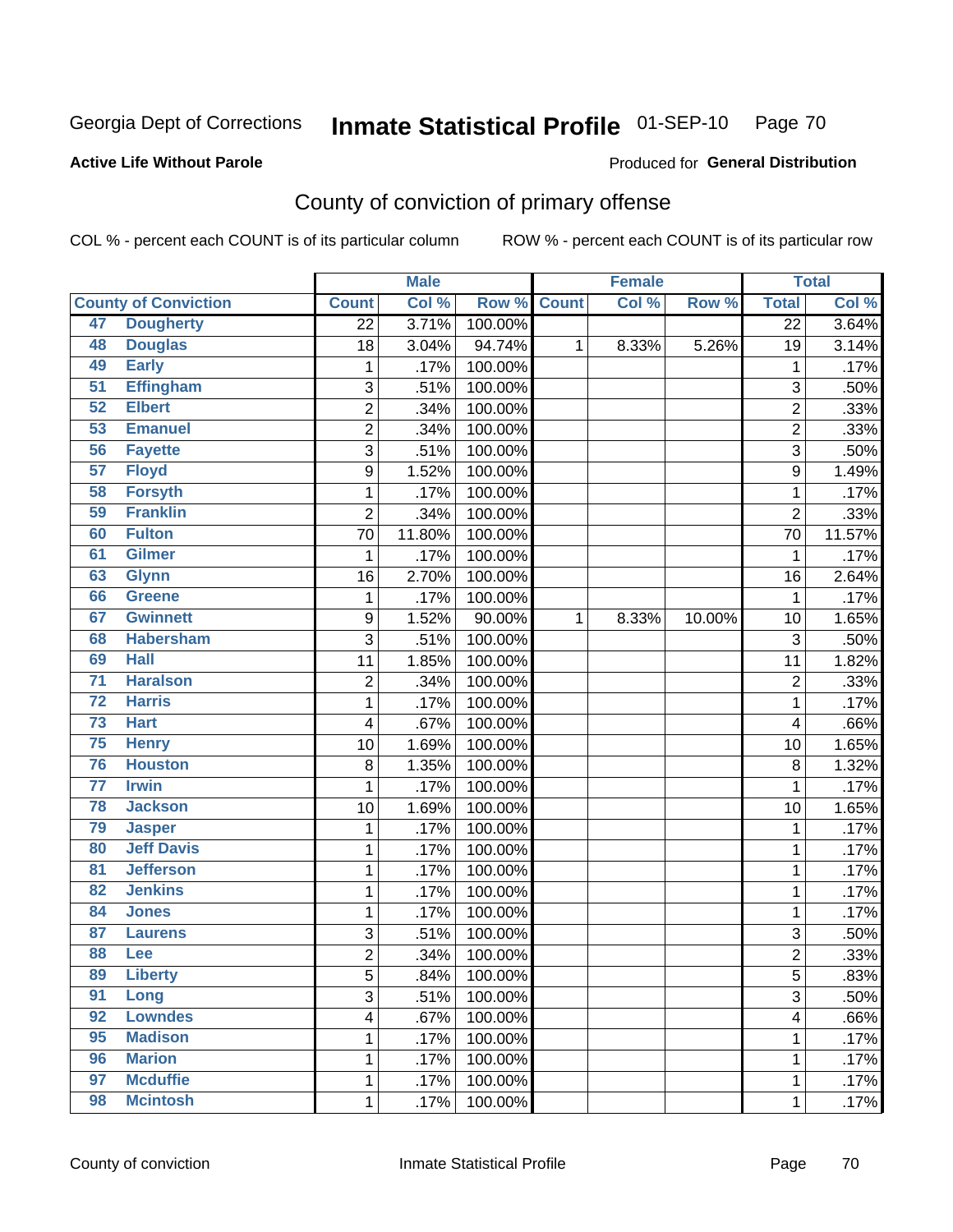# Inmate Statistical Profile 01-SEP-10 Page 71

#### **Active Life Without Parole**

#### Produced for General Distribution

# County of conviction of primary offense

COL % - percent each COUNT is of its particular column

|                                    |                 | <b>Male</b> |         |                 | <b>Female</b> |        |                | <b>Total</b> |
|------------------------------------|-----------------|-------------|---------|-----------------|---------------|--------|----------------|--------------|
| <b>County of Conviction</b>        | <b>Count</b>    | Col %       | Row %   | <b>Count</b>    | Col %         | Row %  | <b>Total</b>   | Col %        |
| 100<br><b>Miller</b>               | $\mathbf{1}$    | .17%        | 100.00% |                 |               |        | $\mathbf{1}$   | .17%         |
| 102<br><b>Monroe</b>               | $\overline{3}$  | .51%        | 100.00% |                 |               |        | $\overline{3}$ | .50%         |
| 106<br><b>Muscogee</b>             | $\overline{18}$ | 3.04%       | 94.74%  | $\mathbf{1}$    | 8.33%         | 5.26%  | 19             | 3.14%        |
| 107<br><b>Newton</b>               | 3               | .51%        | 75.00%  | 1               | 8.33%         | 25.00% | 4              | .66%         |
| 109<br><b>Oglethorpe</b>           | $\mathbf{1}$    | .17%        | 100.00% |                 |               |        | $\mathbf{1}$   | .17%         |
| 110<br><b>Paulding</b>             | $\overline{2}$  | .34%        | 100.00% |                 |               |        | $\overline{2}$ | .33%         |
| 113<br><b>Pierce</b>               | $\overline{3}$  | .51%        | 100.00% |                 |               |        | $\overline{3}$ | .50%         |
| <b>Pike</b><br>114                 | 3               | .51%        | 75.00%  | $\mathbf{1}$    | 8.33%         | 25.00% | 4              | .66%         |
| <b>Polk</b><br>115                 | $\overline{2}$  | .34%        | 100.00% |                 |               |        | $\overline{2}$ | .33%         |
| <b>Pulaski</b><br>116              | $\mathbf{1}$    | .17%        | 100.00% |                 |               |        | $\mathbf{1}$   | .17%         |
| 117<br><b>Putnam</b>               | 6               | 1.01%       | 100.00% |                 |               |        | 6              | .99%         |
| 119<br><b>Rabun</b>                | 1               | .17%        | 100.00% |                 |               |        | $\mathbf 1$    | .17%         |
| <b>Randolph</b><br>120             | $\mathbf{1}$    | .17%        | 100.00% |                 |               |        | $\mathbf{1}$   | .17%         |
| <b>Richmond</b><br>121             | $\overline{25}$ | 4.22%       | 96.15%  | $\mathbf{1}$    | 8.33%         | 3.85%  | 26             | 4.30%        |
| 122<br><b>Rockdale</b>             | 3               | .51%        | 100.00% |                 |               |        | 3              | .50%         |
| <b>Spalding</b><br>126             | 6               | 1.01%       | 100.00% |                 |               |        | 6              | .99%         |
| <b>Stephens</b><br>127             | $\overline{2}$  | .34%        | 100.00% |                 |               |        | $\overline{2}$ | .33%         |
| 129<br><b>Sumter</b>               | 1               | .17%        | 100.00% |                 |               |        | $\mathbf{1}$   | .17%         |
| <b>Tattnall</b><br>132             | $\mathbf{1}$    | .17%        | 100.00% |                 |               |        | $\mathbf 1$    | .17%         |
| <b>Terrell</b><br>$\overline{135}$ | $\mathbf{1}$    | .17%        | 100.00% |                 |               |        | $\mathbf{1}$   | .17%         |
| 136<br><b>Thomas</b>               | 4               | .67%        | 100.00% |                 |               |        | 4              | .66%         |
| $\overline{137}$<br><b>Tift</b>    | 6               | 1.01%       | 100.00% |                 |               |        | 6              | .99%         |
| 138<br><b>Toombs</b>               | 9               | 1.52%       | 100.00% |                 |               |        | 9              | 1.49%        |
| <b>Towns</b><br>139                | 1               | .17%        | 100.00% |                 |               |        | 1              | .17%         |
| 141<br><b>Troup</b>                | 1               | .17%        | 100.00% |                 |               |        | $\mathbf{1}$   | .17%         |
| <b>Turner</b><br>142               | 1               | .17%        | 100.00% |                 |               |        | $\mathbf{1}$   | .17%         |
| <b>Union</b><br>144                | 1               | .17%        | 100.00% |                 |               |        | $\mathbf{1}$   | .17%         |
| 145<br><b>Upson</b>                | $\overline{2}$  | .34%        | 100.00% |                 |               |        | $\overline{2}$ | .33%         |
| <b>Walker</b><br>146               | 3               | .51%        | 75.00%  | 1               | 8.33%         | 25.00% | 4              | .66%         |
| 147<br><b>Walton</b>               | 6               | 1.01%       | 100.00% |                 |               |        | 6              | .99%         |
| 148<br><b>Ware</b>                 | 10              | 1.69%       | 100.00% |                 |               |        | 10             | 1.65%        |
| <b>Washington</b><br>150           | $\overline{2}$  | .34%        | 100.00% |                 |               |        | $\overline{2}$ | .33%         |
| 151<br><b>Wayne</b>                | $\overline{2}$  | .34%        | 100.00% |                 |               |        | $\overline{2}$ | .33%         |
| <b>Whitfield</b><br>155            | $\,6$           | 1.01%       | 100.00% |                 |               |        | 6              | .99%         |
| 157<br><b>Wilkes</b>               | $\mathbf{1}$    | .17%        | 100.00% |                 |               |        | $\mathbf{1}$   | .17%         |
| <b>Total Rported</b>               | 593             | 100%        | 98.02%  | $\overline{12}$ | 100%          | 1.98%  | 605            | 100%         |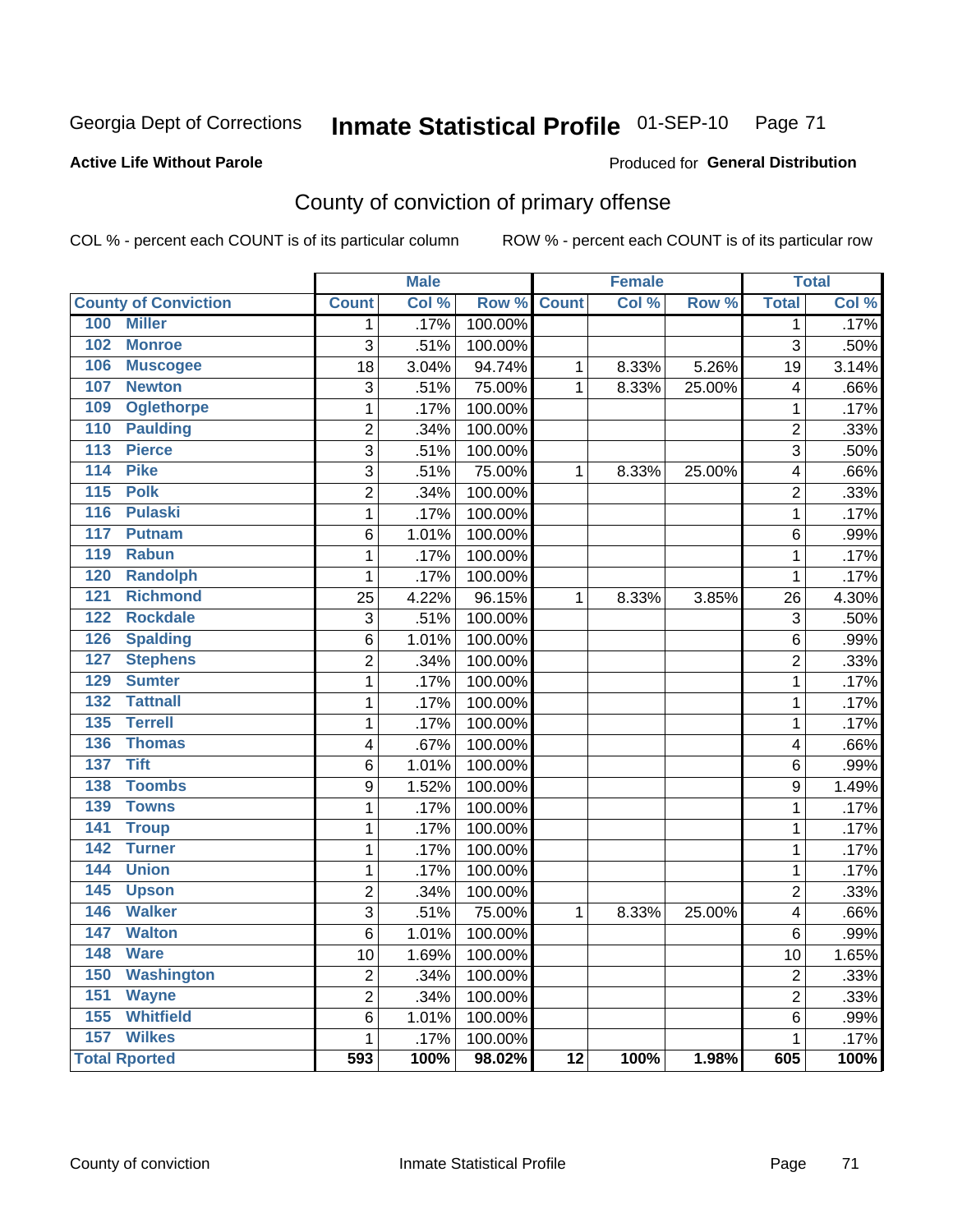# Inmate Statistical Profile 01-SEP-10 Page 72

#### **Active Life Without Parole**

### **Produced for General Distribution**

# County of conviction of primary offense

COL % - percent each COUNT is of its particular column

|                     | <b>Male</b> | <b>Female</b> | Total |
|---------------------|-------------|---------------|-------|
| <b>Not Reported</b> |             |               |       |
| <b>Grand Total</b>  | 593         | 4 O<br>' 4    | 605   |

|  | M <sub>c</sub><br>---- |  | ∶obb<br>- - - - | <b>ulto</b><br>. |
|--|------------------------|--|-----------------|------------------|
|--|------------------------|--|-----------------|------------------|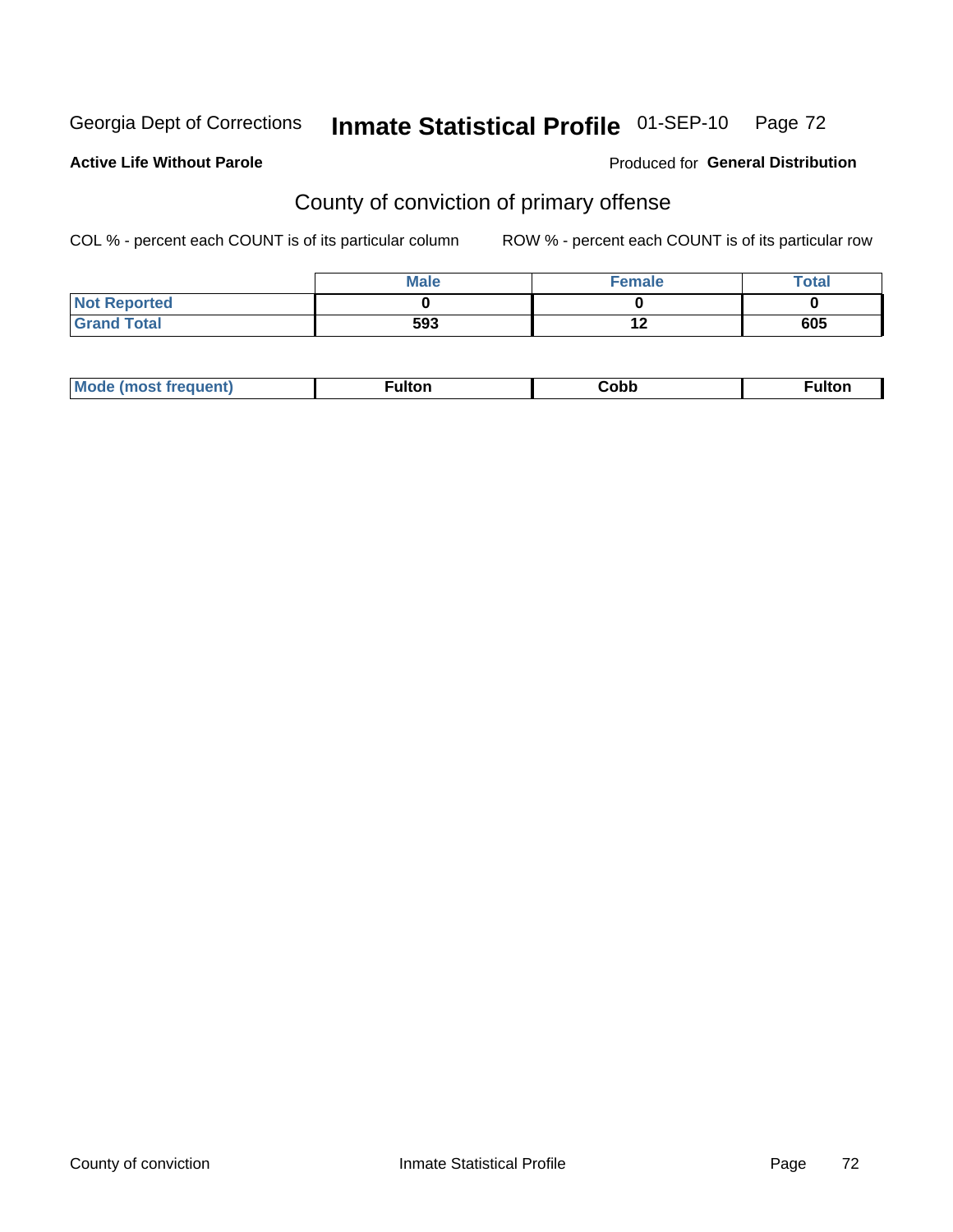Georgia Dept of Corrections

# Inmate Statistical Profile 01-SEP-10 Page 73

#### **Active Life Without Parole**

### **Produced for General Distribution**

# Circuit of conviction of primary offense

COL % - percent each COUNT is of its particular column

|                         |                                 |                | <b>Male</b> |         |                | <b>Female</b> |        |                | <b>Total</b> |
|-------------------------|---------------------------------|----------------|-------------|---------|----------------|---------------|--------|----------------|--------------|
|                         | <b>Circuit of Conviction</b>    | <b>Count</b>   | Col %       | Row %   | <b>Count</b>   | Col %         | Row %  | <b>Total</b>   | Col %        |
| 1                       | <b>Alapaha Circuit</b>          | 6              | 1.01%       | 100.00% |                |               |        | $\overline{6}$ | .99%         |
| $\overline{2}$          | <b>Alcovy Circuit</b>           | 9              | 1.52%       | 90.00%  | 1              | 8.33%         | 10.00% | 10             | 1.65%        |
| $\overline{\mathbf{3}}$ | <b>Atlanta Circuit</b>          | 70             | 11.80%      | 100.00% |                |               |        | 70             | 11.57%       |
| 4                       | <b>Atlantic Circuit</b>         | 10             | 1.69%       | 100.00% |                |               |        | 10             | 1.65%        |
| $\overline{5}$          | <b>Augusta Circuit</b>          | 35             | 5.90%       | 97.22%  | $\mathbf{1}$   | 8.33%         | 2.78%  | 36             | 5.95%        |
| $\overline{6}$          | <b>Blue Ridge Circuit</b>       | 3              | .51%        | 100.00% |                |               |        | 3              | .50%         |
| 7                       | <b>Brunswick Circuit</b>        | 23             | 3.88%       | 100.00% |                |               |        | 23             | 3.80%        |
| $\overline{\mathbf{8}}$ | <b>Chattahoochee Circuit</b>    | 20             | 3.37%       | 95.24%  | 1              | 8.33%         | 4.76%  | 21             | 3.47%        |
| $\overline{9}$          | <b>Cherokee Circuit</b>         | 3              | .51%        | 100.00% |                |               |        | 3              | .50%         |
| 10                      | <b>Clayton Circuit</b>          | 21             | 3.54%       | 100.00% |                |               |        | 21             | 3.47%        |
| $\overline{11}$         | <b>Cobb Circuit</b>             | 19             | 3.20%       | 90.48%  | $\overline{2}$ | 16.67%        | 9.52%  | 21             | 3.47%        |
| $\overline{12}$         | <b>Conasauga Circuit</b>        | 6              | 1.01%       | 100.00% |                |               |        | $\,6$          | .99%         |
| $\overline{13}$         | <b>Cordele Circuit</b>          | 8              | 1.35%       | 100.00% |                |               |        | 8              | 1.32%        |
| $\overline{14}$         | <b>Coweta Circuit</b>           | $\overline{7}$ | 1.18%       | 100.00% |                |               |        | $\overline{7}$ | 1.16%        |
| 15                      | <b>Dougherty Circuit</b>        | 22             | 3.71%       | 100.00% |                |               |        | 22             | 3.64%        |
| 16                      | <b>Dublin Circuit</b>           | 3              | .51%        | 100.00% |                |               |        | 3              | .50%         |
| $\overline{17}$         | <b>Eastern Circuit</b>          | 25             | 4.22%       | 100.00% |                |               |        | 25             | 4.13%        |
| 18                      | <b>Flint Circuit</b>            | 10             | 1.69%       | 100.00% |                |               |        | 10             | 1.65%        |
| 19                      | <b>Griffin Circuit</b>          | 14             | 2.36%       | 93.33%  | 1              | 8.33%         | 6.67%  | 15             | 2.48%        |
| $\overline{20}$         | <b>Gwinnett Circuit</b>         | 9              | 1.52%       | 90.00%  | 1              | 8.33%         | 10.00% | 10             | 1.65%        |
| $\overline{21}$         | <b>Houston Circuit</b>          | 8              | 1.35%       | 100.00% |                |               |        | 8              | 1.32%        |
| $\overline{22}$         | <b>Lookout Mountain Circuit</b> | $\overline{7}$ | 1.18%       | 77.78%  | $\overline{2}$ | 16.67%        | 22.22% | $\mathsf g$    | 1.49%        |
| 23                      | <b>Macon Circuit</b>            | 17             | 2.87%       | 100.00% |                |               |        | 17             | 2.81%        |
| $\overline{24}$         | <b>Middle Circuit</b>           | 14             | 2.36%       | 100.00% |                |               |        | 14             | 2.31%        |
| $\overline{25}$         | <b>Mountain Circuit</b>         | 6              | 1.01%       | 100.00% |                |               |        | $6\phantom{1}$ | .99%         |
| 26                      | <b>Northeastern Circuit</b>     | 12             | 2.02%       | 100.00% |                |               |        | 12             | 1.98%        |
| $\overline{27}$         | <b>Northern Circuit</b>         | 10             | 1.69%       | 100.00% |                |               |        | 10             | 1.65%        |
| 28                      | <b>Ocmulgee Circuit</b>         | 15             | 2.53%       | 100.00% |                |               |        | 15             | 2.48%        |
| 29                      | <b>Oconee Circuit</b>           | 3              | .51%        | 100.00% |                |               |        | 3              | .50%         |
| 30                      | <b>Ogeechee Circuit</b>         | 7              | 1.18%       | 87.50%  | 1              | 8.33%         | 12.50% | $\bf 8$        | 1.32%        |
| $\overline{31}$         | <b>Pataula Circuit</b>          | 4              | .67%        | 100.00% |                |               |        | 4              | .66%         |
| 32                      | <b>Piedmont Circuit</b>         | 14             | 2.36%       | 100.00% |                |               |        | 14             | 2.31%        |
| 33                      | <b>Rome Circuit</b>             | 9              | 1.52%       | 100.00% |                |               |        | 9              | 1.49%        |
| 34                      | <b>South Georgia Circuit</b>    | $\overline{2}$ | .34%        | 100.00% |                |               |        | $\overline{2}$ | .33%         |
| 35                      | <b>Southern Circuit</b>         | 14             | 2.36%       | 100.00% |                |               |        | 14             | 2.31%        |
| 36                      | <b>Southwestern Circuit</b>     | 3              | .51%        | 100.00% |                |               |        | $\sqrt{3}$     | .50%         |
| 37                      | <b>Stone Mountain Circuit</b>   | 45             | 7.59%       | 97.83%  | 1              | 8.33%         | 2.17%  | 46             | 7.60%        |
| 38                      | <b>Tallapoosa Circuit</b>       | 4              | .67%        | 100.00% |                |               |        | 4              | .66%         |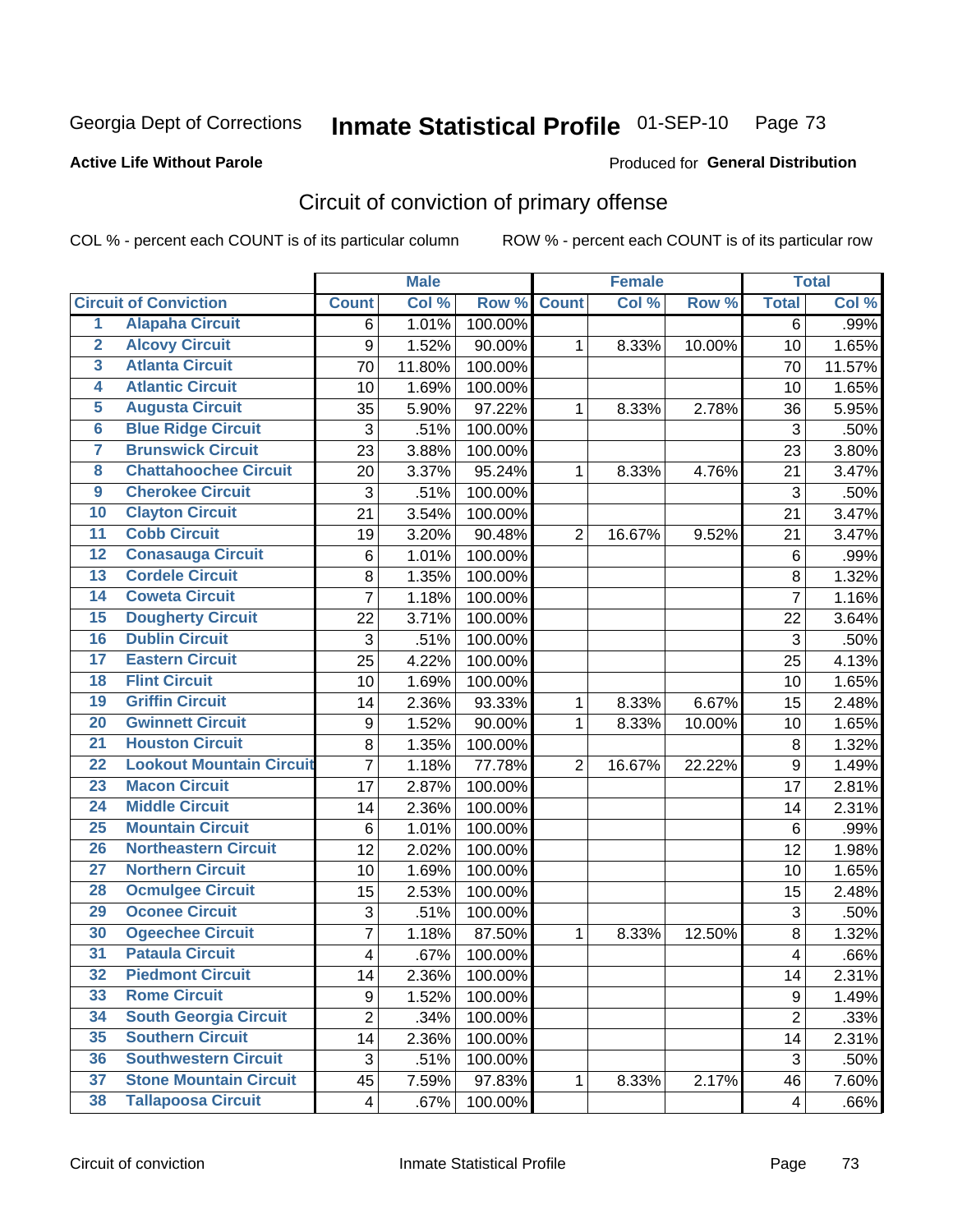Georgia Dept of Corrections

#### Inmate Statistical Profile 01-SEP-10 Page 74

#### **Active Life Without Parole**

#### Produced for General Distribution

# Circuit of conviction of primary offense

COL % - percent each COUNT is of its particular column

|                              |                             |              | <b>Male</b> |         |              | <b>Female</b> |       |              | <b>Total</b> |
|------------------------------|-----------------------------|--------------|-------------|---------|--------------|---------------|-------|--------------|--------------|
| <b>Circuit of Conviction</b> |                             | <b>Count</b> | Col %       | Row %   | <b>Count</b> | Col %         | Row % | <b>Total</b> | Col %        |
| 39                           | <b>Tifton Circuit</b>       | 8            | 1.35%       | 100.00% |              |               |       | 8            | 1.32%        |
| 40                           | <b>Toombs Circuit</b>       | 2            | .34%        | 100.00% |              |               |       | 2            | .33%         |
| 41                           | <b>Waycross Circuit</b>     | 20           | 3.37%       | 100.00% |              |               |       | 20           | 3.31%        |
| 42                           | <b>Western Circuit</b>      | 12           | 2.02%       | 100.00% |              |               |       | 12           | 1.98%        |
| 43                           | <b>Rockdale Circuit</b>     | 3            | .51%        | 100.00% |              |               |       | 3            | .50%         |
| 44                           | <b>Douglas Circuit</b>      | 18           | 3.04%       | 94.74%  |              | 8.33%         | 5.26% | 19           | 3.14%        |
| 45                           | <b>Appalachian Circuit</b>  |              | .17%        | 100.00% |              |               |       |              | .17%         |
| 46                           | <b>Enotah Circuit</b>       | 2            | .34%        | 100.00% |              |               |       | 2            | .33%         |
| 47                           | <b>Bell-Forsyth Circuit</b> |              | .17%        | 100.00% |              |               |       |              | .17%         |
| 48                           | <b>Towaliga Circuit</b>     |              | 1.18%       | 100.00% |              |               |       |              | 1.16%        |
| 49                           | <b>Paulding Circuit</b>     | 2            | .34%        | 100.00% |              |               |       | 2            | .33%         |
| <b>Total Rported</b>         |                             | 593          | 100%        | 98.02%  | 12           | 100%          | 1.98% | 605          | 100%         |

| <b>eported</b><br>- IN 4 |     |     |     |
|--------------------------|-----|-----|-----|
| <b>Total</b>             | 593 | . . | 605 |

| M | . | -----<br>oг | ----<br>пLс |
|---|---|-------------|-------------|
|   |   | <b>OUNN</b> |             |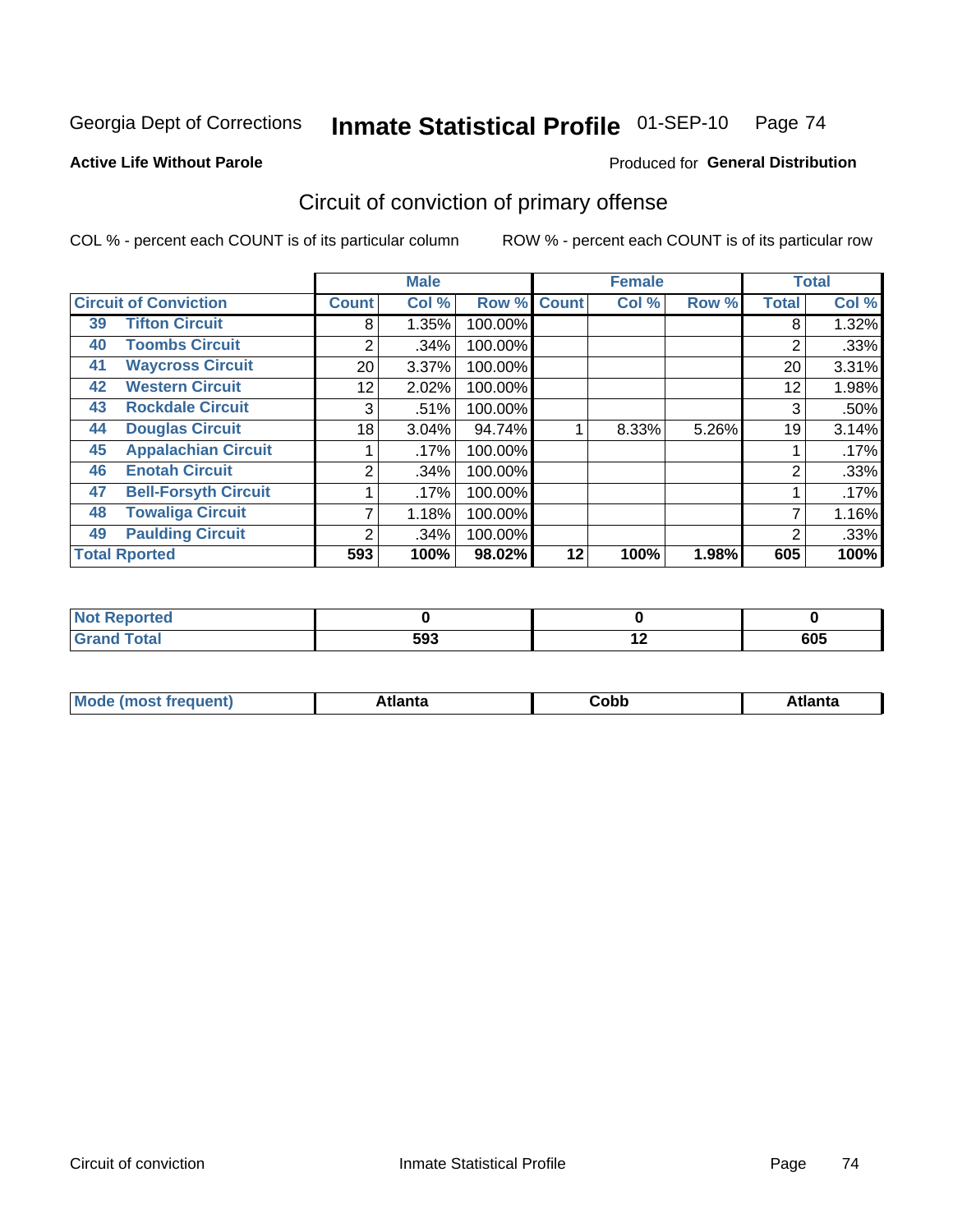### **Active Life Without Parole**

### Produced for General Distribution

# Years served (jail + prison) in this incarceration

COL % - percent each COUNT is of its particular column

|                       |                | <b>Male</b> |         |                | <b>Female</b>             |       |                         | <b>Total</b> |
|-----------------------|----------------|-------------|---------|----------------|---------------------------|-------|-------------------------|--------------|
| <b>Years Served</b>   | <b>Count</b>   | Col %       | Row %   | <b>Count</b>   | $\overline{\text{Col 9}}$ | Row % | <b>Total</b>            | Col %        |
| Less than one year    | 34             | 5.73%       | 94.44%  | $\overline{2}$ | 16.67%                    | 5.56% | 36                      | 5.95%        |
| 1 to 1.99 years       | 26             | 4.38%       | 100.00% |                |                           |       | 26                      | 4.30%        |
| 2 to 2.99 years       | 22             | 3.71%       | 100.00% |                |                           |       | 22                      | 3.64%        |
| 3 to 3.99 years       | 29             | 4.89%       | 93.55%  | $\overline{c}$ | 16.67%                    | 6.45% | 31                      | 5.12%        |
| 4 to 4.99 years       | 17             | 2.87%       | 94.44%  | $\mathbf 1$    | 8.33%                     | 5.56% | 18                      | 2.98%        |
| $5$ to $5.99$ years   | 29             | 4.89%       | 100.00% |                |                           |       | 29                      | 4.79%        |
| 6 to 6.99 years       | 32             | 5.40%       | 100.00% |                |                           |       | 32                      | 5.29%        |
| 7 to 7.99 years       | 33             | 5.56%       | 91.67%  | 3              | 25.00%                    | 8.33% | 36                      | 5.95%        |
| 8 to 8.99 years       | 40             | 6.75%       | 95.24%  | $\overline{2}$ | 16.67%                    | 4.76% | 42                      | 6.94%        |
| 9 to 9.99 years       | 40             | 6.75%       | 100.00% |                |                           |       | 40                      | 6.61%        |
| 10 to 10.99 years     | 54             | 9.11%       | 100.00% |                |                           |       | 54                      | 8.93%        |
| 11 to 11.99 years     | 29             | 4.89%       | 96.67%  | $\mathbf{1}$   | 8.33%                     | 3.33% | 30                      | 4.96%        |
| 12 to 12.99 years     | 44             | 7.42%       | 100.00% |                |                           |       | 44                      | 7.27%        |
| 13 to 13.99 years     | 45             | 7.59%       | 97.83%  | $\mathbf 1$    | 8.33%                     | 2.17% | 46                      | 7.60%        |
| 14 to 14.99 years     | 33             | 5.56%       | 100.00% |                |                           |       | 33                      | 5.45%        |
| 15 to 15.99 years     | 26             | 4.38%       | 100.00% |                |                           |       | 26                      | 4.30%        |
| 16 to 16.99 years     | 23             | 3.88%       | 100.00% |                |                           |       | 23                      | 3.80%        |
| 17 to 17.99 years     | 12             | 2.02%       | 100.00% |                |                           |       | 12                      | 1.98%        |
| 18 to 18.99 years     | 3              | 0.51%       | 100.00% |                |                           |       | 3                       | 0.50%        |
| 19 to 19.99 years     | 6              | 1.01%       | 100.00% |                |                           |       | 6                       | 0.99%        |
| 20 to 20.99 years     | 1              | 0.17%       | 100.00% |                |                           |       | $\mathbf{1}$            | 0.17%        |
| 21 to 21.99 years     | 5              | 0.84%       | 100.00% |                |                           |       | 5                       | 0.83%        |
| 22 to 22.99 years     | $\overline{2}$ | 0.34%       | 100.00% |                |                           |       | $\overline{2}$          | 0.33%        |
| 23 to 23.99 years     | 3              | 0.51%       | 100.00% |                |                           |       | 3                       | 0.50%        |
| 26 to 26.99 years     | 1              | 0.17%       | 100.00% |                |                           |       | 1                       | 0.17%        |
| Thirty $+$ years      | 4              | 0.67%       | 100.00% |                |                           |       | $\overline{\mathbf{4}}$ | 0.66%        |
| <b>Total Reported</b> | 593            | 100%        | 98.02%  | 12             | 100%                      | 1.98% | 605                     | 100.0%       |

| <b>Not Reported</b>            |                   |                    |                 |
|--------------------------------|-------------------|--------------------|-----------------|
| <b>Grand Total</b>             | 593               | 12                 | 605             |
|                                |                   |                    |                 |
| <b>Mean</b><br>(average)       | 9.64              | 6.45               | 9.58            |
| <b>Median (middle)</b>         | 9.78              | 7.41               | 9.7             |
| <b>Mode</b><br>(most frequent) | 13 to 13.99 years | Less than one year | 7 to 7.99 years |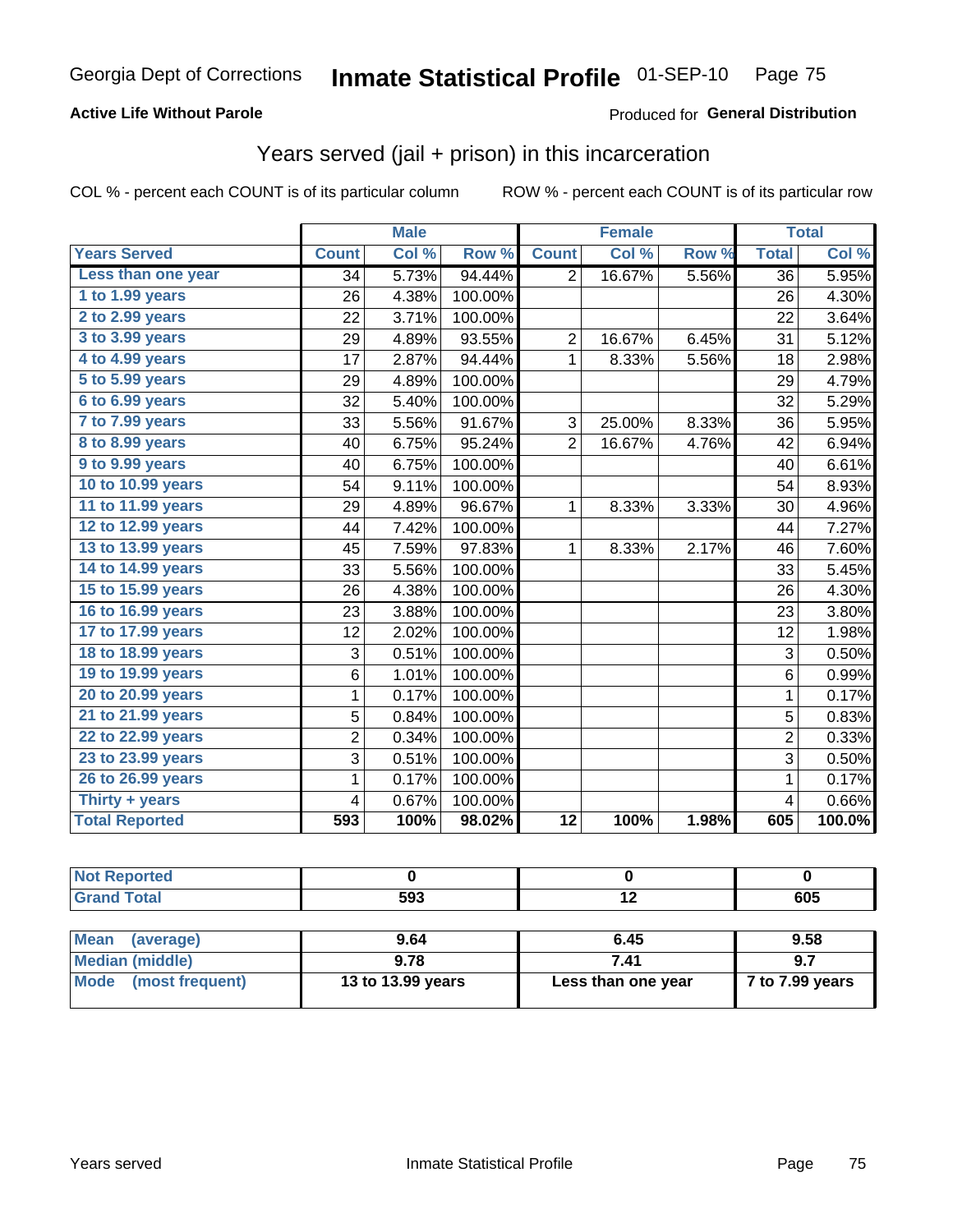Georgia Dept of Corrections

#### Inmate Statistical Profile 01-SEP-10 Page 76

### **Active Life Without Parole**

Produced for General Distribution

## Results of most recent HIV tests

COL % - percent each COUNT is of its particular column

|                         |              | <b>Male</b> |        |              | <b>Female</b> |          |         | Total  |
|-------------------------|--------------|-------------|--------|--------------|---------------|----------|---------|--------|
| <b>HIV Test Results</b> | <b>Count</b> | Col%        | Row %I | <b>Count</b> | Col %         | Row %    | ⊤otal ⊦ | Col %  |
| <b>Positive</b>         |              | 0.68%       | 80.00% |              | 8.33%         | 20.00%   |         | 0.83%  |
| <b>Negative</b>         | 585          | 99.32%      | 98.15% | 11           | $91.67\%$     | 1.85%    | 596     | 99.17% |
| <b>Total Reported</b>   | 589          | 100%        | 98.00% | 12           | <b>100%</b>   | $2.00\%$ | 601     | 100%   |

| <b>Not Reported</b> |     |     |     |
|---------------------|-----|-----|-----|
| <b>Total</b>        | 593 | . . | 605 |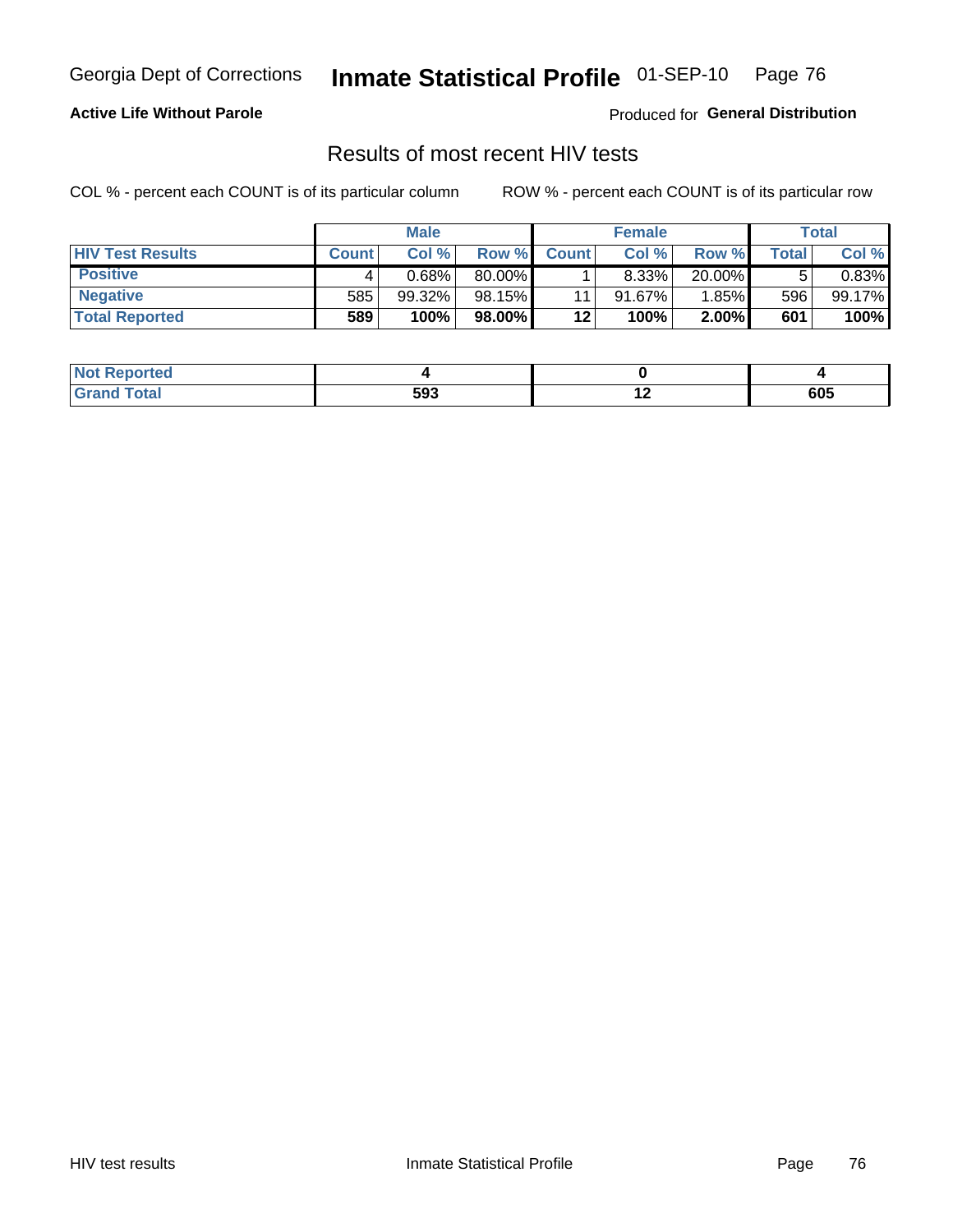#### Inmate Statistical Profile 01-SEP-10 Page 77

### **Active Life Without Parole**

**Produced for General Distribution** 

## Results of most recent tuberculosis test

COL % - percent each COUNT is of its particular column

|                                  |              | <b>Male</b> |            |              | <b>Female</b> |          |       | Total  |
|----------------------------------|--------------|-------------|------------|--------------|---------------|----------|-------|--------|
| <b>Tuberculosis Test Results</b> | <b>Count</b> | Col%        | Row %I     | <b>Count</b> | Col%          | Row %    | Total | Col %  |
| <b>Positive on current test</b>  | 162          | 27.36%      | $100.00\%$ |              |               |          | 162   | 26.82% |
| <b>Negative</b>                  | 430          | 72.64%      | $97.29\%$  | 12           | 100.00%       | $2.71\%$ | 442   | 73.18% |
| <b>Total Reported</b>            | 592          | 100%        | 98.01%     | 12           | 100%          | 1.99%    | 604   | 100%   |

| <b>Not Reported</b> |     |     |     |
|---------------------|-----|-----|-----|
| <b>Total</b>        | 593 | . . | 605 |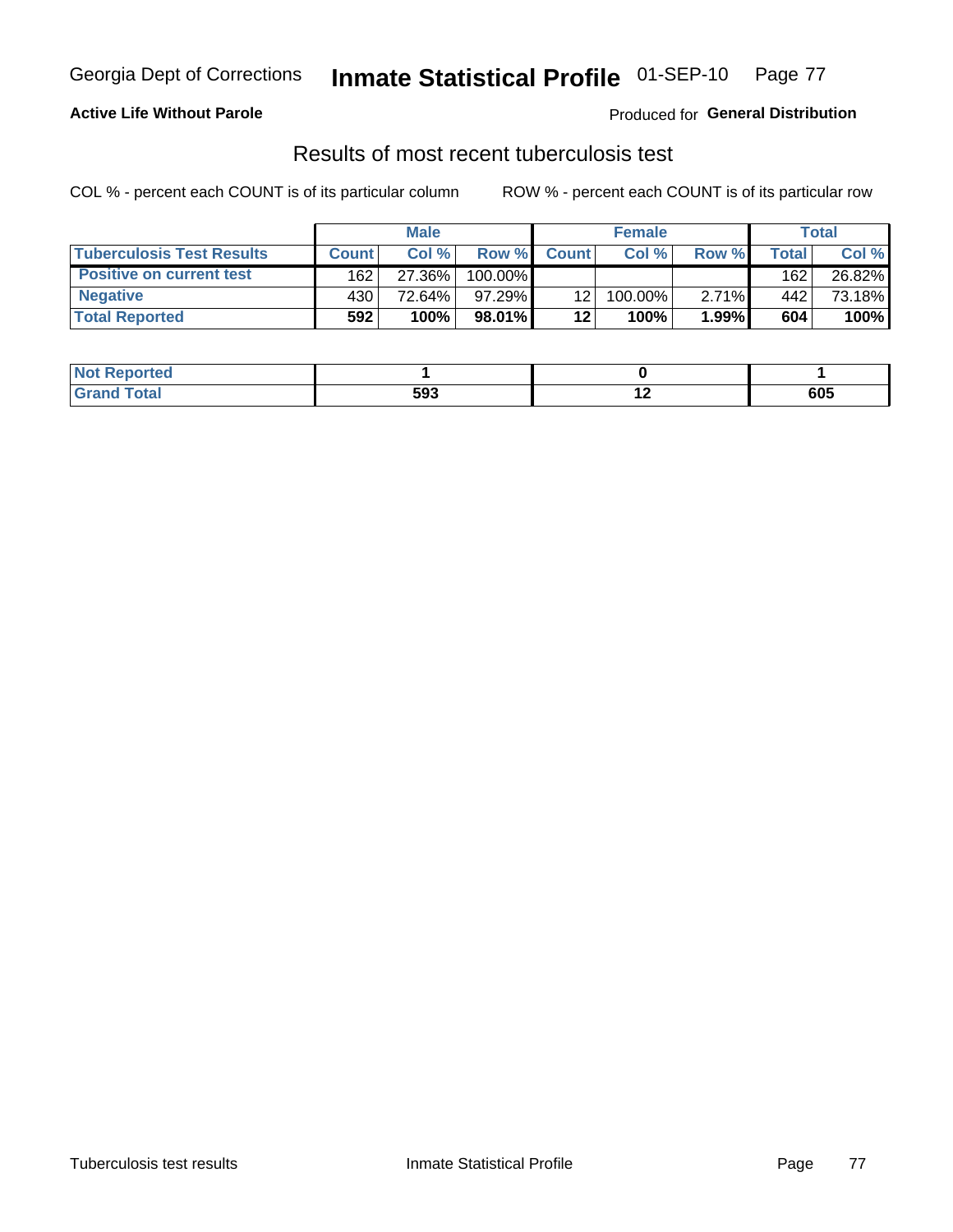#### Inmate Statistical Profile 01-SEP-10 Page 78

### **Active Life Without Parole**

Produced for General Distribution

## Results of most recent syphilis test

COL % - percent each COUNT is of its particular column

|                                 |              | <b>Male</b> |        |              | <b>Female</b> |          |       | Total  |
|---------------------------------|--------------|-------------|--------|--------------|---------------|----------|-------|--------|
| <b>Syphilis Test Results</b>    | <b>Count</b> | Col %       | Row %  | <b>Count</b> | Col %         | Row %I   | Total | Col %  |
| <b>Positive on current test</b> | 18           | $3.08\%$    | 94.74% |              | 8.33%         | $5.26\%$ | 19    | 3.19%  |
| <b>Negative</b>                 | 566          | 96.92%      | 98.09% |              | $91.67\%$     | $1.91\%$ | 577   | 96.81% |
| <b>Total Reported</b>           | 584          | 100%        | 97.99% | 12           | 100%          | $2.01\%$ | 596   | 100%   |

| <b>Not Reported</b> |     |     |
|---------------------|-----|-----|
| Total               | 593 | 605 |